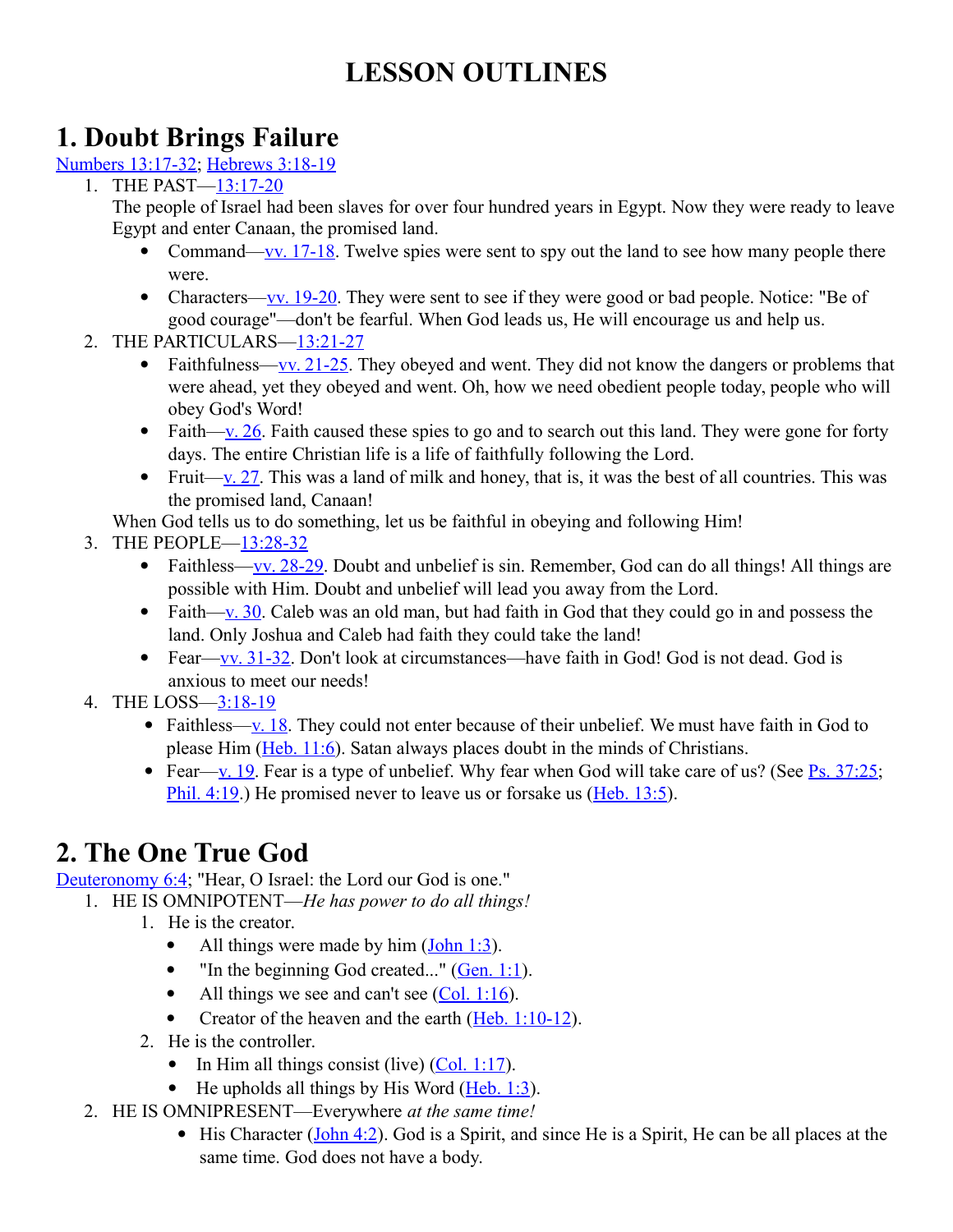- $\bullet$  His Concern [\(Ps. 46:1\)](http://www.crossbooks.com/verse.asp?ref=Ps+46%3A1). A very present (very quick) help in time of trouble! You don't have to wait for an appointment, nor do you have to wait in line for His help!
- $\bullet$  His Compassion [\(Matt. 10:29\)](http://www.crossbooks.com/verse.asp?ref=Mt+10%3A29). Not even a sparrow falls to the ground without God seeing it. [\(Matt. 6:26\)](http://www.crossbooks.com/verse.asp?ref=Mt+6%3A26). Jesus said that we are of much more worth than the birds! Man was created in God's image! He has a soul! We can talk to God! We can have fellowship with God!

Always keep in mind that God does not sleep. He is always awake and listening to our prayers. He is *always* watching over us in all the things we do!

3. HE IS OMNISCIENT—*He knows all things!*

God is eternal [\(Ps. 90:2\)](http://www.crossbooks.com/verse.asp?ref=Ps+90%3A2). Since He is eternal, He has no beginning and no end. Because He is eternal, He knows all things!

- God knows our sorrows  $(P_S. 102:13-14)$ . God knows all about our sorrows. He cares. He understands. He is interested in us. Each tear and heartache He sees.
- God knows our sickness [\(Heb. 4:15\)](http://www.crossbooks.com/verse.asp?ref=Heb+4%3A15). He knows each pain. In fact, He took all our sickness upon Himself [\(Isa. 53:5;](http://www.crossbooks.com/verse.asp?ref=Isa+53%3A5) [1 Peter 2:24\)](http://www.crossbooks.com/verse.asp?ref=1Pe+2%3A24). God made the body and He can repair it when it is sick!
- God knows our sin  $(John 8:3-11)$ . Though He knows our sin, He says to us, "Go and sin no more." We can't hide sin from God! He *knows* all; *sees* all; *records* all!
- God knows our shortcomings (Ps.  $103:14$ ). He knows that we fail, yet with kindness, He forgives.

# **3. God Calls Isaiah**

### [Isaiah 6:1-13](http://www.crossbooks.com/verse.asp?ref=Isa+6%3A1-13)

- 1. THE WORSHIP[—vv. 1-4](http://www.crossbooks.com/verse.asp?ref=Isa+6%3A1-4)
	- Sacred[—v. 1.](http://www.crossbooks.com/verse.asp?ref=Isa+6%3A1) When Uzziah died, Isaiah had a vision of the Lord. It was a vision revealing God's majesty.
	- Seraphim[—v. 2.](http://www.crossbooks.com/verse.asp?ref=Isa+6%3A2) This angel had six wings. God's presence was so powerful and sacred that the angel hid his eyes.
	- $\bullet$  Sinlessness[—v. 3.](http://www.crossbooks.com/verse.asp?ref=Isa+6%3A3) Note the words, "Holy, Holy, Holy; the whole earth is full of His glory." God is holy. He is perfect, and without sin.
	- Singing[—v. 4.](http://www.crossbooks.com/verse.asp?ref=Isa+6%3A4) "Such singing it was! It shook the Temple to its foundations, and suddenly the entire sanctuary was filled with smoke".
- 2. THE WOE[—vv. 5-7](http://www.crossbooks.com/verse.asp?ref=Isa+6%3A5-7)
	- 1. Confession[—v. 5.](http://www.crossbooks.com/verse.asp?ref=Isa+6%3A5) Note three things in this verse:
		- Undone—Isaiah had no defense against God's holy justice.
		- Unclean—he felt his own uncleanness and that of his people.
		- Unfit—he saw he was unfit for heaven and the presence of God. Compare with [Matt. 5:8,](http://www.crossbooks.com/verse.asp?ref=Mt+5%3A8) [Heb. 12:14.](http://www.crossbooks.com/verse.asp?ref=Heb+12%3A14)
	- 2. Cleansing[—vv. 6-7.](http://www.crossbooks.com/verse.asp?ref=Isa+6%3A6-7) The seraphim flew to Isaiah with fire from heaven, placed it on Isaiah's lips and cleansed his life. Christ's blood cleanses man from all sin[—I John 1:7.](http://www.crossbooks.com/verse.asp?ref=1Jn+1%3A7)
- 3. THE WORK[—vv. 8-10](http://www.crossbooks.com/verse.asp?ref=Isa+6%3A8-10)
	- 1. Call[—v. 8.](http://www.crossbooks.com/verse.asp?ref=Isa+6%3A8) God asked, "Whom shall I send, and who will go for us?" Isaiah responded, "Here am I; send me." He did not say, "I can't do it" or, "Others are more qualified than I." He said, "Send me."
	- 2. Confusion[—vv. 9-10.](http://www.crossbooks.com/verse.asp?ref=Isa+6%3A9-10) The people would hear, but not understand. Many people don't understand because they refuse to understand.
- 4. THE WONDER[—vv. 11-13](http://www.crossbooks.com/verse.asp?ref=Isa+6%3A11-13)
	- 1. Problem[—vv. 11-12.](http://www.crossbooks.com/verse.asp?ref=Isa+6%3A11-12) The people would not listen to God's Word, nor warnings of the coming judgment. Very few people today will listen to the message of the coming judgment found in [Revelation 20:11-15.](http://www.crossbooks.com/verse.asp?ref=Rev+20%3A11-15)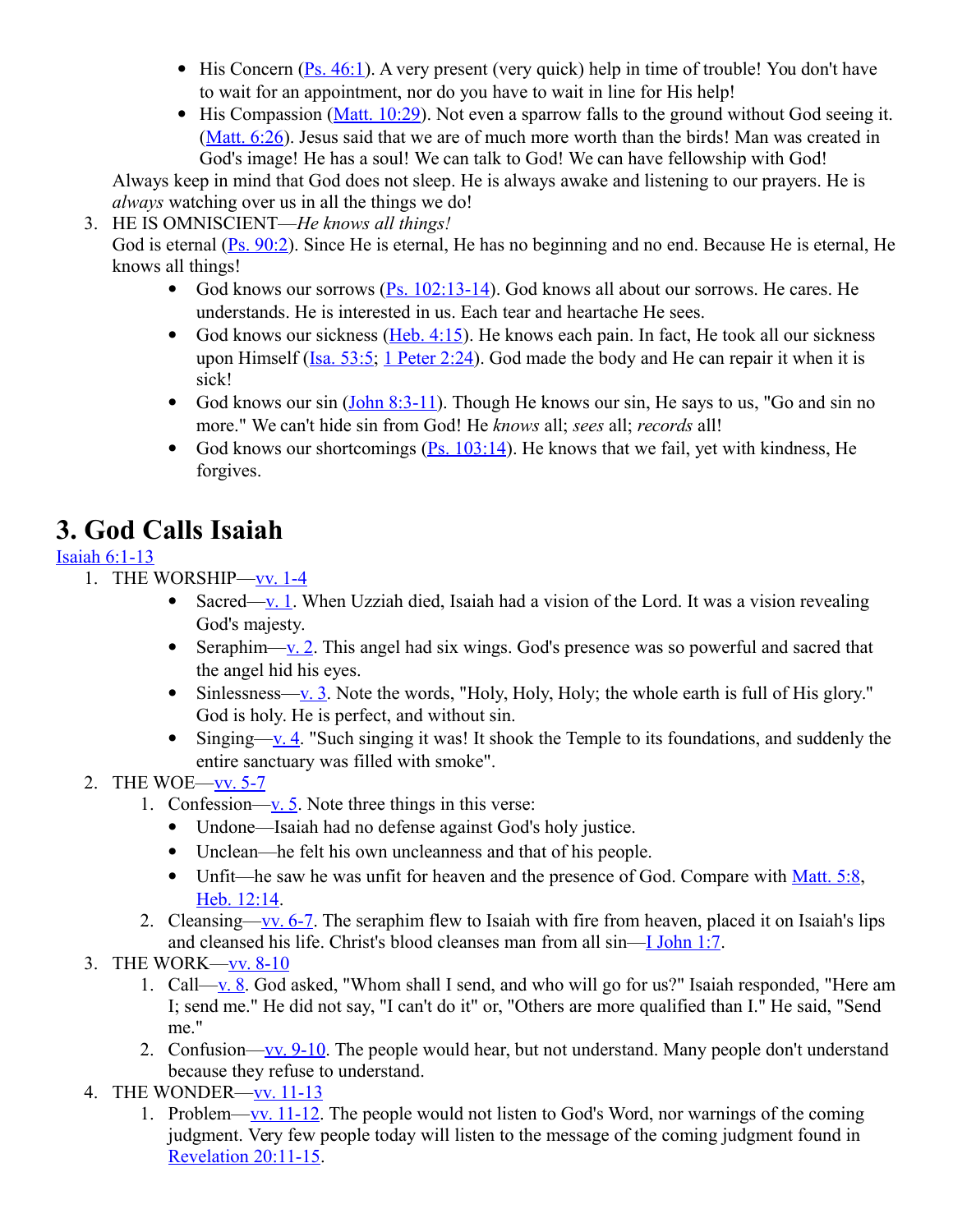2. Patience[—v. 13.](http://www.crossbooks.com/verse.asp?ref=Isa+6%3A13) God asks us to be faithful. We should not give up—see [Gal. 6:9.](http://www.crossbooks.com/verse.asp?ref=Gal+6%3A9) We must continue to sow the seed, and trust God with the results. Many people rejected even the words of Jesus while He was on the earth (see [John 15:18-20\)](http://www.crossbooks.com/verse.asp?ref=Jn+15%3A18-20).

# **4. Our Wonderful Savior**

### [Isaiah 9:6](http://www.crossbooks.com/verse.asp?ref=Isa+9%3A6)

- 1. WONDERFUL PERSON
	- His character[—I Peter 2:22.](http://www.crossbooks.com/verse.asp?ref=1Pe+2%3A22) There was no fault found in Christ. He is the perfect Son of God, without sin.
	- $\bullet$  His concern[—Matt. 20:32.](http://www.crossbooks.com/verse.asp?ref=Mt+20%3A32) Christ was willing to help all those in trouble, or those with problems.
	- $\bullet$  His compassion[—Matt. 9:36.](http://www.crossbooks.com/verse.asp?ref=Mt+9%3A36) Compassion really means "love in action." Christ not only had love—He showed it. Words mean very little if we do not put them into practice.

No person lived like Christ. The whole world remembers His birth, death, and resurrection. He is truly wonderful.

- 2. WONDERFUL POWER
	- Divine power—Matt.  $8:16$ . Christ healed all who were sick. He healed the broken hearts, the broken bodies, and the broken lives.
	- Dedicated power[—Matt. 18:11.](http://www.crossbooks.com/verse.asp?ref=Mt+18%3A11) Christ's mission was to seek and save the lost. He left His beautiful home in heaven, and came into this sinful world to live, teach, suffer and die.
	- Denouncing power[—Matt. 9:28-33.](http://www.crossbooks.com/verse.asp?ref=Mt+9%3A28-33) Christ's power overcame demon power. Satan and demons cannot remain where Christ is present.
	- Dictating power[—Mark 4:39.](http://www.crossbooks.com/verse.asp?ref=Mk+4%3A39) He even had power over nature. The wind and waves had to obey Him.
- 3. WONDERFUL PROMISES
	- The promise of salvation[—Mark 16:16.](http://www.crossbooks.com/verse.asp?ref=Mk+16%3A16) All man needs to do is to simply believe. If he doesn't believe, he is lost!
	- The promise of security—John  $14:27$ . Man seeks security in many different ways, but real peace comes only through Christ. Note the words of [Isa. 26:3.](http://www.crossbooks.com/verse.asp?ref=Isa+26%3A3) Also see [Phil. 4:7.](http://www.crossbooks.com/verse.asp?ref=Php+4%3A7)
	- The promise of satisfaction—John  $14:1-3$ . "In my Father's house" speaks of heaven. Some day, if we believe in Him, we will go to be with Christ. If we die before He returns, we will go to live with Him (see [John 3:16\)](http://www.crossbooks.com/verse.asp?ref=Jn+3%3A16).

It has been estimated that there are 32,000 promises in the Bible. All are true! God will keep His Word. Accept His promises.

- 4. WONDERFUL PROVISION
	- Provision for our physical need—Isa.  $53:5$ , [I Peter 2:24.](http://www.crossbooks.com/verse.asp?ref=1Pe+2%3A24) God is interested in our souls, minds, and bodies.
	- Provision for our material need—Phil.  $4:19$ . God does not cater to all our wants, but He does meet our needs[—Matt. 6:25-34.](http://www.crossbooks.com/verse.asp?ref=Mt+6%3A25-34)
	- Provision for our spiritual need[—John 8:11.](http://www.crossbooks.com/verse.asp?ref=Jn+8%3A11) God planned our salvation, Jesus paid for it, and the Holy Spirit brings it. Through His blood we have forgiveness[—Heb. 9:22,](http://www.crossbooks.com/verse.asp?ref=Heb+9%3A22) [I John 1:7.](http://www.crossbooks.com/verse.asp?ref=1Jn+1%3A7)

# **5. Christ's Name**

"... and his name shall be called Wonderful"[—Isa. 9:6.](http://www.crossbooks.com/verse.asp?ref=Isa+9%3A6)

- 1. WONDERFULLY *UNUSUAL*
	- $\bullet$  His existence before creation[—John 1:3.](http://www.crossbooks.com/verse.asp?ref=Jn+1%3A3) Christ is responsible for the world's existence.
	- His entrance into the world[—Luke 2:8-14.](http://www.crossbooks.com/verse.asp?ref=Lk+2%3A8-14) Angels announced the birth of Christ.
	- $\bullet$  His exit from the world[—Acts 1:9-11.](http://www.crossbooks.com/verse.asp?ref=Ac+1%3A9-11) Forty days after the resurrection, Christ ascended into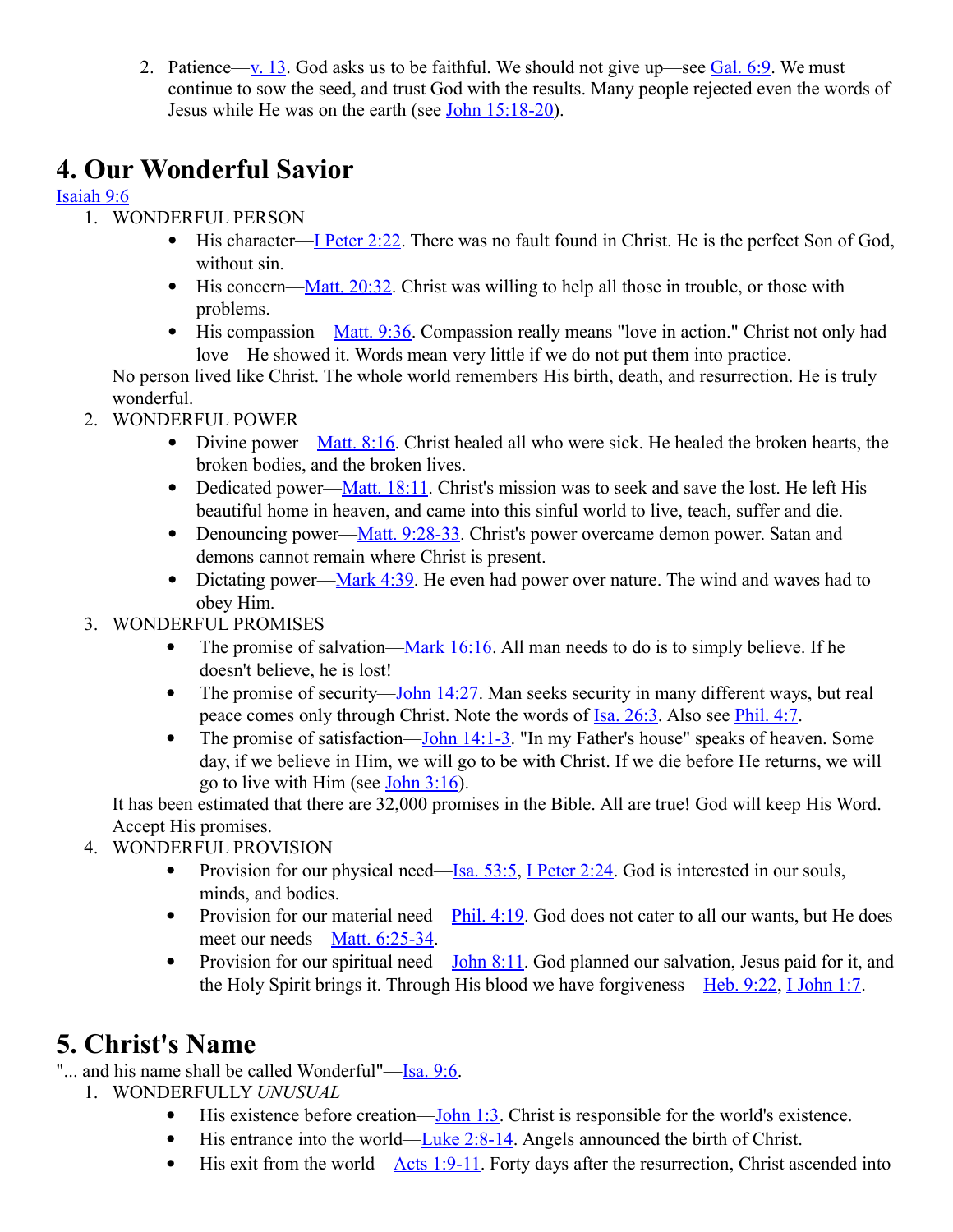heaven.

All three of these scripture passages describe unusual events. In fact, those events could never surround a mere man.

- 2. WONDERFULLY *UNIQUE*
	- $\bullet$  His conception[—Matt. 1:23.](http://www.crossbooks.com/verse.asp?ref=Mt+1%3A23) Christ was born of a virgin—a miracle birth. This was a fulfillment of  $Isa. 7:14$ , written in 742 B.C.
	- $\bullet$  His character[—John 1:27.](http://www.crossbooks.com/verse.asp?ref=Jn+1%3A27) He was perfect, without sin! He knew no sin, but tasted sin for all mankind[—I Peter 2:22.](http://www.crossbooks.com/verse.asp?ref=1Pe+2%3A22)
	- $\bullet$  His concern[—Matt. 18:11.](http://www.crossbooks.com/verse.asp?ref=Mt+18%3A11) He came to seek and to save the lost.
	- $\bullet$  His compassion[—Matt. 9:36.](http://www.crossbooks.com/verse.asp?ref=Mt+9%3A36) He wept over Jerusalem[—Matt. 23:37.](http://www.crossbooks.com/verse.asp?ref=Mt+23%3A37) He wants all men to be saved[—II Peter 3:9.](http://www.crossbooks.com/verse.asp?ref=2Pe+3%3A9)
- 3. WONDERFULLY *UNEQUAL*
	- $\bullet$  His preaching[—Matt. 7:28-29.](http://www.crossbooks.com/verse.asp?ref=Mt+7%3A28-29) Christ was the greatest teacher that ever lived, and His life was the greatest sermon.
	- $\bullet$  His patience[—Mark 15:14-20.](http://www.crossbooks.com/verse.asp?ref=Mk+15%3A14-20) When He was mistreated and persecuted He did not fight back, but showed patience toward all people.
	- His pity[—Luke 23:34.](http://www.crossbooks.com/verse.asp?ref=Lk+23%3A34) Even on the cross, He forgave those who were killing Him.
	- $\bullet$  His pardon[—I John 1:7,](http://www.crossbooks.com/verse.asp?ref=1Jn+1%3A7) [9.](http://www.crossbooks.com/verse.asp?ref=1Jn+1%3A9) Christ offers forgiveness of all sin. But note Jesus' words in John [8:11—](http://www.crossbooks.com/verse.asp?ref=Jn+8%3A11)"Go and sin no more."
- 4. WONDERFULLY *UNCOMMON*
	- $\bullet$  His Superiority[—9.](http://www.crossbooks.com/verse.asp?ref=Jn+1%3A9) His name is above all names. Only in His name can we have salvation— [Acts 4:12.](http://www.crossbooks.com/verse.asp?ref=Ac+4%3A12)
	- His Saving Power[—Heb. 7:25.](http://www.crossbooks.com/verse.asp?ref=Heb+7%3A25) He is able to save all people. No sin is too great for Him to forgive.
	- His Sovereignty[—John 14:6.](http://www.crossbooks.com/verse.asp?ref=Jn+14%3A6) No man may go to God in prayer, not to heaven except through Christ.
	- $\bullet$  His Sacrifice[—Heb. 10:12.](http://www.crossbooks.com/verse.asp?ref=Heb+10%3A12) Christ made one sacrifice to cover every sin of man. All we must do is accept this sacrifice.

# **6. Seeking God**

"And ye shall seek me, and find me, when ye shall search for me with all your heart" [Jer. 29:13.](http://www.crossbooks.com/verse.asp?ref=Jer+29%3A13)

1. THE ATTITUDE

"And ye shall seek me."

- Sincere seeking[—Isa. 55:6.](http://www.crossbooks.com/verse.asp?ref=Isa+55%3A6) Seek God when you feel Him speaking to you. He honors sincere seekers. God often moves us to pray, but if we keep putting it off, our hearts become hardened toward Him.
- Sanctified seeking—Hos.  $10:12$ . Note the progression: (a) sow in righteousness, (b) reap in mercy, (c) break up fallow (hard) ground, (d) seek the Lord, and (e) righteousness will rain upon you.
- Surrendered seeking[—Matt. 6:33.](http://www.crossbooks.com/verse.asp?ref=Mt+6%3A33) Seek first the kingdom of God. We must not follow our selfish ambitions, but God's plan and purpose for our lives.

### 2. THE ANSWER

"And [ye shall] find me."

- Promise[—Jer. 33:3.](http://www.crossbooks.com/verse.asp?ref=Jer+33%3A3) God longs to do great things through us, if we only ask Him. He will do more than we ask!
- Prayer—Matt.  $7:7-9$ . Note the persistence needed in prayer: (a) asking, (b) seeking, and (c) knocking. A right heart that persists in prayer will get a response from God (*James 5:16*).
- Purity.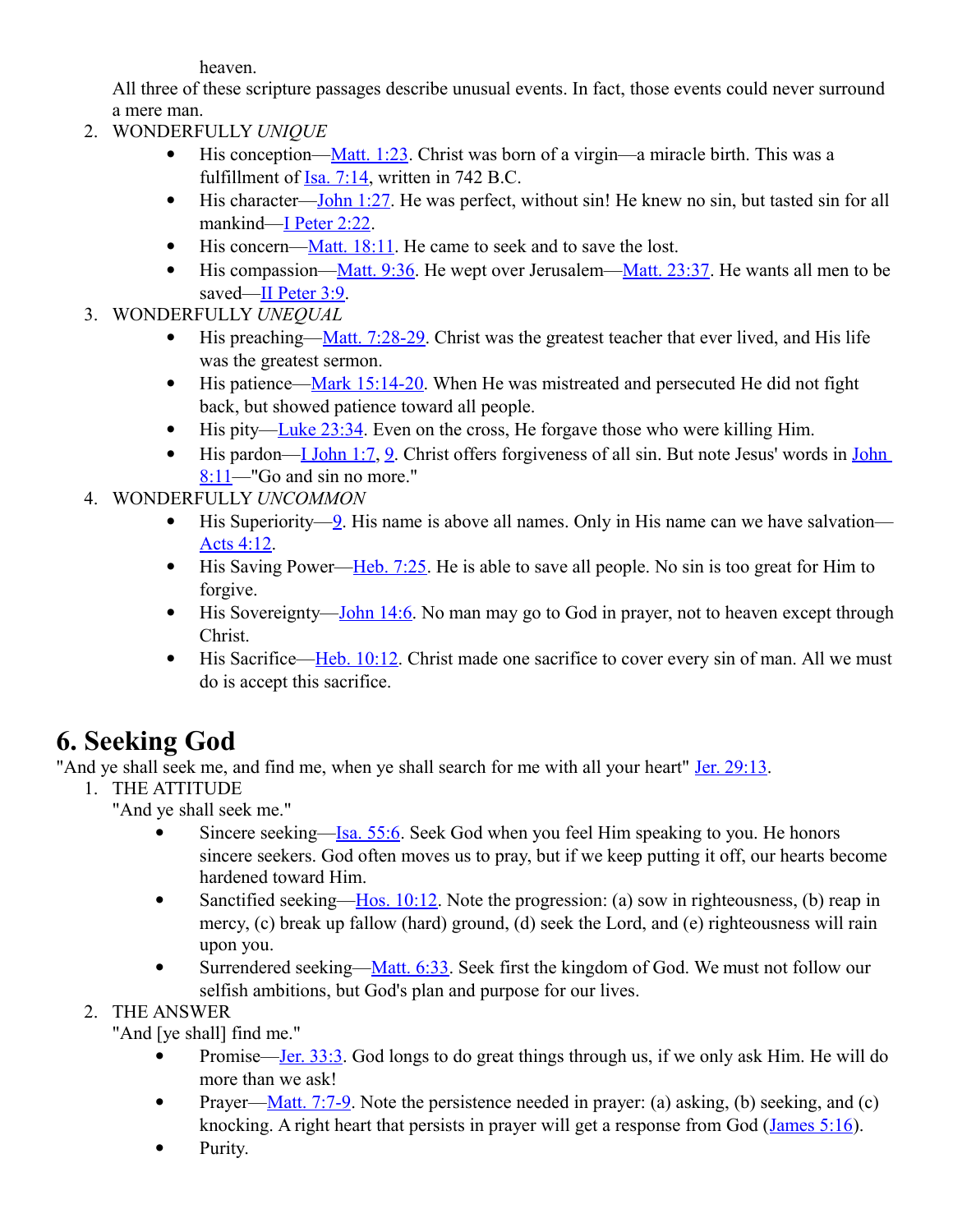- Confession—"Confess your faults one to another."—<u>James 5:16</u>.
- Cleansing—Ps.  $139:23$ ,  $24$ . Confession brings cleansing.
- Person[—5:16.](http://www.crossbooks.com/verse.asp?ref=Jas+5%3A16) "The effectual fervent prayer of a righteous man availeth much." Not any man, but a righteous man.
- Power[—James 5:17.](http://www.crossbooks.com/verse.asp?ref=Jas+5%3A17) Elijah was a man just like we are; yet God sent His power in answer to Elijah's prayer. Note that "he prayed again." He did not give up. We must not give up. We must keep praying. God will answer!

### 3. THE ATTENTION

"When ye shall search for me with all your heart."

- Definite praying[—5:17.](http://www.crossbooks.com/verse.asp?ref=Jas+5%3A17) Have a definite time each day to pray. Just as you eat at regular times, have special, regular times to pray.
- Detained praying[—Isa. 40:31.](http://www.crossbooks.com/verse.asp?ref=Isa+40%3A31) Wait on the Lord; allow God to speak to you.
- Determined praying—Gen.  $32:26$ . Note that Jacob said "I will not let go." Are we able to pray those words?
- Dedicated praying[—Dan. 6:10.](http://www.crossbooks.com/verse.asp?ref=Da+6%3A10) Daniel prayed and gave thanks even when he knew it was dangerous to do so. Prayer does not only consist of asking... it is thanking and praising!

# **7. Jeremiah's Faith**

### [Jeremiah 32:1-9,](http://www.crossbooks.com/verse.asp?ref=Jer+32%3A1-9) [13-15](http://www.crossbooks.com/verse.asp?ref=Jer+32%3A13-15)

- 1. THE TESTING[—vv. 1-5](http://www.crossbooks.com/verse.asp?ref=Jer+32%3A1-5)
	- Prison[—vv. 1-2.](http://www.crossbooks.com/verse.asp?ref=Jer+32%3A1-2) Nebuchadnezzar had made slaves of all the Jewish people. At times Jeremiah probably wondered if God had forsaken and forgotten him.
		- Protection—Matt.  $28:20$ . Christ is with us to the end of this age.
		- **Promise—Heb.** 13:5. He will never leave us nor forsake us.
	- Punishment—vv.  $3-5$ . The Lord was testing Jeremiah's faith. Later, God would punish Nebuchadnezzar.

Since we are God's people, we can expect to be tested by Him in various way. The purpose of such testing is to make us better and stronger Christians.

### 2. THE TRYING[—vv. 6-9](http://www.crossbooks.com/verse.asp?ref=Jer+32%3A6-9)

- Prophecy—<u>v. 6</u>. When God speaks—obey. No matter what others may say, follow the Lord's commands.
- Plan[—vv. 7-9.](http://www.crossbooks.com/verse.asp?ref=Jer+32%3A7-9) Hanameel, Jeremiah's cousin, offered to sell the land. Jeremiah bought it, because the Lord promised that later the Jews would possess that land.
- Promise. Notice how Jeremiah acted on faith. God wants us to do likewise; He always honors faith. We must always expect an answer when we pray.
- "If ye have faith as a grain of mustard seed, ye shall say unto this mountain, Remove hence to yonder place; and it shall remove; and nothing shall be impossible unto you"[—Matt.](http://www.crossbooks.com/verse.asp?ref=Mt+17%3A20)  [17:20.](http://www.crossbooks.com/verse.asp?ref=Mt+17%3A20)
- 3. THE TRIUMPH[—vv. 13-15](http://www.crossbooks.com/verse.asp?ref=Jer+32%3A13-15)
	- Trust[—vv. 13-14.](http://www.crossbooks.com/verse.asp?ref=Jer+32%3A13-14) God instructed Jeremiah to buy the land. He did not question God. He made no excuses... he bought the land. We also must never doubt God. He knows what He is doing!
	- Triumph[—v. 15.](http://www.crossbooks.com/verse.asp?ref=Jer+32%3A15) Jeremiah's purchase of the land seemed foolish to others. But Jeremiah knew that the all-wise God does not make mistakes. God knows the past, present and future. He works everything together for His glory.

Those who are not spiritually-minded cannot understand spiritual things, and do not care to fellowship with those who are concerned with spiritual matters.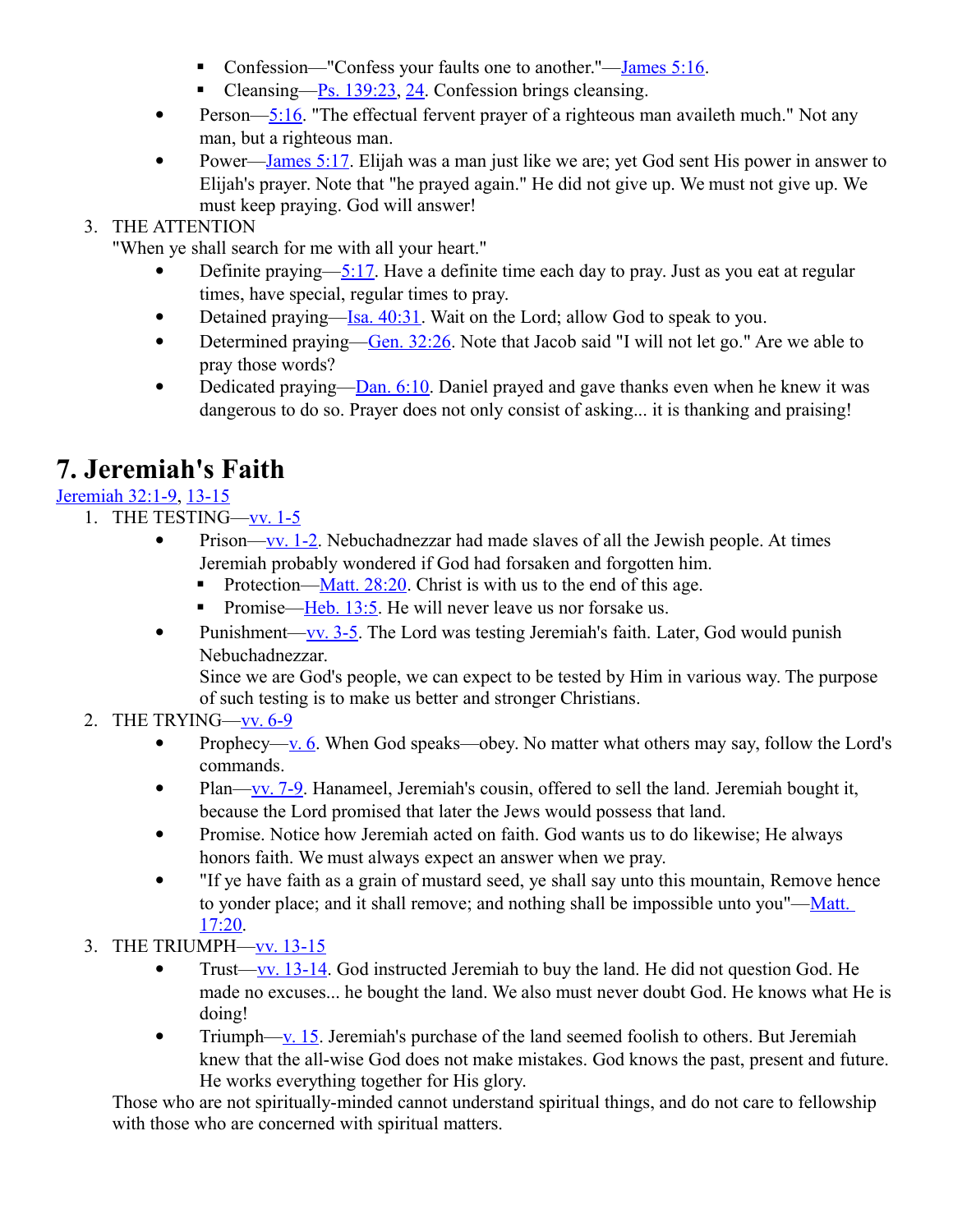# **8. Receiving From God**

#### [Jeremiah 33:3](http://www.crossbooks.com/verse.asp?ref=Jer+33%3A3)

- 1 THE PERSON
	- "Call unto Me." Call upon God, our Heavenly Father.
		- Call upon Him in times of temptation[—I Cor. 10:13.](http://www.crossbooks.com/verse.asp?ref=1Co+10%3A13) He will not permit us to be tempted beyond what we can bear. Christ was tempted, but did not give in to sin. Therefore, He is willing and able to help us overcome temptation[—Heb. 2:18.](http://www.crossbooks.com/verse.asp?ref=Heb+2%3A18)
		- Call upon Him in times of trouble— $\frac{P_s}{s}$ . 46:1. Everyone faces troubles and problems, but the Lord is near to help. He may or may not remove the trouble. If not, He'll give us the grace and patience to go through the trouble.
		- Call upon Him in trials[—I Peter 1:7.](http://www.crossbooks.com/verse.asp?ref=1Pe+1%3A7) Being tried or tested by the Lord can empower us to be better and stronger Christians.
		- Call upon Him in trauma—Ps.  $34:6$ . When trouble or tragedy arises, it is good to know that the Lord hears when we call upon Him.
- 2 THE PROMISE

"And I will answer thee."

- God answers according to His way—Isa.  $55:8$ . God's ways are not our ways. His thoughts are not our thoughts. He knows what's best for us, and will work out things accordingly.
- God answers according to His Word[—John 15:7.](http://www.crossbooks.com/verse.asp?ref=Jn+15%3A7) If we abide in Him, and His Word abides in us, we can ask what we want, and He will give it unto us. For each promise in the Bible, there is a condition for us to meet.
- God answers according to His will—I John  $5:14-15$ . If we pray according to God's Word, He hears us. May we always pray as Jesus prayed, "Thy will be done." We must avoid selfish prayers.

### 3 THE PROVISION

"And show thee great and mighty things, which you know not."

- Showing—"Show thee great and mighty things."
	- o Power to meet spiritual needs[—Matt. 5:6.](http://www.crossbooks.com/verse.asp?ref=Mt+5%3A6)
	- o Power to meet physical needs— $Exod. 15:26$ , [Isa. 53:5.](http://www.crossbooks.com/verse.asp?ref=Isa+53%3A5) God is not only interested in the soul—He's interested in the whole man.
	- o Power to meet material needs—Phil.  $4:19$ . Note also the promise from [Ps. 37:25.](http://www.crossbooks.com/verse.asp?ref=Ps+37%3A25)
- Scope—"That you know not."
	- o Promise— $M$ att. 19:26. If we believe, all things are possible.
	- o Power—Eph.  $3:20-21$ . He is able to do more than we ask or even think.

### **9. Called to Be a Watchman**

### [Ezekiel 3:5-19](http://www.crossbooks.com/verse.asp?ref=Eze+3%3A5-19)

- 1. THE MISSION[—vv. 5-9](http://www.crossbooks.com/verse.asp?ref=Eze+3%3A5-9)
	- People[—vv. 5-6.](http://www.crossbooks.com/verse.asp?ref=Eze+3%3A5-6) Ezekiel was sent to God's people (Israel), who once followed God, but had rebelled.
	- Practice[—v. 7.](http://www.crossbooks.com/verse.asp?ref=Eze+3%3A7) Israel refused to listen to God. Throughout the Old Testament, God blessed Israel, but they quickly forgot Him. Man has not changed since then. Notice the future of those who forget God[—Ps. 9:17.](http://www.crossbooks.com/verse.asp?ref=Ps+9%3A17) The house of Israel was impudent and hardhearted.
		- o Impudent—the Israelites were disrespectful.
		- o Hardhearted—the people were stubborn.
	- Power[—vv. 8-9.](http://www.crossbooks.com/verse.asp?ref=Eze+3%3A8-9) God strengthened Ezekiel, giving him the needed power to warn those who forgot God.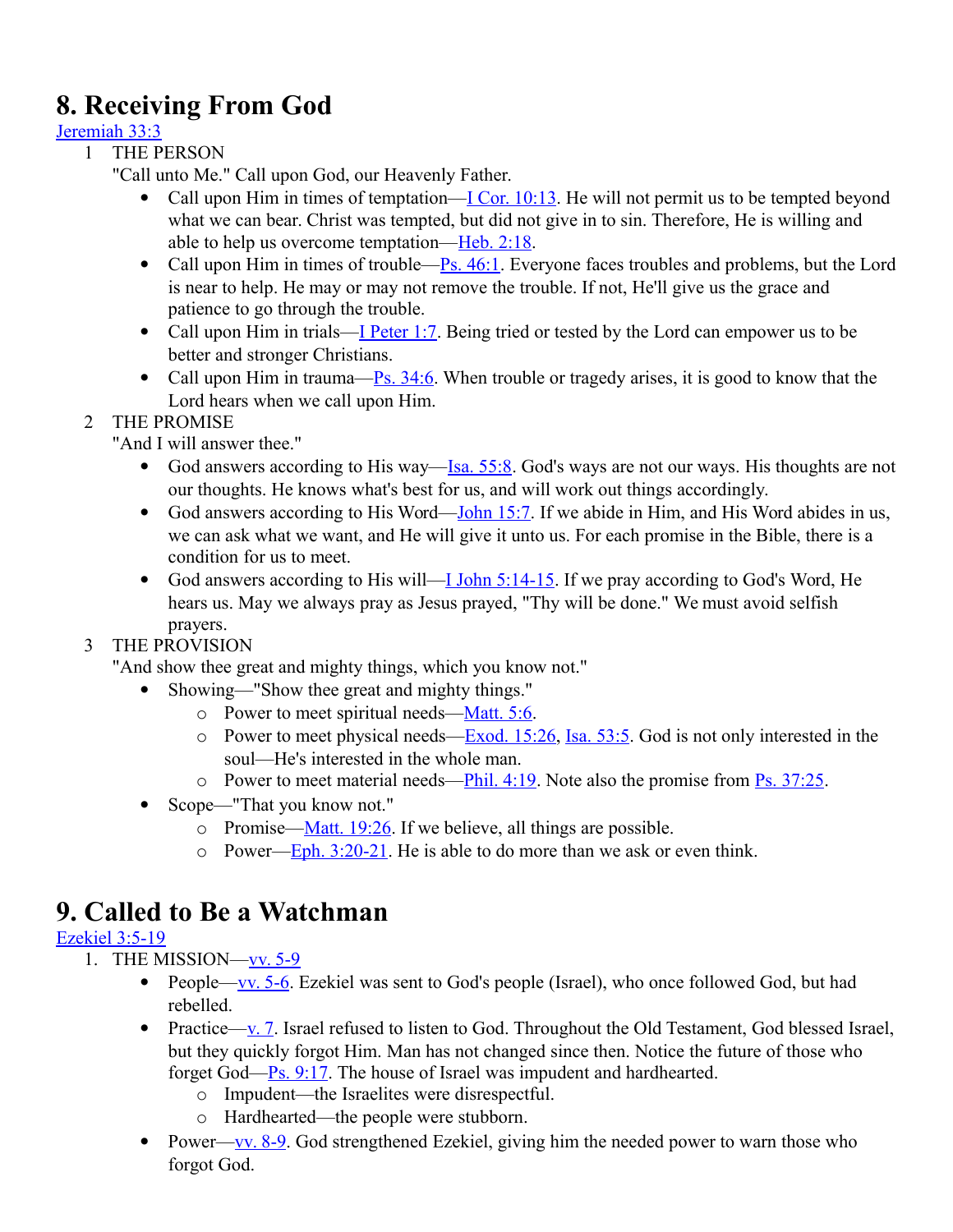- 2. Like Ezekiel, all Christians have a mission[—John 15:16.](http://www.crossbooks.com/verse.asp?ref=Jn+15%3A16) Our mission is to reach the world with the gospel[—Mark 16:15.](http://www.crossbooks.com/verse.asp?ref=Mk+16%3A15) This is a difficult task, but God is helping us to accomplish it.
- 3. THE MIGHT[—vv. 10-14](http://www.crossbooks.com/verse.asp?ref=Eze+3%3A10-14)
	- Words[—v. 10.](http://www.crossbooks.com/verse.asp?ref=Eze+3%3A10) God promised to give Ezekiel the words to warn Israel of its sin. God will also help us as we witness.
	- Work[—v. 11.](http://www.crossbooks.com/verse.asp?ref=Eze+3%3A11) Ezekiel was told to go and speak to the people, whether they listened or not. There are many who reject God's message. However, we must be faithful in giving the message, no matter if it is accepted or rejected.
	- Wonder[—vv. 12-14.](http://www.crossbooks.com/verse.asp?ref=Eze+3%3A12-14) Ezekiel had a vision. Before working for God our spiritual eyes must be open. We, too, must have a vision.
		- $\circ$  A vision of God[—Isa. 6:1-8](http://www.crossbooks.com/verse.asp?ref=Isa+6%3A1-8)
		- o A vision of hell[—Luke 16:19-31](http://www.crossbooks.com/verse.asp?ref=Lk+16%3A19-31)
		- o A vision of the lost[—Prov. 29:18](http://www.crossbooks.com/verse.asp?ref=Pr+29%3A18)
		- o Too many Christians are spiritually blind. All about us are men and women who are lost, and need salvation. May we let God open our spiritual eyes.
- 4. THE MESSAGE[—vv. 15-21](http://www.crossbooks.com/verse.asp?ref=Eze+3%3A15-21)
	- Sharing[—v. 15.](http://www.crossbooks.com/verse.asp?ref=Eze+3%3A15) For seven days Ezekiel "sat with the people." He knew how they felt. He knew their problems. He went to where the people were.
	- Solemnity—vv.  $16-19$ 
		- $\circ$  Watchman[—vv. 16-17.](http://www.crossbooks.com/verse.asp?ref=Eze+3%3A16-17) God told Ezekiel he was a watchman to warn Israel of coming danger. We also must warn of the coming judgment.
		- $\circ$  Wicked[—v. 18.](http://www.crossbooks.com/verse.asp?ref=Eze+3%3A18) Like Ezekiel, we must warn the wicked (guilty). If we do not warn them, their blood will be upon our hands. We are responsible for the wicked.
		- $\circ$  Warning[—v. 19.](http://www.crossbooks.com/verse.asp?ref=Eze+3%3A19) If we warn the wicked ones, and they refuse to listen, then we are no longer responsible for their souls.
	- Seriousness—vv.  $20-21$ . We must be faithful in witnessing. If a man doesn't accept Christ, he will be lost and go to hell.

# **10. From Death Unto Life**

### [Ezekiel 37:1-4](http://www.crossbooks.com/verse.asp?ref=Eze+37%3A1-4)

- 1. THE LACK[—vv. 1-2](http://www.crossbooks.com/verse.asp?ref=Eze+37%3A1-2)
	- $\bullet$  Spirit[—v. 1.](http://www.crossbooks.com/verse.asp?ref=Eze+37%3A1) The Spirit showed the prophet Ezekiel the valley of dry bones. It was a symbol of Israel being dead spiritually. Since all men are born in sin they are spiritually dead[—Eph. 2:1-7.](http://www.crossbooks.com/verse.asp?ref=Eph+2%3A1-7)
	- Showing[—v. 2.](http://www.crossbooks.com/verse.asp?ref=Eze+37%3A2) There was a valley of dry bones. There were no bodies, no flesh, and no life. The Bible says that those who live in pleasure are dead while they live[—I Tim. 5:6.](http://www.crossbooks.com/verse.asp?ref=1Ti+5%3A6)
		- $\circ$  Look[—Eph. 5:14.](http://www.crossbooks.com/verse.asp?ref=Eph+5%3A14) Such people are commanded to wake up, and arise from spiritual death.
		- $\circ$  Life[—John 11:25,](http://www.crossbooks.com/verse.asp?ref=Jn+11%3A25) [26.](http://www.crossbooks.com/verse.asp?ref=Jn+11%3A26) There is spiritual life only in Christ.
- 2. THE LIFE[—vv. 3-10](http://www.crossbooks.com/verse.asp?ref=Eze+37%3A3-10)
	- Prophesy[—vv. 3-4.](http://www.crossbooks.com/verse.asp?ref=Eze+37%3A3-4) God asked Ezekiel "Can these bones live?" Ezekiel was told to prophesy God's Word to the bones.
	- Promise[—v. 5.](http://www.crossbooks.com/verse.asp?ref=Eze+37%3A5) "Behold I will cause breath to enter into you, and ye shall live." Note the spiritual parallels here[—John 3:16.](http://www.crossbooks.com/verse.asp?ref=Jn+3%3A16)
	- Power[—vv. 6-7.](http://www.crossbooks.com/verse.asp?ref=Eze+37%3A6-7) New life was put into the dead, so they would know the power of the Lord. The bones began to rattle, and began to come together.
	- Problem[—v. 8.](http://www.crossbooks.com/verse.asp?ref=Eze+37%3A8) Now the bones came together. They had flesh, but they had no life. In the same way, a man may be alive physically, but dead spiritually.
	- Plan[—v. 9.](http://www.crossbooks.com/verse.asp?ref=Eze+37%3A9) Ezekiel was told to prophesy, and ask the wind to blow upon the bones.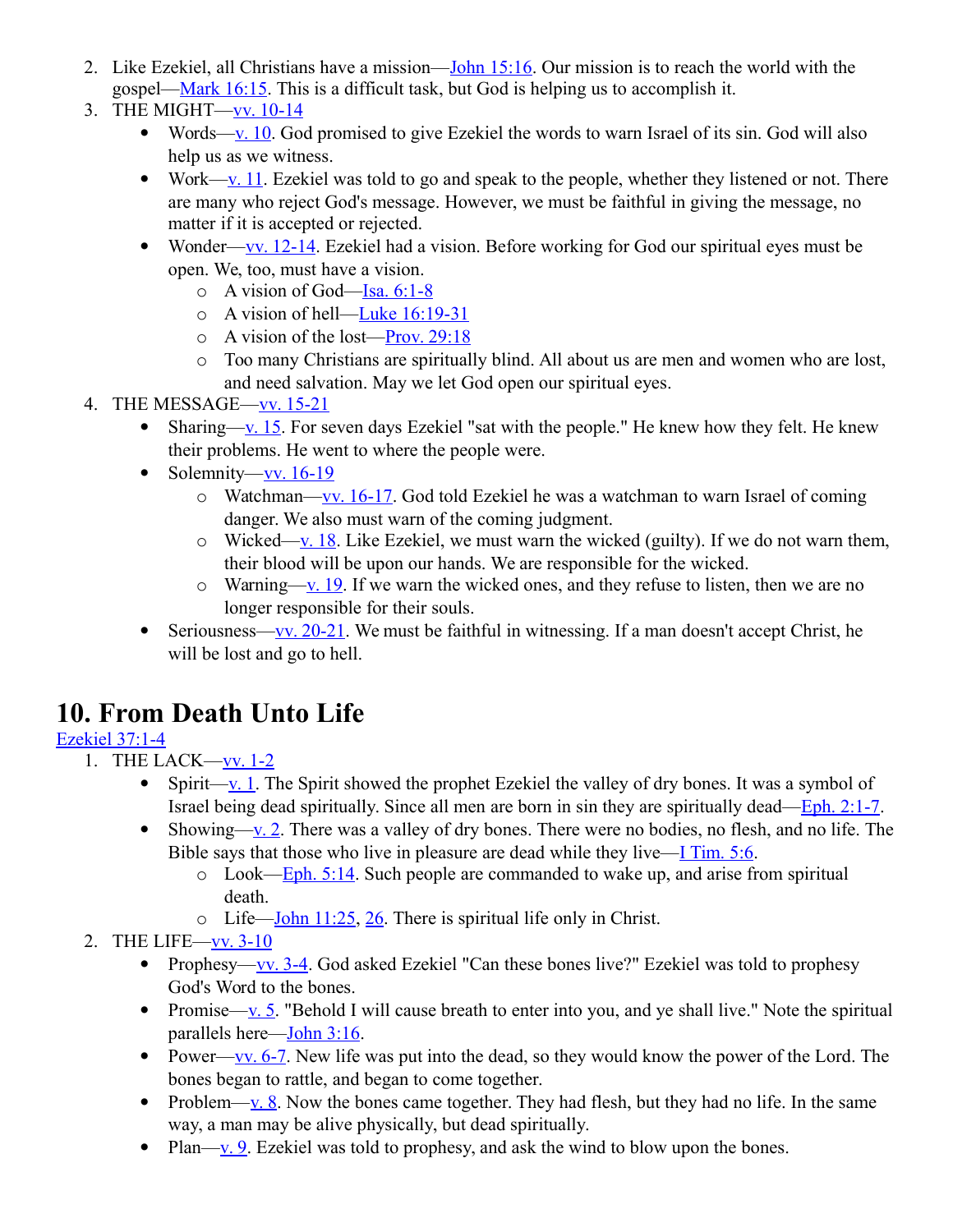- People[—v. 10.](http://www.crossbooks.com/verse.asp?ref=Eze+37%3A10) Life came into the bodies. They became a great army, filled with life and power.
- 3. THE LIVING[—vv. 11-14](http://www.crossbooks.com/verse.asp?ref=Eze+37%3A11-14)
	- Picture[—v. 11.](http://www.crossbooks.com/verse.asp?ref=Eze+37%3A11) The bones were symbolic of Israel, which was spiritually dead. There appeared to be no life—no hope!
	- Power[—v. 12.](http://www.crossbooks.com/verse.asp?ref=Eze+37%3A12) God promised that the Jewish people, scattered among heathen nations, would return to Israel. In the same way, though a man is dead in sin, God can restore him to life.
	- Personally[—v. 13.](http://www.crossbooks.com/verse.asp?ref=Eze+37%3A13) God promised that Israel would come to know Him personally.
	- Personality[—v. 14.](http://www.crossbooks.com/verse.asp?ref=Eze+37%3A14) God said He would put His Spirit within man. Man would have God's law written on his heart, and would obey the Lord.

# **11. Handwriting On the Wall**

### [Daniel 5:1-31](http://www.crossbooks.com/verse.asp?ref=Da+5%3A1-31)

- 1. THE FEAST[—vv. 1-4](http://www.crossbooks.com/verse.asp?ref=Da+5%3A1-4)
	- Shame[—v. 1.](http://www.crossbooks.com/verse.asp?ref=Da+5%3A1) Belshazzar had a great feast. He invited many to attend, but he didn't invite God. However, we see that God came anyway.
	- Sacrilegious—vv.  $2-3$ . He used the vessels from the Temple in the wrong way. God's house should be kept holy and pure. Note also that he had many wives and concubines. Belshazzar's life was filled with the pleasures of this world, which do not last.
	- $\bullet$  Sin[—v. 4.](http://www.crossbooks.com/verse.asp?ref=Da+5%3A4) As the people drank, they praised the idols of wood, gold, silver, brass and stone. What small, powerless things to worship! They did not recognize the one true God, who created all these things.
- 2. THE FEAR[—vv. 5-9](http://www.crossbooks.com/verse.asp?ref=Da+5%3A5-9)
	- $\bullet$  Hand[—v. 5.](http://www.crossbooks.com/verse.asp?ref=Da+5%3A5) Suddenly, the king saw a hand which wrote on the wall. God was taking strong measures to get Belshazzar's attention. God had surely spoken to Belshazzar before, but the king had disobeyed.
	- $\bullet$  Horror[—v. 6.](http://www.crossbooks.com/verse.asp?ref=Da+5%3A6) The "mighty" king was now filled with fear. No doubt all those present were also afraid of the strange moving hand.
	- $\bullet$  Helpless[—vv. 7-8.](http://www.crossbooks.com/verse.asp?ref=Da+5%3A7-8) All the wise men were called to interpret the message on the wall, but no one could decipher the words.
	- Hysterical—<u>v. 9</u>. All assembled saw the king become so fearful that he lost control of himself. He became confused and upset, not knowing the meaning of the handwriting on the wall.
- 3. THE FATE[—vv. 10-31](http://www.crossbooks.com/verse.asp?ref=Da+5%3A10-31)
	- The person[—vv. 10-16.](http://www.crossbooks.com/verse.asp?ref=Da+5%3A10-16) Daniel was called in to interpret the dream. God used dreams in Bible times to warn men.
	- The punishment[—vv. 17-25.](http://www.crossbooks.com/verse.asp?ref=Da+5%3A17-25) Daniel reminded Belshazzar how God humbled his father Nebuchadnezzar, causing him to eat grass like an animal. Daniel warned Belshazzar that God would judge him, too.
	- The prophecy—<u>vv. 26-28</u>. Daniel explained the words on the wall:
		- o Mene—God has numbered thy kingdom and finished it.
		- o Tekel—Thou art weighed in the balances and found wanting.
		- o Peres—Thy kingdom is divided and given to the Medes and Persians.
	- The plight[—vv. 29-31](http://www.crossbooks.com/verse.asp?ref=Da+5%3A29-31) That very night, Belshazzar's kingdom was taken from him as Daniel predicted.

# **12. The Request for Righteousness**

[Hosea 4:1-17;](http://www.crossbooks.com/verse.asp?ref=Hos+4%3A1-17) [5:1-15;](http://www.crossbooks.com/verse.asp?ref=Hos+5%3A1-15) [6:1-11](http://www.crossbooks.com/verse.asp?ref=Hos+6%3A1-11)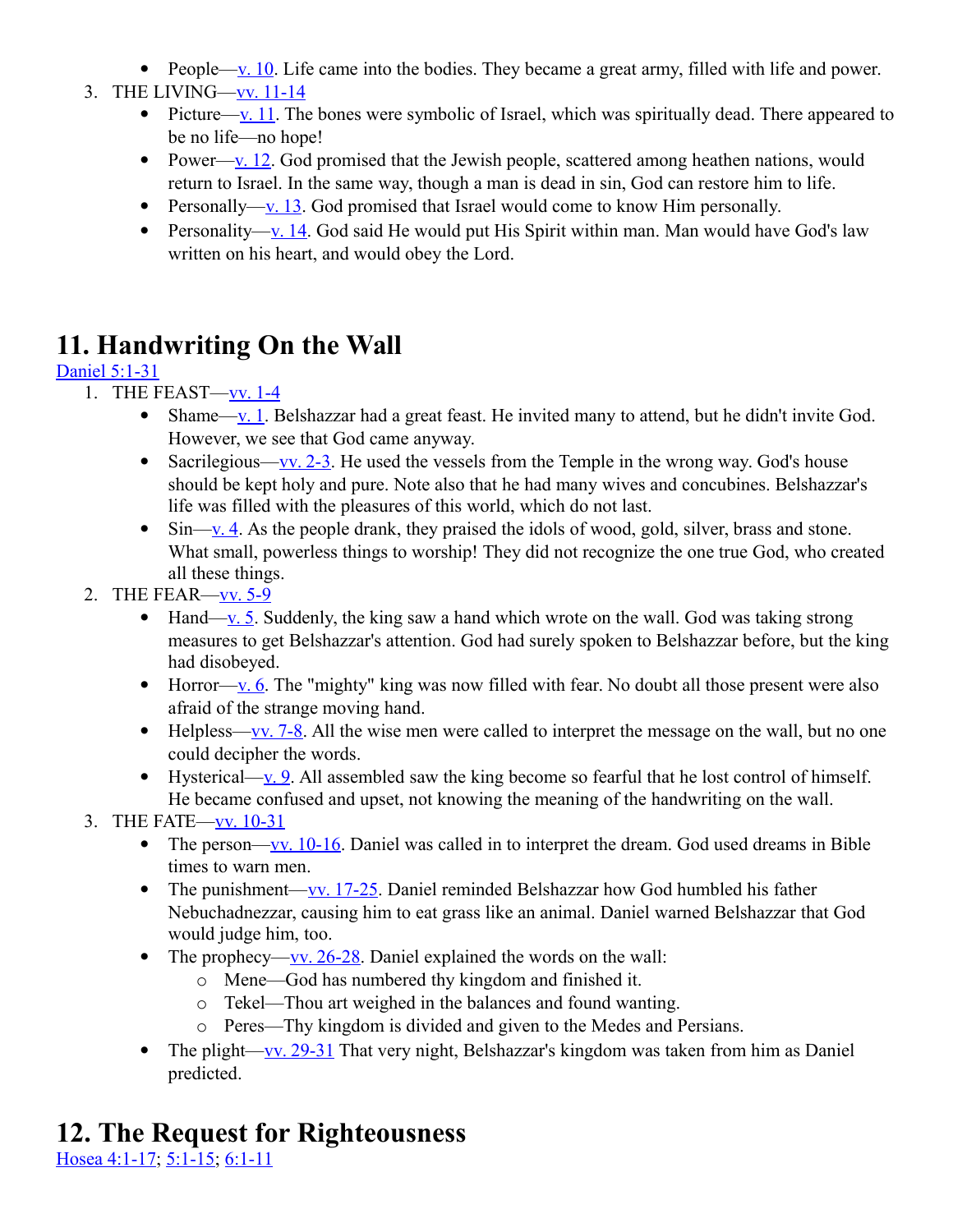- 1. ISRAEL'S STUBBORNNESS[—4:1-17](http://www.crossbooks.com/verse.asp?ref=Hos+4%3A1-17)
	- Indifference[—vv. 1-2,](http://www.crossbooks.com/verse.asp?ref=Hos+4%3A1-2) [4.](http://www.crossbooks.com/verse.asp?ref=Hos+4%3A4) Three things had disappeared from Israel: (a) Love of God, (b) Faithfulness to God, (c) Knowledge of God. The people were swearing, lying, and stealing; they were committing murder, adultery, and all types of violence. Instead of confessing their sins, they were excusing them.
	- Ignorance—<u>vv. 6, 11</u>. They were ignorant of God's Word[—8:12.](http://www.crossbooks.com/verse.asp?ref=Hos+8%3A12) They ignored the prophets sent to warn them[—6:5.](http://www.crossbooks.com/verse.asp?ref=Hos+6%3A5) They turned their backs upon God[—7:13.](http://www.crossbooks.com/verse.asp?ref=Hos+7%3A13) They forgot God's goodness and blessings— $13:6$ .
	- Idolatry—<u>vv. 12-13, 17</u>. The people began indulging in strange superstitions. They practiced heathen worship in heathen temples. They were wandering far from the Lord.
- 2. ISRAEL'S SORROW[—5:1-15](http://www.crossbooks.com/verse.asp?ref=Hos+5%3A1-15)
	- Pride—vv.  $4-6$ . Pride separates men from God, both on earth and in eternity. God said that the people of Israel would make a sacrifice to Him, but it would be too late. Note the importance of seeking God when the Spirit calls[—Gen. 6:3,](http://www.crossbooks.com/verse.asp?ref=Ge+6%3A3) [Isa. 55:6.](http://www.crossbooks.com/verse.asp?ref=Isa+55%3A6)
	- Punishment[—vv. 12,](http://www.crossbooks.com/verse.asp?ref=Hos+5%3A12) [15.](http://www.crossbooks.com/verse.asp?ref=Hos+5%3A15) Israel followed man's way and not God's. The Lord said He would send punishment and judgment to bring them to repentance.
	- Pride causes men to reject Christ. It makes men stubborn, and causes them to thwart the work of God. Satan uses pride to destroy many people.
- 3. ISRAEL'S SALVATION[—6:1-11](http://www.crossbooks.com/verse.asp?ref=Hos+6%3A1-11)
	- The plan[—vv. 1-3.](http://www.crossbooks.com/verse.asp?ref=Hos+6%3A1-3) God desired that the people of Israel repent and change their way of living.  $V$ . [3](http://www.crossbooks.com/verse.asp?ref=Hos+6%3A3) speaks of the "latter rain," which was a symbol of the outpouring of the Holy Spirit (fulfilled in [Acts 2:1-4\)](http://www.crossbooks.com/verse.asp?ref=Ac+2%3A1-4).
	- The problem— $\underline{v}$ .  $\underline{4}$ . Israel's repentance was not sincere. The people were momentarily sorry for their sins, but not sorry enough to stop sinning. To repent means to turn from sin, to forsake evil and follow God.
	- The patience[—v. 11.](http://www.crossbooks.com/verse.asp?ref=Hos+6%3A11) God would never completely destroy Israel, because He planned that Christ, the Messiah, would come out of Israel.

# **13. Returning to God**

### [Joel 2:12-20](http://www.crossbooks.com/verse.asp?ref=Joel+2%3A12-20)

- 1. THE COMPASSION[—vv. 12-14](http://www.crossbooks.com/verse.asp?ref=Joel+2%3A12-14)
	- Repenting[—v. 12.](http://www.crossbooks.com/verse.asp?ref=Joel+2%3A12) God wants us to turn to Him with all our hearts.
		- o Fasting[—Mark 9:28,](http://www.crossbooks.com/verse.asp?ref=Mk+9%3A28) [29.](http://www.crossbooks.com/verse.asp?ref=Mk+9%3A29) It sometimes takes this extra effort to defeat Satan.
		- $\circ$  Weeping[—Acts 20:31.](http://www.crossbooks.com/verse.asp?ref=Ac+20%3A31) Paul shed tears over the lost.
		- o Mourning[—James 4:9.](http://www.crossbooks.com/verse.asp?ref=Jas+4%3A9) We should mourn over the lost.
	- Rending[—v. 13.](http://www.crossbooks.com/verse.asp?ref=Joel+2%3A13) In ancient times, rending a garment was a sign of sorrow. God says, Don't rend your garments—rend your hearts. God doesn't want a mere outward show of repentance—He wants an inner change.
	- Results[—v. 14.](http://www.crossbooks.com/verse.asp?ref=Joel+2%3A14) If we shed tears, it will produce joy. Compare with Ps.  $126:5-6$ . Also see Gal. [6:9.](http://www.crossbooks.com/verse.asp?ref=Gal+6%3A9)

Compassion is more than love; it is love at work. To be a mature Christian, you need compassion.

- 2. THE ASSEMBLY[—vv. 15-16](http://www.crossbooks.com/verse.asp?ref=Joel+2%3A15-16)
	- Solemnity[—v. 15.](http://www.crossbooks.com/verse.asp?ref=Joel+2%3A15) The Lord wanted the people called together. This indicates the importance of attending God's house[—Ps. 122:1,](http://www.crossbooks.com/verse.asp?ref=Ps+122%3A1) [Heb. 10:25.](http://www.crossbooks.com/verse.asp?ref=Heb+10%3A25)
	- Sanctify[—v. 16.](http://www.crossbooks.com/verse.asp?ref=Joel+2%3A16) All ages should come together, to be made holy by the Lord. As we consecrate our lives to God, we will be made holy, and we will be faithful unto God. Remember, you are the church. The church can only be what you make it.
- 3. THE CONTRITION[—v. 17](http://www.crossbooks.com/verse.asp?ref=Joel+2%3A17)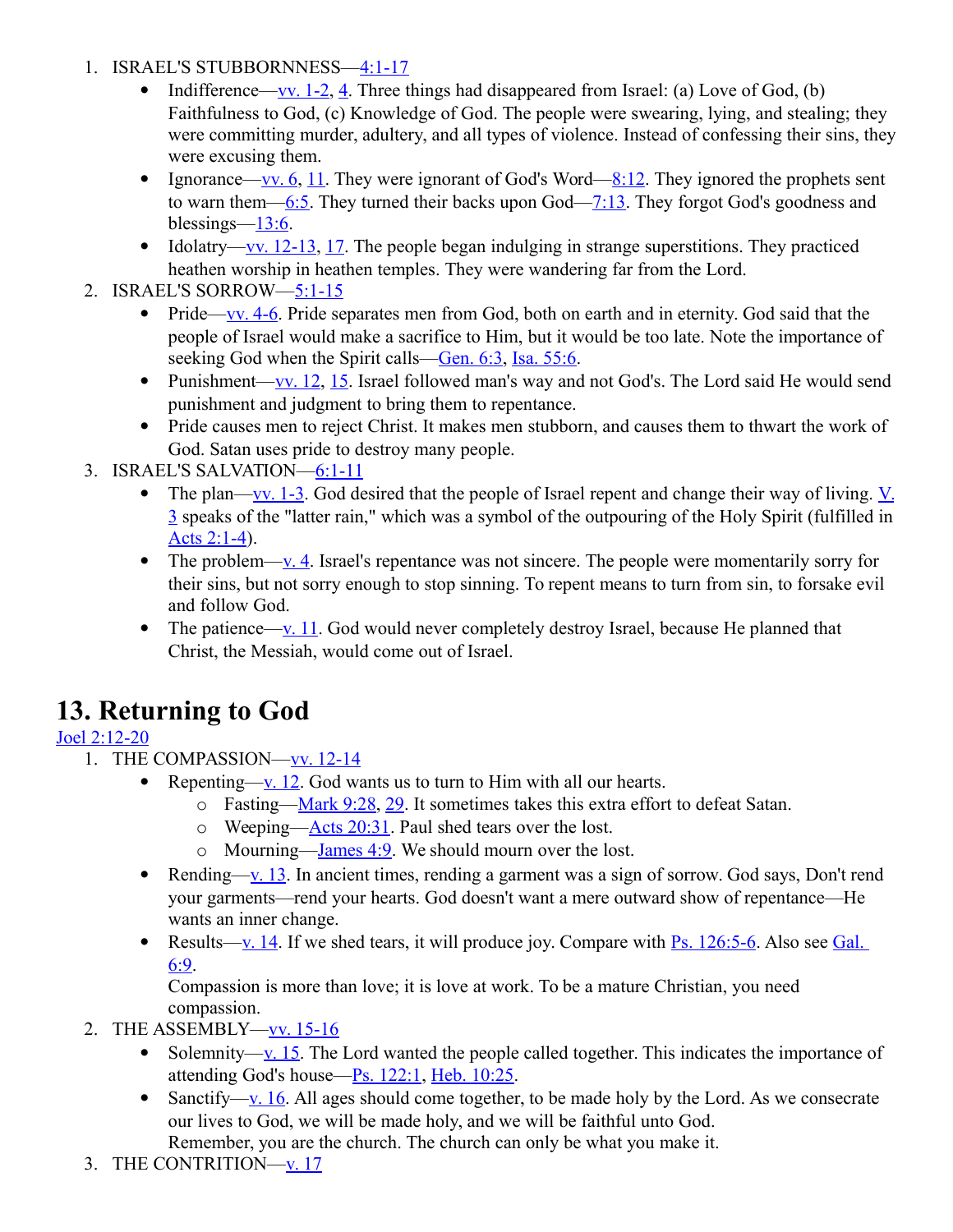- Praying—"Weep between the porch and the altar." Jesus prayed for His followers [\(John 17\)](http://www.crossbooks.com/verse.asp?ref=Jn+17). He wept for the lost [\(Matt. 23:37\)](http://www.crossbooks.com/verse.asp?ref=Mt+23%3A37), and when He saw sorrow [\(John 11:35\)](http://www.crossbooks.com/verse.asp?ref=Jn+11%3A35).
- Pleading—"Spare my people." Paul expressed this same deep desire to save Israel in Romans [9:3.](http://www.crossbooks.com/verse.asp?ref=Ro+9%3A3)

Every person without Christ is on his way to hell. We should be as concerned as Paul was for the lost—we should especially be as willing to forfeit our own happiness and security to communicate the gospel.

4. THE COMPLETENESS[—vv. 18-20](http://www.crossbooks.com/verse.asp?ref=Joel+2%3A18-20)

God will respond to us when we obey Him.

- Pity[—v. 18.](http://www.crossbooks.com/verse.asp?ref=Joel+2%3A18) God sees the heart of man[—I Sam. 16:7.](http://www.crossbooks.com/verse.asp?ref=1Sa+16%3A7) When we are honest before God, He will answer us.
- Promise[—v. 19.](http://www.crossbooks.com/verse.asp?ref=Joel+2%3A19) If we keep His commands, and obey His laws, then He will answer—II Chron. [7:14.](http://www.crossbooks.com/verse.asp?ref=2Ch+7%3A14)
- Power[—v. 20.](http://www.crossbooks.com/verse.asp?ref=Joel+2%3A20) Victory will come when we follow the Lord. If we meet His conditions, He will send victory.

# **14. The Warning of Amos**

### [Amos 5:18-27,](http://www.crossbooks.com/verse.asp?ref=Am+5%3A18-27) [6:1-6](http://www.crossbooks.com/verse.asp?ref=Am+6%3A1-6)

- 1. THE SORROW[—5:18-20](http://www.crossbooks.com/verse.asp?ref=Am+5%3A18-20)
	- Surety of judgment— $\underline{v}$ . 18. God's judgment may not be immediate, but it is inescapable. Note the coming judgment to sinners[—Rev. 20:11-15,](http://www.crossbooks.com/verse.asp?ref=Rev+20%3A11-15) [Heb. 9:27.](http://www.crossbooks.com/verse.asp?ref=Heb+9%3A27) Note the judgment for Christians—II [Cor. 5:10,](http://www.crossbooks.com/verse.asp?ref=2Co+5%3A10) [Rom. 14:10,](http://www.crossbooks.com/verse.asp?ref=Ro+14%3A10) [12.](http://www.crossbooks.com/verse.asp?ref=Ro+14%3A12)
	- Sorrow of the judgment[—vv. 19-20.](http://www.crossbooks.com/verse.asp?ref=Am+5%3A19-20) Man must reap what he has sowed. There are only two options—death or life. Look at the choices in [Rom. 6:23.](http://www.crossbooks.com/verse.asp?ref=Ro+6%3A23) Amos preached against the evil and sin of his day. This kind of preaching isn't always popular.

### 2. THE SACRIFICES[—5:21-27](http://www.crossbooks.com/verse.asp?ref=Am+5%3A21-27)

- Practices[—v. 21.](http://www.crossbooks.com/verse.asp?ref=Am+5%3A21) Like many Christians and churches—the house of Israel allowed sin to enter, destroying the good.
- Problem[—v. 22.](http://www.crossbooks.com/verse.asp?ref=Am+5%3A22) The people offered sacrifices, but did not offer themselves to the Lord. See  $12$ , [2.](http://www.crossbooks.com/verse.asp?ref=Ro+12%3A2)
- Plan[—v. 23.](http://www.crossbooks.com/verse.asp?ref=Am+5%3A23) The people of Israel sang and played instruments in their "worship" services, but God was not impressed with their empty ceremony. They had ritual, but not reality.
- Plight[—2.](http://www.crossbooks.com/verse.asp?ref=Ro+12%3A2) God warned them that if they refused righteousness, He would have to send His judgment. The Lord has not changed in His attitude toward sin and evil.
- Piety[—vv. 25-26.](http://www.crossbooks.com/verse.asp?ref=Am+5%3A25-26) They appeared to worship the Lord, but their hearts went astray in worshiping false gods.
- Punishment—v.  $27$ . Because of their disobedience, God said he would allow them to suffer and be punished.
- 3. THE LAZY[—6:1-8](http://www.crossbooks.com/verse.asp?ref=Am+6%3A1-8)
	- Lazy[—v. 1-2.](http://www.crossbooks.com/verse.asp?ref=Am+5%3A1-2) Here is a picture of self-sufficiency. Israel felt no need for God's help; the people were resting upon past victories. Note the word "Woe"—how terrible would God's judgment be upon these people!
	- Serious[—vv. 3-4.](http://www.crossbooks.com/verse.asp?ref=Am+5%3A3-4) Israel did not realize how serious God's words were. The people were too indifferent.
	- Singing[—vv. 5-6.](http://www.crossbooks.com/verse.asp?ref=Am+5%3A5-6) The people did not sing real, sincere songs as praise unto God. They were more concerned with pleasures than with God's will.
	- Suffering[—vv. 7-8.](http://www.crossbooks.com/verse.asp?ref=Am+5%3A7-8) God would not tolerate Israel's unfaithfulness—He warned the people that he would destroy Zion.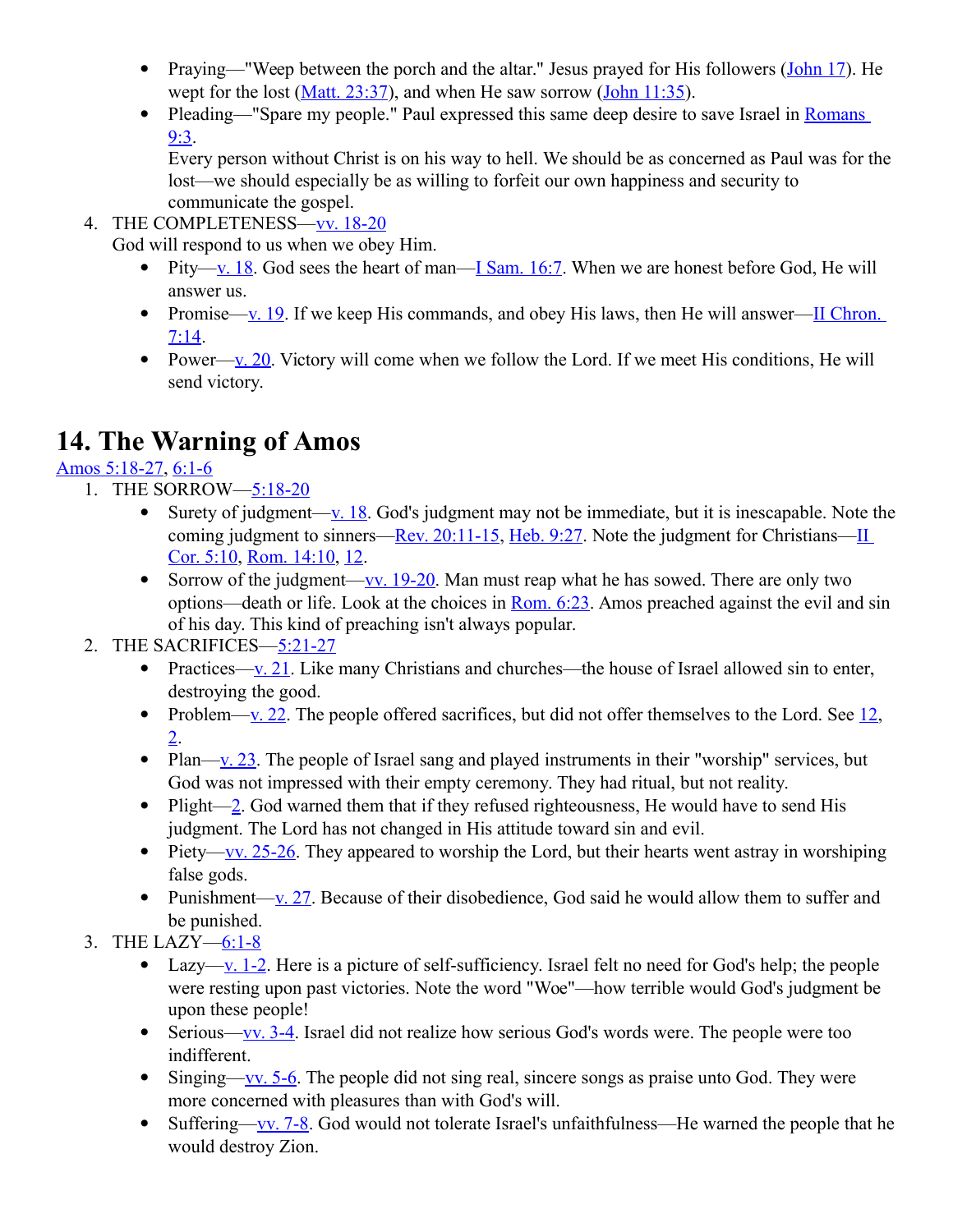# **15. The Prediction of Israel's Fall**

### [Amos 8:1-14](http://www.crossbooks.com/verse.asp?ref=Am+8%3A1-14)

- 1. THE DEGRADATION[—8:1-3](http://www.crossbooks.com/verse.asp?ref=Am+8%3A1-3)
	- Picture[—v. 1.](http://www.crossbooks.com/verse.asp?ref=Am+8%3A1) God showed Amos a basket of ripe fruit. God often spoke in parables, even in the Old Testament.
	- Prophecy—<u>v. 2</u>. "Then the Lord said, 'This fruit represents my people Israel—ripe for punishment. I will not defer their punishment again'". God would send His punishment and judgment. His patience only goes so far[—Gen. 6-8.](http://www.crossbooks.com/verse.asp?ref=Ge+6-8)
	- Punishment—<u>v. 3</u>. "The riotous sound of singing in the temple will turn to weeping then. Dead bodies will be scattered everywhere. They will be carried out of the city in silence. The Lord has spoken".
- 2. THE DESCRIPTION[—8:4-10](http://www.crossbooks.com/verse.asp?ref=Am+8%3A4-10)

God describes the sins of Israel.

- Dishonest—<u>v. 4</u>. "Listen, you merchants who rob the poor, trampling on the needy". God cannot stand dishonesty. Note [Rev. 21:8.](http://www.crossbooks.com/verse.asp?ref=Rev+21%3A8)
- Deceit[—v. 5.](http://www.crossbooks.com/verse.asp?ref=Am+8%3A5) "You who long for the Sabbath to end and the religious holidays to be over, so you can get out and start cheating again—using your weighted scales and undersized measures". All types of cheating are sin, and God must judge and punish them.
- $\bullet$  Designs[—v. 6.](http://www.crossbooks.com/verse.asp?ref=Am+8%3A6) "You who make slaves of the poor, buying them for their debt of a piece of silver or a pair of shoes, or selling them your moldy wheat".
- $\bullet$  Deeds[—v. 7.](http://www.crossbooks.com/verse.asp?ref=Am+8%3A7) God said He would not forget the sinful, crooked living and practices of the people.
- Destruction[—vv. 8-10.](http://www.crossbooks.com/verse.asp?ref=Am+8%3A8-10) Judgment would come. No one sins without paying for it—Rom.  $6:23$ , [Gal. 6:7-8.](http://www.crossbooks.com/verse.asp?ref=Gal+6%3A7-8)
- 3. THE DOOM[—8:11-14](http://www.crossbooks.com/verse.asp?ref=Am+8%3A11-14)
	- Famine[—vv. 11-13.](http://www.crossbooks.com/verse.asp?ref=Am+8%3A11-13) A famine of God's Word. To guard against such a famine, we must:
		- o Hide His Word[—Ps. 119:11](http://www.crossbooks.com/verse.asp?ref=Ps+119%3A11)
		- o Study His Word[—II Tim. 2:15](http://www.crossbooks.com/verse.asp?ref=2Ti+2%3A15)
		- o Know His Word[—I Peter 3:15](http://www.crossbooks.com/verse.asp?ref=1Pe+3%3A15)
		- o Use His Word[—Heb. 4:12](http://www.crossbooks.com/verse.asp?ref=Heb+4%3A12)
		- o Success through His Word[—Josh. 1:8](http://www.crossbooks.com/verse.asp?ref=Jos+1%3A8)
	- Fall[—v. 14.](http://www.crossbooks.com/verse.asp?ref=Am+8%3A14) "And those who worship the idols of Samaria, Dan, and Beersheba shall fall and never rise again".

# **16. Obadiah Predicts Doom**

### [Obadiah 1-21](http://www.crossbooks.com/verse.asp?ref=Ob+1%3A1-21)

- 1. THE PEOPLE[—vv. 1-4](http://www.crossbooks.com/verse.asp?ref=Ob+1%3A1-4)
	- Person[—v. 1.](http://www.crossbooks.com/verse.asp?ref=Ob+1%3A1) God showed Obadiah the future. Armies would be sent to destroy Edom.
	- Plan—<u>v. 2</u>. God planned to teach Edom a lesson.
	- Pride[—v. 3.](http://www.crossbooks.com/verse.asp?ref=Ob+1%3A3) Pride had caused the Edomites to forget and reject God. Pride always destroys people.
	- Punishment[—v. 4.](http://www.crossbooks.com/verse.asp?ref=Ob+1%3A4) No one can ever escape God's power—Num.  $32:23$ .
	- Condition—vv.  $5-9$ .
		- $\circ$  Suffering—<u>vv. 5-6</u>. This would be the result of God's punishment.
		- o Sorrow[—v. 7.](http://www.crossbooks.com/verse.asp?ref=Ob+1%3A7) Allies would turn against them, and friends would betray them.
		- $\circ$  Shame[—vv. 8-9.](http://www.crossbooks.com/verse.asp?ref=Ob+1%3A8-9) All the wise of Edom would be destroyed; its mighty army would be weak.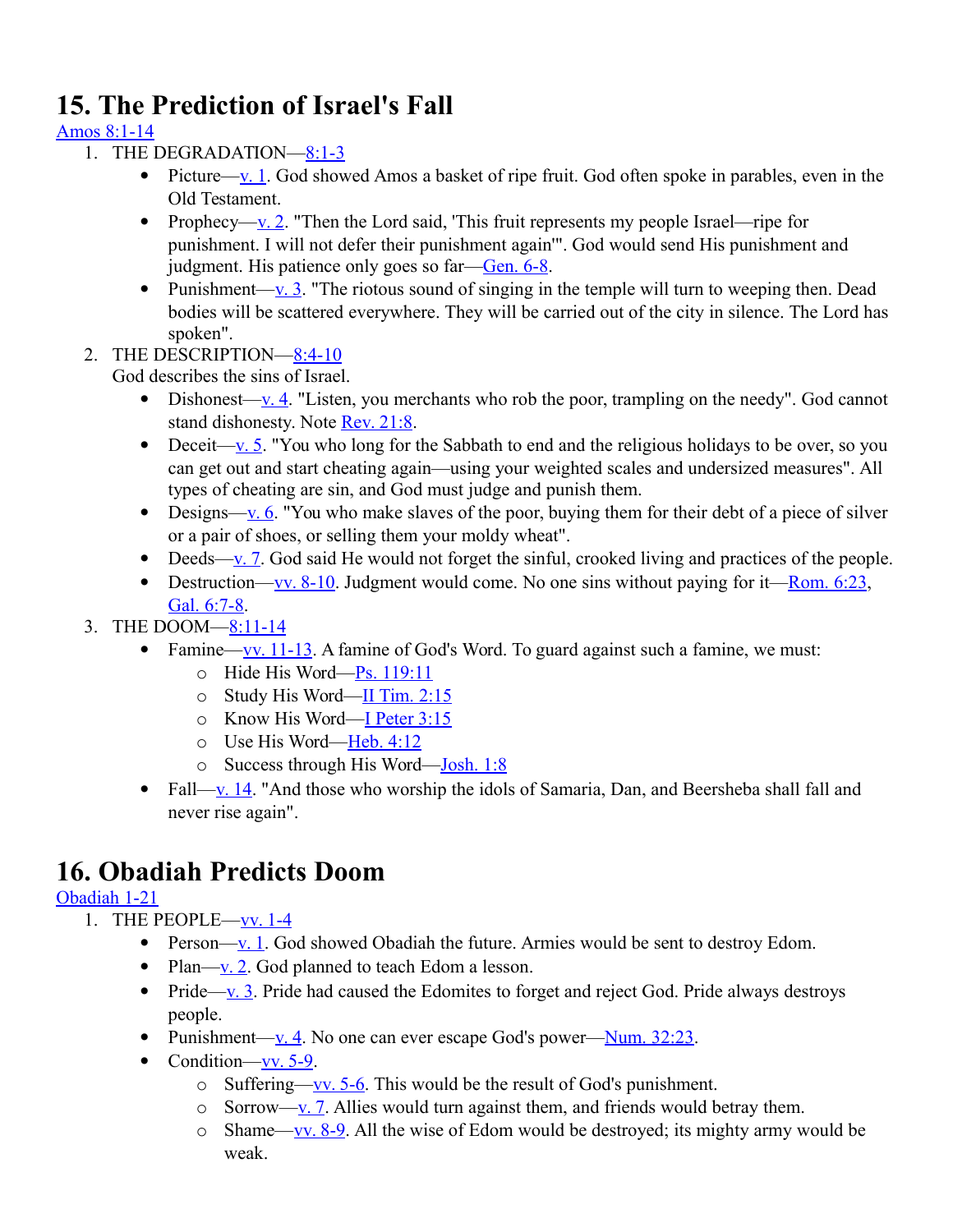- One may suffer without sinning, but one cannot sin without suffering.
- 2. THE PRACTICE[—vv. 10-14](http://www.crossbooks.com/verse.asp?ref=Ob+1%3A10-14)
	- Conduct[—vv. 10-12.](http://www.crossbooks.com/verse.asp?ref=Ob+1%3A10-12) God's judgment upon Edom was a result of Edom's treatment of Israel. Edom had refused to let Moses and the children of Israel pass through their land[—Num. 20:20-](http://www.crossbooks.com/verse.asp?ref=Nu+20%3A20-21) [21.](http://www.crossbooks.com/verse.asp?ref=Nu+20%3A20-21)
	- Cruelty—vv.  $13-14$ 
		- $\circ$  Unkind[—v. 13.](http://www.crossbooks.com/verse.asp?ref=Ob+1%3A13) The Edomites entered the land of Israel in a time of trouble and stole the people's goods.
		- $\circ$  Inhuman[—v. 14.](http://www.crossbooks.com/verse.asp?ref=Ob+1%3A14) Not only did the Edomites steal, but they committed murder.
- 3. THE PUNISHMENT[—vv. 15-18](http://www.crossbooks.com/verse.asp?ref=Ob+1%3A15-18)
	- Results[—v. 15.](http://www.crossbooks.com/verse.asp?ref=Ob+1%3A15) "The Lord's vengeance will soon fall upon all Gentile nations. As you have done to Israel, so will it be done to you. Your acts will boomerang upon your heads".
	- Rejection— $\underline{v}$ . 16. Rejection of God would lead to rejection by God.
	- Refuge[—vv. 17-18.](http://www.crossbooks.com/verse.asp?ref=Ob+1%3A17-18) Man reaps what he sows[—Gal. 6:7,](http://www.crossbooks.com/verse.asp?ref=Gal+6%3A7) [8.](http://www.crossbooks.com/verse.asp?ref=Gal+6%3A8) God will protect His people.
- 4. THE PROPHECY-VV. 19-21
	- Return[—vv. 19-20.](http://www.crossbooks.com/verse.asp?ref=Ob+1%3A19-20) God promised that Israel would return to their land.
	- Ruler[—v. 21.](http://www.crossbooks.com/verse.asp?ref=Ob+1%3A21) The Lord will be king. All saints shall reign with Him.

# **17. God's Call Rejected**

### [Jonah 1:1-17](http://www.crossbooks.com/verse.asp?ref=Jnh+1%3A1-17)

- 1. THE CALL[—vv. 1-2](http://www.crossbooks.com/verse.asp?ref=Jnh+1%3A1-2)
	- God's call[—v. 1.](http://www.crossbooks.com/verse.asp?ref=Jnh+1%3A1) As God called Jonah, so He calls all Christians[—John 15:16.](http://www.crossbooks.com/verse.asp?ref=Jn+15%3A16)
	- God's challenge[—v. 2.](http://www.crossbooks.com/verse.asp?ref=Jnh+1%3A2) God wanted Jonah to go and preach to Nineveh, a city of people who had no concern about God.
- 2. God calls everyone. However, those who are spiritually deaf don't hear this call, and those who are hardhearted ignore it.
- 3. THE HARDENED[—v. 3](http://www.crossbooks.com/verse.asp?ref=Jnh+1%3A3)
	- Disobedience—"went to Tarshish." This was in the opposite direction of Nineveh.
	- Downward—"Went down." When one runs from God, he goes downward in many phases of his life.
	- Departure—"From the presence of the Lord." Jonah tried to escape God's presence, which is impossible—see [Ps. 139:7-12.](http://www.crossbooks.com/verse.asp?ref=Ps+139%3A7-12)
- 4. THE CONFUSION[—vv. 4-8](http://www.crossbooks.com/verse.asp?ref=Jnh+1%3A4-8)
	- Storm[—v. 4.](http://www.crossbooks.com/verse.asp?ref=Jnh+1%3A4) Storms always come when one disobeys God.
	- Sleeping[—v. 5.](http://www.crossbooks.com/verse.asp?ref=Jnh+1%3A5) During the storm, Jonah was asleep. He felt no concern for what was happening about him.
	- Safety[—v. 6.](http://www.crossbooks.com/verse.asp?ref=Jnh+1%3A6) The sailors begged Jonah to call upon his God. Jonah was ashamed to call upon God, since he was running from Him.
	- Sorrow[—vv. 7-8.](http://www.crossbooks.com/verse.asp?ref=Jnh+1%3A7-8) Running from God causes others to suffer. God sent a storm because of Jonah's disobedience, but the whole crew on the ship was affected.
- 5. THE CONFESSION—<u>vv. 9-14</u>
	- Problem— $\underline{v}$ . 9. Running from God made Jonah fearful.
	- Price[—v. 10.](http://www.crossbooks.com/verse.asp?ref=Jnh+1%3A10) There is a price to pay when one rejects God.
	- Plan—vv.  $11-12$ . Jonah asked to be thrown into the raging sea.
	- Patience[—vv. 13-14.](http://www.crossbooks.com/verse.asp?ref=Jnh+1%3A13-14) The sailors didn't want to throw Jonah into the water, since they didn't know that God would protect him.
- 6. THE COMPASSION[—vv. 15-17](http://www.crossbooks.com/verse.asp?ref=Jnh+1%3A15-17)
	- Casting[—v. 15.](http://www.crossbooks.com/verse.asp?ref=Jnh+1%3A15) The sea stopped raging. In the same way, confession and cleansing brings inner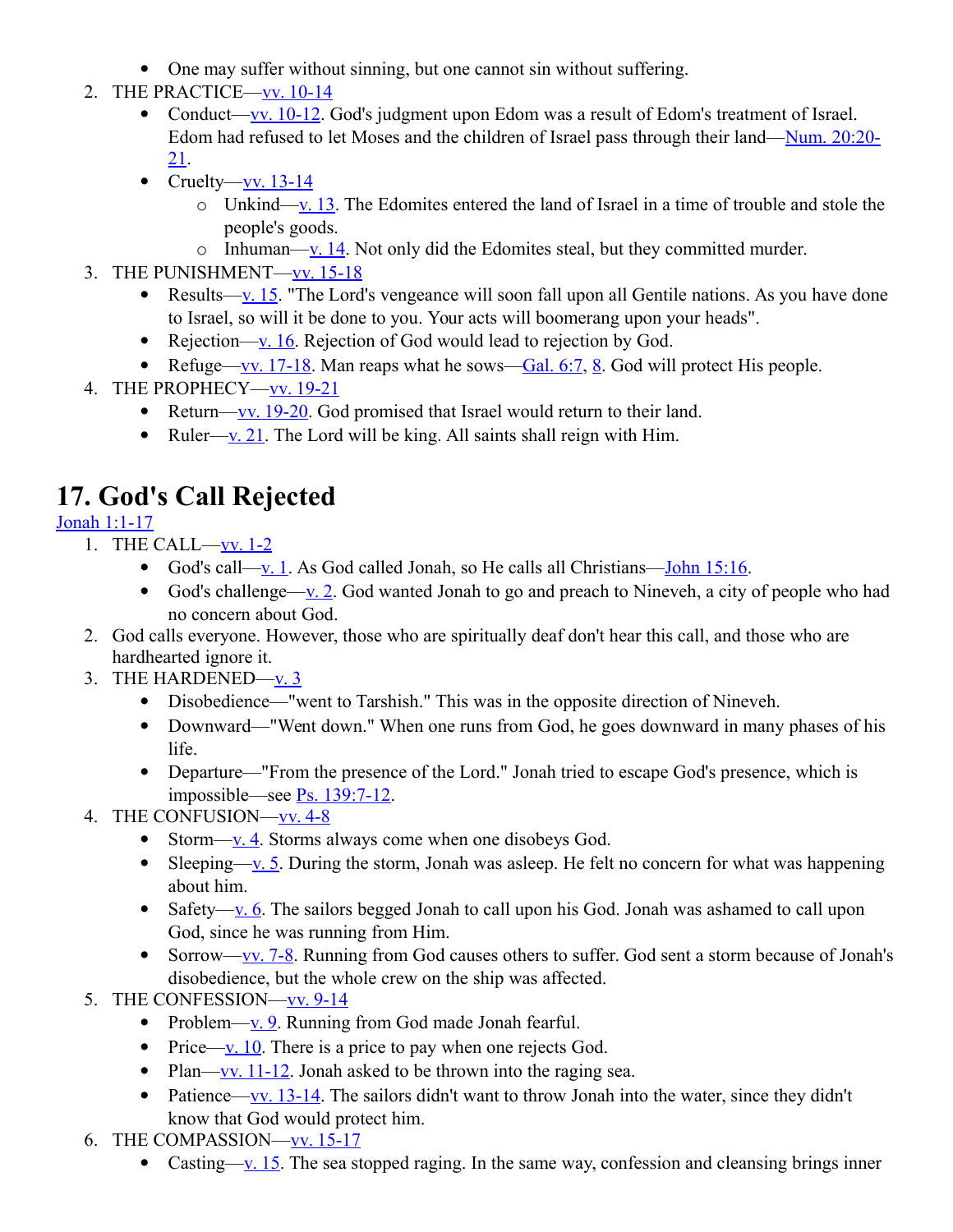peace.

- Confession[—v. 16.](http://www.crossbooks.com/verse.asp?ref=Jnh+1%3A16) The sailors vowed to serve Jehovah. They were more godly than Jonah at that point.
- Compassion[—v. 17.](http://www.crossbooks.com/verse.asp?ref=Jnh+1%3A17) God had prepared a great fish. God could have let Jonah die, but God had a mission for him.

# **18. God's Call Accepted**

### [Jonah 2:1-10,](http://www.crossbooks.com/verse.asp?ref=Jnh+2%3A1-10) [3:1-10](http://www.crossbooks.com/verse.asp?ref=Jnh+3%3A1-10)

- 1. THE CRY[—2:1-10](http://www.crossbooks.com/verse.asp?ref=Jnh+2%3A1-10)
	- Prayer[—vv. 1-3.](http://www.crossbooks.com/verse.asp?ref=Jnh+2%3A1-3) Jonah prayed to the Lord from the stomach of the fish. *Now* he prays. Too often people wait until they get into trouble before they pray.
		- o Praying should be daily.
		- o Praying should be definite.
		- o Praying should be dedicated.
	- Problems—vv.  $4-8$ . Jonah confessed his disobedience and despair. Before prayer can be answered, one must confess his sin and wrong—see [James 5:16.](http://www.crossbooks.com/verse.asp?ref=Jas+5%3A16) God can not and does not answer prayer when there is sin in the heart—see  $Ps. 66:18$ .
	- Promise[—vv. 9-10.](http://www.crossbooks.com/verse.asp?ref=Jnh+2%3A9-10) The fish spit Jonah onto the dry ground. Surrender to God always brings deliverance.
	- 2. THE CONSECRATION[—3:1-4](http://www.crossbooks.com/verse.asp?ref=Jnh+3%3A1-4)
		- The call[—vv. 1-2.](http://www.crossbooks.com/verse.asp?ref=Jnh+2%3A1-2) God called Jonah a second time. He wanted Nineveh to be reached and warned. God doesn't always give man the second chance.
			- o Seeking[—Isa. 55:6.](http://www.crossbooks.com/verse.asp?ref=Isa+55%3A6) Seek the Lord while He is near.
			- $\circ$  Spirit[—Gen. 6:3.](http://www.crossbooks.com/verse.asp?ref=Ge+6%3A3) God's Spirit doesn't always speak to man.
		- Consecration[—vv. 3-4.](http://www.crossbooks.com/verse.asp?ref=Jnh+2%3A3-4) Jonah now completely obeyed God. He preached God's Word to Nineveh.
			- $\circ$  The call to consecrate[—Matt. 4:19.](http://www.crossbooks.com/verse.asp?ref=Mt+4%3A19) As God called Moses, Jonah, and Paul, so He calls us.
			- $\circ$  The compensation through consecration[—Rom. 12:2.](http://www.crossbooks.com/verse.asp?ref=Ro+12%3A2) We are privileged to know and do God's will.
	- 3. THE CONVERSION[—3:5-10](http://www.crossbooks.com/verse.asp?ref=Ro+3%3A5-10)
		- Repentance[—v. 5.](http://www.crossbooks.com/verse.asp?ref=Jnh+2%3A5) The people were repentant, and turned from their sins. When God's Word is preached, it will bring contrition.
		- Regeneration[—vv. 6-7.](http://www.crossbooks.com/verse.asp?ref=Jnh+2%3A6-7) The people's lives were changed by God's power. Only God can bring about this kind of change (see  $\overline{II}$  Cor. 5:17). Man may become religious, but only God can make him righteous.
		- Rededication—vv.  $8-10$ . These people gave their lives to God. Repentance plus regeneration will lead us to give our lives to God.

# **19. God's Requirements for His People**

[Micah 6:1-4,](http://www.crossbooks.com/verse.asp?ref=Mic+6%3A1-4) [6-9,](http://www.crossbooks.com/verse.asp?ref=Mic+6%3A6-9) 13, [7:18-19](http://www.crossbooks.com/verse.asp?ref=Mic+7%3A18-19)

- 1. THE PEOPLE[—6:1-4](http://www.crossbooks.com/verse.asp?ref=Mic+6%3A1-4)
	- God spoke[—vv. 1-2.](http://www.crossbooks.com/verse.asp?ref=Mic+6%3A1-2) God voiced His case against Israel. The people had turned away from Him. Note their eight sins—(1) Idolatry[—1:7.](http://www.crossbooks.com/verse.asp?ref=Mic+1%3A7) (2) Coveting[—2:1-2.](http://www.crossbooks.com/verse.asp?ref=Mic+2%3A1-2) (3) Oppression[—2:2.](http://www.crossbooks.com/verse.asp?ref=Mic+2%3A2) (4) Violence  $-2:8-9.$  (5) Witchcraft-5:12. (6) Cheating-6:10-11. (7) Lying-6:12. (8) Bribery-7:3.
	- The people's shame[—v. 3.](http://www.crossbooks.com/verse.asp?ref=Mic+6%3A3) God asked why the people had forsaken Him and turned to sin.
	- God's service[—v. 4.](http://www.crossbooks.com/verse.asp?ref=Mic+6%3A4) God reminded the people how He freed them from slavery in Egypt.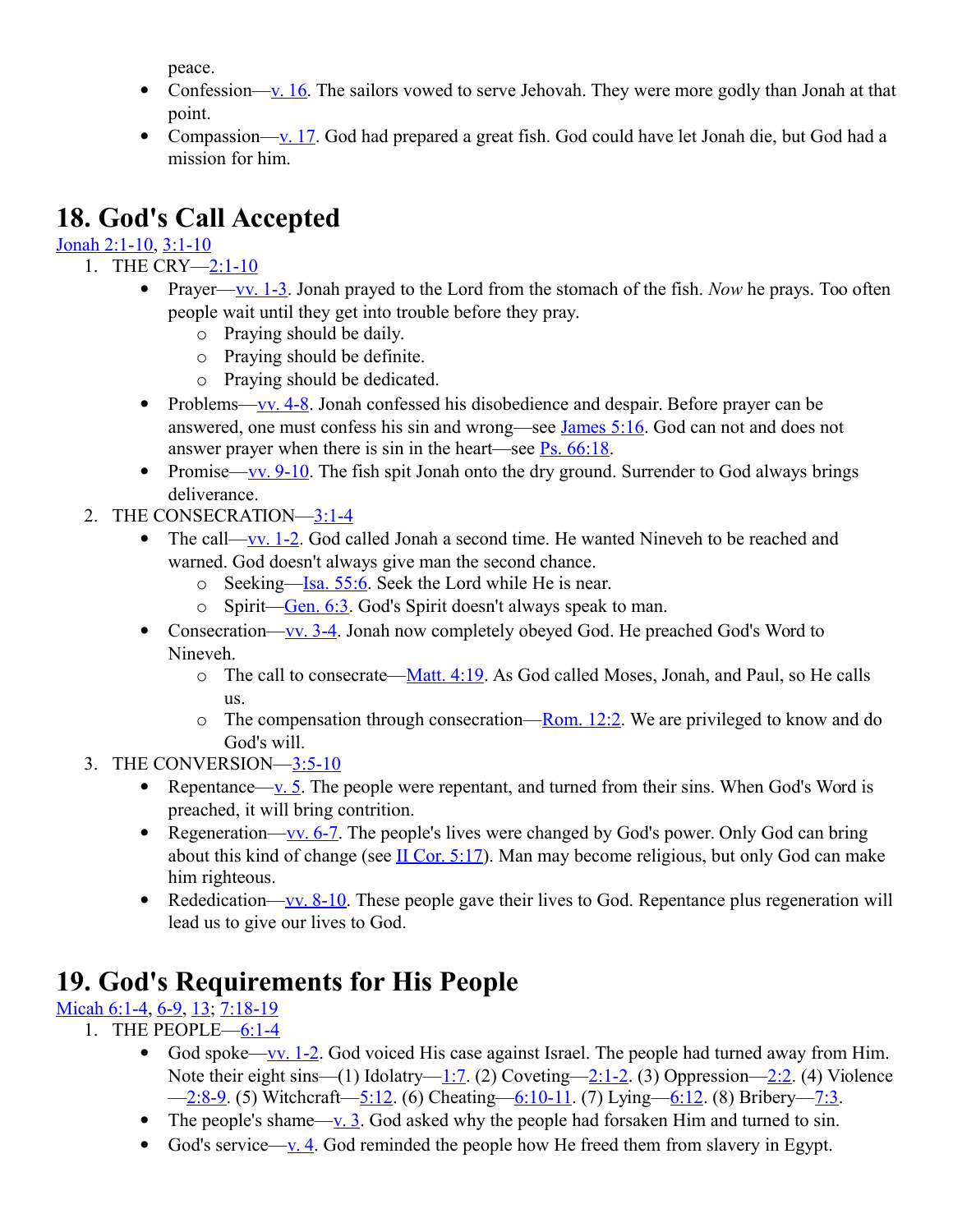- 2. THE PLEASURE[—6:6-7](http://www.crossbooks.com/verse.asp?ref=Mic+6%3A6-7)
	- Offerings[—v. 6.](http://www.crossbooks.com/verse.asp?ref=Mic+6%3A6) God asked Israel, "Do you think burnt offerings will make up for your sin and indifference?"
	- Offence—v.  $\overline{y}$ . All their burnt offerings meant nothing to God, because the people were not sincere.
- 3. Many are sorry for their sin when they are caught, but not sorry enough to leave their sin and follow God. God tires of people who habitually sin, and then go to Him for forgiveness—only to go back to their sins again.
- 4. THE PLAN[—6:8](http://www.crossbooks.com/verse.asp?ref=Mic+6%3A8)

Note the simple requirements by God:

- Do justly. Be fair at all times to all people in all circumstances. This is part of Christianity.
- Love mercy, be merciful, and show mercy at all times to all people. Most important, remember God's great mercy toward us.
- Walk humbly. This is desperately needed in a world filled with pride and inflated egos; Christians are too often guilty of pride.
- 5. THE PUNISHMENT[—6:9,](http://www.crossbooks.com/verse.asp?ref=Mic+6%3A9) [13](http://www.crossbooks.com/verse.asp?ref=Mic+6%3A13)
	- Solemnity—<u>v. 9</u>. Listen to God's voice—judgment is coming! God always warns before sending judgment.
	- Sickness[—v. 13.](http://www.crossbooks.com/verse.asp?ref=Mic+6%3A13) God said He would make the people of Israel sick as the result of their sins. A person may suffer without sinning—but he cannot sin without suffering. Sin always brings sorrow and suffering.
- 6. THE PARDON[—7:18-19](http://www.crossbooks.com/verse.asp?ref=Mic+7%3A18-19)
	- Patience[—v. 18.](http://www.crossbooks.com/verse.asp?ref=Mic+7%3A18) God's patience is beyond understanding. He does forgive all  $sin$ [—I John 1:7.](http://www.crossbooks.com/verse.asp?ref=1Jn+1%3A7)
	- Pardon[—v. 19.](http://www.crossbooks.com/verse.asp?ref=Mic+7%3A19) He casts our sins into the sea (compare with  $Ps$ . 103:3, [12\)](http://www.crossbooks.com/verse.asp?ref=Ps+103%3A12).

# **20. Judgment Upon Nineveh**

[Nahum 1:1-15;](http://www.crossbooks.com/verse.asp?ref=Na+1%3A1-15) [2:1-13;](http://www.crossbooks.com/verse.asp?ref=Na+2%3A1-13) [3:1-19](http://www.crossbooks.com/verse.asp?ref=Na+3%3A1-19)

- 1. THE SUPERNATURAL[—1:1-15](http://www.crossbooks.com/verse.asp?ref=Na+1%3A1-15)
	- Showing—<u>v. 1</u>. God gave Nahum a vision of Nineveh's impending doom.
	- Supernatural—vv.  $2-8$ 
		- $\circ$  Personality[—v. 2.](http://www.crossbooks.com/verse.asp?ref=Na+1%3A2) He wants our total love and devotion. He will destroy those who oppose Him.
		- o Practice—<u>v. 3</u>. God is patient and powerful.
		- o Power[—vv. 4-6.](http://www.crossbooks.com/verse.asp?ref=Na+1%3A4-6) He has unlimited power—both creating and controlling power.
		- $\circ$  Protection—<u>vv. 7-8</u>. God gives protection to His people in times of trouble. He has the power to destroy His enemies.
	- Stubbornness[—vv. 9-11.](http://www.crossbooks.com/verse.asp?ref=Na+1%3A9-11) The Lord promised to destroy those who forgot and stubbornly defied the Lord.
	- Salvation[—vv. 12-15.](http://www.crossbooks.com/verse.asp?ref=Na+1%3A12-15) God is all-powerful. He vowed to release His people from the oppressors of Nineveh.
- 2. THE SUFFERING[—2:1-13](http://www.crossbooks.com/verse.asp?ref=Na+2%3A1-13)
	- Confusion[—vv. 1-6.](http://www.crossbooks.com/verse.asp?ref=Na+2%3A1-6) Judgment has begun, and the prophecy has begun to be fulfilled. What God promises will come true. It may take time, but it will come to pass.
	- Captivity[—vv. 7-12.](http://www.crossbooks.com/verse.asp?ref=Na+2%3A7-12) The people of Nineveh were not only made captives, but all they owned was destroyed. They were once a great powerful people, but now they were weak. They had been made slaves.

People cannot disobey God, and turn their backs on Him without suffering for it. Sin has consequences—see <u>Rom. 6:23</u>. Not only do you suffer when you sin, but you cause others to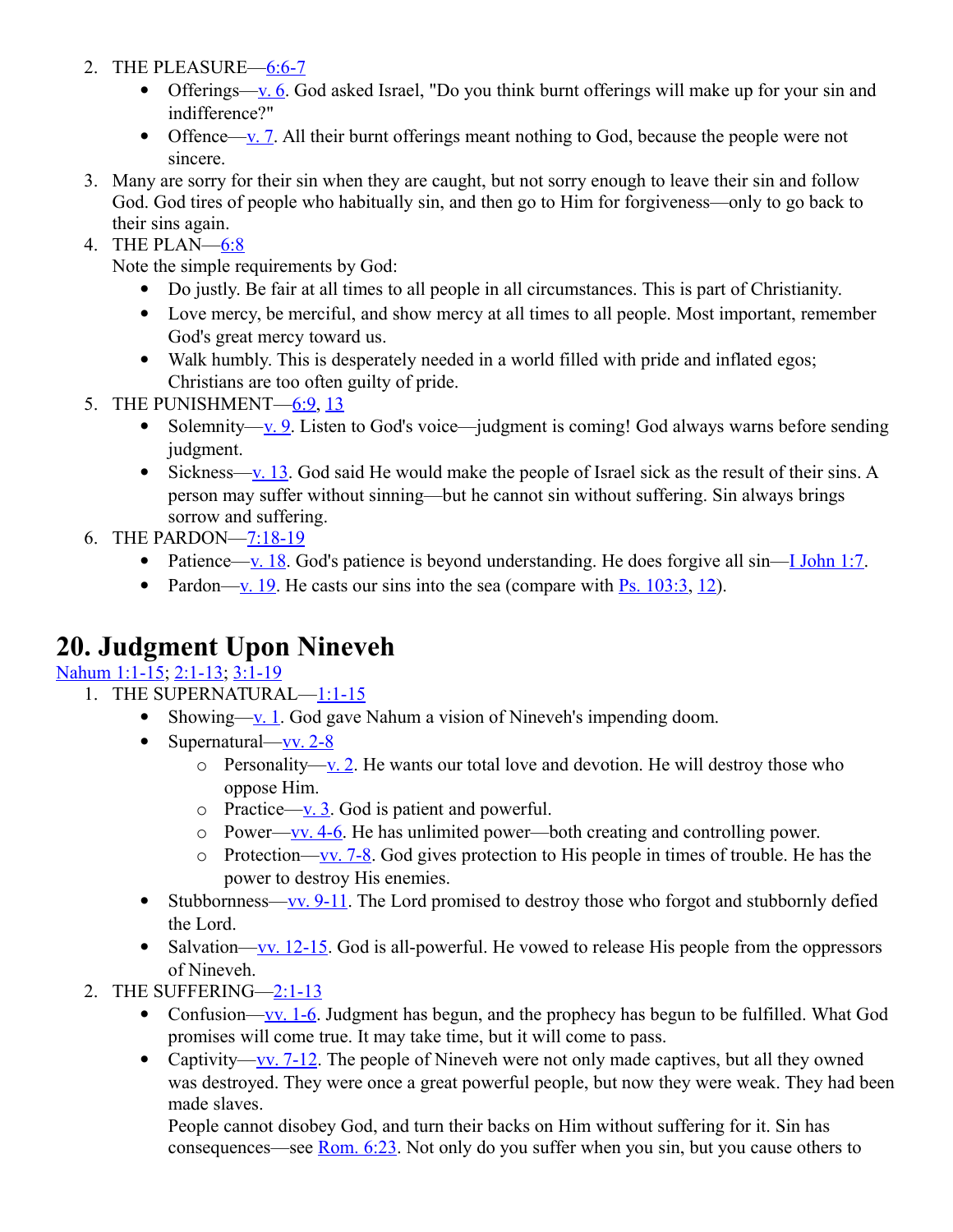suffer too.

- 3. THE SORROW[—3:1-19](http://www.crossbooks.com/verse.asp?ref=Ro+3%3A1-19)
	- Punishment[—vv. 1-3.](http://www.crossbooks.com/verse.asp?ref=Na+3%3A1-3) God's judgment fell. Nineveh became a bloody city. What a contrast from when Jonah preached—the people repented and God saved the city. Now the very opposite had happened.
	- Purpose—vv.  $4-10$ . All this judgment and suffering was the result of Nineveh's disobedience.
	- Prepare[—vv. 11-17.](http://www.crossbooks.com/verse.asp?ref=Na+3%3A11-17) Nineveh was told to prepare for more judgment to come.
	- Pity[—vv. 18-19.](http://www.crossbooks.com/verse.asp?ref=Na+3%3A18-19) Note, "The Lord God is my strength, and he will give me the speed of a deer and bring me safely over the mountain".

# **21. Prayer for Revival**

### [Habakkuk 3:1-6,](http://www.crossbooks.com/verse.asp?ref=Hab+3%3A1-6) [16-19](http://www.crossbooks.com/verse.asp?ref=Hab+3%3A16-19)

- 1. PRAYER FOR REVIVAL[—vv. 1-6](http://www.crossbooks.com/verse.asp?ref=Hab+3%3A1-6)
	- Prayer[—vv. 1-2.](http://www.crossbooks.com/verse.asp?ref=Hab+3%3A1-2) This is a sincere prayer for revival. Regardless of how long a person has known Christ, he may need revival. All churches need revival.
	- Personality—<u>v. 3</u>. Note the words, "full of praise." This is always one of the results of revival. When revival comes, praising replaces complaining. Revival causes people to enjoy their Christian experience instead of merely enduring it.
	- Power[—vv. 4-6.](http://www.crossbooks.com/verse.asp?ref=Hab+3%3A4-6) There is no limit to God's power. Allow His power to work through you. Don't be satisfied with being an average Christian—be a giant for the Lord. If one is in touch with God daily, he cannot see the conditions of the world without crying out for revival.
- 2. PURPOSE OF REVIVAL[—vv. 16-17](http://www.crossbooks.com/verse.asp?ref=Hab+3%3A16-17)
	- $\bullet$  Sin[—v. 16.](http://www.crossbooks.com/verse.asp?ref=Hab+3%3A16) Note how Habakkuk felt:
		- o Unclean. He felt like Isaiah when he saw the Lord in the temple[—Isa. 6:1-8.](http://www.crossbooks.com/verse.asp?ref=Isa+6%3A1-8)
		- o Unrighteous. Our righteousness is as filthy rags in God's sight.
	- Sorrow[—v. 17.](http://www.crossbooks.com/verse.asp?ref=Hab+3%3A17) God promised to send judgment if man did not change his way. God always warns people before He sends judgment. This has always been God's plan—His message is: Repent, or I'll send my judgment.
	- Shame. Sin destroys men and nations.
- 3. POWER OF REVIVAL[—vv. 18-19](http://www.crossbooks.com/verse.asp?ref=Hab+3%3A18-19)
	- Rejoicing[—v. 18.](http://www.crossbooks.com/verse.asp?ref=Hab+3%3A18) Revival creates joy. Perhaps the reason there are so many sad people is that they need to be revived. Note [Ps. 16:11.](http://www.crossbooks.com/verse.asp?ref=Ps+16%3A11)
	- Righteousness[—v. 19.](http://www.crossbooks.com/verse.asp?ref=Hab+3%3A19) The "hinds" feet are deer feet, which are quick and full of life. Revival produces new life. It creates righteousness.

Christ came to give life—see **John 10:10**. Only His power can produce this full life which we need.

# **Lessons from Psalms**

# **22. God and Man**

### [Psalm 1:1-6](http://www.crossbooks.com/verse.asp?ref=Ps+1%3A1-6)

1. The saved man[—vv. 1, 2](http://www.crossbooks.com/verse.asp?ref=Ps+1%3A1-2)

- Happiness—"Blessed is the man."
- Habits.
	- o Doesn't Walk in the counsel of the ungodly. How can two people walk together unless they agree?[—Amos 3:3.](http://www.crossbooks.com/verse.asp?ref=Am+3%3A3)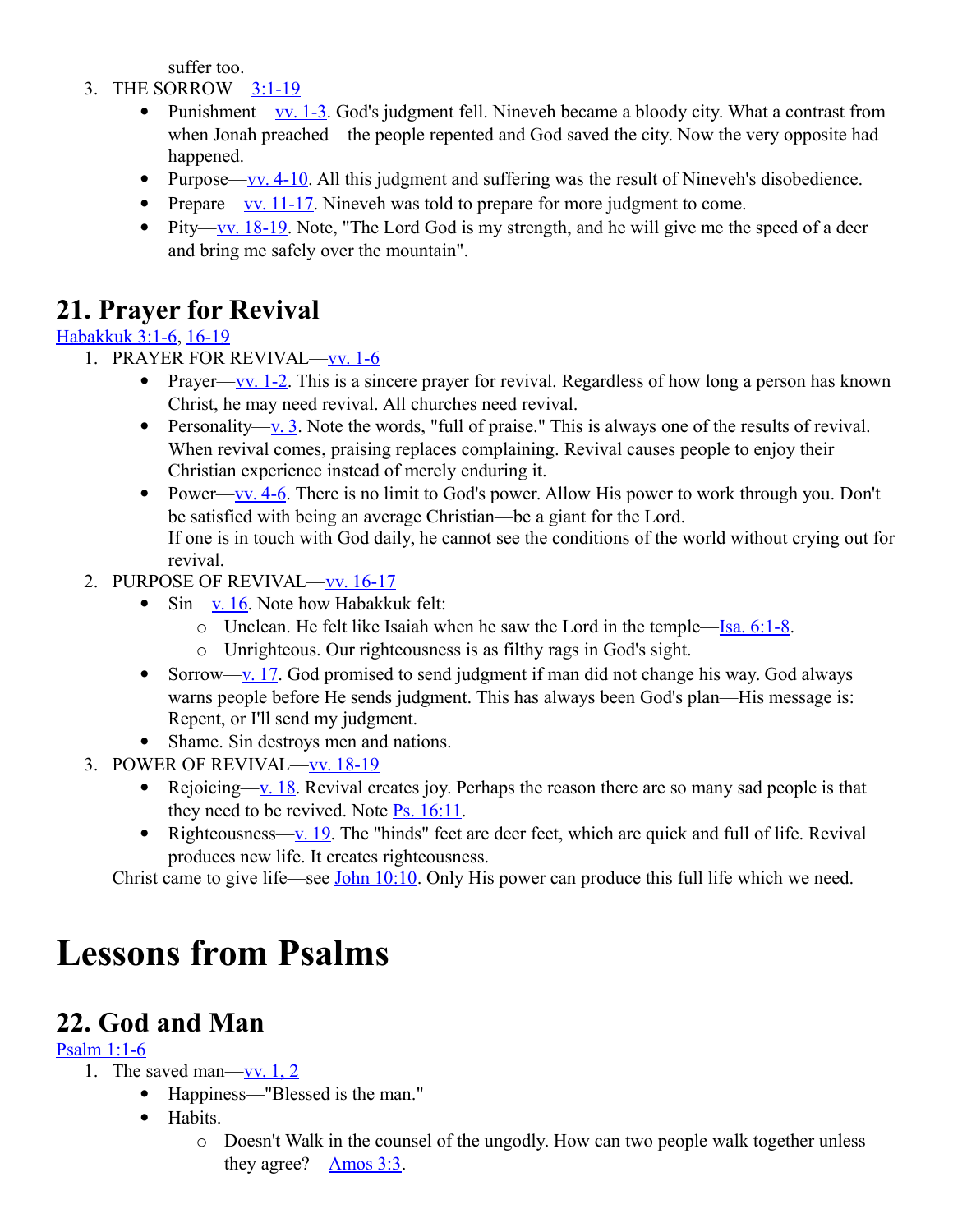- o Doesn't Stand in the way of sinners. The Christian's life must be different from the sinner's[—II Cor. 6:17.](http://www.crossbooks.com/verse.asp?ref=2Co+6%3A17)
- o Doesn't Sit in the seat of the mockers. You cannot be a friend of the world and God both!  $-$ James 4:4.
- Hope[—v. 2.](http://www.crossbooks.com/verse.asp?ref=Ps+1%3A2) Man's hope is in God's Word. He delights in keeping His Word.
- 2. The successful man—v.  $3$ 
	- Symbol—"And he shall be like a tree planted by the rivers of water." *Water* speaks of life. Note Jesus' words in [John 10:10.](http://www.crossbooks.com/verse.asp?ref=Jn+10%3A10)
	- Success.
		- o Practice—"That brings forth his fruit in his season." A Christian should produce fruit— [John 15:5,](http://www.crossbooks.com/verse.asp?ref=Jn+15%3A5) [8.](http://www.crossbooks.com/verse.asp?ref=Jn+15%3A8)
		- $\circ$  Perpetual—"His leaf also shall not wither." This speaks of growth. See [8.](http://www.crossbooks.com/verse.asp?ref=Jn+15%3A8)
		- o Prosperity—"And whatsoever he doeth shall prosper." This speaks of success. See [Josh.](http://www.crossbooks.com/verse.asp?ref=Jos+1%3A8)  [1:8.](http://www.crossbooks.com/verse.asp?ref=Jos+1%3A8)
- 3. The sinful man—vv.  $4, 5$ 
	- Unsaved[—v. 4.](http://www.crossbooks.com/verse.asp?ref=Ps+1%3A4) The chaff remains with the wheat for a short time, but soon is separated. The sinner may be near the Christian, but will be separated from him[—Rev. 20:15.](http://www.crossbooks.com/verse.asp?ref=Rev+20%3A15)
	- Insecure[—v. 5.](http://www.crossbooks.com/verse.asp?ref=Ps+1%3A5) The sinner will stand at the last judgment—Rev.  $20:11-15$ . The Christian will be with God in heaven.
- 4. The Saviour of man[—v. 6](http://www.crossbooks.com/verse.asp?ref=Ps+1%3A6)
	- Protection—"For the Lord knows the way of the righteous." The steps of a Christian are led by God[—Ps. 37:23.](http://www.crossbooks.com/verse.asp?ref=Ps+37%3A23) If in trouble, He will deliver us[—Ps. 91:15.](http://www.crossbooks.com/verse.asp?ref=Ps+91%3A15)
	- Punishment—"But the way of the ungodly shall perish." Those who believe are saved. Those who doubt will be lost— $\frac{\text{Mark }16:16}{\text{K}}$ . Those who refuse to believe in Christ are already lost— [John 3:18.](http://www.crossbooks.com/verse.asp?ref=Jn+3%3A18)

# **23. Man's Folly**

### [Psalm 2:1-12](http://www.crossbooks.com/verse.asp?ref=Ps+2%3A1-12)

- 1. The ambition[—vv. 1-3](http://www.crossbooks.com/verse.asp?ref=Ps+2%3A1-3)
	- Folly—<u>v. 1</u>. "What fools the nations are to rage against the Lord! How strange that men should try to outwit God"
	- Foolishness—<u>v. 2</u>. History is filled with men who opposed God: Pharaoh, Nebuchadnezzar, Belshazzar, Herod, and others.
	- Freedom[—v. 3.](http://www.crossbooks.com/verse.asp?ref=Ps+2%3A3) "Come, let us break his chains," they say, "and free ourselves from all this slavery to God".
- 2. The Almighty— $\underline{vv}$ . 4-6
	- Plan[—v. 4.](http://www.crossbooks.com/verse.asp?ref=Ps+2%3A4) God is amused at man's plans; He laughs. Who is man to think he is above God? Who is man to think he doesn't need God?
	- Punishment[—v. 5.](http://www.crossbooks.com/verse.asp?ref=Ps+2%3A5) He is displeased with them. God is above all. All men must bow before God [—Phil. 2:10,](http://www.crossbooks.com/verse.asp?ref=Php+2%3A10) [11.](http://www.crossbooks.com/verse.asp?ref=Php+2%3A11)
	- Prophecy—<u>v. 6</u>. Promise of the coming Messiah. The prophets spoke often of the coming Messiah. Note  $\underline{v}$ . 6 from the Living Bible: "For the Lord declares, 'This is the King of my choice, and I have enthroned him in Jerusalem, my holy city.'"
- 3. The attitude—<u>vv. 7-9</u>
	- Prophecy[—v. 7.](http://www.crossbooks.com/verse.asp?ref=Ps+2%3A7) Prophecy that Christ always existed—Gen.  $1:26$ . The Trinity is eternal. Christ's birth was his incarnation.
	- Promise[—v. 8.](http://www.crossbooks.com/verse.asp?ref=Ps+2%3A8) This speaks of the time when Christ will rule the world. See [11.](http://www.crossbooks.com/verse.asp?ref=Ps+2%3A11)
	- Power[—v. 9.](http://www.crossbooks.com/verse.asp?ref=Ps+2%3A9) Here we see Christ's reigning power. Compare with [Rev. 19:5.](http://www.crossbooks.com/verse.asp?ref=Rev+19%3A5) This prophecy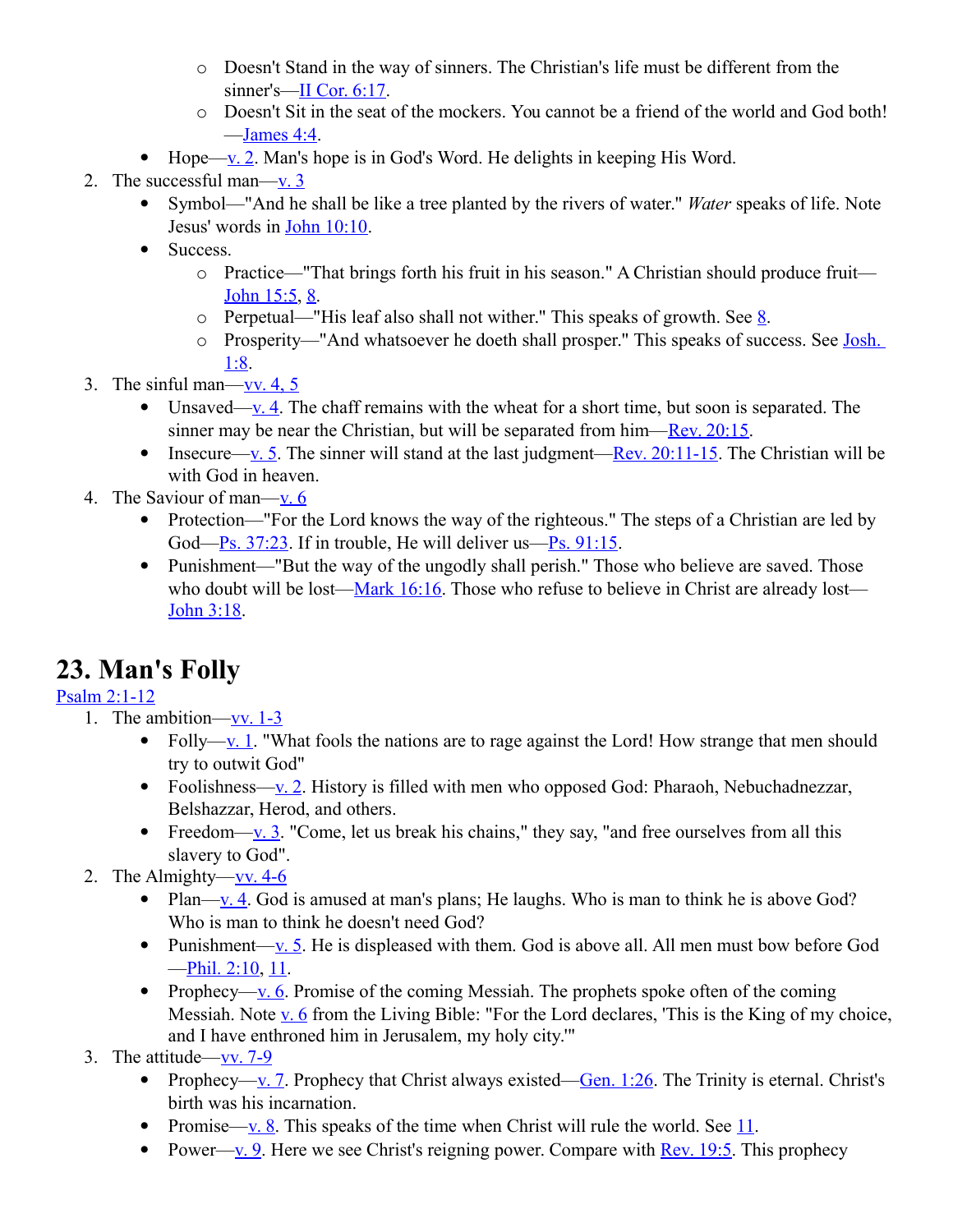preceded the birth of Christ by many years. The best proof of God's Word is the fulfillment of Old Testament prophecies in the New Testament.

- 4. The attention[—vv. 10-12](http://www.crossbooks.com/verse.asp?ref=Ps+2%3A10-12)
	- Warning[—v. 10.](http://www.crossbooks.com/verse.asp?ref=Ps+2%3A10) Listen, or change way of living while there is yet time. Repent!
	- Way[—v. 11.](http://www.crossbooks.com/verse.asp?ref=Ps+2%3A11) Note the two-fold way: (a) reverence and respect; (b) rejoice. When we reverence and respect God, rejoicing will follow.
	- Wrong[—v. 12.](http://www.crossbooks.com/verse.asp?ref=Ps+2%3A12) To kiss the Son means to respect Him. If we don't respect Him as our Saviour, we will meet Him as our judge[—Rev. 20:11-15.](http://www.crossbooks.com/verse.asp?ref=Rev+20%3A11-15)

God first warned, then sent judgment. Today, man has the Bible to warn him. In it are many examples of men who thought they didn't need God and ended up failures.

# **23. Man's Trouble and God's Help**

### [Psalm 3:1-8](http://www.crossbooks.com/verse.asp?ref=Ps+3%3A1-8)

- 1. The problem—<u>vv. 1, 2</u>
	- People[—v. 1.](http://www.crossbooks.com/verse.asp?ref=Ps+3%3A1) The people who opposed the Psalmist. Many were against him. Note Jesus' words in [John 15:18,](http://www.crossbooks.com/verse.asp?ref=Jn+15%3A18) [19.](http://www.crossbooks.com/verse.asp?ref=Jn+15%3A19) You will always face opposition when you serve God.
	- Plight[—v. 2.](http://www.crossbooks.com/verse.asp?ref=Ps+3%3A2) These people discourage the Psalmist, saying God isn't concerned about his problems. However, God is; He asks us to cast our care upon Him[—I Peter 5:7.](http://www.crossbooks.com/verse.asp?ref=1Pe+5%3A7)
- 2. The protection—<u>vv. 3, 4</u>
	- The Lord[—v. 3.](http://www.crossbooks.com/verse.asp?ref=Ps+3%3A3) Notice how God is our shield. He protects man. Only God could lift up the head of the Psalmist; that is, encourage him. God encourages us in many ways.
	- The listening[—v. 4.](http://www.crossbooks.com/verse.asp?ref=Ps+3%3A4) The Psalmist calls upon the Lord, and the Lord hears him. The Bible has much to say about how God answers our prayers[—Jer. 33:3;](http://www.crossbooks.com/verse.asp?ref=Jer+33%3A3) [Matt. 7:7-9.](http://www.crossbooks.com/verse.asp?ref=Mt+7%3A7-9)
- 3. The peace—vv.  $5, 6$ 
	- Faithful[—v. 5.](http://www.crossbooks.com/verse.asp?ref=Ps+3%3A5) The Psalmist lay down and went to sleep. He had faith God would take care of him. God has promised never to leave us[—Matt. 28:20.](http://www.crossbooks.com/verse.asp?ref=Mt+28%3A20)
	- Fearless[—v. 6.](http://www.crossbooks.com/verse.asp?ref=Ps+3%3A6) Though ten thousand people are against me, I will not be afraid. If God is for me, it doesn't matter who is against me[—Rom. 8:31.](http://www.crossbooks.com/verse.asp?ref=Ro+8%3A31) "The Lord is my helper, and I will not fear what man shall do unto me"[—Heb. 13:6.](http://www.crossbooks.com/verse.asp?ref=Heb+13%3A6)
- 4. The power[—v. 7](http://www.crossbooks.com/verse.asp?ref=Ps+3%3A7)
	- Plea—"Arise, O Lord; save me." If we pray according to God's will, he will hear us—*I John* [5:14,](http://www.crossbooks.com/verse.asp?ref=1Jn+5%3A14) [15.](http://www.crossbooks.com/verse.asp?ref=1Jn+5%3A15)
	- Personal—"Oh, my God." David knew the Lord personally. He said, "The Lord is my shepherd"[—Ps. 23:1.](http://www.crossbooks.com/verse.asp?ref=Ps+23%3A1) Paul desired to know God personally[—Phil. 3:10.](http://www.crossbooks.com/verse.asp?ref=Php+3%3A10)
	- Protection—"For thou hast smitten all mine enemies, upon the cheek bone; thou hast broken the teeth of the ungodly." Even the strongest animal drops his prey and flees when struck upon the cheek bone.
- 5. The pardon— $v. 8$ 
	- $\bullet$  Hope. Man's only hope of salvation is God. Outside of God there is no salvation[—Acts 4:12;](http://www.crossbooks.com/verse.asp?ref=Ac+4%3A12) [John 14:6.](http://www.crossbooks.com/verse.asp?ref=Jn+14%3A6) We are saved not by what we do, but by what God had done for us[—Eph. 2:8,](http://www.crossbooks.com/verse.asp?ref=Eph+2%3A8) [9.](http://www.crossbooks.com/verse.asp?ref=Eph+2%3A9)
	- Happiness. Salvation always produces joy[—15.](http://www.crossbooks.com/verse.asp?ref=Jn+5%3A15) See also [I Peter 1:8.](http://www.crossbooks.com/verse.asp?ref=1Pe+1%3A8)

# **24. God's Protection**

### [Psalm 4:1-8](http://www.crossbooks.com/verse.asp?ref=Ps+4%3A1-8)

- 1. The petition[—v. 1](http://www.crossbooks.com/verse.asp?ref=Ps+4%3A1)
	- Plea—"Hear me when I call, O God."
	- Provision—"Thou hast enlarged me when I was in distress." God helped the Psalmist when in trouble.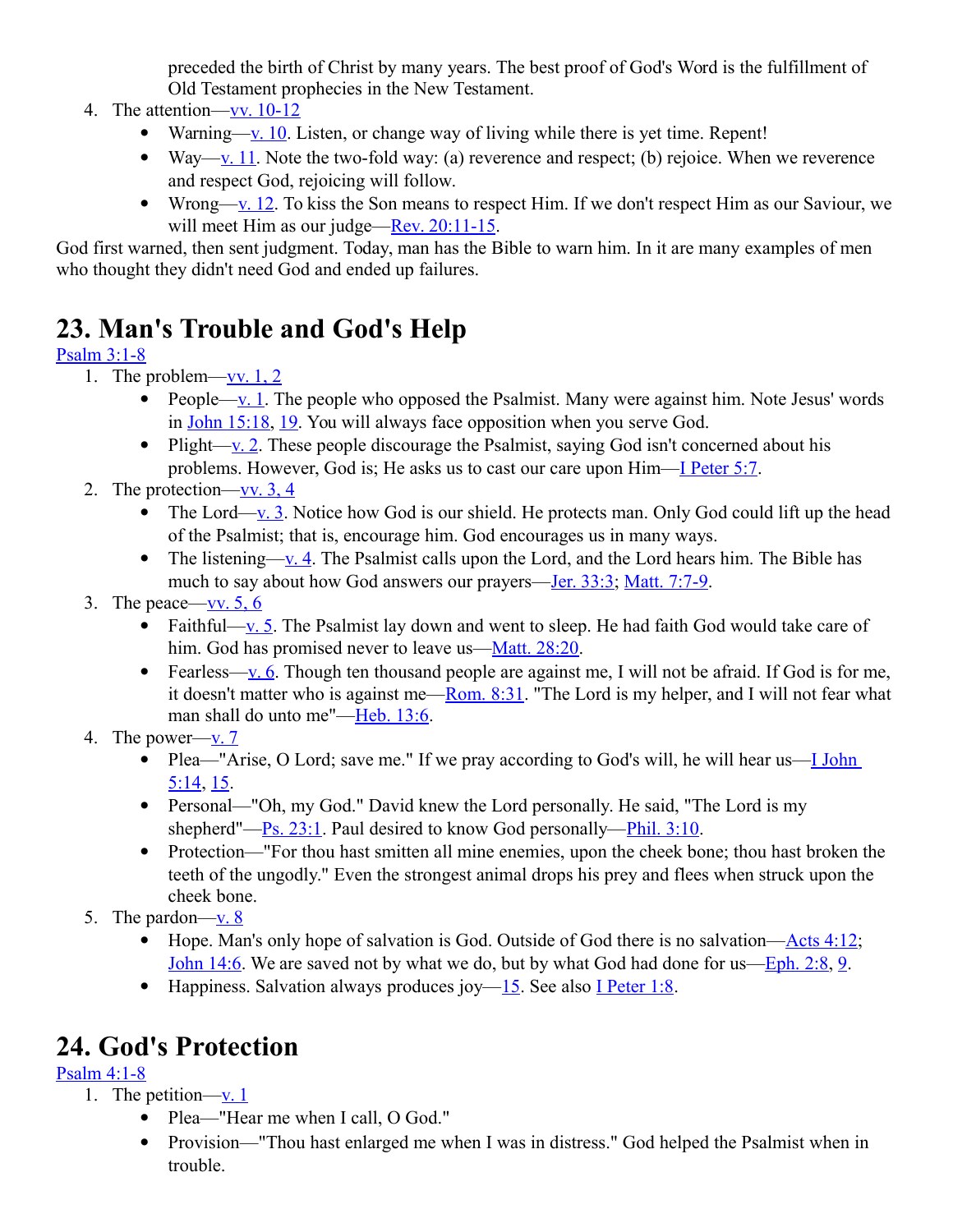• Prayer—"Have mercy upon me, and hear my prayer."

#### 2. The perversion[—v. 2](http://www.crossbooks.com/verse.asp?ref=Ps+4%3A2)

Two of man's greatest mistakes, which hurt him and also hurt God and His work.

- Shame. Turning God's glory into shame. This is done by rejecting God and renouncing God. Man, who was created by God for God's glory, turns away from God.
- Self. Man's worst enemy. Self becomes an idol. Selfish plans and ambitions come before God. God gives man twenty-four hours per day, yet how much time daily is given back to God?

#### 3. The promise[—v. 3](http://www.crossbooks.com/verse.asp?ref=Ps+4%3A3)

- Purity. Those who live pure lives are set apart by God. Jesus taught that the pure in heart would see God-Matt. 5:8.
- Promise. The Lord does hear those who call upon Him in simple prayer[—Jer. 33:3;](http://www.crossbooks.com/verse.asp?ref=Jer+33%3A3) [Matt. 7:7-9.](http://www.crossbooks.com/verse.asp?ref=Mt+7%3A7-9) God answers all prayers of man. He answers yes, no, or wait.
- 4. The prayer[—vv. 4, 5](http://www.crossbooks.com/verse.asp?ref=Ps+4%3A4-5)
	- Serious. Be careful how you live. Don't sin. Others are watching you. Read I Peter  $4:17, 18$ .
	- Sacrifices— $\underline{v}$ . 5. Sacrifices of righteousness. Live right and put your trust in the Lord.
- 5. The protection[—vv. 6, 7](http://www.crossbooks.com/verse.asp?ref=Ps+4%3A6-7)
	- Doubt[—v. 6.](http://www.crossbooks.com/verse.asp?ref=Ps+4%3A6) The ungodly doubt if we Christians have any good in serving God. The non-Christian can't understand why we live without all the things of the world. Yet, we have more enjoyment than they.
	- Delight[—v. 7.](http://www.crossbooks.com/verse.asp?ref=Ps+4%3A7) Gladness in our hearts. It comes from knowing the Lord. It is more than fun—it's joy. It's lasting joy.
- 6. The peace— $\underline{v}$ . 8
	- Peace—"I will both lay me down in peace, and sleep." All about us may be war, problems, and trouble, but we have the peace of God within our hearts.
	- Protection—"For thou, Lord, only makest me dwell in safety." Note David's words in  $\frac{P}{S}$ . 26:4.

### **25. Answered Prayer**

#### [Psalm 6:1-10](http://www.crossbooks.com/verse.asp?ref=Ps+6%3A1-10)

- 1. The sympathy[—vv. 1-3](http://www.crossbooks.com/verse.asp?ref=Ps+6%3A1-3)
	- Plea—<u>v. 1</u>. The Psalmist asks God not to punish him in anger. He asks for mercy. Should God give us what we deserve, we would all be sent to hell. We need mercy—not justice!
	- Pity[—v. 2.](http://www.crossbooks.com/verse.asp?ref=Ps+6%3A2) "Pity me, O Lord, for I am weak. Heal me, for my body is sick". Sickness can discourage people perhaps more than anything else.
	- Problem[—v. 3.](http://www.crossbooks.com/verse.asp?ref=Ps+6%3A3) The Psalmist is upset, disturbed, filled with gloom. He asks that he be restored (made new). As Christians, we need to consecrate and dedicate ourselves anew. Remember, the Lord is interested in our needs. His heart is touched with our feelings, weaknesses, and sicknesses. He knows all about us. He knows more about us than we know about ourselves.
- 2. The salvation[—vv. 4-7](http://www.crossbooks.com/verse.asp?ref=Ps+6%3A4-7)
	- Pardon[—v. 4.](http://www.crossbooks.com/verse.asp?ref=Ps+6%3A4) He asks God in His kindness to save him and to heal him. Man needs spiritual and physical healing. Christ came to make man whole.
	- Praise[—v. 5.](http://www.crossbooks.com/verse.asp?ref=Ps+6%3A5) If die young, then cannot praise the Lord. There are various ways of praising the Lord. A few are:
		- $\circ$  Singing[—Ps. 100:4.](http://www.crossbooks.com/verse.asp?ref=Ps+100%3A4) It is good for all Christians to learn how to praise the Lord in singing.
		- o Praying— $Dan. 6:10$ . Not only asking the Lord for help, but praising Him.</u>
		- $\circ$  Testifying[—Ps. 150:6.](http://www.crossbooks.com/verse.asp?ref=Ps+150%3A6) All people should be willing to testify, telling of God's goodness.
	- Pain[—v. 6.](http://www.crossbooks.com/verse.asp?ref=Ps+6%3A6) "I am worn out with pain; every night my pillow is wet with tears".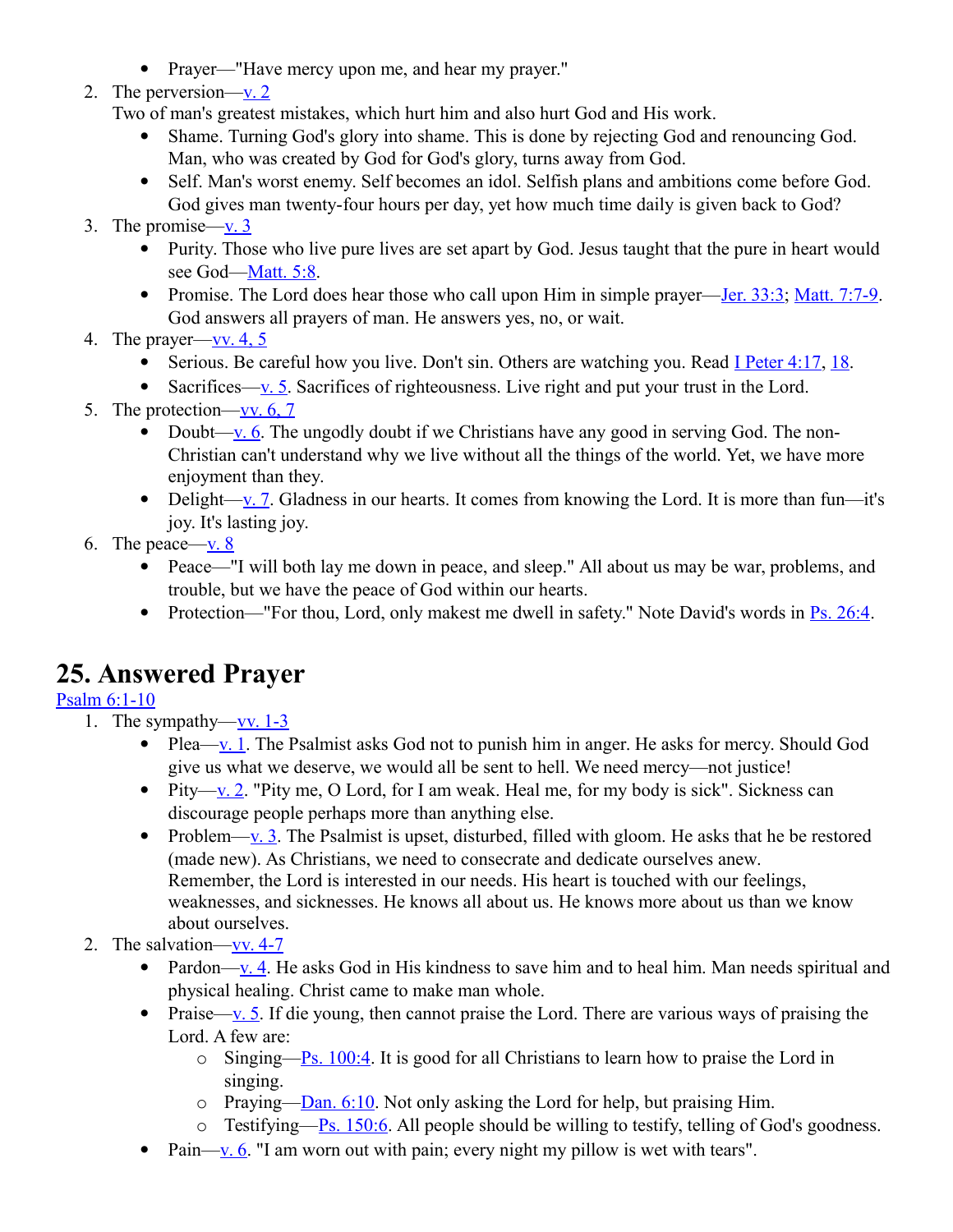- 3. The separation—<u>vv.  $8-10$ </u>
	- Answer— $\underline{v. 8}$ . The Lord heard the prayers and tears of the Psalmist. He sees each tear, feels each pain.
	- Attention—<u>v. 9</u>. He will answer my prayer in one of three ways:
		- o Yes—it's His will.
		- o No—it's not His will.
		- o Wait—it's not His time to answer.
	- Answer[—v. 10.](http://www.crossbooks.com/verse.asp?ref=Ps+6%3A10) "All my enemies shall be suddenly dishonored, terror-stricken, and disgraced. God will turn them back in shame".

### **26. The Folly of Man**

#### [Psalm 14:1-7](http://www.crossbooks.com/verse.asp?ref=Ps+14%3A1-7)

- 1. The fool $-\underline{v}$ . 1
	- Disbelieving—"There is no God."
	- Degenerate—"They are corrupt, they have done abominable works, there is none that doeth good."
- 2. The faithful[—v. 2](http://www.crossbooks.com/verse.asp?ref=Ps+14%3A2)

Faith in God will cause us to seek Him.

- Importance of seeking God—divine guidance.
- Impact of seeking God—divine power.
- 3. The filthy- $v = 3$ 
	- Sinful—"They are all gone aside, they are all together become filthy." Compare Isa, 53:6. Man is born in sin—only God can cleanse him.
	- Shame—"There is none that doeth good, no, not one." Man by nature doesn't seek God. But when he sees his need of God, he will seek God and find help.
- 4. The foolish[—v. 4](http://www.crossbooks.com/verse.asp?ref=Ps+14%3A4)
	- Without concern—"Have all the workers of iniquity no knowledge?" Sinners have knowledge, but not spiritual knowledge.
	- Without compassion—"Who eat up my people as they eat bread." Those without Christ will cheat, lie, and do anything to "get ahead."
	- Without Christ—"And call not upon the Lord." They feel they do not need God.
- 5. The fearful[—v. 5](http://www.crossbooks.com/verse.asp?ref=Ps+14%3A5)

Righteousness produces faith.

- Fear. Respect toward God.
- Faith. Will result from respect toward God.
- 6. The faithful[—v. 5](http://www.crossbooks.com/verse.asp?ref=Ps+14%3A5)

"He is the refuge of the poor and humble when evildoers are oppressing them".

- Protection from evil people. God permits people to go only so far in hurting His people.
- Protection from evil practices. Man may seek many ways to destroy and hurt us, but they can go only so far.
- 7. The forgiven[—v. 7](http://www.crossbooks.com/verse.asp?ref=Ps+14%3A7)
	- Forgiveness—"From Zion [Heaven]." Salvation is from God.
	- Freedom—"Set free from captivity." Freedom is through Christ.

# **27. Our Wonderful God**

[Psalm 19:1-14](http://www.crossbooks.com/verse.asp?ref=Ps+19%3A1-14)

1. The Lord[—vv. 1-6](http://www.crossbooks.com/verse.asp?ref=Ps+19%3A1-6)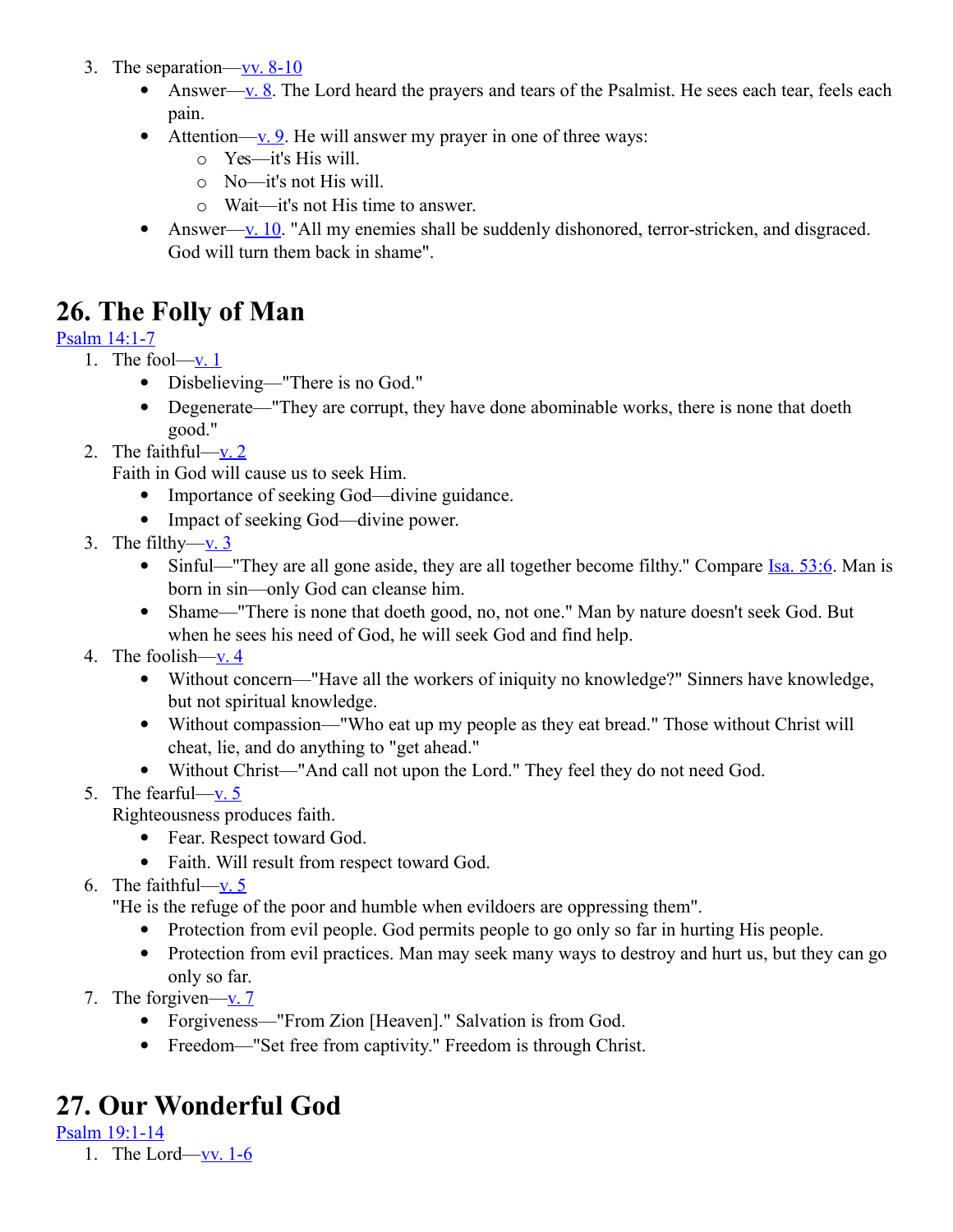- Showing[—vv. 1,](http://www.crossbooks.com/verse.asp?ref=Ps+19%3A1) [2.](http://www.crossbooks.com/verse.asp?ref=Ps+19%3A2) "The heavens are telling the glory of God; they are a marvelous display of his craftsmanship. Day and night they keep on telling about God". All the stars, moon, sun, and planets show the glory of God.
- $\bullet$  Silence[—vv. 3,](http://www.crossbooks.com/verse.asp?ref=Ps+19%3A3) [4.](http://www.crossbooks.com/verse.asp?ref=Ps+19%3A4) "Without a sound or word, silent in the skies, their message reaches out to all the world". The more man studies the universe, the more he realizes the greatness of its Creator.
- Splendor[—vv. 5,](http://www.crossbooks.com/verse.asp?ref=Ps+19%3A5) [6.](http://www.crossbooks.com/verse.asp?ref=Ps+19%3A6) Here we see the greatness of God. All things were made by  $\text{Him}$ [—John 1:3.](http://www.crossbooks.com/verse.asp?ref=Jn+1%3A3) Also note [Col. 1:16,](http://www.crossbooks.com/verse.asp?ref=Col+1%3A16) [17.](http://www.crossbooks.com/verse.asp?ref=Col+1%3A17) Some teach that the world "just came into being"; this denies the teachings of God's word.
- 2. The law[—vv. 7-10](http://www.crossbooks.com/verse.asp?ref=Ps+19%3A7-10)
	- Perfection[—v. 7.](http://www.crossbooks.com/verse.asp?ref=Ps+19%3A7)
		- o Saving—converts the soul. Saves from judgment.
		- o Simple—tests the sure, makes simple the wise. So simple that all may understand.
	- Purity—<u>v. 8</u>. The commandments of the Lord enlighten the spiritual eyes and help man understand God's Word and will.
	- Pricelessness—vv.  $9, 10$ .
		- $\circ$  Divine[—v. 9.](http://www.crossbooks.com/verse.asp?ref=Ps+19%3A9) The judgments (decisions) of the Lord are true, righteous, and eternal. They are also fair.
		- $\circ$  Desired[—v. 10.](http://www.crossbooks.com/verse.asp?ref=Ps+19%3A10) His commands, or His Word, are more desirable than gold, and are sweeter than honey.
- 3. The longings—vv.  $11-13$ .
	- Commands—y. 11. "For they warn us away from harm and give success to those who obey them".
	- Cleansing—v.  $12-13$ . Note the prayer, "Cleanse thou me from secret faults." A good prayer for all to pray!
- 4. The living— $v. 14$ 
	- Prayer
		- $\circ$  Talking—"Let the words of my mouth." See [James 1:19.](http://www.crossbooks.com/verse.asp?ref=Jas+1%3A19)
		- o Thoughts—"and meditations of my heart." See [Prov. 23:7.](http://www.crossbooks.com/verse.asp?ref=Pr+23%3A7)
		- Pleasure. "be acceptable in thy sight, O Lord, my strength, and my redeemer." Note: "Keep your mouth closed and you'll stay out of trouble."

# **28. God's Power and Protection**

### [Psalm 27:1-14](http://www.crossbooks.com/verse.asp?ref=Ps+27%3A1-14)

- 1. Forgiveness—<u>v. 1</u>
	- Salvation—"The Lord is my light and salvation, whom shall I fear?"
	- Strength—"The Lord is the strength of my life." Compare  $\frac{\text{Phi}}{1}$ . 4:13.
	- Security—"Of whom shall I be afraid." Compare  $\frac{P}{S}$ . 118:6.
- 2. Fearlessness[—vv. 2, 3](http://www.crossbooks.com/verse.asp?ref=Ps+27%3A2-3)
	- Protection[—v. 2.](http://www.crossbooks.com/verse.asp?ref=Ps+27%3A2) Unafraid of those who seek in various ways to destroy him. Compare  $\frac{P_s}{P_s}$ .
	- Peace[—v. 3.](http://www.crossbooks.com/verse.asp?ref=Ps+27%3A3) "Yes, though a mighty army marches against me, my heart shall know no fear! I am confident that God will save me".
- 3. Favor[—v. 4](http://www.crossbooks.com/verse.asp?ref=Ps+27%3A4)
	- $\bullet$  Desire—"Dwell in the house of the Lord all my days." See [Ps. 23:6.](http://www.crossbooks.com/verse.asp?ref=Ps+23%3A6)
	- Divine—"To behold the beauty of the Lord all my life." His beauty in nature and salvation.
	- Dedication—"To enquire in his temple." Seeking God[—Ps. 122:1.](http://www.crossbooks.com/verse.asp?ref=Ps+122%3A1) Attending church—Heb. [10:25.](http://www.crossbooks.com/verse.asp?ref=Heb+10%3A25)
- 4. Foundation[—vv. 5, 6](http://www.crossbooks.com/verse.asp?ref=Ps+27%3A5-6)
	- Protection—"In the time of trouble he shall hide me."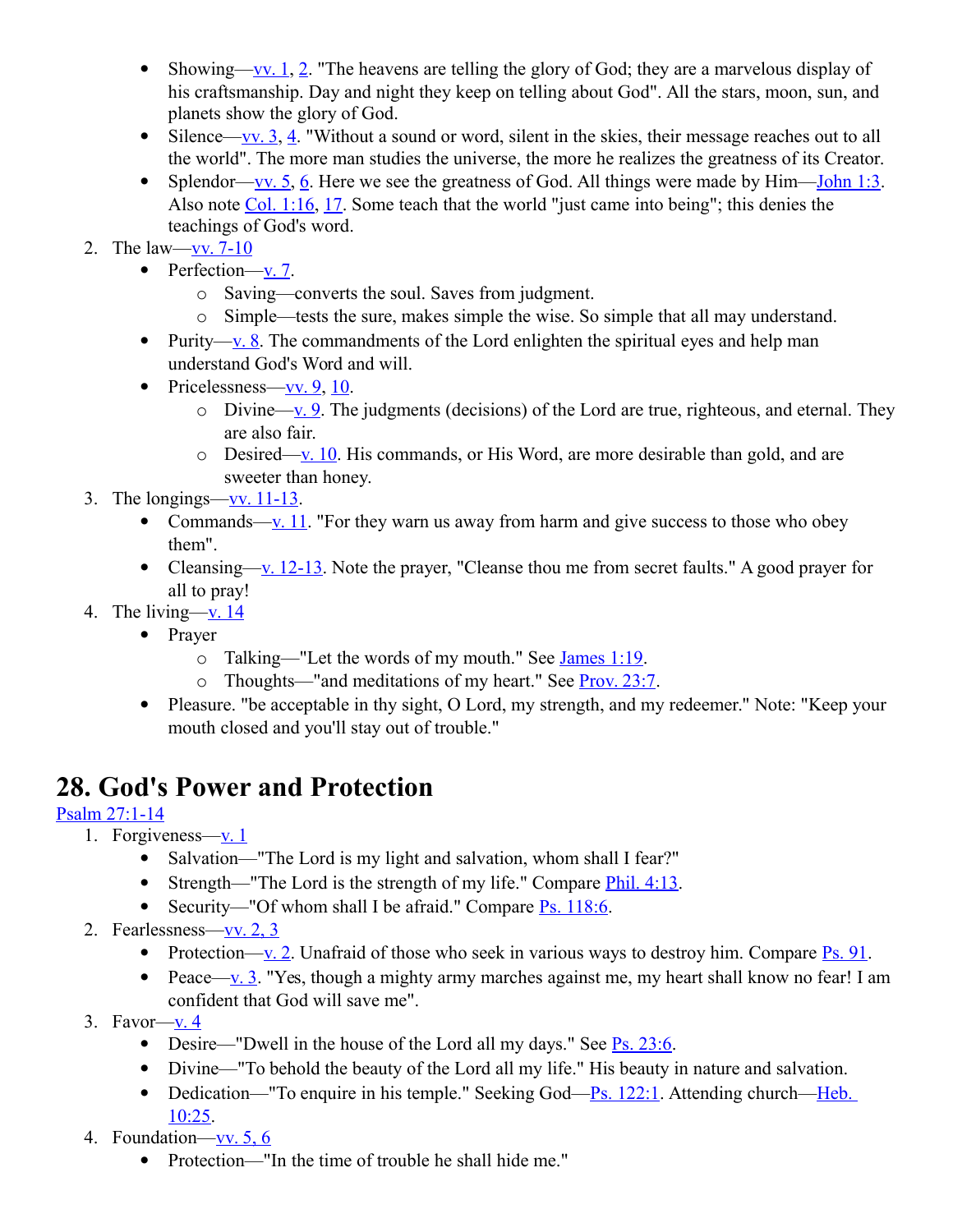- Power—"Set me upon a rock." Unmovable. Stable.
- Praise[—v. 6.](http://www.crossbooks.com/verse.asp?ref=Ps+27%3A6) It is good to sing praise unto the Lord—Ps.  $100:2$ .
- 5. Future[—vv. 7-9](http://www.crossbooks.com/verse.asp?ref=Ps+27%3A7-9)
	- A Plea[—v. 7.](http://www.crossbooks.com/verse.asp?ref=Ps+27%3A7) Have mercy—Ps.  $106:1$ .
	- Pleasure[—v. 8.](http://www.crossbooks.com/verse.asp?ref=Ps+27%3A8) I will seek Thy face—Ps.  $55:17$ .
	- Prayer[—v. 9.](http://www.crossbooks.com/verse.asp?ref=Ps+27%3A9) Remain with me—Matt.  $28:20$ .
- 6. Forsaken[—vv. 10-12](http://www.crossbooks.com/verse.asp?ref=Ps+27%3A10-12)
	- A Adoption[—v. 10.](http://www.crossbooks.com/verse.asp?ref=Ps+27%3A10) Parents may forsake us, but God will remember us. See [John 1:12.](http://www.crossbooks.com/verse.asp?ref=Jn+1%3A12) He is our Father, we are His children.
	- Attitude[—v. 11.](http://www.crossbooks.com/verse.asp?ref=Ps+27%3A11) A desire to know God's will. Compare [I John 2:17;](http://www.crossbooks.com/verse.asp?ref=1Jn+2%3A17) [Rom. 12:2.](http://www.crossbooks.com/verse.asp?ref=Ro+12%3A2)
- 7. Fainting[—vv. 13, 14](http://www.crossbooks.com/verse.asp?ref=Ps+27%3A13-14)
	- Power[—v. 13.](http://www.crossbooks.com/verse.asp?ref=Ps+27%3A13) Without God's power, we all would fail God!
	- Prayer[—v. 14.](http://www.crossbooks.com/verse.asp?ref=Ps+27%3A14) We get God's power by waiting before  $\lim_{x \to 0}$  1.

### **29. Our Great God**

#### [Psalm 33:1-22](http://www.crossbooks.com/verse.asp?ref=Ps+33%3A1-22)

- 1. His righteousness[—vv. 1-5](http://www.crossbooks.com/verse.asp?ref=Ps+33%3A1-5)
	- Praise—<u>v. 1</u>. Rejoice in the Lord! Nothing defeats Satan more than praise for the Lord.
	- Plan[—v. 2.](http://www.crossbooks.com/verse.asp?ref=Ps+33%3A2) Praise the Lord with the harp and guitar. Many churches have instruments other than the piano and organ. If Satan can use instruments, why can't God use them in the churches?
	- Person[—v. 3.](http://www.crossbooks.com/verse.asp?ref=Ps+33%3A3) We sing a new song after we are made new in Christ.
	- Perfection— $\underline{v}.$  4. "For all God's words are right, and everything he does is worthy of our trust".
	- Personality[—v. 5.](http://www.crossbooks.com/verse.asp?ref=Ps+33%3A5) "He loves whatever is just and good; the earth is filled with his tender love".

### 2. His reality[—vv. 6-12](http://www.crossbooks.com/verse.asp?ref=Ps+33%3A6-12)

- Power—<u>vv. 6, 7</u>. "He merely spoke, and the heavens were formed, and all the galaxies of stars. He made the oceans, pouring them into his vast reservoirs".
- Praise[—v. 8.](http://www.crossbooks.com/verse.asp?ref=Ps+33%3A8) All people should respect and honor God since He is over all.
- Personality[—v. 9.](http://www.crossbooks.com/verse.asp?ref=Ps+33%3A9) Here we see God's character; He speaks and it is done!
- $\bullet$  Plans[—vv. 10,](http://www.crossbooks.com/verse.asp?ref=Ps+33%3A10) [11.](http://www.crossbooks.com/verse.asp?ref=Ps+33%3A11)
	- Power of His plans[—v. 10.](http://www.crossbooks.com/verse.asp?ref=Ps+33%3A10) "And with a breath he can scatter the plans of all the nations who oppose him".
	- Purity of His plans[—v. 11.](http://www.crossbooks.com/verse.asp?ref=Ps+33%3A11) "But his own plan stands forever. His intentions are the same for every generation".
- People[—v. 12.](http://www.crossbooks.com/verse.asp?ref=Ps+33%3A12) The nation whose people belong to God is blessed.
- 3. His remembrance[—vv. 13-22](http://www.crossbooks.com/verse.asp?ref=Ps+33%3A13-22)
	- 1. Place—vv.  $13-15$ . "The Lord gazes down upon mankind from heaven where he lives. He has made their hearts and closely watches everything they do".
	- 2. Problem[—vv. 16,](http://www.crossbooks.com/verse.asp?ref=Ps+33%3A16) [17.](http://www.crossbooks.com/verse.asp?ref=Ps+33%3A17) "The best-equipped army cannot save a king—for great strength is not enough to save anyone. A war horse is a poor risk for winning victories—it is strong but cannot save". We should depend upon God alone!
	- 3. Protection[—vv. 18,](http://www.crossbooks.com/verse.asp?ref=Ps+33%3A18) [19.](http://www.crossbooks.com/verse.asp?ref=Ps+33%3A19) God's eyes are upon His people; He will protect them!
	- 4. Prayer[—v. 20.](http://www.crossbooks.com/verse.asp?ref=Ps+33%3A20) Waiting before God is important and necessary.
	- 5. Peace[—v. 21.](http://www.crossbooks.com/verse.asp?ref=Ps+33%3A21) Rejoice in the Lord.
	- 6. Plea— $\underline{v}$ . 22. God be with us and help us.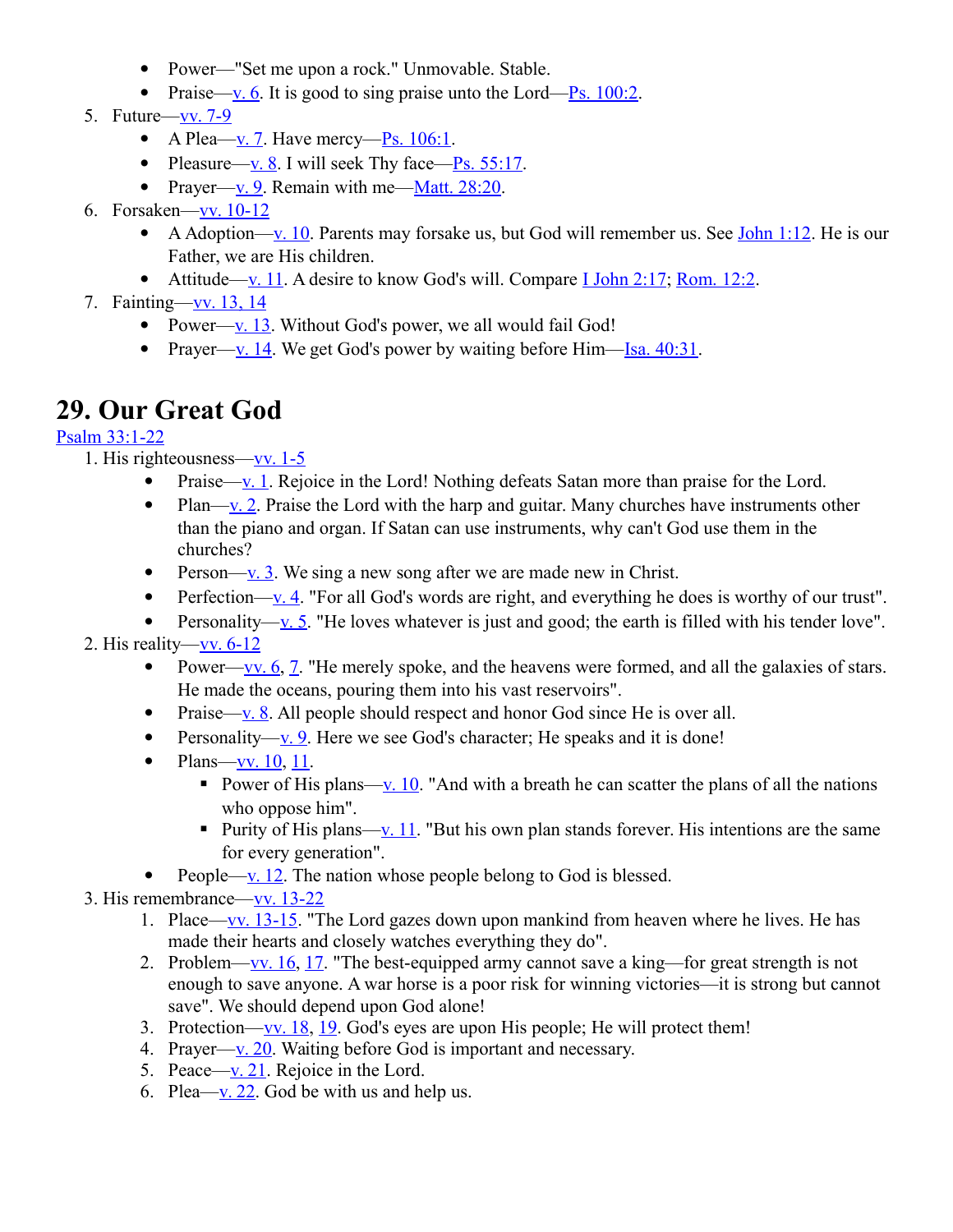# **30. Warning for the Christian**

[Psalm 37:1-11](http://www.crossbooks.com/verse.asp?ref=Ps+37%3A1-11)

- 1. The fretting—vv.  $1, 2$ 
	- Possessions— $\underline{v}.$  1. Don't worry about or be jealous of the sinners' possessions. They cannot take them with them when they die. Love of money (and of material things) is the root of all evil[—I](http://www.crossbooks.com/verse.asp?ref=1Ti+6%3A10)  [Tim. 6:10.](http://www.crossbooks.com/verse.asp?ref=1Ti+6%3A10)
	- People[—v. 2.](http://www.crossbooks.com/verse.asp?ref=Ps+37%3A2) Rich people will soon pass from the earth. They will have no heavenly reward not because of their riches but because of their rejection of God.
- 2. The faith[—v. 3](http://www.crossbooks.com/verse.asp?ref=Ps+37%3A3)
	- Person—"Trust in the Lord." Trusting man will mean disappointment. Trusting God never will.
	- Practice—"Do good." One of the fruits of the Spirit is goodness[—Gal. 5:22.](http://www.crossbooks.com/verse.asp?ref=Gal+5%3A22)
	- Promise. We will live in safety, and God will meet all our needs.
- 3. The fellowship[—vv. 4-6](http://www.crossbooks.com/verse.asp?ref=Ps+37%3A4-6)
	- Delight[—v. 4.](http://www.crossbooks.com/verse.asp?ref=Ps+37%3A4) Rejoice in the Lord, and He will give you, according to His will, the desires of your heart.
	- Dedication[—v. 5.](http://www.crossbooks.com/verse.asp?ref=Ps+37%3A5) Commit or dedicate your life unto the Lord—Prov.  $3:5, 6$ ; Matt.  $6:33$ .
	- $\bullet$  Design[—v. 6.](http://www.crossbooks.com/verse.asp?ref=Ps+37%3A6) Seek God's design (will) for your life. Paul tells us to give our lives unto Him and thus discover the perfect will of God for our lives.
- 4. The faithfulness[—v. 7](http://www.crossbooks.com/verse.asp?ref=Ps+37%3A7)
	- Rest—"Rest in the Lord." Tension is not of God. Satan uses this to confuse many people. Learn to relax, knowing God will take care of all things.
	- Respect—"And wait patiently for him." God does not answer prayer late.
	- Realism. Don't worry about the sinner who prospers.
- 5. The feat[—vv. 9-11](http://www.crossbooks.com/verse.asp?ref=Ps+37%3A9-11)
	- Punishment—<u>v. 9</u>. The evildoers shall be destroyed.
	- Patience[—v. 10.](http://www.crossbooks.com/verse.asp?ref=Ps+37%3A10) Be patient. God will take care of the sinners. Their punishment is not our business.
	- Peace[—v. 11.](http://www.crossbooks.com/verse.asp?ref=Ps+37%3A11) The Christian not only has peace in this life; he will have eternal life in heaven.

# **31. Trusting in the Lord**

### [Psalm 40:1-16](http://www.crossbooks.com/verse.asp?ref=Ps+40%3A1-16)

- 1. Deliverance—<u>vv. 1-5</u>
	- Patience[—v. 1.](http://www.crossbooks.com/verse.asp?ref=Ps+40%3A1) Waiting before God always brings an answer to our prayers. It may not be the answer we want, but it will be the right answer.
	- Pardon[—v. 2.](http://www.crossbooks.com/verse.asp?ref=Ps+40%3A2) Praise God for pardon from sin. He will establish our feet upon the unmovable rock, which is God. If we are on the Rock (Christ Jesus), nothing can move us!
	- Praise[—v. 3.](http://www.crossbooks.com/verse.asp?ref=Ps+40%3A3) He has put a song in our mouths, even praise to our God. After salvation comes praise!
	- Purity—<u>v. 4</u>. "Many blessings are given to those who trust the Lord, and have no confidence in those who are proud, or who trust in idols".
	- Past[—v. 5.](http://www.crossbooks.com/verse.asp?ref=Ps+40%3A5) David remembers all of God's blessings to Israel in the past, blessings beyond number.
	- 2. Delight[—vv. 6-10](http://www.crossbooks.com/verse.asp?ref=Ps+40%3A6-10)
		- Sacrifice[—v. 6.](http://www.crossbooks.com/verse.asp?ref=Ps+40%3A6) God is uninterested in constant burnt offerings; He wants consistent Christian living!
		- Saviour[—v. 7.](http://www.crossbooks.com/verse.asp?ref=Ps+40%3A7) Quoted by Christ in [John 4:34.](http://www.crossbooks.com/verse.asp?ref=Jn+4%3A34)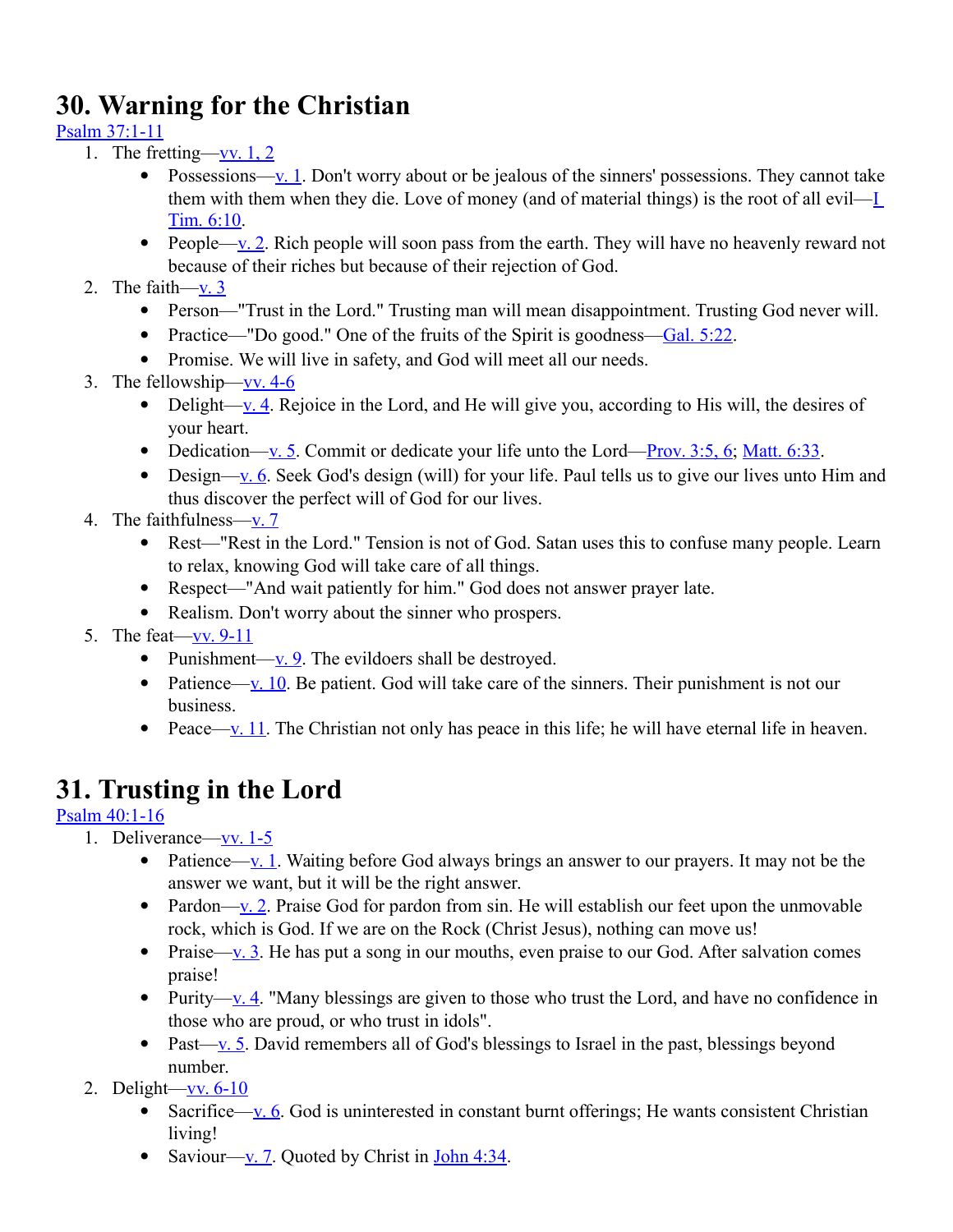- Surrender—<u>v. 8</u>. Christ longed to do God's will. In the garden He prayed, "Not my will, but thine be done."
- Speaking[—v. 9.](http://www.crossbooks.com/verse.asp?ref=Ps+40%3A9) David told everyone about God's goodness.
- Sharing[—v. 10.](http://www.crossbooks.com/verse.asp?ref=Ps+40%3A10) David shared all of God's blessings: faithfulness, salvation, and loving kindness.

### 3. Desire[—vv. 11-16](http://www.crossbooks.com/verse.asp?ref=Ps+40%3A11-16)

- Prayer[—v. 11.](http://www.crossbooks.com/verse.asp?ref=Ps+40%3A11) Asking God not to hold back His blessings.
- Problems[—v. 12.](http://www.crossbooks.com/verse.asp?ref=Ps+40%3A12) So many problems faced David. Without God's help, he could not have faced them all.
- Plea— $v. 13$ . "Please, Lord, rescue me! Quick! Come and help me".
- Punishment[—vv. 14,](http://www.crossbooks.com/verse.asp?ref=Ps+40%3A14) [15.](http://www.crossbooks.com/verse.asp?ref=Ps+40%3A15) "Confuse them! Turn them around and send them sprawling—all these who are trying to destroy me. Disgrace these scoffers with their utter failure".
- Pleasure[—v. 16.](http://www.crossbooks.com/verse.asp?ref=Ps+40%3A16) Through helping David, God would be magnified. All Christians should magnify (praise) the Lord.
- Personality[—v. 17.](http://www.crossbooks.com/verse.asp?ref=Ps+40%3A17) Though David failed God, yet God would help him. God is patient and longsuffering!

# **32. God Our Refuge**

### [Psalm 46:1-11](http://www.crossbooks.com/verse.asp?ref=Ps+46%3A1-11)

- 1. The refuge[—vv. 1-3](http://www.crossbooks.com/verse.asp?ref=Ps+46%3A1-3)
	- Strength[—v. 1.](http://www.crossbooks.com/verse.asp?ref=Ps+46%3A1) God our refuge and strength.
		- o Spiritual strength[—Isa. 40:31.](http://www.crossbooks.com/verse.asp?ref=Isa+40%3A31)
		- $\circ$  Physical strength[—Phil. 4:13.](http://www.crossbooks.com/verse.asp?ref=Php+4%3A13)
	- Stability[—vv. 2,](http://www.crossbooks.com/verse.asp?ref=Ps+46%3A2) [3.](http://www.crossbooks.com/verse.asp?ref=Ps+46%3A3) Not be afraid though the earth be destroyed. Not fear though the earth be destroyed. Not fear though the mountains be carried into the sea. Note the words of [40:31.](http://www.crossbooks.com/verse.asp?ref=Ps+40%3A31)
- 2. The river[—v. 4](http://www.crossbooks.com/verse.asp?ref=Ps+46%3A4)

This speaks of the Millennial river. Note two important things about this river:

- Happiness—"There is a river, the streams whereof shall make glad the city of God."
- Holiness—"The holy place of the tabernacles of the most high."
- 3. A river always speaks of life and enjoyment.
- 4. The rock[—vv. 5-7](http://www.crossbooks.com/verse.asp?ref=Ps+46%3A5-7)

Though a rock is not mentioned, the stability of God is.

- Permanent[—v. 5.](http://www.crossbooks.com/verse.asp?ref=Ps+46%3A5) He is with us. He will not forsake—Matt.  $28:20$ .
- Power—<u>v. 6</u>. He speaks and all things are changed.
- Personal[—v. 7.](http://www.crossbooks.com/verse.asp?ref=Ps+46%3A7) He is with us. The all-powerful God is with His people always.
- 5. The respite[—vv. 10, 11](http://www.crossbooks.com/verse.asp?ref=Ps+46%3A10-11)
	- Respect[—v. 10.](http://www.crossbooks.com/verse.asp?ref=Ps+46%3A10) Be still and know God. He will be exalted among the heathen. He will be exalted in the earth.
	- Refuge[—v. 11.](http://www.crossbooks.com/verse.asp?ref=Ps+46%3A11) God is our refuge. What need we fear? God is for us, and it doesn't matter who may oppose us.

### **33. Worshiping the Lord**

### [Psalm 84:1-12](http://www.crossbooks.com/verse.asp?ref=Ps+84%3A1-12)

- 1. Worship required[—vv. 1-4](http://www.crossbooks.com/verse.asp?ref=Ps+84%3A1-4)
	- Attraction— $\underline{v}$ . 1. "How lovely is your Temple, O Lord of the armies of heaven".
	- Ambition[—v. 2.](http://www.crossbooks.com/verse.asp?ref=Ps+84%3A2) Desire to know God and be near Him, something all God's children should have.
	- Attitude[—v. 3.](http://www.crossbooks.com/verse.asp?ref=Ps+84%3A3) Even the birds are welcome. We should be gentle and kind even to animals.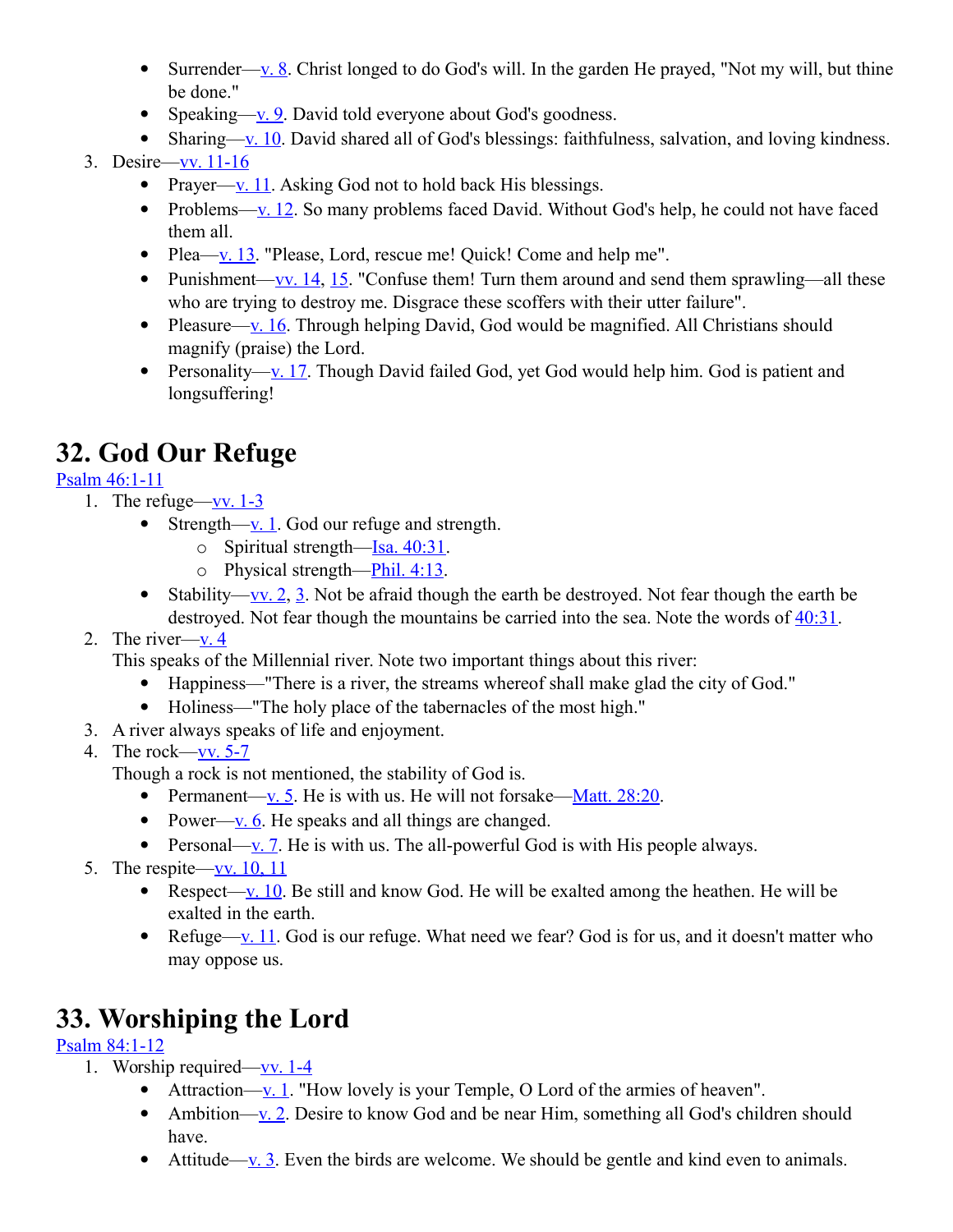- Abiding—<u>v. 4</u>. Those who dwell in the house of the Lord praise and love Him.
- 2. *Selah* indicates a pause for those playing musical instruments. The Psalms, remember, are really songs.
- 3. Worship rendered[—vv. 5-9](http://www.crossbooks.com/verse.asp?ref=Ps+84%3A5-9)
	- Strength[—v. 5.](http://www.crossbooks.com/verse.asp?ref=Ps+84%3A5) Strength is not in man but in God. Human strength will fail.
	- Springs[—v. 6.](http://www.crossbooks.com/verse.asp?ref=Ps+84%3A6) Springs of water always refresh and satisfy. Christians should refresh and enliven those they meet.
	- Strength[—v. 7.](http://www.crossbooks.com/verse.asp?ref=Ps+84%3A7) They increase their strength. This pictures a person entering Jerusalem, the goal of a long journey. Now he stands in the presence of the Lord.
	- Supplication[—v. 8.](http://www.crossbooks.com/verse.asp?ref=Ps+84%3A8) "O Jehovah, God of the heavenly armies, hear my prayer! Listen, God of Israel".
	- Shield—<u>v. 9</u>. God our shield is asked to protect us in our time of need.
- 4. Worship rewarded[—vv. 10-12](http://www.crossbooks.com/verse.asp?ref=Ps+84%3A10-12)
	- Satisfaction[—v. 10.](http://www.crossbooks.com/verse.asp?ref=Ps+84%3A10) Being with God one day is better than a thousand elsewhere. A "doorkeeper" is one who is worthy to enter into His presence.
	- Sufficiency[—v. 11.](http://www.crossbooks.com/verse.asp?ref=Ps+84%3A11)
		- o Protection—"For the Lord God is a sun and shield."
		- o Kindness—"The Lord will give grace and glory."
		- o Promise—"No good thing will he withhold from them that walk uprightly."
	- Safety[—v. 12.](http://www.crossbooks.com/verse.asp?ref=Ps+84%3A12) Those who trust in Him are both safe and blessed.

# **34. Request and Renewal**

### [Psalm 85:1-13](http://www.crossbooks.com/verse.asp?ref=Ps+85%3A1-13)

- 1. Security[—vv. 1-4](http://www.crossbooks.com/verse.asp?ref=Ps+85%3A1-4)
	- Freedom—<u>v. 1</u>. Freed from captivity. See <u>John 8:32, 36</u>.
	- Forgiveness[—vv. 2,](http://www.crossbooks.com/verse.asp?ref=Ps+85%3A2) [3.](http://www.crossbooks.com/verse.asp?ref=Ps+85%3A3) He has forgiven all the sins of the people. Compare [I John 1:9.](http://www.crossbooks.com/verse.asp?ref=1Jn+1%3A9)
	- Favor[—v. 4.](http://www.crossbooks.com/verse.asp?ref=Ps+85%3A4) Seeking God's favor. Not demanding help, simply asking for it.
- 2. Spirituality—<u>vv.</u> 5-7
	- Request[—v. 5.](http://www.crossbooks.com/verse.asp?ref=Ps+85%3A5) God's anger will not last forever.
	- Revival[—v. 6.](http://www.crossbooks.com/verse.asp?ref=Ps+85%3A6) God will revive us again, so we may rejoice with Him. See [II Chron. 7:14.](http://www.crossbooks.com/verse.asp?ref=2Ch+7%3A14)
	- Righteousness[—v. 7.](http://www.crossbooks.com/verse.asp?ref=Ps+85%3A7) Asking God to show us His salvation and mercy.
- 3. Speaking[—v. 8](http://www.crossbooks.com/verse.asp?ref=Ps+85%3A8)
	- Peace. God gives peace to His people. See John  $14:27$ .
	- Problem. Those who backslide. Many will go back and cease to follow[—John 6:66.](http://www.crossbooks.com/verse.asp?ref=Jn+6%3A66)
- 4. Salvation[—vv. 9, 10](http://www.crossbooks.com/verse.asp?ref=Ps+85%3A9-10)
	- Pardon[—v. 9.](http://www.crossbooks.com/verse.asp?ref=Ps+85%3A9) Salvation is near to those who are near to Him. Saved simply by asking—Rom. [10:13.](http://www.crossbooks.com/verse.asp?ref=Ro+10%3A13)
	- Peace[—v. 10.](http://www.crossbooks.com/verse.asp?ref=Ps+85%3A10) Righteousness and peace always go together. Right with God, then right with our fellow man.
- 5. Sincerity[—vv. 11, 12](http://www.crossbooks.com/verse.asp?ref=Ps+85%3A11-12)
	- God[—v. 11.](http://www.crossbooks.com/verse.asp?ref=Ps+85%3A11) God, who is righteous, will look down from heaven upon man. He is concerned about man.
	- Goodness—<u>v. 12</u>. God gives good things to his people. See <u>Ps. 103:5</u>.
	- Godliness[—v. 13.](http://www.crossbooks.com/verse.asp?ref=Ps+85%3A13) Godly living for those who trust Him.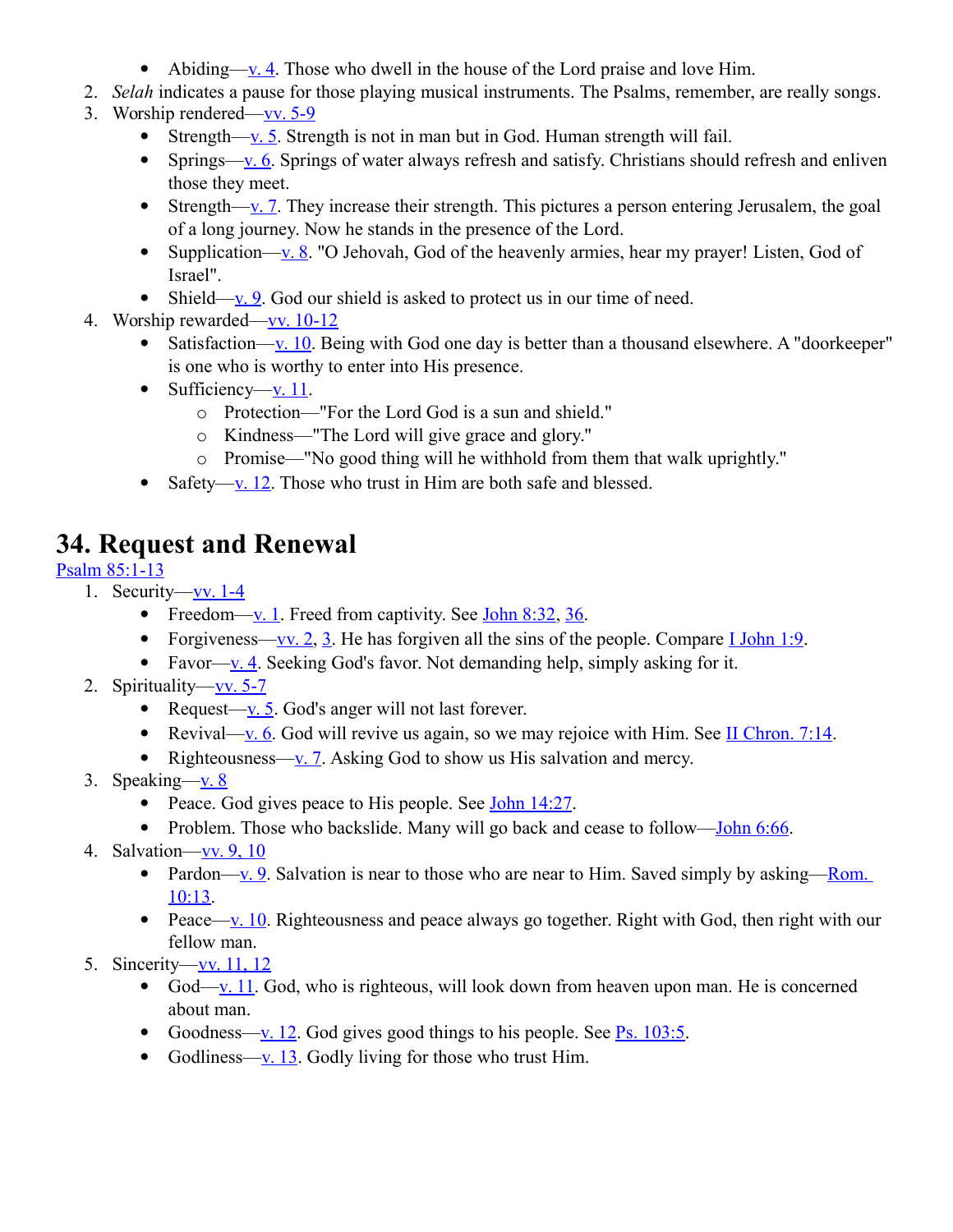# **35. Thanksgiving**

### [Psalm 100:1-5](http://www.crossbooks.com/verse.asp?ref=Ps+100%3A1-5)

- 1. Thanks-praising[—v. 1](http://www.crossbooks.com/verse.asp?ref=Ps+100%3A1)
	- Praise—"Make a joyful noise unto the Lord." Do not make excuses or complaints, but make a joyful noise of praise and thanks.
	- Person—"Unto the Lord." Why praise the Lord? The most important reason: He has saved us from sin[—Ps. 103:3.](http://www.crossbooks.com/verse.asp?ref=Ps+103%3A3)
	- Races—"All ye lands." All God's people should praise Him; everyone who has breath should thank Him[—Ps. 150:6.](http://www.crossbooks.com/verse.asp?ref=Ps+150%3A6)
- 2. Thanks-serving[—v. 2](http://www.crossbooks.com/verse.asp?ref=Ps+100%3A2)
	- Serving—"Serve the Lord with gladness." The Bible speaks of joy through salvation— $\frac{P_s}{S_1:12}$ , of our joy being full[—I John 1:4.](http://www.crossbooks.com/verse.asp?ref=1Jn+1%3A4)
	- Singing—"Come before his presence with singing." The Bible speaks of spiritual songs[—Eph.](http://www.crossbooks.com/verse.asp?ref=Eph+5%3A19)  [5:19.](http://www.crossbooks.com/verse.asp?ref=Eph+5%3A19) We sing because we are happy and free!
- 3. Thanks-depending— $v_1$ .
	- Person—"Know ye that the Lord he is God." Because He is God, He will not change—Heb. [13:8;](http://www.crossbooks.com/verse.asp?ref=Heb+13%3A8) He will not lie[—Titus 1:2.](http://www.crossbooks.com/verse.asp?ref=Tit+1%3A2)
	- Plan—"It is he that hath made us and not we ourselves." Man was made in the image of God— [1:2.](http://www.crossbooks.com/verse.asp?ref=Jn+1%3A2) He didn't just come into being—God created him! Man was made for fellowship with God [—Gen. 2:7.](http://www.crossbooks.com/verse.asp?ref=Ge+2%3A7) Man was created with a soul, which makes possible fellowship with God!
	- People—"We are his people, and the sheep of his pasture." Jesus the Good Shepherd gives His life for His sheep[—John 10:11.](http://www.crossbooks.com/verse.asp?ref=Jn+10%3A11)
- 4. Thanks-giving-y. 4
	- Respecting—"Enter into his gates with thanksgiving." Praising God for our blessings will increase them; failing to thank Him will diminish them.
	- Rejoicing—"And into his courts with praise." You can thank and praise at the same time!
	- Recognizing—"Be thankful unto him and bless his name." Recognize Him as God's Son. Recognize the superiority of His name to every other.
- 5. Thanks-remembering[—v. 5](http://www.crossbooks.com/verse.asp?ref=Ps+100%3A5)
	- Character—"For the Lord is good." All things that come from God are good and helpful—Rom. [8:28.](http://www.crossbooks.com/verse.asp?ref=Ro+8%3A28)
	- Compassion—"his mercy is everlasting." God wants all men to repent— $II$  Peter 3:9.
	- Continuance—"And his truth endureth to all generations." God's Word is everlasting—Matt. [5:18.](http://www.crossbooks.com/verse.asp?ref=Mt+5%3A18)

# **36. God's Benefits**

### [Psalm 103:2](http://www.crossbooks.com/verse.asp?ref=Ps+103%3A2)

- 1. His past blessings
	- Salvation—Ps.  $103:3$ . Forgiveth all our sins. See **I** John 1:7. He also forgets our sins!
	- Love—John  $3:16$ ;  $15:13$ ; I John  $4:10$ . He loved us before we loved Him. His love is greater than man's.
	- Friends[—Ps. 133:1.](http://www.crossbooks.com/verse.asp?ref=Ps+133%3A1) It is wonderful for Christians to dwell in unity. There is no substitute for Christian fellowship.
	- Church— $\frac{P_S}{122:1}$ . Are you glad to attend church? See [Heb. 10:25.](http://www.crossbooks.com/verse.asp?ref=Heb+10%3A25)
	- Health[—Exod. 15:26.](http://www.crossbooks.com/verse.asp?ref=Ex+15%3A26) God's rules for a healthy body. Have you thanked God for a healthy body?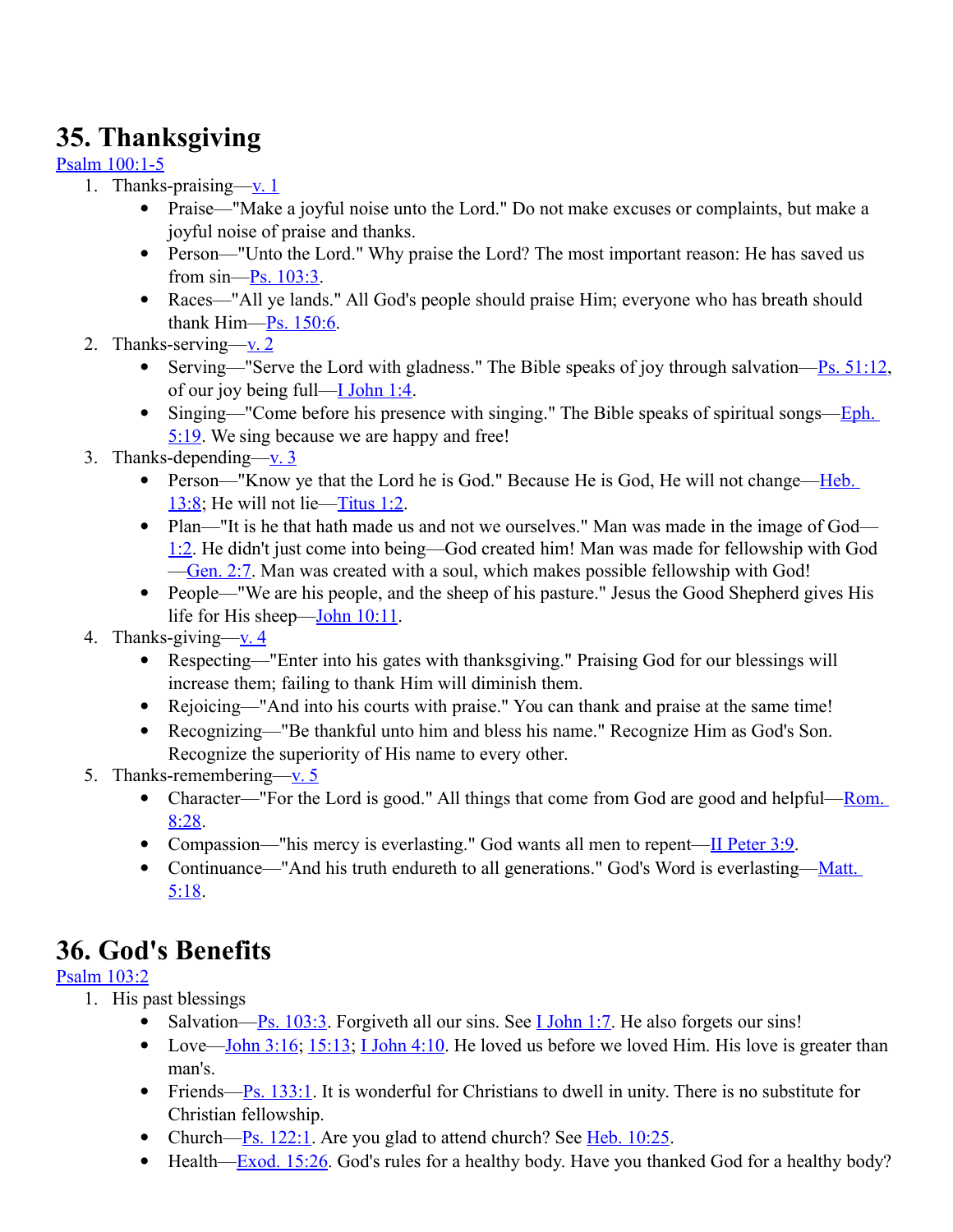- 2. His present blessings
	- Material blessings[—Phil. 4:19.](http://www.crossbooks.com/verse.asp?ref=Php+4%3A19) God has promised to meet all our needs—not all our wants! "I have been young, and now am old; yet have I not seen the righteous forsaken, nor his seed begging bread"[—Ps. 37:25.](http://www.crossbooks.com/verse.asp?ref=Ps+37%3A25) Notice also [Matt. 6:25-34.](http://www.crossbooks.com/verse.asp?ref=Mt+6%3A25-34) Pray, "Give us this day our daily bread." God will meet our needs!
	- Spiritual blessings— $M$ att. 5:6. Compare [Ps. 42:1,](http://www.crossbooks.com/verse.asp?ref=Ps+42%3A1) [2.](http://www.crossbooks.com/verse.asp?ref=Ps+42%3A2)
	- Physical needs[—2.](http://www.crossbooks.com/verse.asp?ref=Ps+42%3A2) God wants us to prosper and be healthy A strong body honors God. Christ still heals today! [Heb. 13:8](http://www.crossbooks.com/verse.asp?ref=Heb+13%3A8) He bore our sickness[—Isa. 53:5.](http://www.crossbooks.com/verse.asp?ref=Isa+53%3A5)
- 3. His promised blessings
	- Guidance[—Prov. 3:5,](http://www.crossbooks.com/verse.asp?ref=Pr+3%3A5) [6.](http://www.crossbooks.com/verse.asp?ref=Pr+3%3A6) We may not know the future, but we know that He will guide us! See [Ps. 32:8.](http://www.crossbooks.com/verse.asp?ref=Ps+32%3A8)
	- Protection[—Ps. 91:1-7.](http://www.crossbooks.com/verse.asp?ref=Ps+91%3A1-7) He will protect us from evil if we obey his laws and the laws of man.
	- $\bullet$  Hope[—John 14:1-3.](http://www.crossbooks.com/verse.asp?ref=Jn+14%3A1-3) Jesus may come in the new year. Even if we die before he comes, we will see Him[—I John 3:2,](http://www.crossbooks.com/verse.asp?ref=1Jn+3%3A2) [3.](http://www.crossbooks.com/verse.asp?ref=1Jn+3%3A3)
	- Peace[—6.](http://www.crossbooks.com/verse.asp?ref=Heb+3%3A6) There will always be wars, but we can have the peace of God in our lives.
	- Love[—3.](http://www.crossbooks.com/verse.asp?ref=Jn+3%3A3) God's love for us is everlasting.
	- Strength[—Deut. 33:25.](http://www.crossbooks.com/verse.asp?ref=Dt+33%3A25) Promised strength until our death!

### **37. God's Goodness**

#### [Psalm 107:1-36](http://www.crossbooks.com/verse.asp?ref=Ps+107%3A1-36)

- 1. God's provision[—vv. 1-9](http://www.crossbooks.com/verse.asp?ref=Ps+107%3A1-9)
	- Praise[—vv. 1,](http://www.crossbooks.com/verse.asp?ref=Ps+107%3A1) [2.](http://www.crossbooks.com/verse.asp?ref=Ps+107%3A2) Give thanks to the Lord. His mercy endures forever. Let those whom the Lord has redeemed say so, or praise Him for it.
	- Protection[—vv. 3-7.](http://www.crossbooks.com/verse.asp?ref=Ps+107%3A3-7) The Lord led the Israelites for forty years. More than two million were never sick. Their clothes did not wear out. It was forty years of miracles.
	- Provision—<u>vv. 8, 9</u>. Praise God for His provision. Praise Him for His personal provision.
- 2. God's patience[—vv. 10-22](http://www.crossbooks.com/verse.asp?ref=Ps+107%3A10-22)
	- Punishment—vv.  $10-12$ . God's patience goes only so far. Reject Him and He must send judgment.
	- Patience[—vv. 13,](http://www.crossbooks.com/verse.asp?ref=Ps+107%3A13) [14.](http://www.crossbooks.com/verse.asp?ref=Ps+107%3A14) The people cried to God and He helped them. Often they forgot God, yet He was patient with them.
	- Praise[—vv. 15,](http://www.crossbooks.com/verse.asp?ref=Ps+107%3A15) [16.](http://www.crossbooks.com/verse.asp?ref=Ps+107%3A16) [Verse 15](http://www.crossbooks.com/verse.asp?ref=Ps+107%3A15) also appears in  $\underline{vv}$ . 8, [21,](http://www.crossbooks.com/verse.asp?ref=Ps+107%3A21) [31.](http://www.crossbooks.com/verse.asp?ref=Ps+107%3A31) How often do you praise the Lord?
	- Problems[—vv. 17-19.](http://www.crossbooks.com/verse.asp?ref=Ps+107%3A17-19) The history of Israel is one of "forgetting God," then calling upon Him in time of trouble. In  $\underline{v}$ . 19, they call to God, and He hears and answers them.
	- Perfection[—v. 20.](http://www.crossbooks.com/verse.asp?ref=Ps+107%3A20) God sends His word and heals them, delivers them from destruction.
	- Proof[—v. 22.](http://www.crossbooks.com/verse.asp?ref=Ps+107%3A22) Made sacrifices, or proved that "they meant business" with God.
- 3. God's providence[—vv. 23-36](http://www.crossbooks.com/verse.asp?ref=Ps+107%3A23-36)
	- Problem[—vv. 23-27.](http://www.crossbooks.com/verse.asp?ref=Ps+107%3A23-27) Even sailors, when they have problems know there is a God in heaven. Only fools deny God's existence.
	- Protection—<u>vv. 28, 29</u>. The people call upon God and He answers by calming the storm.
	- Peace[—v. 30.](http://www.crossbooks.com/verse.asp?ref=Ps+107%3A30) "What a blessing is that stillness, as he brings them safely into harbor".
	- Praise—v.  $31.$  See [v. 15.](http://www.crossbooks.com/verse.asp?ref=Ps+107%3A15)
	- Public praise[—v. 32.](http://www.crossbooks.com/verse.asp?ref=Ps+107%3A32) "Let them praise him publicly before the congregation, and before the leaders of the nation".
	- Power—vv.  $33-36$ . God's power is unlimited, and it is all available to Christians.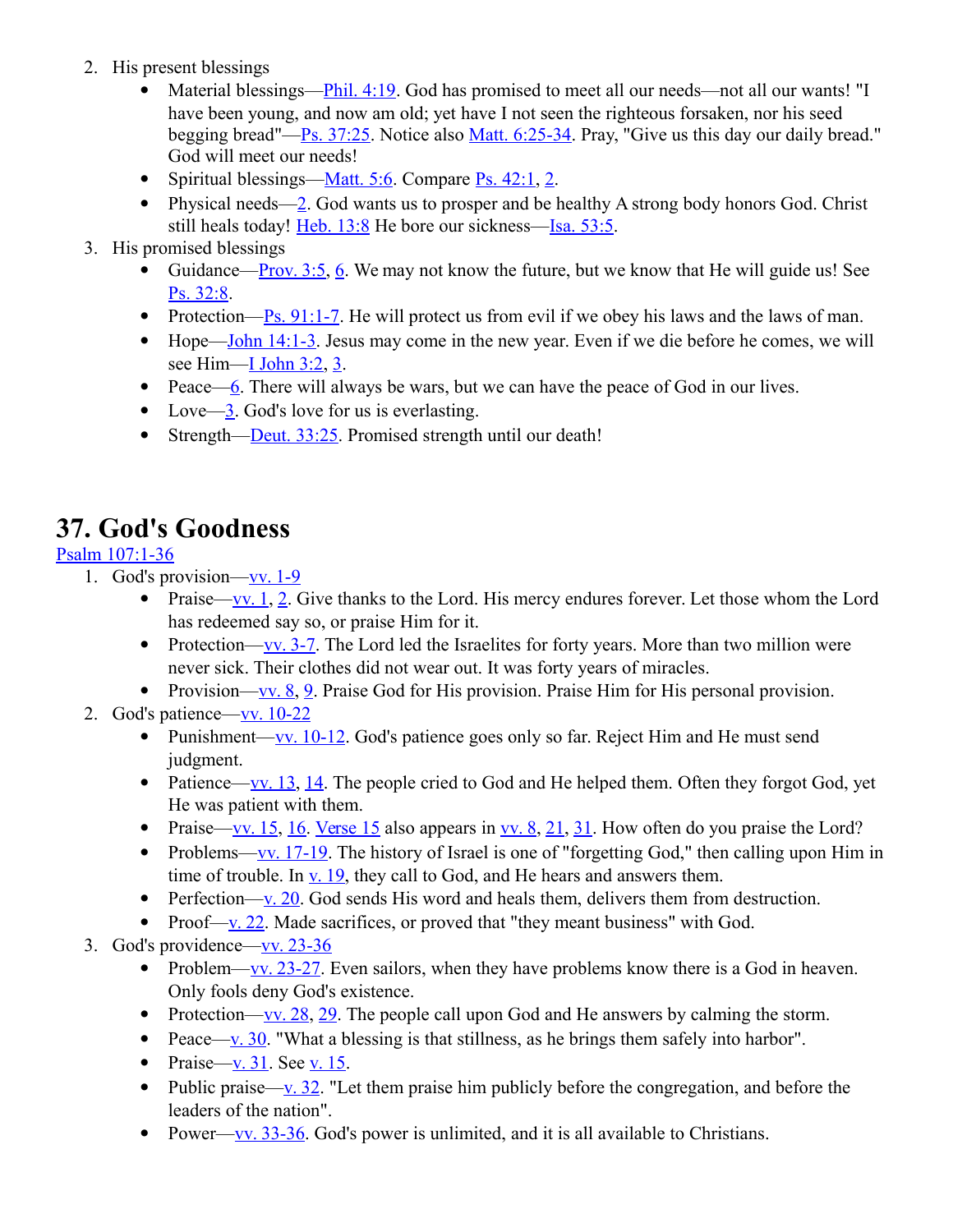# **38. God's Word**

### [Psalm 119:1-6](http://www.crossbooks.com/verse.asp?ref=Ps+119%3A1-6)

- 1. The person—vv.  $1-4$ 
	- Cleansing[—v. 1.](http://www.crossbooks.com/verse.asp?ref=Ps+119%3A1) The undefiled (clean) walk according to the laws of the Lord. His Word is the best soap for the soul.
	- Completeness[—v. 2.](http://www.crossbooks.com/verse.asp?ref=Ps+119%3A2) Keeping His testimonies and seeking Him with all our hearts. Too many Christians live a half-hearted life.
	- Consecration[—v. 3.](http://www.crossbooks.com/verse.asp?ref=Ps+119%3A3) Do no inquity (sin), but walk in His ways. His ways are clearly shown in the Bible.
	- Commandment—<u>v. 4</u>. Keeping His precepts dilgently. If we love Him, we will keep His commandments.
- 2. The precepts— $\underline{vv}$ . 5-8
	- Longing[—v. 5.](http://www.crossbooks.com/verse.asp?ref=Ps+119%3A5) Desiring to keep his statutes (laws). This desire should grow stronger each day.
	- Loving[—v. 6.](http://www.crossbooks.com/verse.asp?ref=Ps+119%3A6) Being unashamed. Love for God will result in respect for Him. Real love is always obedient!
	- Learning[—v. 7.](http://www.crossbooks.com/verse.asp?ref=Ps+119%3A7) Learning His righteous judgments. God is a just God. He is fair in all His judgments. He is holy in His dealings.
	- Looking[—v. 8.](http://www.crossbooks.com/verse.asp?ref=Ps+119%3A8) Looking unto Christ for help in keeping His statutes. We cannot keep these in our own strength.
- 3. The purging— $\underline{vv}$ . 9-11
	- Purity—<u>v. 9</u>. How can a young man cleanse His way? By obeying the laws of God.
	- Plea[—v. 10.](http://www.crossbooks.com/verse.asp?ref=Ps+119%3A10) David sought the Lord with his whole heart. Note this plea: "O let me not wander from thy commandments."
	- Power[—v. 11.](http://www.crossbooks.com/verse.asp?ref=Ps+119%3A11) If we hide His Word in our hearts, we will not sin against God. We will live an overcoming life daily.
- 4. The praising—vv.  $12-16$ 
	- Personal[—v. 12.](http://www.crossbooks.com/verse.asp?ref=Ps+119%3A12) Notice: teach me thy statutes. There should be a personal desire to know God's Word.
	- Power[—v. 13.](http://www.crossbooks.com/verse.asp?ref=Ps+119%3A13) Tell all the nations and people of God's great power. This is real witnessing.
	- Praise—v.  $14$ . Rejoice in His testimonies and riches.
	- Precepts—<u>v. 15</u>. Meditate upon His precepts. We need not only read the Bible, but to think about it.
	- Purpose[—v. 16.](http://www.crossbooks.com/verse.asp?ref=Ps+119%3A16) David purposed not to forget God's Word.

# **39. Cleansing**

### [Psalm 119:9-16](http://www.crossbooks.com/verse.asp?ref=Ps+119%3A9-16)

- 1. The purging[—v. 9](http://www.crossbooks.com/verse.asp?ref=Ps+119%3A9)
	- Concern—"How can a young man cleanse his way?" More simply, "How can a person live a holy life?"
	- Cleansing—"By taking heed thereto according to thy Word." "By reading your Word and following its rules". A person who follows God's Word will live a holy life.
- 2. The plea—v.  $10$ 
	- Prayer—"With my whole heart have I sought Thee." Perhaps the psalmist knew the truth of Jer. [29:13.](http://www.crossbooks.com/verse.asp?ref=Jer+29%3A13)
	- Plea—"O let me not wander from thy commandments." In plain words, "Help me to obey all thy commandments."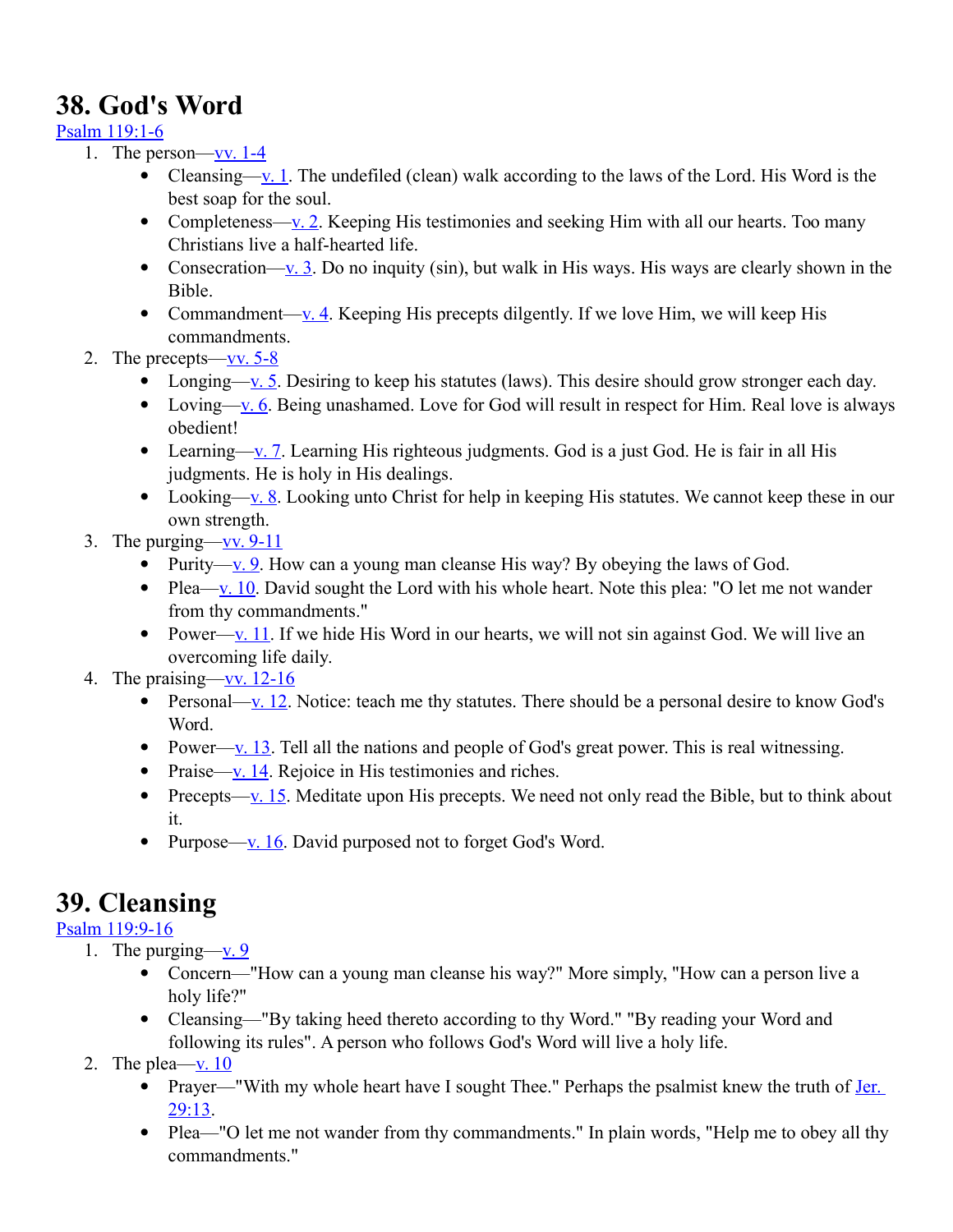A Christian should always be seeking to improve his Christian living. He should never be satisfied. To be satisfied is to be backslidden.

- 3. The power— $v. 11$ 
	- Scripture—"Thy Word." God's Word will not pass away. His Word is settled forever in heaven— [Ps. 119:89.](http://www.crossbooks.com/verse.asp?ref=Ps+119%3A89)
	- Security—"Have I hid in my heart." If we hide His Word in our hearts, we'll not sin against God! Jesus said that out of the heart man speaks[—Matt. 15:18.](http://www.crossbooks.com/verse.asp?ref=Mt+15%3A18)
	- Sinlessness—"That I might not sin against thee." The more we hide God's Word in our hearts, the less we will sin against Him.
- 4. The prayer[—v. 12](http://www.crossbooks.com/verse.asp?ref=Ps+119%3A12)
	- Praise—"Blessed art thou." All prayer should begin with thanksgiving. Daniel prayed and gave thanks[—Dan. 6:10.](http://www.crossbooks.com/verse.asp?ref=Da+6%3A10)
	- Plea—"O Lord: teach me thy statutes." He will teach us if we are willing to study[—II Tim. 2:15.](http://www.crossbooks.com/verse.asp?ref=2Ti+2%3A15)
- 5. The Person[—vv. 13-15](http://www.crossbooks.com/verse.asp?ref=Ps+119%3A13-15)
	- Witness[—v. 13.](http://www.crossbooks.com/verse.asp?ref=Ps+119%3A13) The Psalmist talked about the good things of God. God seeks people who will witness for Him.
	- Worship[—v. 14.](http://www.crossbooks.com/verse.asp?ref=Ps+119%3A14) Rejoicing is a very important part of worship. The Psalmist rejoiced in God's ways.
	- Ways[—v. 15.](http://www.crossbooks.com/verse.asp?ref=Ps+119%3A15) He respected and meditated upon God's ways. Many have never learned to meditate.
- 6. The praise—y.  $16$ 
	- Delight. Delight in God's statutes. He was happy to keep God's laws.
	- 1. Dedication. He would not forget God's Word!

# **40. Worship and Protection**

### [Psalm 121:1-8](http://www.crossbooks.com/verse.asp?ref=Ps+121%3A1-8)

- 1. Practice— $\underline{v}$ . 1
	- Lift up your eyes in prayer. Man's only hope is in God, and the only way to reach God is through prayer.
	- Lift up your eyes in praise. Praise opens the communication lines between God and man.
- 2. God's people should never be found "looking down" but should always be "looking up"—up to the Lord.
- 3. Person— $v_2$ . 2
	- The omnipotent God. The God who is able to do all things. See [Col. 1:17;](http://www.crossbooks.com/verse.asp?ref=Col+1%3A17) [Heb. 1:10-12.](http://www.crossbooks.com/verse.asp?ref=Heb+1%3A10-12)
	- The omnipresent God. The God who is at all places at the same time. He is Spirit, and a spirit can be at all places at the same time[—John 4:24.](http://www.crossbooks.com/verse.asp?ref=Jn+4%3A24)
	- The omniscient God. The God who knows all things. He is eternal and knows everything.
- 4. Protection[—vv. 3, 4](http://www.crossbooks.com/verse.asp?ref=Ps+121%3A3-4)
	- Unknown protection. Many times, unknown to us, He is with us, protecting us from evil and danger.
	- Unseen protection. Though we may not see Him, nor His hand, we know He is protecting us.
- 5. Power[—vv. 5, 6](http://www.crossbooks.com/verse.asp?ref=Ps+121%3A5-6)
	- Person[—v. 5.](http://www.crossbooks.com/verse.asp?ref=Ps+121%3A5) He is our keeper. He is personal. He can be felt. We can speak to Him. We can depend upon Him at all times.
	- Protection—<u>v. 6</u>. Nothing can touch us or hurt us without His permission.
- 6. Preservation[—vv. 7, 8](http://www.crossbooks.com/verse.asp?ref=Ps+121%3A7-8)
	- Evil[—v. 7.](http://www.crossbooks.com/verse.asp?ref=Ps+121%3A7) Keeping us from evil. However, He can keep us only as we cooperate with Him.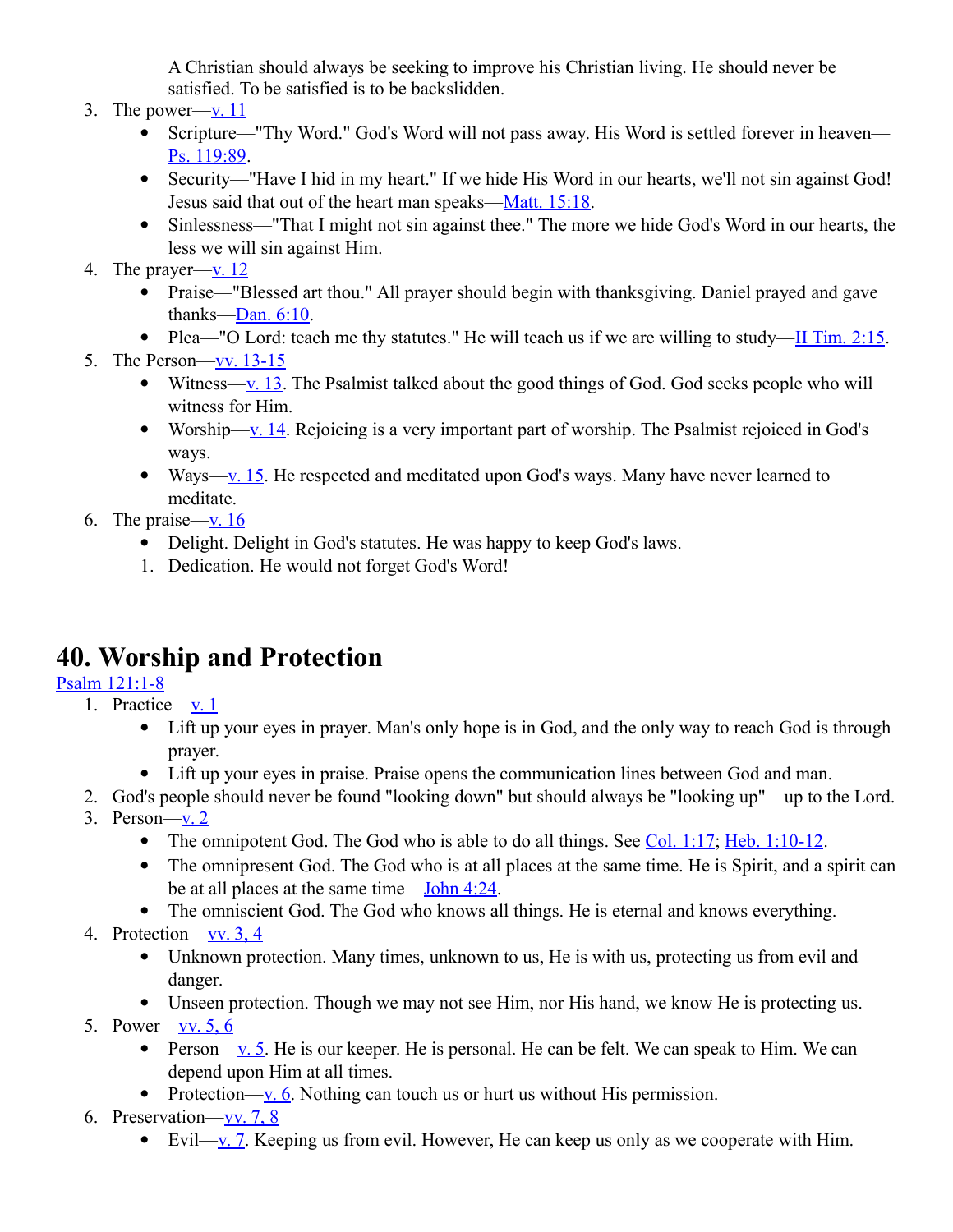Eternal[—v. 8.](http://www.crossbooks.com/verse.asp?ref=Ps+121%3A8) He will preserve us forever. See Rom.  $8:35-39$ .

He can and will keep us, if we only cooperate with Him and abide in Him. See [I Peter 1:5;](http://www.crossbooks.com/verse.asp?ref=1Pe+1%3A5) [Jude 24.](http://www.crossbooks.com/verse.asp?ref=Jude+1%3A24)

# **41. Sowing and Reaping**

[Psalm 126:1-6](http://www.crossbooks.com/verse.asp?ref=Ps+126%3A1-6)

- 1. Rejoicing[—vv. 1, 2](http://www.crossbooks.com/verse.asp?ref=Ps+126%3A1-2)
	- Released[—v. 1.](http://www.crossbooks.com/verse.asp?ref=Ps+126%3A1) Freedom from captivity. Freedom always brings joy. Christ came to set man free! Man was born free, but sin made him a slave. Note man's freedom[—John 8:32,](http://www.crossbooks.com/verse.asp?ref=Jn+8%3A32) [36.](http://www.crossbooks.com/verse.asp?ref=Jn+8%3A36) The truth always sets man free. Jesus said He was the Truth[—John 14:6.](http://www.crossbooks.com/verse.asp?ref=Jn+14%3A6) Freedom brings rejoicing because of the forgiveness of  $sin$ — $Ps$ . 103:3, [I John 1:7.](http://www.crossbooks.com/verse.asp?ref=1Jn+1%3A7)
	- Rejoicing[—v. 2.](http://www.crossbooks.com/verse.asp?ref=Ps+126%3A2) Note three things connected to rejoicing:
		- o Laughter. Salvation always brings joy.
		- o Singing. Happy people always sing.
		- o Witnessing. Spread His name among the heathen.

One cannot know the Lord personally without rejoicing and showing happiness.

- 2. Respect[—vv. 3, 4](http://www.crossbooks.com/verse.asp?ref=Ps+126%3A3-4)
	- Praise[—v. 3.](http://www.crossbooks.com/verse.asp?ref=Ps+126%3A3) Gladness because of what the Lord hath done. Gladness for both past and present blessings. Many people pray and plead much before the Lord, but when the answer comes, they do little praising.
	- Prayer[—v. 4.](http://www.crossbooks.com/verse.asp?ref=Ps+126%3A4) Prayer for complete freedom from captivity. A desire to return to the streams of the south. This area was well watered and a fruitful place. Man was not born to be a slave. God wants him to enjoy full freedom. However, man must choose this freedom.
- 3. Remorse[—vv. 5, 6](http://www.crossbooks.com/verse.asp?ref=Ps+126%3A5-6)
	- Heart-broken, shedding tears. Concern for others will produce tears. Note the desire of Jeremiah [—Jer. 9:1.](http://www.crossbooks.com/verse.asp?ref=Jer+9%3A1) Paul shed tears for three years, night and day[—Acts 20:31.](http://www.crossbooks.com/verse.asp?ref=Ac+20%3A31) Compare with [Isa. 66:8.](http://www.crossbooks.com/verse.asp?ref=Isa+66%3A8)
	- Rejoicing[—v. 6.](http://www.crossbooks.com/verse.asp?ref=Ps+126%3A6) Watering the seed with our tears will produce lasting results. Remember, sowing is much harder than reaping. However, the rewards of reaping cause us to forget all the hard work of sowing.

# **42. Praising the Lord**

### [Psalm 150:1-6](http://www.crossbooks.com/verse.asp?ref=Ps+150%3A1-6)

- 1. The place of praise[—v. 1](http://www.crossbooks.com/verse.asp?ref=Ps+150%3A1)
	- Person—"Praise ye the Lord." Not a religion, man, or denomination, but the Lord!
	- Place—"Praise God in his sanctuary." Note the importance of attending church—Ps.  $122:1$ ; Heb. [10:25.](http://www.crossbooks.com/verse.asp?ref=Heb+10%3A25)
	- Power—"Praise him in the firmament of his power." He is all-powerful; He is above all; He controls all.
- 2. The purpose of praise[—v. 2](http://www.crossbooks.com/verse.asp?ref=Ps+150%3A2)
	- Goodness—"Praise him for his mighty acts." His blessings to us spiritually, physically, materially.
	- Greatness—"Praise him according to his excellent greatness." His great saving and keeping power.
- 3. The particulars of praise[—vv. 3-5](http://www.crossbooks.com/verse.asp?ref=Ps+150%3A3-5) The methods of praising the Lord:
	- Trumpet— $P_s$ . 47:5; [81:3](http://www.crossbooks.com/verse.asp?ref=Ps+81%3A3)
	- Psaltery—Ps.  $33:2$ ;  $144:9$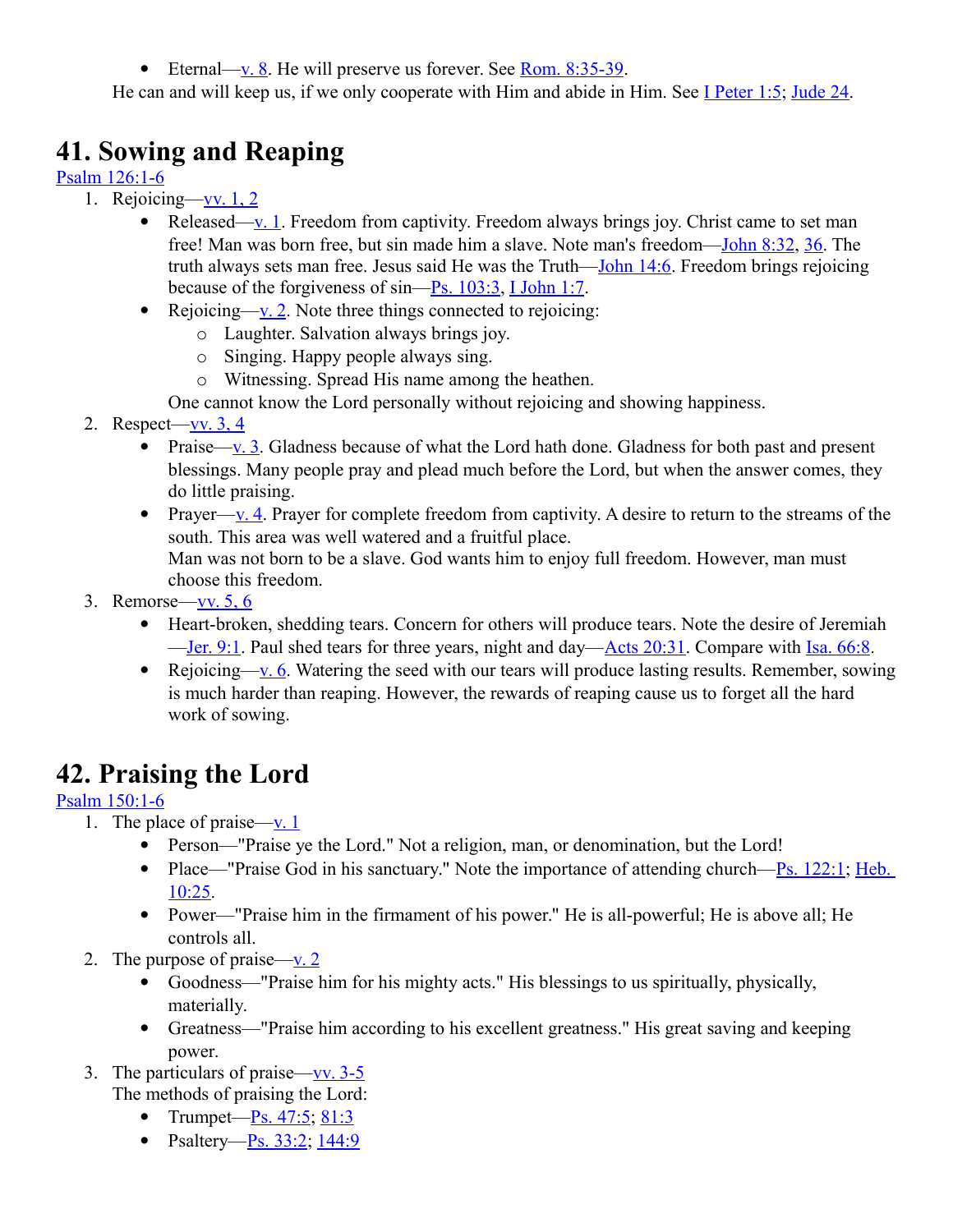- Timbrel—Ps.  $81:2$ ;  $149:3$
- Harp— $3:2$ ;  $57:8$ ;  $98:5$
- String instruments. Various types used in Bible.
- Organ (similiar to flute)—Gen.  $4:21$ ; Job  $21:12$
- Cymbals. Plates of brass used in praise.
- 4. The practice of praise[—v. 6](http://www.crossbooks.com/verse.asp?ref=Ps+150%3A6)
	- People—"Let everything that has breath." If man fails to praise the Lord, the stones cry out in praise[—Luke 19:40.](http://www.crossbooks.com/verse.asp?ref=Lk+19%3A40)
	- Praise—"praise the Lord. Praise ye the Lord." All Christians should read [Ps. 100](http://www.crossbooks.com/verse.asp?ref=Ps+100) often and practice it daily.

Praise, like prayer or any other worthwhile habit, must be practiced daily to be successful.

### **43. Forgiveness**

### [Matthew 5:38-48](http://www.crossbooks.com/verse.asp?ref=Mt+5%3A38-48)

The Old Testament was, "an eye for an eye." Jesus taught that we should be forgiving. The Lord's prayer teaches us to be forgiving. Unless we are forgiving, He will not forgive us

- 1. THE MEANING OF FORGIVENESS
	- The Old Testament law was to get even  $-\mathbf{v}$ . 38 (We are not under the law, but under grace)
	- Turning the cheek  $-$  [v. 39](http://www.crossbooks.com/verse.asp?ref=Mt+5%3A39) (This is the acid test of Christianity)
	- Do more than what is expected  $-\frac{vv}{.40-41}$ (Give more than what is asked of you. Go the second mile)
	- If you follow Christ closely, you will be forgiving
- 2. THE METHOD OF FORGIVENESS
	- Giving  $-\underline{v}$ . 42 (Give more than you receive)
	- The Old Testament was get even and hatred The New Testament is love
		- o Love your enemies
		- o Bless them that curse you
		- o Do good to them that curse you
		- o Pray for them that despitefully use and persecute you
		- The real test of Christianity being good to those that are against you
- 3. THE MEEKNESS OF FORGIVENESS
	- Children of the Father v.  $45$ 
		- (God our father. Brothers and sisters in the Lord)
	- Easy to love the lovely  $-\underline{v}$ . 46 (Need God's help to love the unlovely)
	- Easy to salute (respect) your brethren, but what does this prove? (Real meekness is when you love your enemies)
	- The secret of forgiveness  $-\mathbf{v}$ . 48
		- (If you are striving to be perfect, you will be forgiving)

Christ is the best example of forgiveness. Upon the cross He forgave those who were killing Him. No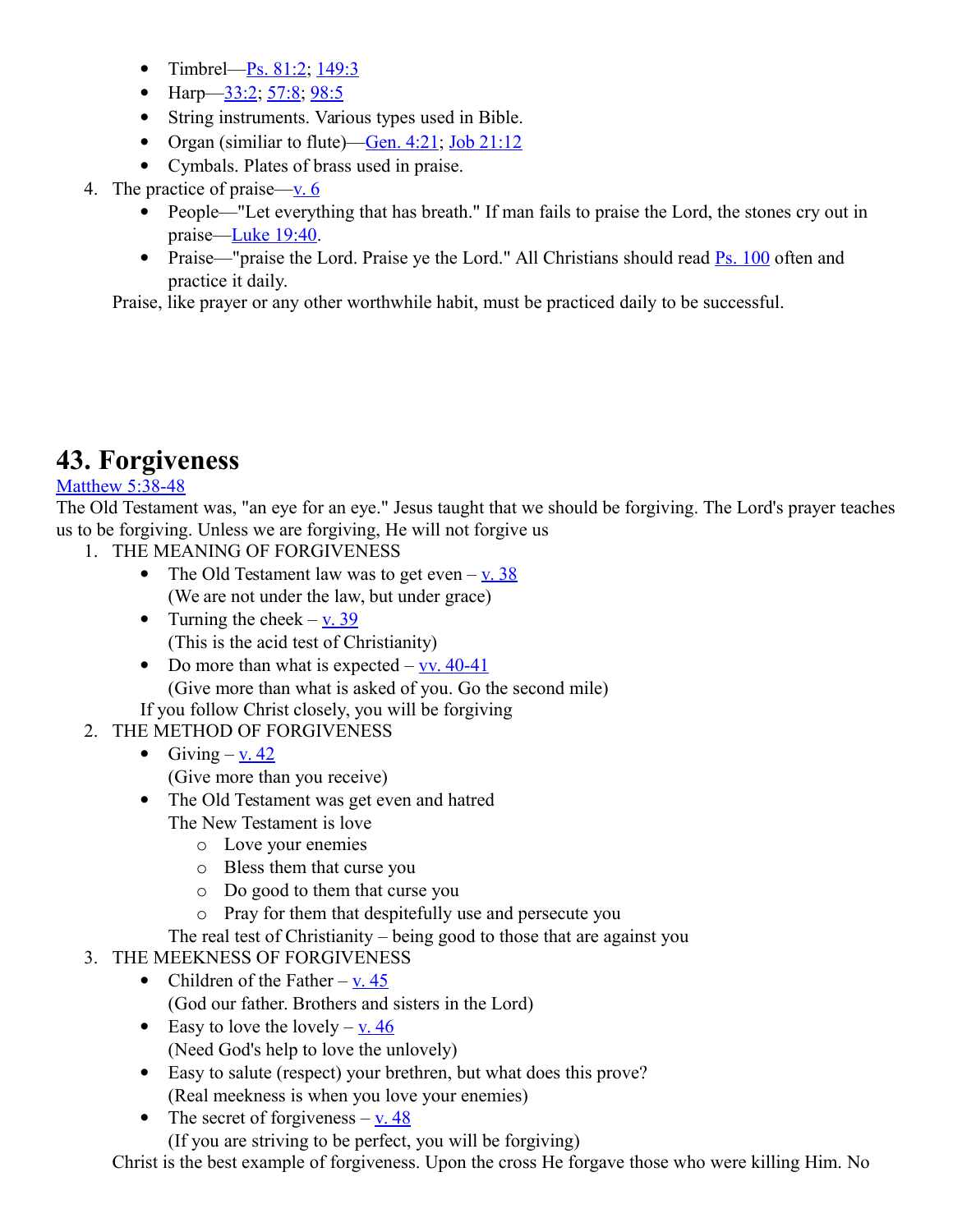# **44. Devoted**

#### [Exodus 20:1-6](http://www.crossbooks.com/verse.asp?ref=Ex+20%3A1-6)

Devotion is love in action. Devotion is more than words! Devotion makes us do the unusual thing 1. DEVOTED BY LOVING

- Love for God <u>Matt. 22:37</u> (Do you love Him with all your heart, soul, and mind?)
- Love for others Matt.  $22:39$ (Do you love others as much as you love yourself?)
- Love for the church  $-$  [Ps. 122:1](http://www.crossbooks.com/verse.asp?ref=Ps+122%3A1) (Are you glad to attend church?)
- Love for the Bible  $Ps. 119:11$ (Make the Bible a part of your daily life)
- Love for the lost  $-$  [Jer. 20:9](http://www.crossbooks.com/verse.asp?ref=Jer+20%3A9) (Do you have a burning desire to see the lost saved?)

### 2. DEVOTED BY LIVING

- Begins by accepting Christ Rom.  $10:13$ (Not a man, or a church, but made new through Him)
- A new person in Christ  $\text{II}$  Cor. 5:17 (Not "turning over a new leaf" but He changes us)
- Living above all  $sin Rom$ . 6:14 (No more a slave to sin, but made free through Christ)
- Free from the besetting  $sin Heb$ . 12:1-2 (The sin that keeps you from the overcoming life)
- Overcoming habits  $-\underline{\text{John } 8:32-36}$ (We were not created to be bound! He sets us free)
- 3. DEVOTED BY LOSING
	- Losing our selfish plans  $-\underline{\text{Matt. } 6:33}$ (Jesus' prayer – "Not my will, but thine be done")
	- Losing selfish desires  $-$  [Prov. 3:5-6](http://www.crossbooks.com/verse.asp?ref=Pr+3%3A5-6) (He will lead us, but we must be willing to follow)
	- Losing our selfish life Gal.  $2:20$ (Here's the secret – Christ living in us)
	- Losing our life Mark  $8:34-36$ (Letting His life be our life)

Devotion will make you more faithful to the cause of Christ. It is something that you must work at each day

### **45. Separation**

### [II Corinthians 6:14-7:1](http://www.crossbooks.com/verse.asp?ref=2Co+6%3A14-7%3A1)

- 1. SEPARATED TO GOD – [Rom. 12:1-2](http://www.crossbooks.com/verse.asp?ref=Ro+12%3A1-2)
	- Presenting our bodies unto God (This is our reasonable, required service)
	- Be not conformed to this world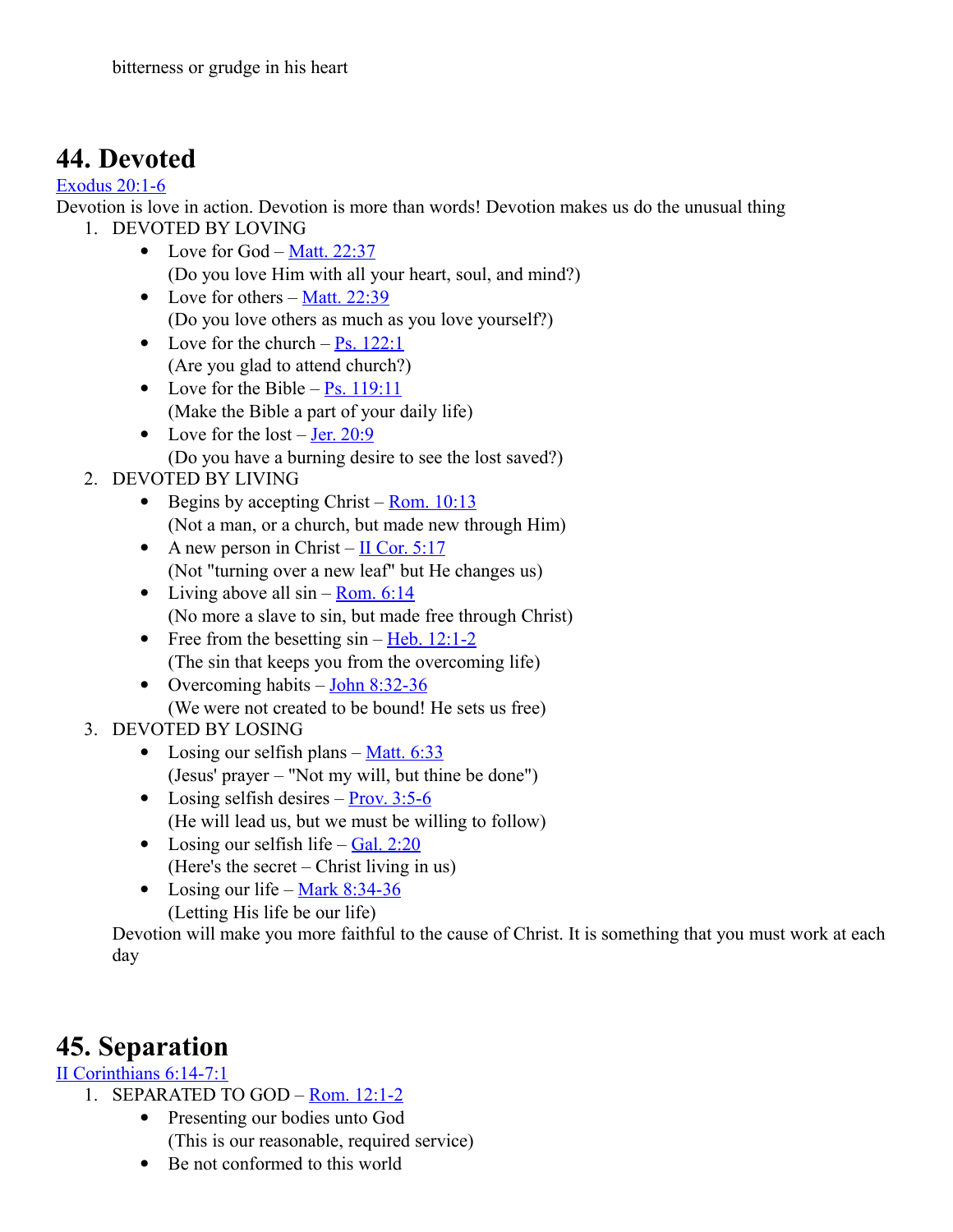(Not joining the sinful, worldly practices)

- Transformed by renewing (making new) our minds (This requires careful thinking and meditation)
- Finding the will of God
	- (Progressive steps: the good, acceptable, and perfect)
- 2. SEPARATED FROM SIN – [II Cor. 7:1](http://www.crossbooks.com/verse.asp?ref=2Co+7%3A1)
	- Filthiness of the flesh sins of the body [\(Col. 3:5,](http://www.crossbooks.com/verse.asp?ref=Col+3%3A5) "Mortify [cleanse] your members")
	- $\bullet$  Filthiness of the spirit secret sins (Besetting  $sin - Heb. 12:1$ )
	- Perfecting holiness must work at holiness daily ("Come out" – [II Cor. 6:17.](http://www.crossbooks.com/verse.asp?ref=2Co+6%3A17) Something you must do)
- 3. SEPARATED FROM UNBELIEVERS - [II Cor. 6:14-18](http://www.crossbooks.com/verse.asp?ref=2Co+6%3A14-18)
	- Righteousness and unrighteousness differ
	- Communion and darkness differ
	- Belief and unbelief differ
	- Church and idols differ
	- (The Christian is required to give up some things to be a success)
- 4. SEPARATED WITH CHRIST – [Heb. 13:12-15](http://www.crossbooks.com/verse.asp?ref=Heb+13%3A12-15)
	- Made holy through the blood of Christ (What can wash away my sin? Nothing but the blood of Jesus)
	- Holiness brings reproach and persecution (Living holy always brings persecution)
	- If holy on earth, will be rewarded in heaven (Jesus' words – [Matt. 5:5,](http://www.crossbooks.com/verse.asp?ref=Mt+5%3A5) "Shall see God")
- 5. SEPARATED UNTO HONOR II Tim.  $2:16$ ,  $20-21$ 
	- Refuse profane (worthless) babblings (This means gossip, false stories, etc.)
	- Cleanse yourself "a vessel unto honor" (Let your body be a vessel, through which Christ can work)

# **46. Giving**

[Luke 12:16-21;](http://www.crossbooks.com/verse.asp?ref=Lk+12%3A16-21) [21:1-4;](http://www.crossbooks.com/verse.asp?ref=Lk+21%3A1-4) [II Corinthians 9:7;](http://www.crossbooks.com/verse.asp?ref=2Co+9%3A7) [Malachi 3:8-10](http://www.crossbooks.com/verse.asp?ref=Mal+3%3A8-10)

- "It is more blessed to give than to receive"  $-\text{Acts } 20:35$ 
	- 1. SELFISHNESS AND GIVING – [Luke 12:16-20](http://www.crossbooks.com/verse.asp?ref=Lk+12%3A16-20)
		- Selfishness is an inborn sin. Babies too are selfish
		- Selfishness is a deceptive sin. Leads people away from Christ
		- Selfishness is a destructive sin. Destroys spirituality
		- Selfishness leads to worse sins
		- Selfishness is a damning sin. Causes people to lose their souls
		- 2. SACRIFICIAL GIVING – [Luke 21:1-4](http://www.crossbooks.com/verse.asp?ref=Lk+21%3A1-4)
			- The widow gave all she had
				- (This is the mark of real Christianity)
			- It is not how much we give, but how we give that counts (Giving to show off, or to be praised is wrong)
			- If we are consecrated and given to God, we will also give our money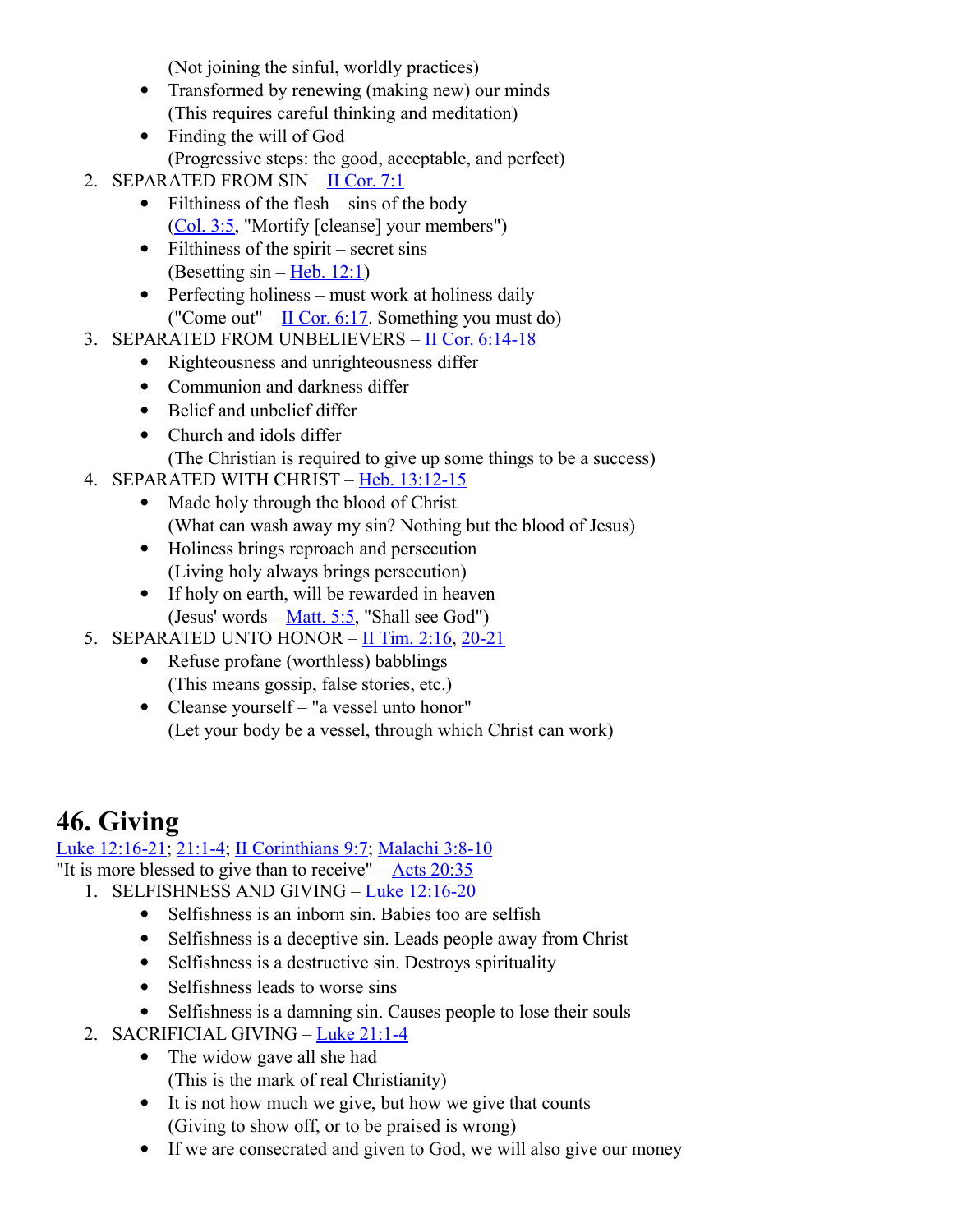(You can give without loving, but you cannot love without giving)

- Jesus gave his all when He died. What have you given? (Give till it hurts! He gave all – can you?)
- 3. SATISFYING GIVING  $\text{II}$  Cor. 9:6-7
	- Giving sparingly, we will reap the same (Money for all things, but the church – it runs by faith)
	- Give with a purpose. Not forced to give, but because you love the Lord
	- God loves a cheerful giver, until he brags about it (Lose your reward if you give to be praised by others)
	- Suppose God would be stingy with you? (No sun, rain, health, strength, friends, home, etc.)
- 4. SYSTEMATIC GIVING – [Mal. 3:6-10](http://www.crossbooks.com/verse.asp?ref=Mal+3%3A6-10)
	- Tithing was paid before the law was given  $-\underline{Gen. 14:20}$
	- Tithing was practiced after the law was given  $-$  [Lev. 27:30](http://www.crossbooks.com/verse.asp?ref=Lev+27%3A30) (They paid tithes on their animals, farms, etc.)
	- Tithing was practiced in the New Testament – [Luke 18:12;](http://www.crossbooks.com/verse.asp?ref=Lk+18%3A12) [Matt. 23:23](http://www.crossbooks.com/verse.asp?ref=Mt+23%3A23) (Tithing is for us today too! It's for every born-again Christian)

Give as God hath prospered you  $-$  [I Cor. 16:2](http://www.crossbooks.com/verse.asp?ref=1Co+16%3A2)

Three types of giving: 1) Flint, you must strike it before it gives; 2) The sponge, must squeeze it before it gives; 3) Honeycomb, it overflows

### **47. Meekness**

[Acts 6:5-10;](http://www.crossbooks.com/verse.asp?ref=Ac+6%3A5-10) [7:51-60](http://www.crossbooks.com/verse.asp?ref=Ac+7%3A51-60)

Jesus' words about meekness – [Matt. 5:5.](http://www.crossbooks.com/verse.asp?ref=Mt+5%3A5) There is no "I" in meekness 1. RESULT OF MEEKNESS - [Acts 6:8-14](http://www.crossbooks.com/verse.asp?ref=Ac+6%3A8-14)

- Fruits  $v. 8$ 
	- o Full of faith
	- o Full of power
	- o Did many great wonders and miracles
- Fearless vv.  $9-14$ 
	- $\circ$  "Spoke with wisdom and spirit <u>v. 10</u>
	- $\circ$  Conviction brings anger <u>vv. 11-14</u>
- 2. REASON FOR MEEKNESS – [v. 15](http://www.crossbooks.com/verse.asp?ref=Ac+6%3A15)
	- Face shone because of FAITH in Christ (Faith will change our attitude and countenance)
	- Face shone because of FELLOWSHIP with Christ (Moses' face shone after 40 days with Christ)
	- Face shone because of FAITHFULNESS to Christ (Faithfulness brings us nearer to Christ)
- 3. REALITY OF MEEKNESS - [Acts 7:55-58](http://www.crossbooks.com/verse.asp?ref=Ac+7%3A55-58)
	- Saw the glory of God  $v$ , 55-56</u>
		- o We can see His glory through the eye of faith
		- o We can see Christ through His Holy Word
	- Suffered for God  $\underline{v}v. 57-58$ 
		- o Rejection of Christ brings hatred
		- o Stephen taken outside the city and stoned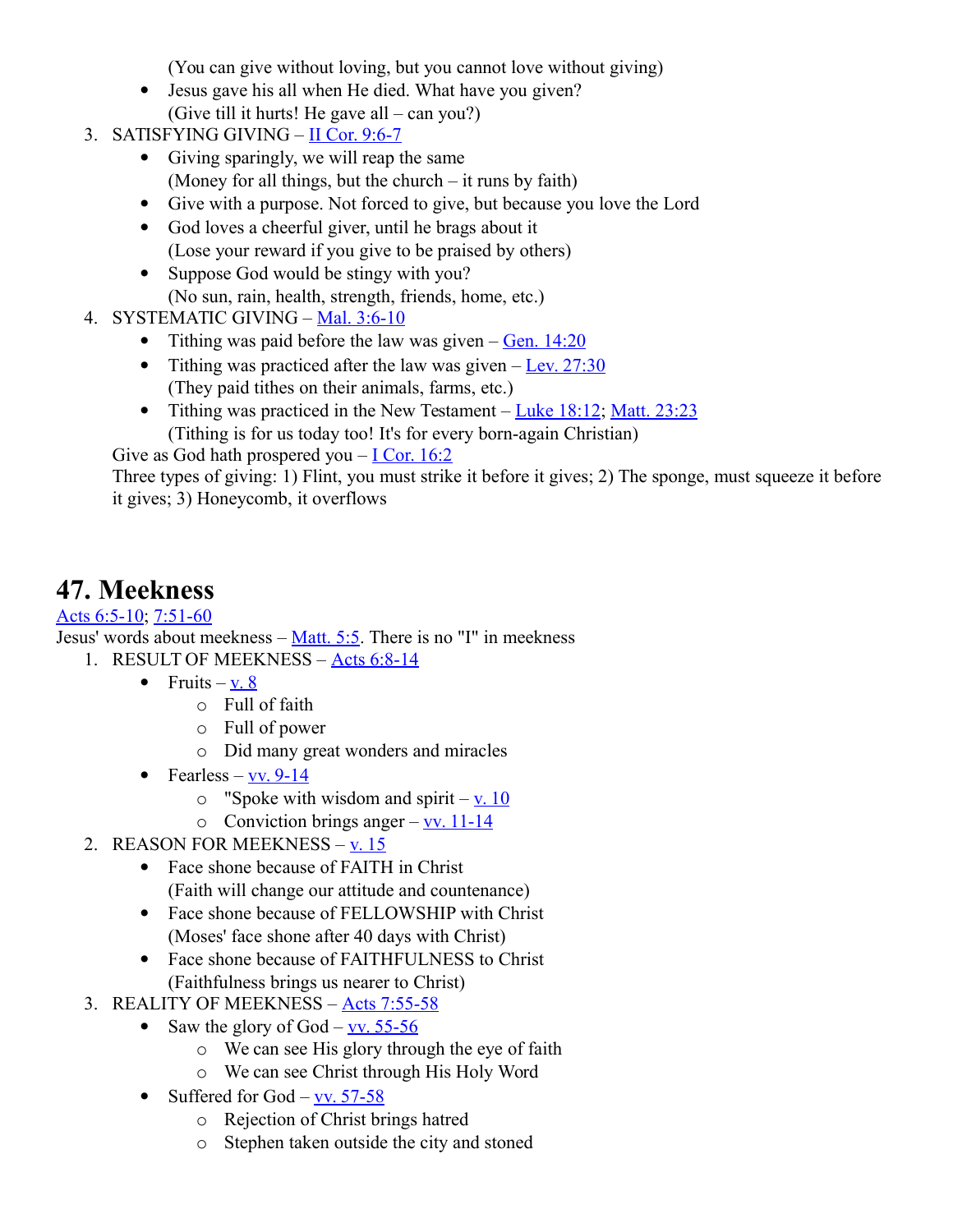- o Coats laid at the feet of Saul (Later Paul)
- 4. REWARD OF MEEKNESS – [Acts 7:59-60](http://www.crossbooks.com/verse.asp?ref=Ac+7%3A59-60)
	- Surrendered "Receive my spirit" (His body being killed, but His spirit to live on)
	- Forgiveness "Lay not this sin to their charge" (No hate or bitterness toward his enemies)
	- Transported "He fell asleep"
		- (His soul taken home to be with the Lord)

"God resisteth the proud, but giveth grace to the humble"  $-$  [James 5:6](http://www.crossbooks.com/verse.asp?ref=Jas+5%3A6)

# **48. Faith**

### [Hebrews 11:1-30](http://www.crossbooks.com/verse.asp?ref=Heb+11%3A1-30)

- 1. PERSUADED MINDS – [Heb. 11:1-3](http://www.crossbooks.com/verse.asp?ref=Heb+11%3A1-3)
	- Faith persuades us to believe  $-\mathbf{v}$ . 1 (It is believing before we see)
	- Faith persuaded these men to believe  $v$ . 2 (Of all the men in this chapter, it was faith that made them endure for the Lord)
	- Earth was created by faith  $-\underline{v}$ . 3 (God just spoke, and it came into being)
- 2. PROMPT OBEDIENCE – [Heb. 11:8](http://www.crossbooks.com/verse.asp?ref=Heb+11%3A8)
	- Abraham's call God still calls people (God's method to reach man is through man)
	- Abraham's obedience He obeyed God (Obedience is the real test of Christianity)
	- Faith and obedience will always get results (Disobedience is the first step in sinning)
- 3. PATIENT SEEKING – [Heb. 11:9-10,](http://www.crossbooks.com/verse.asp?ref=Heb+11%3A9-10) [13-16](http://www.crossbooks.com/verse.asp?ref=Heb+11%3A13-16)
	- Patient toward  $God v. 9$  $God v. 9$ (God is leading – be patient, He will lead all right)
	- Looked for a heavenly city  $-$  [v. 10](http://www.crossbooks.com/verse.asp?ref=Heb+11%3A10) (As Christians, we too look for this heavenly city)
	- The promised city  $-13-16$
	- (They did not have the New Testament promises we have about heaven)
- 4. PERSEVERING COURAGE – [Heb. 11:23](http://www.crossbooks.com/verse.asp?ref=Heb+11%3A23)
	- Moses' birth "To deliver the Israelites" (God always has a man to carry on His work)
	- Moses' protection "Hid for three months" (Here we can see God's protecting hand)
	- Moses' parents "Not afraid of the King" (God replaces fear with faith)
- 5. PERSISTENT CHOICES – [Heb. 11:24-26](http://www.crossbooks.com/verse.asp?ref=Heb+11%3A24-26)
	- Moses' stand  $-\underline{v}$ . 24, "Refused to be called the son of Pharaoh's daughter" (Willing to live a life of separation)
	- Moses' choice  $-\underline{v}$ . 25, "Suffer with God's people" (The Christian life is a life of hardness and suffering)
	- Moses' reproach – [v. 26,](http://www.crossbooks.com/verse.asp?ref=Heb+11%3A26) "Christ was greater than the reproach" (He knew the meaning of Jesus' words  $-$  [Matt. 5:11-12\)](http://www.crossbooks.com/verse.asp?ref=Mt+5%3A11-12)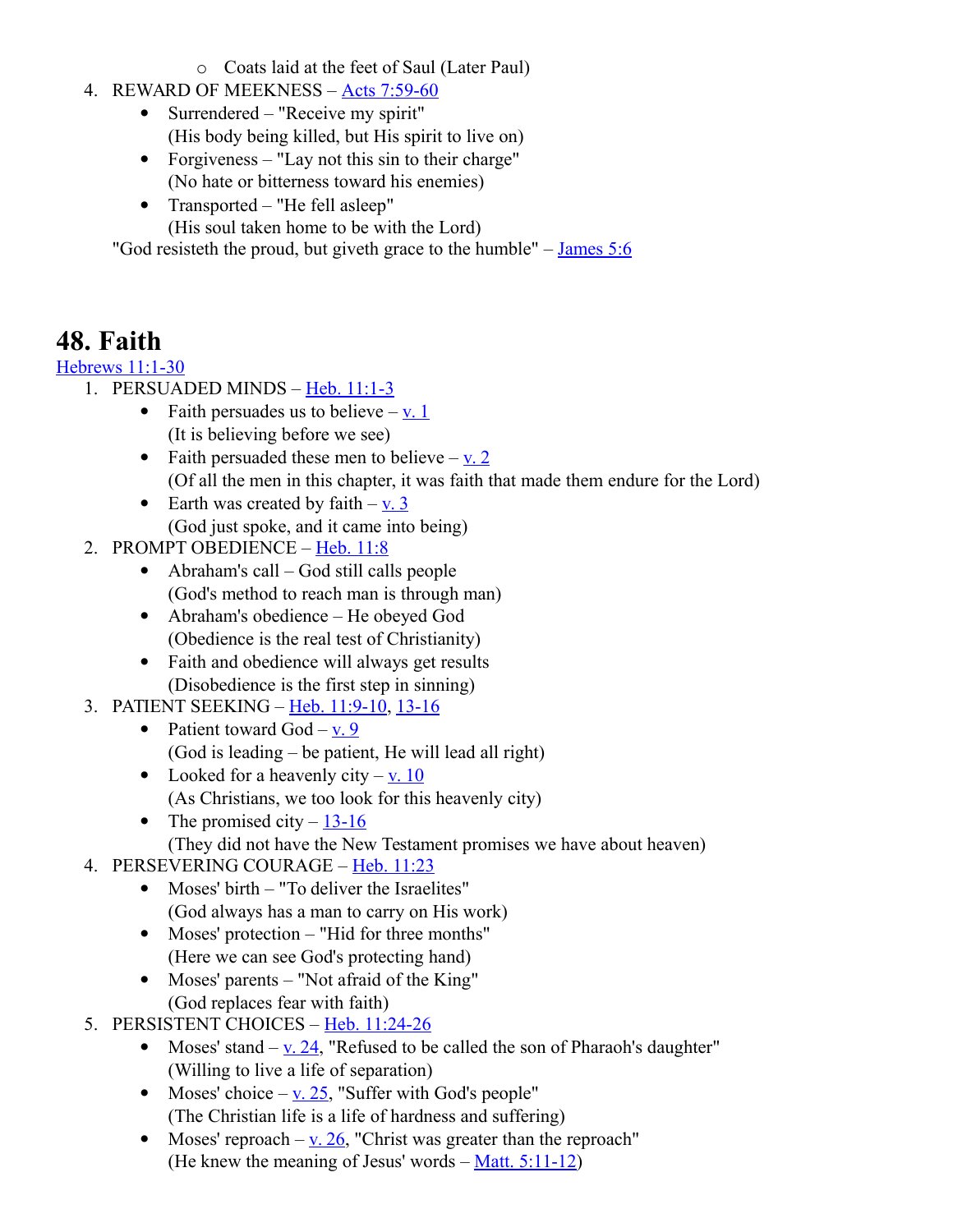### **49. Discipline**

#### [I Corinthians 9:24-27](http://www.crossbooks.com/verse.asp?ref=1Co+9%3A24-27)

- 1. DISCIPLINED MIND
	- THINKING  $Prov. 23:7$ 
		- o Sinful thoughts turn into sinful deeds
		- o Your mind needs a daily cleansing from God
	- SPEAKING  $Ps. 19:14$ 
		- o Average person speaks 18,000 words daily
		- o Think before you speak. This will save you heartache
	- MURDER BY THINKING - [I John 3:15](http://www.crossbooks.com/verse.asp?ref=1Jn+3%3A15)
		- o Hate is equal to murder
		- o Love will drive out all hate
	- ADULTERY BY THINKING – [Matt. 5:28](http://www.crossbooks.com/verse.asp?ref=Mt+5%3A28)
		- $\circ$  [Exod. 20:14](http://www.crossbooks.com/verse.asp?ref=Ex+20%3A14)  God's command
		- o Adultery by a thought, an idea, imagination
- 2. DISCIPLINED HABITS
	- $\bullet$  EVILS OF SMOKING – [I Cor. 6:19](http://www.crossbooks.com/verse.asp?ref=1Co+6%3A19)
		- o Smoking brings lung cancer 70 per cent smokers have it)
		- o Smoking shortens your life; makes you a slave; defiles the body
	- $\bullet$  EVILS OF DRINKING – [I Cor. 6:10](http://www.crossbooks.com/verse.asp?ref=1Co+6%3A10)
		- (In the same class as thieves, covetous, revilers, money stealers)
			- $\circ$  Results of drinking – [Prov. 23:29-32](http://www.crossbooks.com/verse.asp?ref=Pr+23%3A29-32)
			- $\circ$  Deceived by drinking – [Prov. 20:1](http://www.crossbooks.com/verse.asp?ref=Pr+20%3A1)
			- $\circ$  Separation by drinking – [Rom. 13:13](http://www.crossbooks.com/verse.asp?ref=Ro+13%3A13)
	- $\bullet$  EVILS OF DANCING – [Prov. 6:27-32](http://www.crossbooks.com/verse.asp?ref=Pr+6%3A27-32)
		- o Dancing is the mother of divorce, broken homes
		- o 800,000 fallen women in America, 80 per cent because of the dance
	- EVILS OF MOVIES – [II Cor. 6:17](http://www.crossbooks.com/verse.asp?ref=2Co+6%3A17)
		- o Most movies are sex, crime, murder, etc.
		- o Movie stars are very poor examples for our youth, and unworthy to support with Christian's money

### 3. DISCIPLINED BODY

- EXAMPLE OF THE BODY - [I Cor. 9:27](http://www.crossbooks.com/verse.asp?ref=1Co+9%3A27)
	- o By keeping your body clean and under control
	- o Through your body, you can win people to Christ, or drive them away
- $\bullet$  CLEANSED BODY – [Rom. 6:12](http://www.crossbooks.com/verse.asp?ref=Ro+6%3A12)
	- $\circ$  Sin must be cleansed a daily spiritual bath
	- o Only the blood of Christ can cleanse us
- SURRENDERED BODY – [Rom. 12:1-2](http://www.crossbooks.com/verse.asp?ref=Ro+12%3A1-2)
	- o Christ must have first place in your life
	- o Christ must have first place in your plans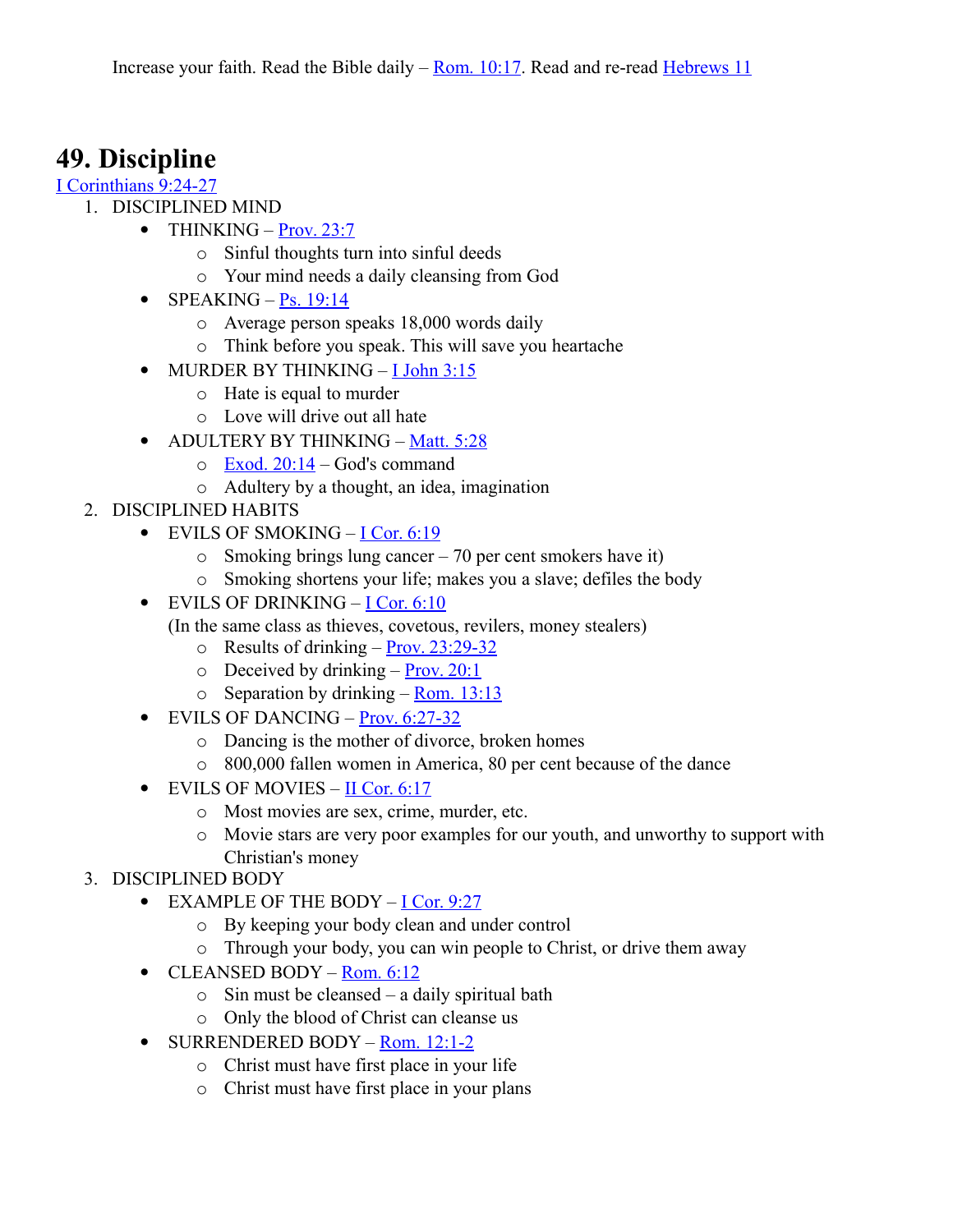# **50. Hope**

[John 14:1-6](http://www.crossbooks.com/verse.asp?ref=Jn+14%3A1-6)

- 1. SINCERE HOPE – [John 14:1-3](http://www.crossbooks.com/verse.asp?ref=Jn+14%3A1-3)
	- Christ's words, "Let not your heart be troubled" (Have faith in Christ and His words – don't worry)
	- Faith in Christ, "Ye believe in God, believe also in me" (Notice belief in God and Jesus is important)
	- Preparation, "I go to prepare a place for you" (Jesus, the carpenter on earth, now building us a home in heaven)
	- Sure words, "I will come again"
	- Shall see Him  $-$  [I Thess. 4:13-18](http://www.crossbooks.com/verse.asp?ref=1Th+4%3A13-18) (See Him as He really is. Know Him by the nail prints)
- 2. SANCTIFYING HOPE  $-\underline{I}$  John 3:3
	- Changes us now  $-$  [I John 3:3](http://www.crossbooks.com/verse.asp?ref=1Jn+3%3A3) (If we have this hope, we will cleanse ourselves daily)
	- $\bullet$  Bodies will be changed – [I Cor. 15:51-52](http://www.crossbooks.com/verse.asp?ref=1Co+15%3A51-52) (Our earthly body will be changed into a heavenly body)
	- Should live a pure life Matt.  $5:8$ (Pure heart will make pure lives)
- 3. The more we look for the Lord's coming, the better Christian lives we will live
- 4. SATISFYING HOPE – [Rev. 21:2-4](http://www.crossbooks.com/verse.asp?ref=Rev+21%3A2-4)
	- The beautiful city  $v_2$ . (John saw the beautiful city as a bride adorned for the bridegroom)
	- The joy of heaven – [Rev. 21:3-4](http://www.crossbooks.com/verse.asp?ref=Rev+21%3A3-4) (The six no mores of heaven)
	- The light of heaven  $Rev. 21:22-26$ (There will be no night there. Jesus will be the light)
	- The requirement  $Rev. 21:27$ (A place for the pure and holy people)
- 5. SURE HOPE – [Rom. 5:1-11](http://www.crossbooks.com/verse.asp?ref=Ro+5%3A1-11)
	- Justified by hope <u>Rom. 5:1</u> (This really means that He forgives and forgets our sins)
	- $\bullet$  Hope through love – [Rom. 5:5-11](http://www.crossbooks.com/verse.asp?ref=Ro+5%3A5-11)
	- $\bullet$  Hope in times of trouble – [Rom. 5:3-4](http://www.crossbooks.com/verse.asp?ref=Ro+5%3A3-4) (Are you discouraged? Jesus is coming – cheer up)
	- In the Old Testament, people looked forward to Jesus' birth. Now, we look forward to His second coming

### **51. Love**

### [I Corinthians 13](http://www.crossbooks.com/verse.asp?ref=1Co+13)

- 1. PRE-EMINENCE OF LOVE  $vv. 1-3$ 
	- Speak like angels, but no love, we are nothing  $-\underline{v}$ . (This love must be shown daily toward others)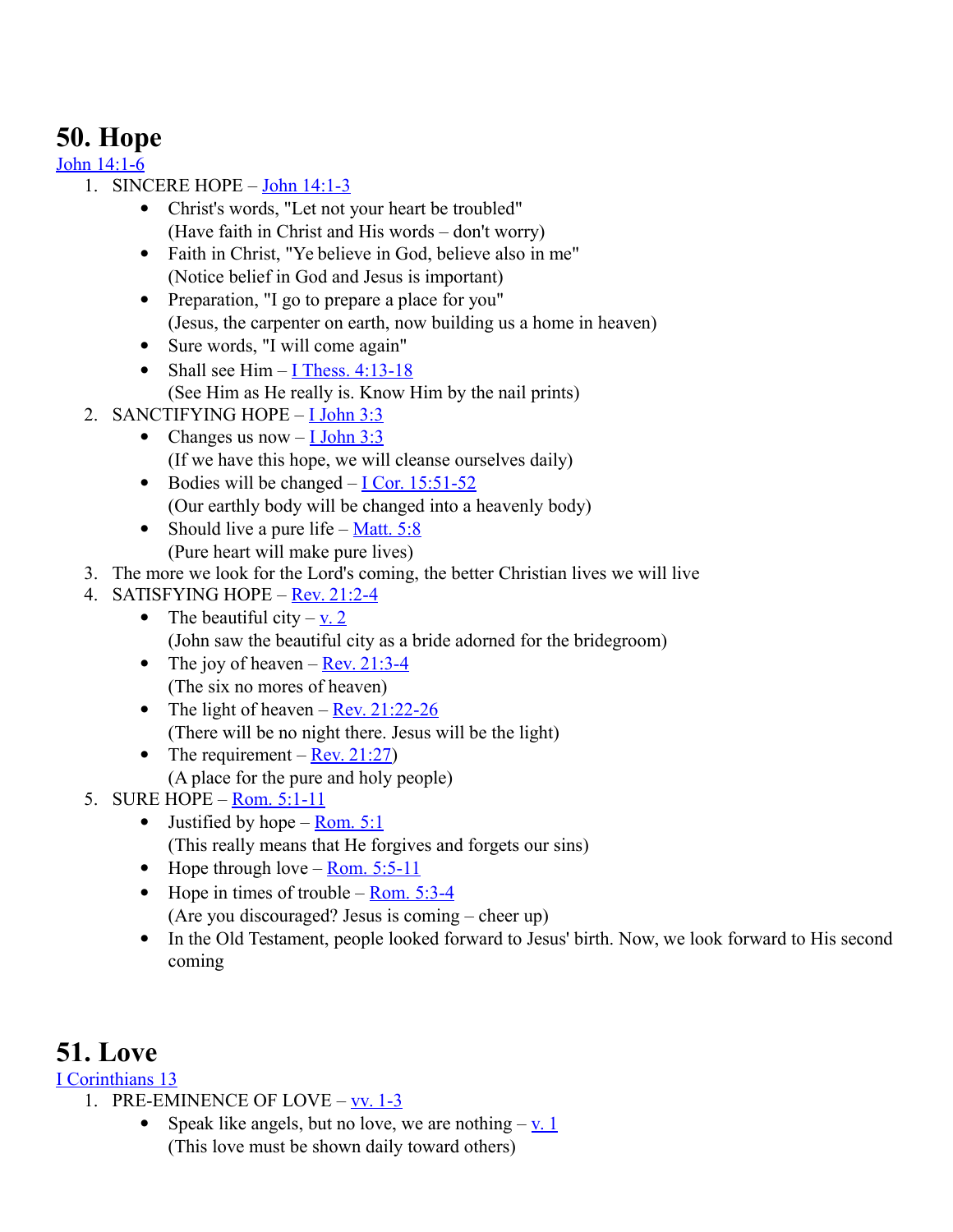- Understand all things, but no love, we are nothing  $-\underline{v}$ . 2
- $\bullet$  Have charity, but no love, we are nothing  $-v. 3$ (May give all we have, but without love, it is nothing)
- 2. PRINCIPLES OF LOVE – [vv. 4-8](http://www.crossbooks.com/verse.asp?ref=1Co+13%3A4-8)
	- Never impatient, "Suffers long"
	- Never unkind, "And is kind"
	- Never jealous, "Exalts not itself"
	- Never shows off, "Is not puffed up"
	- Nexer self-important, "Seeks not her own"
	- Never gets angry, "Slow to anger"
	- Never critical, "Thinks no evil"
	- Never irritable, "Rejoices in truth"
	- Never holds a grudge, "Bears all things"
	- Never self-righteous, "Believes all things"
	- Never gives up, "Endures all things"
- 3. PERMANENT LOVE – [vv. 9-12](http://www.crossbooks.com/verse.asp?ref=1Co+13%3A9-12)
	- Real love never fails  $-\underline{v}$ . 8 (Other things may fail, but real love never fails)
	- Real love will live forever  $-v. 8$ (Permanent love lives on forever)
	- Real love rewarded by  $God v. 12$  $God v. 12$ 
		- (Our love toward Him and others will be rewarded)

Example of love can be seen in a mother's love. A child may commit terrible sins, yet the mother's love never dies

### 4. POWER OF LOVE –  $v. 13$

- Love is greater than faith
	- (A person may have great faith, yet not have love)
- Love is greater than hope
	- (All people hope to go to heaven, yet all people do not have love)
- Jesus asked Peter, "Do you Love me?" He did not ask him, "Do you have faith or hope?"

"If we love one another, God dwells in us, and His love is perfected in us"  $-$  [I John 4:12](http://www.crossbooks.com/verse.asp?ref=1Jn+4%3A12)

# **52. Waiting On God**

*"But they that wait upon the Lord shall renew their strength; they shall mount up with wings as eagles; they shall run, and not be weary; and they shall walk and not faint"—*[Isaiah 40:31](http://www.crossbooks.com/verse.asp?ref=Isa+40%3A31)

We live in a RUSH AGE! Everyone seems to be in a hurry. As Christians, we must take time each day to wait on (before) God. Jesus told us to enter into our closet and shut the door[—Matthew 6:6.](http://www.crossbooks.com/verse.asp?ref=Mt+6%3A6) When we take time for God, our lives will change. People will see Christ in us.

- 1. THE PEOPLE—"They that wait."
	- Dedication[—Psalm 55:17.](http://www.crossbooks.com/verse.asp?ref=Ps+55%3A17) Here the Psalmist says that he sought God evening, morning, and at noon. A dedicated person will find time to wait before God!
	- Detained[—Acts 2:4.](http://www.crossbooks.com/verse.asp?ref=Ac+2%3A4) Here 120 people waited for 10 days, then God poured out His Holy Spirit to the waiting people. Time spent in waiting before God is not wasted time!
	- Divine[—Psalm 46:10.](http://www.crossbooks.com/verse.asp?ref=Ps+46%3A10) Be still, allow God to speak to you. Prayer is not all *talking—*it is *listening* also! Do you allow God to speak to you?
- 2. THE PERSON—"Upon the Lord."
	- Saviour—speaks of DIVINITY. Jesus being the Son of God. Jesus being equal with God—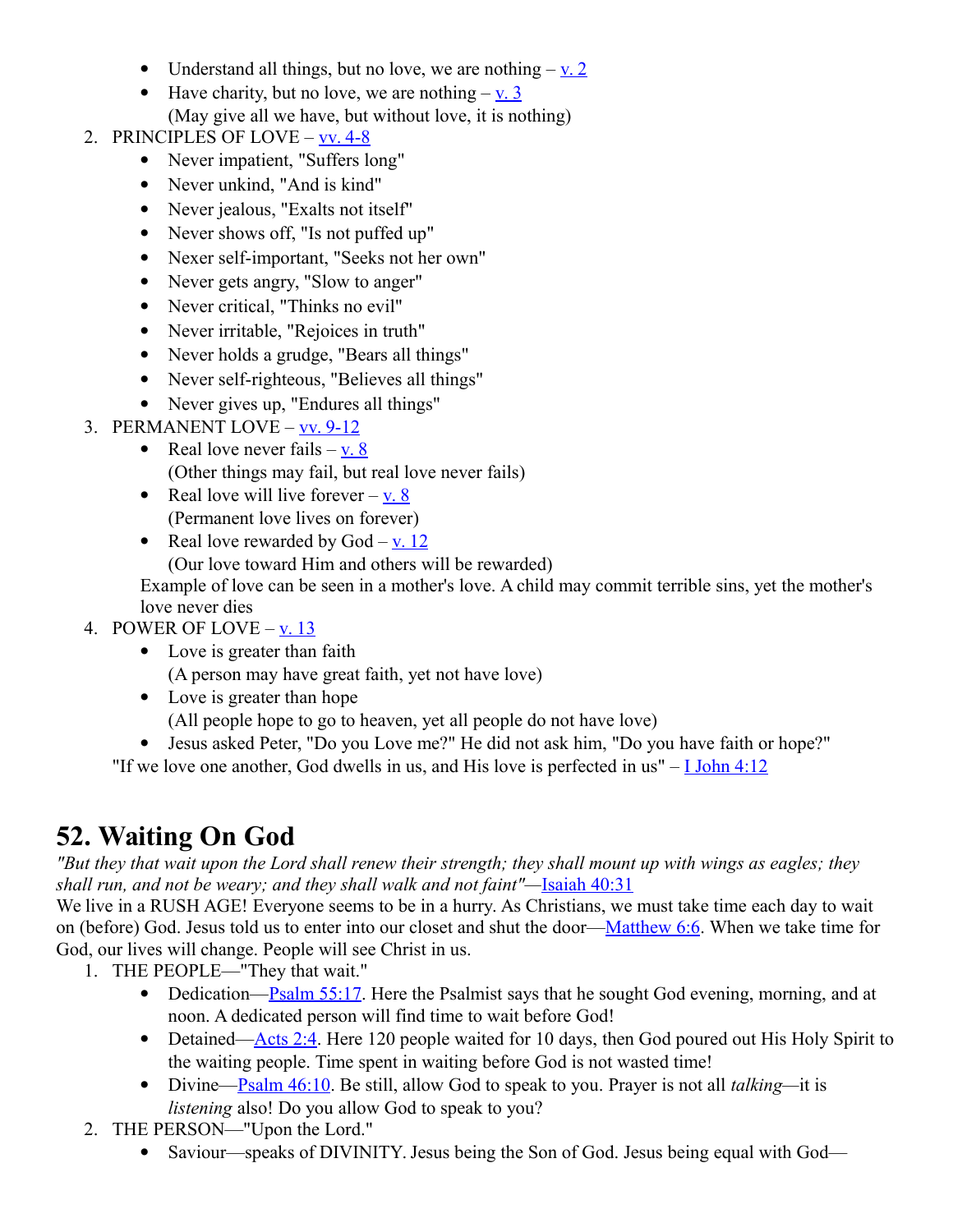[Philippians 2:5-11.](http://www.crossbooks.com/verse.asp?ref=Php+2%3A5-11) He is above all gods! He is the King of kings and the Lord of lords!

- Lord—speaks of DISCIPLINE. God must at times discipline us. Correcting us[—Hebrews 12:5-](http://www.crossbooks.com/verse.asp?ref=Heb+12%3A5-7) [7.](http://www.crossbooks.com/verse.asp?ref=Heb+12%3A5-7) When we wait on God, He will take the things out of our lives which are not pleasing to Him.
- Master—speaks of DEDICATION. When God speaks to us, we obey Him fully. We take up our cross and follow Him[—Luke 9:23.](http://www.crossbooks.com/verse.asp?ref=Lk+9%3A23)
- King—speaks of DISCIPLESHIP. There are many Christians, but few disciples. Notice Jesus' words[—John 14:23.](http://www.crossbooks.com/verse.asp?ref=Jn+14%3A23) If we really love Him, then we will be His disciple.
- 3. THE POWER—"Shall renew their strength."
	- Physical strength—Philippians  $4:13$ . Notice we can do all things if Christ strengthens us. This strength comes as we wait before God in prayer.
	- Personal strength[—Isaiah 41:10.](http://www.crossbooks.com/verse.asp?ref=Isa+41%3A10) God will strengthen us for every task we face.
	- Powerful strength—Ephesians  $3:16$ . Here it tells of being strengthened in the inner man. This is the strength that sends us forth to do God's work! (Waiting on God is the best tonic or vitamin pills you can buy! Try it, and see how God will strengthen.)
- 4. THE PROMISE
	- The Power—"Shall mount up as wings of eagles." Meaning we are overcomers. We are victorious. We are a success!
	- The Persistence—"Run and not be weary." Strength to do His Work, and be able to work overtime! His Work demands extra effort, therefore, He gives extra strength.
	- The Promise—"Walk and not faint." Going forth in the power and the anointing of the Holy Spirit. This comes about as we wait before God!

Jacob prayed all night! His name and life was changed[—Genesis 32:24-30.](http://www.crossbooks.com/verse.asp?ref=Ge+32%3A24-30) Wait on God at home. Don't be in a hurry—allow God to speak to you. By doing this, you will find God's Will for your life!

# **53. Prayer**

#### *"Confess your faults one to another, and pray one for another, that ye may be healed. The effectual fervent prayer of a righteous man availeth much."—*[James 5:16](http://www.crossbooks.com/verse.asp?ref=Jas+5%3A16)

There are many promises in the Bible. However, for each promise there is a condition which we must meet. For example the promise of [I John 1:9.](http://www.crossbooks.com/verse.asp?ref=1Jn+1%3A9) God will forgive our sins, but we must confess our sins. Also notice the promise of [Jeremiah 29:13.](http://www.crossbooks.com/verse.asp?ref=Jer+29%3A13) We will find God, if we search Him with all our heart. If we meet the conditions God gives to us, He will keep His promises.

- 1. THE PURITY OF PRAYER—"Confess your faults one to another."
	- Confess our shortcomings—Galatians  $6:1$ . A real Christian will be willing to confess his sin and shortcomings, and forgive others, too.
	- Confess our sins[—James 4:17.](http://www.crossbooks.com/verse.asp?ref=Jas+4%3A17) Many sins are committed by doing nothing! There are sins of commission and sins of omission.
	- Confess our slothfulness[—Psalm 41:4.](http://www.crossbooks.com/verse.asp?ref=Ps+41%3A4) David confesses his sin. He sinned because of his slothfulness. Read [II Samuel 11.](http://www.crossbooks.com/verse.asp?ref=2Sa+11)
	- Confess our stubbornness[—I Samuel 15:23.](http://www.crossbooks.com/verse.asp?ref=1Sa+15%3A23) A disobedient and a stubborn person loses the touch of God upon his life. Many are stubborn and will not forgive. They hold bitter feelings and grudges. Read very carefully and memorize [Ephesians 4:32.](http://www.crossbooks.com/verse.asp?ref=Eph+4%3A32)
- 2. THE PRACTICE OF PRAYER—"The effectual fervent prayer."
	- Daily.
		- o David's prayer— $\frac{Psalm}{55:17}$ —three times daily.
		- $\circ$  Daniel's prayer[—6:1—](http://www.crossbooks.com/verse.asp?ref=Jer+6%3A1)three times daily.
		- $\circ$  Psalmist prayer[—Psalm 72:15—](http://www.crossbooks.com/verse.asp?ref=Ps+72%3A15)notice: prayer continually.
	- Determined.
		- o Personal prayer[—James 5:17-18—](http://www.crossbooks.com/verse.asp?ref=Jas+5%3A17-18)notice: "And he prayed again."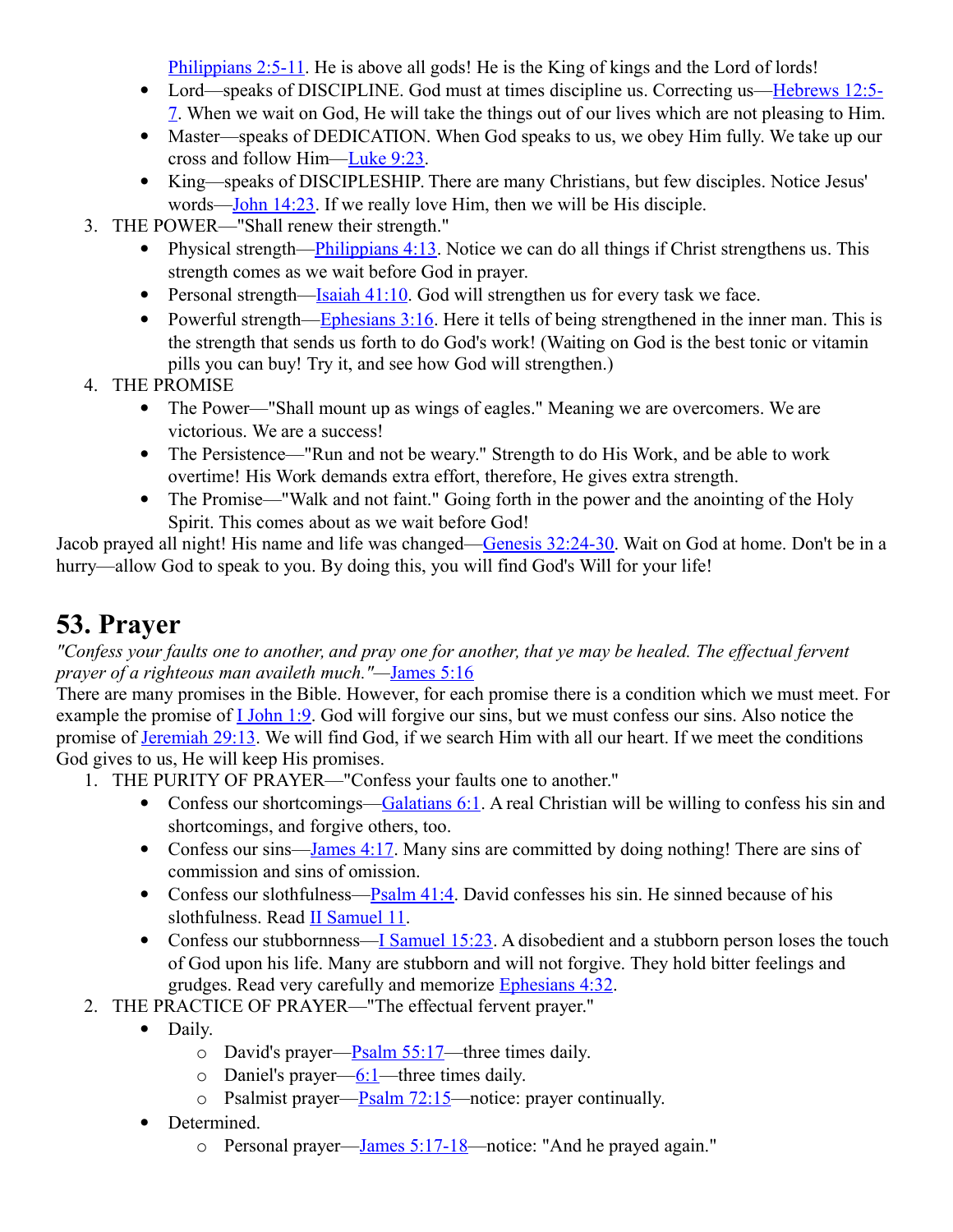- o Persistent praying—I Thessalonians  $5:17$ —attitude in praying.
- o Patience in praying—Luke  $18:1$ —never give up in praying.
- 3. THE PERSON OF PRAYER—"Of a righteous man."
	- Sin hinders Prayer—Psalm  $66:18$ . It need not be a "big sin"—anything which opposes God is sin. Anger, gossip, etc., which appear to be "small sins" are big sins to God!
	- Sensuality hinders prayer[—James 4:3.](http://www.crossbooks.com/verse.asp?ref=Jas+4%3A3) Using God's blessings on our fleshly desires. Those in the flesh cannot please God!
	- Selfishness hinders prayer—I John  $5:14$ . Always seek God's will before you pray. Not self-will, but God's will! BEFORE YOU PRAY BE SURE YOU ARE RIGHT WITH GOD AND RIGHT WITH MAN!
- 4. THE POWER OF PRAYER—"Availeth much."
	- Fire of God[—I Kings 18;](http://www.crossbooks.com/verse.asp?ref=1Ki+18) [James 5:17.](http://www.crossbooks.com/verse.asp?ref=Jas+5%3A17) Elijah prayed just a simple 63—word prayer and the fire of God fell.
	- Freedom by God[—Daniel 6:16-24.](http://www.crossbooks.com/verse.asp?ref=Da+6%3A16-24) Because Daniel was faithful to God in prayer, God remembered him and answered his prayer.

Don't waste your time in praying! Be sure you are right with God. Be sure you are right with man. Only as you have the fruits of the Spirit in operation in your life [\(Galatians 5:23\)](http://www.crossbooks.com/verse.asp?ref=Gal+5%3A23) will your prayers be answered. Perhaps your prayers will not be answered immediately, but they will be answered.

# **54. Learn to Pray**

### *"Lord, teach us to pray."—*[Luke 11:1](http://www.crossbooks.com/verse.asp?ref=Lk+11%3A1)

There are many ways in which we can pray. However, we will list just a few ways, which will be helpful in your daily prayer toward God.

- 1. POSITIVE
	- *"But let him ask in faith, not wavering [doubting]."[—James 1:5](http://www.crossbooks.com/verse.asp?ref=Jas+1%3A5)*
- 2. PRIVATE

*"But thou, when thou prayest, enter into thy closet, and when thou hast shut the door, pray to thy Father which is in secret; and thy Father which seeth in secret shall reward thee openly."[—Matthew 6:6](http://www.crossbooks.com/verse.asp?ref=Mt+6%3A6)*

3. PERSISTENT

*"And he spake a parable unto them to this end, that men ought always to pray, and not to faint."[—Luke](http://www.crossbooks.com/verse.asp?ref=Lk+18%3A1)  [18:1](http://www.crossbooks.com/verse.asp?ref=Lk+18%3A1)*

4. PERSONAL

*"Watch and pray, that ye enter not into temptation: the spirit indeed is willing, but the flesh is weak."— [Matthew 26:41](http://www.crossbooks.com/verse.asp?ref=Mt+26%3A41)*

5. POWER

*"Call upon me, and I will answer thee, and show thee great and mighty things, which thou knowest not."[—Jeremiah 33:3](http://www.crossbooks.com/verse.asp?ref=Jer+33%3A3)*

6. PRAISE

*"Enter into his gates with thanksgiving, and into his courts with praise: be thankful unto him, and bless his name."[—Psalm 100:4](http://www.crossbooks.com/verse.asp?ref=Ps+100%3A4)*

7. PRACTICE

*"And ye shall seek me, and find me, when ye shall search for me with all your heart."[—Jeremiah 29:13](http://www.crossbooks.com/verse.asp?ref=Jer+29%3A13)* 8. PREVAILING

*"Ask, and it shall be given you; seek, and ye shall find; knock, and it shall be opened unto you: For everyone that asketh receiveth; and he that seeketh findeth; and to him that knocketh it shall be opened."[—Matthew 7:7, 8](http://www.crossbooks.com/verse.asp?ref=Mt+7%3A7-8)*

9. PATIENCE

*"But they that wait upon the Lord shall renew their strength; they shall mount up with wings as eagles; they shall run, and not be weary; and they shall walk, and not faint."[—Isaiah 40:31](http://www.crossbooks.com/verse.asp?ref=Isa+40%3A31)*

10. PASSION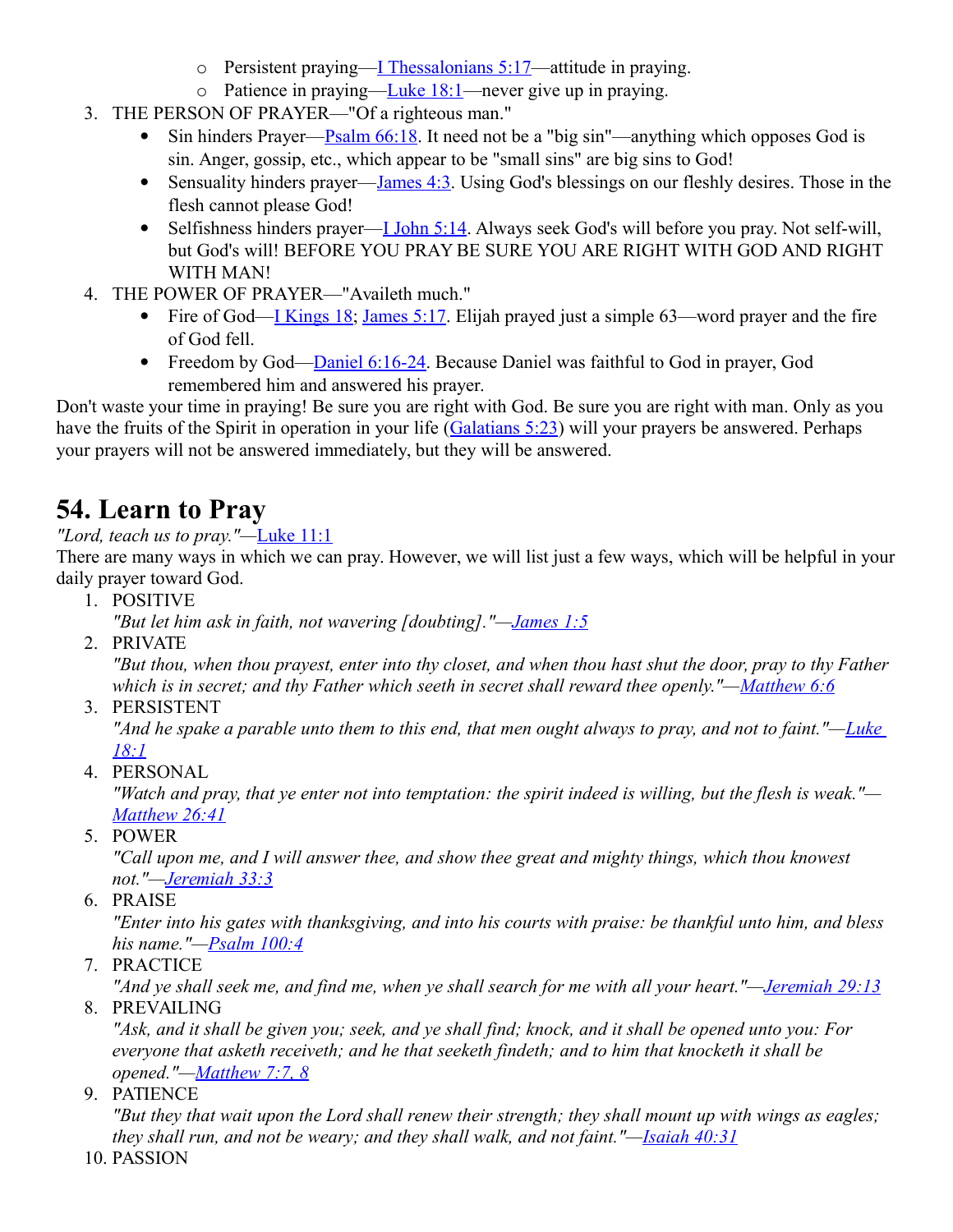*"Yet now, if thou wilt forgive their sin—; and if not, blot me, I pray thee, out of thy book which thou has written."[—Exodus 32:32](http://www.crossbooks.com/verse.asp?ref=Ex+32%3A32)*

Prayer is breath to the soul! Make prayer a daily habit. Prayer will give you strength to overcome temptations. Prayer will calm your nerves. Pray as a person! Pray as a church. See God's power through prayer.—Matthew [18:19.](http://www.crossbooks.com/verse.asp?ref=Mt+18%3A19)

### **55. How to Pray**

*"Lord, teach us to pray..."*[—Luke 11:1](http://www.crossbooks.com/verse.asp?ref=Lk+11%3A1)

Prayer is like anything else we do—we learn through practice! The Bible teaches us to pray. Prayer is so simple, yet man makes it confusing. Just as we talk to other people, so we talk to the Lord. Many times man wastes time because he does not know how to pray. Prayer should be *definite.* It should be *daily.* It should be with *dedication.*

- 1. MEANING OF PRAYER
	- The Purpose of Prayer—Job  $23:3$ . Job had a great desire to seek and to know God.
	- The Promises of Prayer[—II Corinthians 1:20.](http://www.crossbooks.com/verse.asp?ref=2Co+1%3A20) All of God's promises are sure. He cannot lie!
	- The Power of Prayer[—Jeremiah 33:3.](http://www.crossbooks.com/verse.asp?ref=Jer+33%3A3) No limit to His power.
	- The Purity of Prayer[—James 5:16.](http://www.crossbooks.com/verse.asp?ref=Jas+5%3A16) Notice there is power in prayer when the person is a *righteous man!*
	- The Persistence of Prayer[—Luke 18:1;](http://www.crossbooks.com/verse.asp?ref=Lk+18%3A1) [I Thessalonians 5:17.](http://www.crossbooks.com/verse.asp?ref=1Th+5%3A17) Never give up in your praying.
	- The Peril of Prayer—Psalm  $66:18$ . It need not be a "big sin" which keeps God from answering prayer!
- 2. MESSAGE OF PRAYER
	- Surrendered Praying[—Matthew 26:39,](http://www.crossbooks.com/verse.asp?ref=Mt+26%3A39) Jesus the Son of God was fully surrendered to God and sought to do His will.
	- Sorrowful Praying[—Romans 9:3.](http://www.crossbooks.com/verse.asp?ref=Ro+9%3A3) Paul's heart was broken for the lost souls of men and women.
	- Simple Praying[—I Kings 18:25-40.](http://www.crossbooks.com/verse.asp?ref=1Ki+18%3A25-40) Here Elijah prayed just sixty-three words and God answered by sending fire upon the sacrifice.
	- Supernatural Praying[—Genesis 18:10-14.](http://www.crossbooks.com/verse.asp?ref=Ge+18%3A10-14) It was impossible for Sarah and Abraham to have a son, yet with God all things are possible.
	- Strengthening Prayer—Isaiah  $40:31$ . Waiting and allowing God to speak to you.
- 3. METHOD OF PRAYER
	- Preparation. Begin by reading the Bible—Hebrews  $4:12$ . The Bible searches the heart. The Bible produces faith[—Romans 10:17.](http://www.crossbooks.com/verse.asp?ref=Ro+10%3A17)
		- o Confession[—James 5:16—](http://www.crossbooks.com/verse.asp?ref=Jas+5%3A16)"... confess your faults one to another."
		- o Cleansing—"Search me"[—Psalm 139:23-24](http://www.crossbooks.com/verse.asp?ref=Ps+139%3A23-24)
		- o Consecration[—Isaiah 6:8,](http://www.crossbooks.com/verse.asp?ref=Isa+6%3A8) "Here am I, send me."
	- Praise. "Enter into his gates with thanksgiving and into his courts with praise."— $\frac{P}{\text{Salm}}$  100:4. Daniel prayed and gave thanks[—Daniel 6:10.](http://www.crossbooks.com/verse.asp?ref=Da+6%3A10) Too often people beg God but never praise Him.
	- Petition. "Let your requests be made known to the Lord."—Philippians  $4:6$ 
		- o Attention—Use a prayer list. [II Corinthians 10:5](http://www.crossbooks.com/verse.asp?ref=2Co+10%3A5)
		- o Attitude[—Numbers 23:19.](http://www.crossbooks.com/verse.asp?ref=Nu+23%3A19) God cannot lie. He will answer you.
		- o Asking[—Matthew 7:7-9.](http://www.crossbooks.com/verse.asp?ref=Mt+7%3A7-9) Note the steps: Ask, seek, knock.
		- o Acceptance[—Hebrews 11:1;](http://www.crossbooks.com/verse.asp?ref=Heb+11%3A1) [11:6.](http://www.crossbooks.com/verse.asp?ref=Heb+11%3A6) Have faith God will answer.
	- Passion. Praying for others.
		- o Concerned[—Romans 8:26.](http://www.crossbooks.com/verse.asp?ref=Ro+8%3A26) The Spirit praying through us.
		- o Consecration[—Mark 9:29.](http://www.crossbooks.com/verse.asp?ref=Mk+9%3A29) Fasting and prayer.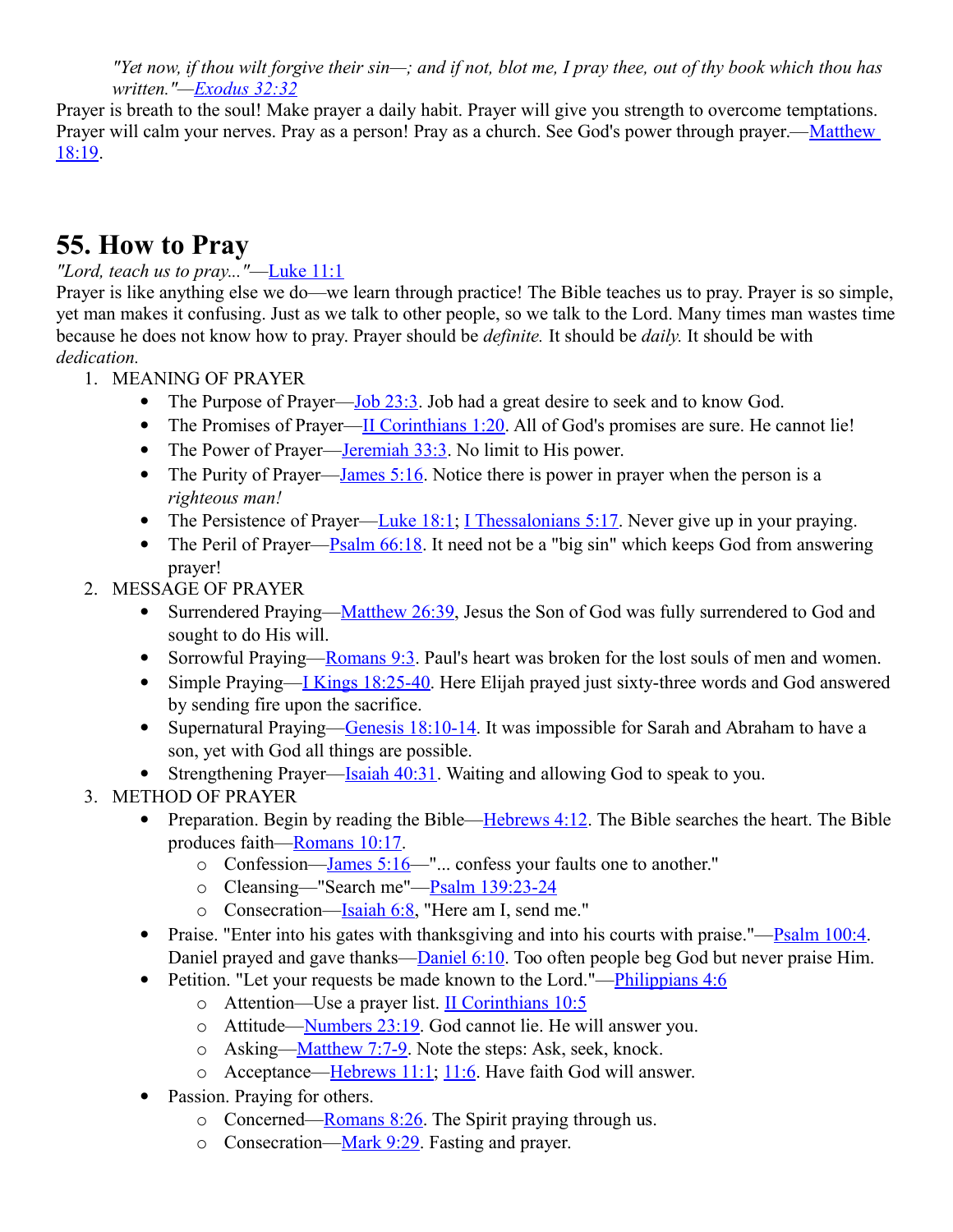o Constrained—Psalm  $126:5, 6$ , Acts  $20:31$ . Praying with tears.

Prayer makes us strong in the Lord. Prayer makes us patient. Prayer makes us kind. Prayer makes us grow in the Lord. Prayer makes us work for the Lord. Prayer changes things and prayer changes people. No one can remain the same after having daily prayer.

# **56. The Privilege of Prayer**

### [Luke 11:1-13](http://www.crossbooks.com/verse.asp?ref=Lk+11%3A1-13)

The Bible has much to say about prayer. All the "great men" in the Bible were men of prayer. Enoch walked with God. Abraham walked with God in prayer. Moses prayed for forty days and nights. Christ spent all night in prayer. As He was alone with God He prayed, "Not my will, but thine be done." The Bible tells us, "Pray without ceasing."[—I Thessalonians 5:17.](http://www.crossbooks.com/verse.asp?ref=1Th+5%3A17) No one can be a successful Christian without praying.

- 1. THE PATTERN[—Luke 11:1-4](http://www.crossbooks.com/verse.asp?ref=Lk+11%3A1-4)
	- The Request[—v. 1.](http://www.crossbooks.com/verse.asp?ref=Lk+11%3A1) The Disciples ask Christ to teach them to pray. We should not ask to teach us HOW TO pray, but TO pray. As we pray daily, we will learn how.
	- The Rule—vv.  $2-4$ . The model prayer, or "The Lord's Prayer."
		- o The Father—"Our Father which art in heaven."
		- o The Name—"Hallowed be thy name."
		- o The Will—"Thy kingdom come, Thy will be done."
		- o The Provision—"Give us this day our daily bread."
		- o The Forgiveness—"Forgive us our sins as we forgive others."
		- o The Prayer—"Lead us not into temptation."
- 2. NOTE THIS PRAYER IS DIFFERENT THAN THE LORD'S PRAYER IN [MATTHEW 6:9-13.](http://www.crossbooks.com/verse.asp?ref=Mt+6%3A9-13) It is good to pray the Lord's prayer; however, we should learn to pray other prayers as well.
- 3. THE PARABLE[—Luke 11:5-8](http://www.crossbooks.com/verse.asp?ref=Lk+11%3A5-8)
	- The Problem[—vv. 5-6—](http://www.crossbooks.com/verse.asp?ref=Lk+11%3A5-6)A man was in need of bread. God is interested in all our needs, and will meet them[—Philippians 4:19.](http://www.crossbooks.com/verse.asp?ref=Php+4%3A19) He does not give us all we want, but will meet our every need— [Psalm 37:25.](http://www.crossbooks.com/verse.asp?ref=Ps+37%3A25)
	- The Peril[—v. 7.](http://www.crossbooks.com/verse.asp?ref=Ps+37%3A7) Not willing to help. Some people are so busy with self that they have no time to help other people. Notice the words in **I John 3:17.**
	- The Persistence[—v. 8.](http://www.crossbooks.com/verse.asp?ref=1Jn+3%3A8) Because of this man's importunity, the man would rise and give him the needed bread.
		- o Determined prayer—James  $5:16$ . This type of prayer would bring results.
		- o Detained prayer[—John 15:7.](http://www.crossbooks.com/verse.asp?ref=Jn+15%3A7) Abiding in Christ.
- 4. THE PROMISES[—Luke 11:9-13](http://www.crossbooks.com/verse.asp?ref=Lk+11%3A9-13)
	- Simple Promise[—v. 9.](http://www.crossbooks.com/verse.asp?ref=Lk+11%3A9) Note the simple steps: Ask, seek, knock. Prayer is so simple that even a child may use it. Prayer is not only words. It is our heart's condition before God.
	- Sure Promise[—v. 10.](http://www.crossbooks.com/verse.asp?ref=Lk+11%3A10) Those who ask receive; those who seek find; and those who knock have the door opened unto them. God's promises are sure—He will answer prayer!
	- Sincere Prayer—vv.  $11-12$ . When a son asks for bread, the father does not give a stone. If the son asks for a fish, the father will not give him a serpent. GOD GIVES US WHAT WE ASK FOR, PROVIDING IT IS IN THE WILL OF GOD.
	- Steadfast Promise[—v. 13.](http://www.crossbooks.com/verse.asp?ref=Lk+11%3A13) If earthly fathers give good gifts to their children, then how much more will God give good gifts to His children.

Don't give up when you pray. God will answer, if you pray in His will. His promises are true[—Numbers 23:19.](http://www.crossbooks.com/verse.asp?ref=Nu+23%3A19) Call upon God and He will answer you[—Jeremiah 33:3.](http://www.crossbooks.com/verse.asp?ref=Jer+33%3A3) For each promise in the Bible there is a condition which we must meet. Make it a daily practice to pray!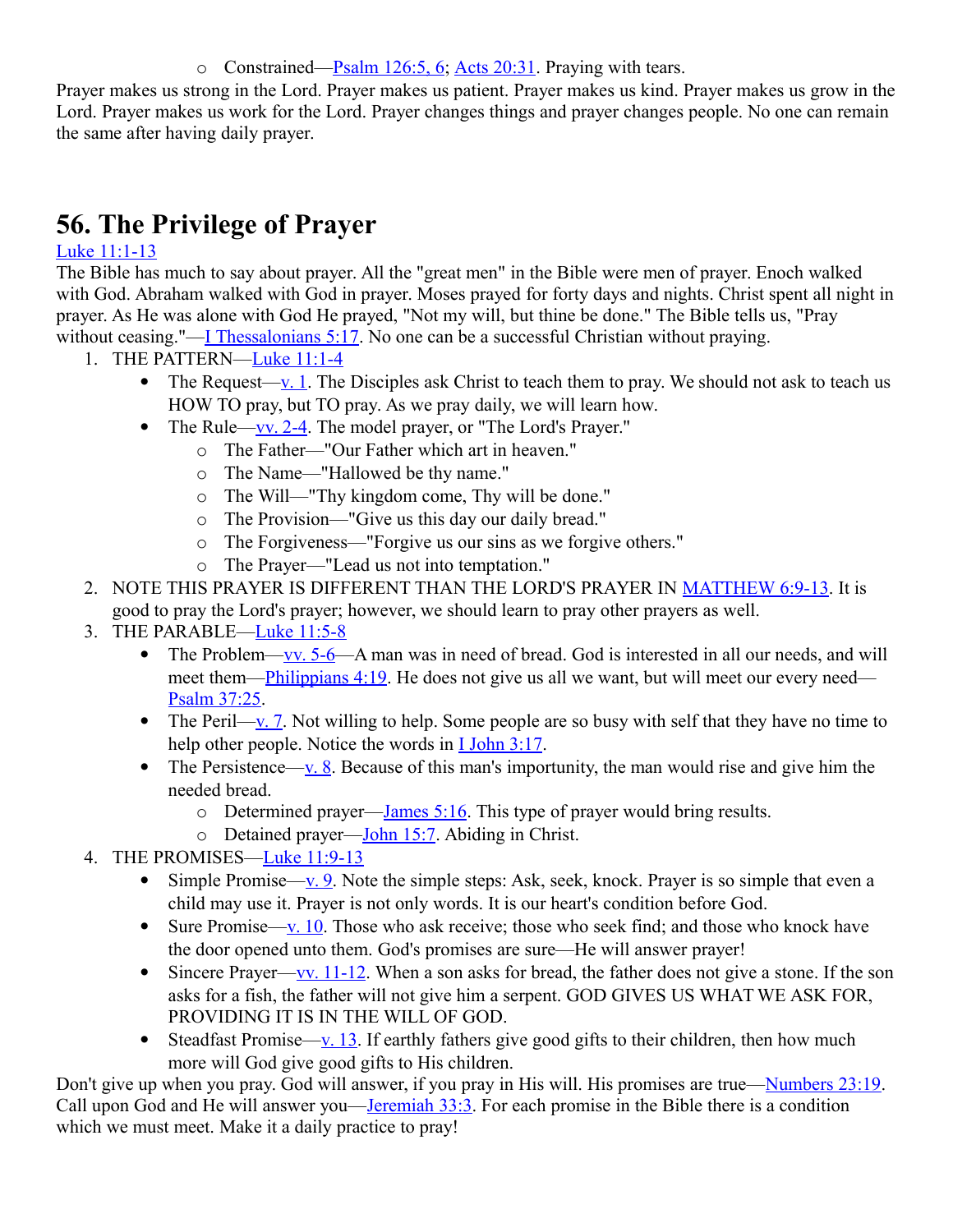# **57. The Action of Soul-Winning**

To win people to Christ, we must GO WHERE THEY ARE! The last command of the Lord was to GO[—Mark](http://www.crossbooks.com/verse.asp?ref=Mk+16%3A15)  [16:15.](http://www.crossbooks.com/verse.asp?ref=Mk+16%3A15) Jesus also told us to compel them to come in[—Luke 14:23.](http://www.crossbooks.com/verse.asp?ref=Lk+14%3A23) Staying at home and praying will not win souls! Hoping that people will accept Christ will not save souls. THERE MUST BE ACTION—WE MUST GO WITH THE GOSPEL!

1. EVANGELIZING

Use these verses first from the book of Romans.

- Problem of Sin—Romans  $3:10$ . No people are born righteous.
- People Who Sin—Romans  $3:23$ . All people are born as sinners.
- Pardon from  $Sin$ [—Romans 5:8.](http://www.crossbooks.com/verse.asp?ref=Ro+5%3A8) While yet sinners, Christ died for us.,
- Punishment for Sin—Romans  $6:23$ . The wages of sin is always death. The word "death" means separation from God.
- Proof of Salvation[—Romans 8:16.](http://www.crossbooks.com/verse.asp?ref=Ro+8%3A16) The Holy Spirit shows us that we are children of God.
- Plan of Salvation—Romans  $10:9$ , [10.](http://www.crossbooks.com/verse.asp?ref=Ro+10%3A10) Notice the twofold plan here: (1) Confess with thy mouth, and (2) Believe in thine heart that God hath raised Him from the dead.
- Promise of Salvation—Romans  $10:13$ . Even if there is no "good feeling," if a person calls on Christ, HE WILL BE SAVED!
- 2. ENCOURAGEMENT

Use these verses from John, showing how Christ will save His people.

- The Promise[—John 1:12.](http://www.crossbooks.com/verse.asp?ref=Jn+1%3A12) Calling on Him and accepting Him makes us Sons of God.
- The Person—John  $3:16$ . Christ has already provided salvation—now we must accept.
- The Punishment—John  $3:18$ . If we don't believe, we are already condemned, or judged!
- The Problem—John  $3:36$ . If we believe in Him, we have life! If not, we have God's wrath, or judgment upon us!
- The Proof—John  $5:24$ . The change which takes place.
- The Pardon—John  $6:37$ . He will turn none away. He forgives all!
- The Plan[—John 14:6.](http://www.crossbooks.com/verse.asp?ref=Jn+14%3A6) The simplicity of coming to Christ. Not through a church or a man—but through Christ.
- 3. ENDURANCE

After showing these Scriptures and praying with them, then show these verses how God will keep them AFTER THEY ACCEPT CHRIST!

- Power[—I Peter 1:5.](http://www.crossbooks.com/verse.asp?ref=1Pe+1%3A5) All of God's power is available to keep us after we accept Christ. We do not stand alone—*Philippians* 4:13.
- Purpose[—II Timothy 1:12.](http://www.crossbooks.com/verse.asp?ref=2Ti+1%3A12) We must purpose (decide) we will live for God. Compare with [Daniel](http://www.crossbooks.com/verse.asp?ref=Da+1%3A8) [1:8.](http://www.crossbooks.com/verse.asp?ref=Da+1%3A8)
- Promise[—Jude 24.](http://www.crossbooks.com/verse.asp?ref=Jude+1%3A24) He is able to keep us perfect!
- Plan—after salvation, follow these simple steps:
	- o Read your Bible daily[—Psalm 119:11;](http://www.crossbooks.com/verse.asp?ref=Ps+119%3A11) [Joshua 1:8](http://www.crossbooks.com/verse.asp?ref=Jos+1%3A8)
	- o Pray daily[—1 Thessalonians 5:17;](http://www.crossbooks.com/verse.asp?ref=1Th+5%3A17) [Luke 18:1](http://www.crossbooks.com/verse.asp?ref=Lk+18%3A1)
	- o Attend church regularly[—Psalm 122:1;](http://www.crossbooks.com/verse.asp?ref=Ps+122%3A1) [Hebrews 10:25](http://www.crossbooks.com/verse.asp?ref=Heb+10%3A25)

Take time with each person. *Allow them to read the verses in the Bible.* If they are Catholic, allow them to read from the Catholic Bible. Remember the Bible produces faith[—Romans 10:17.](http://www.crossbooks.com/verse.asp?ref=Ro+10%3A17) Using reasoning will not get the job done. Always use the Bible. Underline these verses. Have a small New Testament with these verses underlined, so you may find them easily.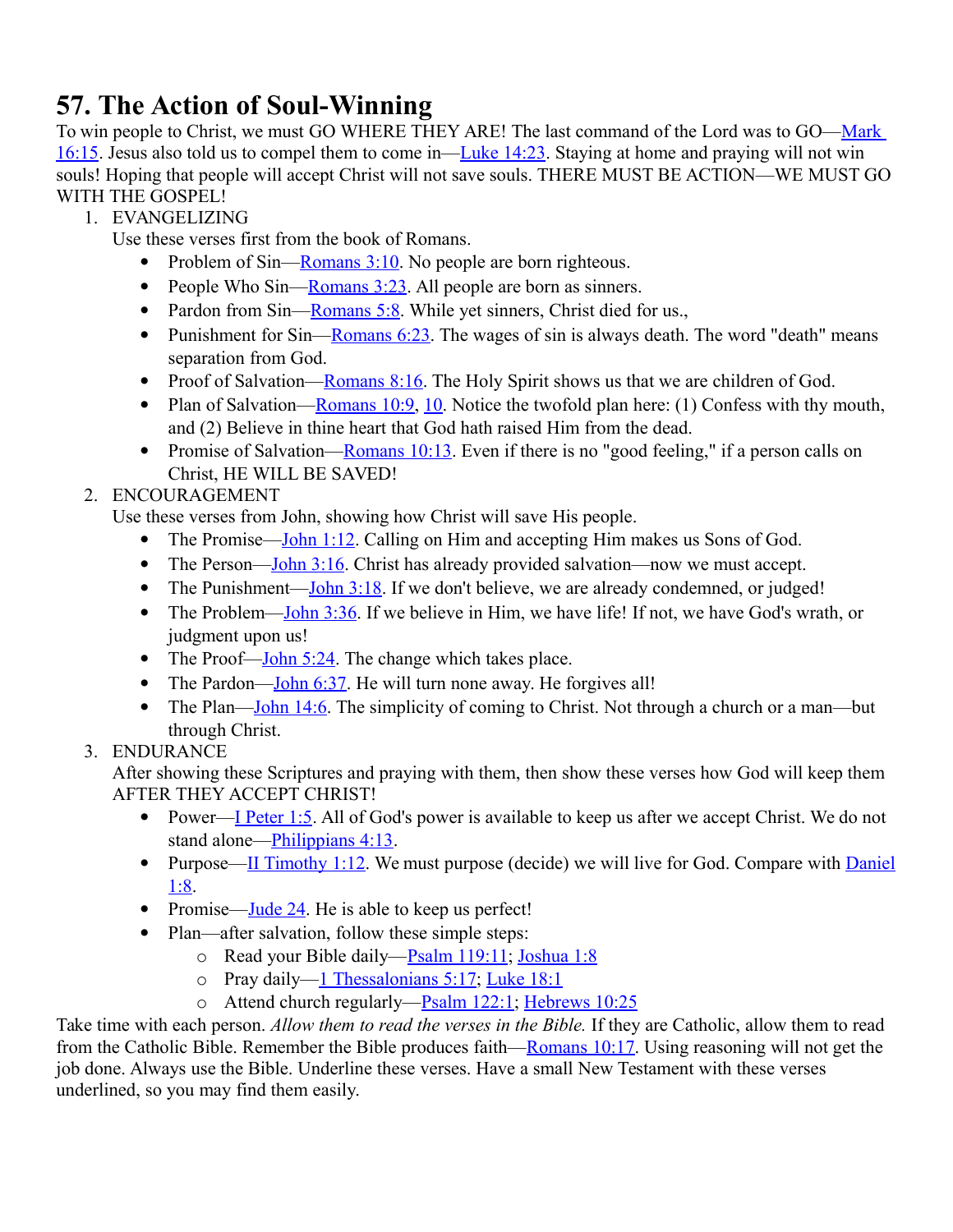# **58. The Approach of Soul-Winning**

*"Behold, 1 send you forth as sheep in the midst of wolves: be ye therefore wise as serpents, and harmless as doves."*[—Matthew 10:16](http://www.crossbooks.com/verse.asp?ref=Mt+10%3A16)

The approach to soul-winning is very important! This will either cause the people to be interested, or cause them to be against spiritual tilings. Remember, we are not making church members—we are leading them to Christ. It takes wisdom in approaching people. If we need wisdom, ask God and He will give it to us[—James](http://www.crossbooks.com/verse.asp?ref=Jas+1%3A5)  [1:5.](http://www.crossbooks.com/verse.asp?ref=Jas+1%3A5) Lack of wisdom drives people away from Christ.

- 1. THE SPIRIT
	- Led by the Spirit[—Acts 8:26.](http://www.crossbooks.com/verse.asp?ref=Ac+8%3A26) An angel told Phillip to go into the desert to win a man to Christ. Compare with [Galatians 5:16,](http://www.crossbooks.com/verse.asp?ref=Gal+5%3A16) seeing how we should walk in the Spirit, then we'll be led by the Spirit.
	- Learn from the Spirit—John  $16:13$ . The Holy Spirit will guide us unto all truth! He will help us learn how to win souls.
	- Love through the Spirit[—Acts 20:21.](http://www.crossbooks.com/verse.asp?ref=Ac+20%3A21) Paul who before his conversion killed Christians now loves and sheds tears over lost souls!
	- Look through the Spirit—John  $4:35$ . The harvest is ripe—we must win people to Christ NOW! Satan has blinded many[—I Corinthians 4:4.](http://www.crossbooks.com/verse.asp?ref=1Co+4%3A4)
- 2. THE SCRIPTURES
	- Plan of Scriptures—Romans  $10:17$ . The Scriptures always produce faith. Don't depend upon feelings—use God's Word at all times.
	- Promise of Scriptures—Hebrews  $4:12$ . There is power in God's Word. If you will faithfully use God's Word, it will lead men and women to Christ.
	- Power of Scriptures—John  $5:24$ . When believing on the Scriptures, a man's life is changed. He will not face the sinner's judgment, he passes from death to life!

ALWAYS USE SCRIPTURE WHEN WITNESSING. USING REASONING OR MAN'S WAY OF CONVERSION WILL NOT PRODUCE LASTING RESULTS.

3. THE SOUNDNESS

When witnessing remember to talk about:

- Christ not the Church[—John 14:6.](http://www.crossbooks.com/verse.asp?ref=Jn+14%3A6) Christ is the way to heaven. Look at the wrong way— $4:12$ . Tell what Christ can do for all men—His changing power.
- Salvation not Sin[—II Corinthians 5:17.](http://www.crossbooks.com/verse.asp?ref=2Co+5%3A17) Show what happens when a person experiences the new birth[—John 3:1-8.](http://www.crossbooks.com/verse.asp?ref=Jn+3%3A1-8) Never talk against sin. Talk about salvation.
- Righteousness not Reform[—Ephesians 2:8-9.](http://www.crossbooks.com/verse.asp?ref=Eph+2%3A8-9) It is through Christ that we are saved. We cannot save ourselves, nor be saved through good works.
- Hope not Holiness[—John 14:1-6.](http://www.crossbooks.com/verse.asp?ref=Jn+14%3A1-6) After salvation comes holiness! No one can live a holy life until first he accepts this hope in Christ.
- 4. SIMPLICITY
	- Christ the Way— $14:6$ ; [John 10:10.](http://www.crossbooks.com/verse.asp?ref=Jn+10%3A10) Along with this use [Romans 10:13,](http://www.crossbooks.com/verse.asp?ref=Ro+10%3A13) "Whosoever shall call *UPON THE NAME OF THE LORD...."*
	- Christ the Truth[—John 8:32,](http://www.crossbooks.com/verse.asp?ref=Jn+8%3A32) [36.](http://www.crossbooks.com/verse.asp?ref=Jn+8%3A36) Only Christ can set a man free from sin. Church membership can't do it.
	- Christ the Life[—John 10:10.](http://www.crossbooks.com/verse.asp?ref=Jn+10%3A10) Jesus is the bread of life. John says, "In him was life"[—John 1:4.](http://www.crossbooks.com/verse.asp?ref=Jn+1%3A4)

Three important steps in APPROACHING PEOPLE ABOUT CHRIST: (1) Watching. Watching for opportunities to witness. (2) Wanting. Wanting to witness. If we don't want to witness, we will never win others. (3) Wisdom. At all times use wisdom. This comes only through God.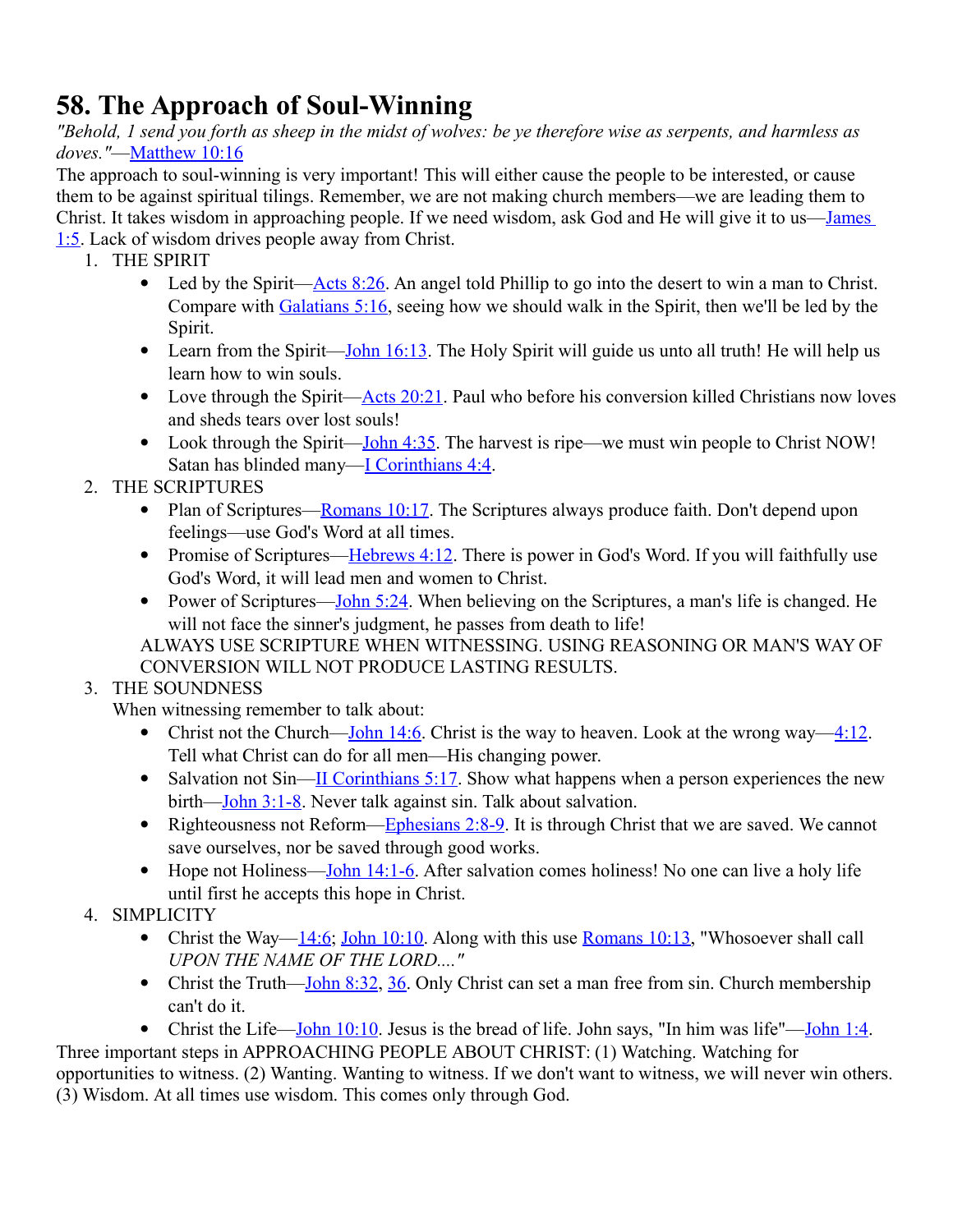# **59. The Appreciation of Soul-Winning**

Why don't Christians love the sinners? There are several reasons:

- 1. Lack of patience. Impatience is a lack of maturity. A mature Christian will be patient with the sinner and the backslider.
- 2. Lack of prayer. You cannot pray without God touching your heart and giving you a love and compassion for the sinner.
- 3. Lack of persistence. It is easy to quit and give up. However, Christians should never, never give up on a person.
- 4. Lack of passion. No love, no concern for the lost. Without loving the sinner, we will never win him to Christ.
- 1. DIVINE LOVE
	- Compassion—Exodus  $32:32$ . Moses' great love and compassion for his people. Do you have love for the lost souls of men and women?
	- Concern—Romans  $9:3$ . Paul was willing to be accursed for his people. This love came from God. Do you have this same love?
	- Crying[—Jeremiah 9:1.](http://www.crossbooks.com/verse.asp?ref=Jer+9%3A1) The Prophet sheds tears over the lost souls of his day.
	- Christ-like[—Matthew 9:38.](http://www.crossbooks.com/verse.asp?ref=Mt+9%3A38) When Christ saw the many people, His heart was broken, and filled with compassion.
- 2. DEDICATED LOVE
	- People[—John 4:4.](http://www.crossbooks.com/verse.asp?ref=Jn+4%3A4) Jesus went through Samaria. These people and the Jews were enemies. Yet Jesus loved them.
	- Patient[—Acts 20:24.](http://www.crossbooks.com/verse.asp?ref=Ac+20%3A24) Nothing discouraged Paul.
	- Pleasure[—Acts 5:41.](http://www.crossbooks.com/verse.asp?ref=Ac+5%3A41) Joy to suffer for the Lord. All the beatings and persecution could not keep them from serving Christ.

### 3. DETAINED LOVE

- Prayer[—Matthew 9:38.](http://www.crossbooks.com/verse.asp?ref=Mt+9%3A38) Pray for workers to enter the Lord's work. Love for the lost will cause us to pray daily.
- Preaching— $\triangle$ cts 4:31. After prayer comes the power to witness. Praying makes you more powerful in witnessing[—Luke 24:49.](http://www.crossbooks.com/verse.asp?ref=Lk+24%3A49)
- Power—Luke  $24:49$ . Jesus told His followers to tarry until they be filled with power.

### 4. DETERMINED LOVE

- Patience[—I Corinthians 13:4.](http://www.crossbooks.com/verse.asp?ref=1Co+13%3A4) Notice that love suffers long and is kind. There is no excuse for a Christian in losing his patience.
- Pure[—I Corinthians 13:5.](http://www.crossbooks.com/verse.asp?ref=1Co+13%3A5) Real love is not easily provoked. It does not become angry. This is pure love!
- Persistent[—Jeremiah 20:9.](http://www.crossbooks.com/verse.asp?ref=Jer+20%3A9) The Prophet was persecuted, yet he could not keep quiet. There was a fire burning in his bones. This is a love that does not *give up* or ever *keep quiet!*

To really have a love for the lost, you need to have a fourfold love:

- 1. For God[—Matthew 22:37.](http://www.crossbooks.com/verse.asp?ref=Mt+22%3A37) He must be first in our plans, ambitions, and desires. How much do you really love God? Love for God will cause us to love others.
- 2. For prayer—As you get near to Jesus, you will have the same love He had for the sinner.
- 3. For the Bible[—Joshua 1:8.](http://www.crossbooks.com/verse.asp?ref=Jos+1%3A8) This is the plan for success. Loving God's Word will show you how to love others.
- 4. For people[—Jeremiah 20:9;](http://www.crossbooks.com/verse.asp?ref=Jer+20%3A9) [Matthew 22:39.](http://www.crossbooks.com/verse.asp?ref=Mt+22%3A39) This love comes only from God. Be interested in people. Be concerned.

READ OVER AND OVER AGAIN [I CORINTHIANS 13.](http://www.crossbooks.com/verse.asp?ref=1Co+13) LET THIS LOVE GET INTO YOUR DAILY ACTIONS!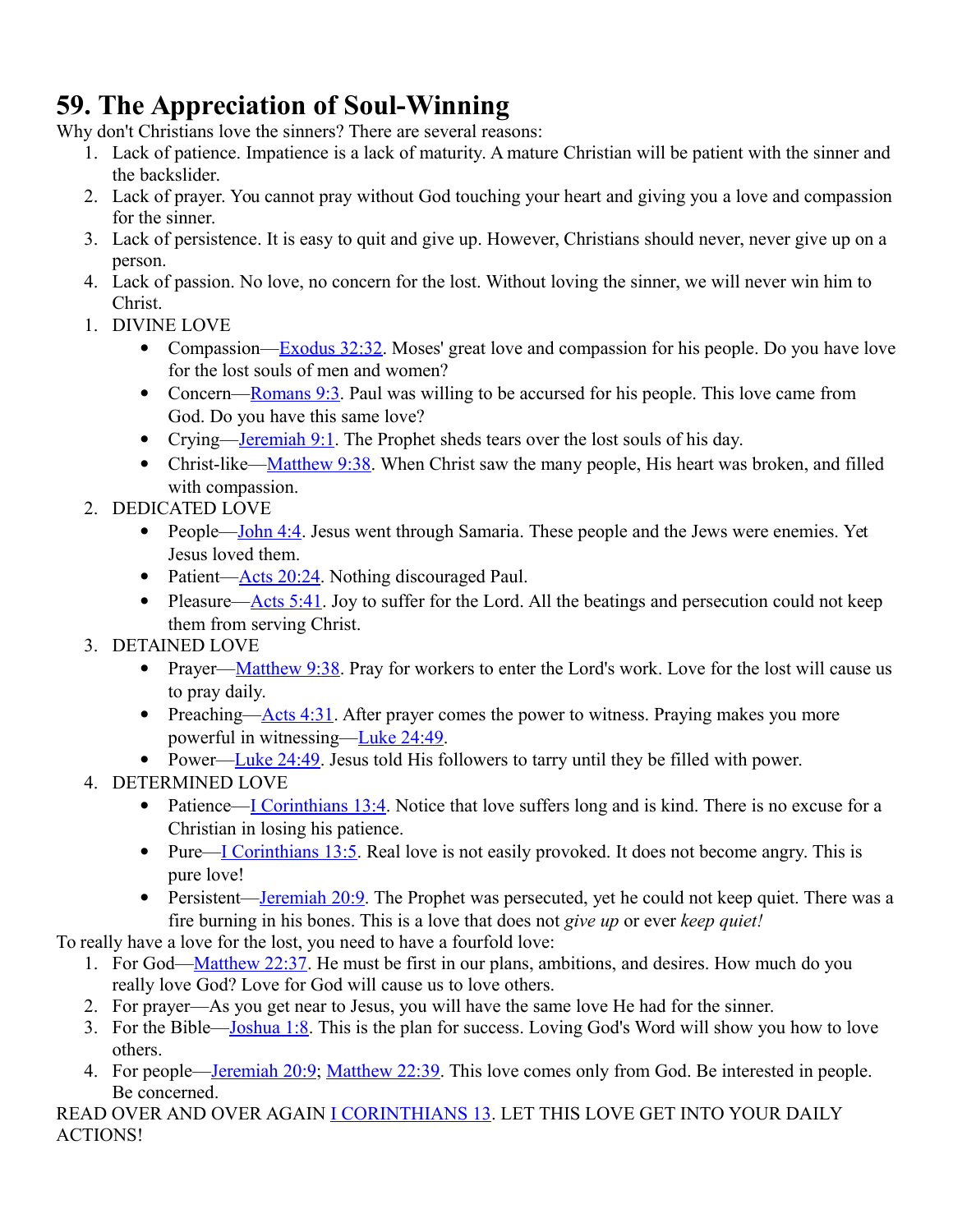# **60. The Attitude of Soul-Winning**

*"And He said unto them, Let us go into the next towns, that I may preach there also..."*[—Mark 1:38](http://www.crossbooks.com/verse.asp?ref=Mk+1%3A38) Your attitude—*feeling* and *thinking* will either make you a success or a failure as a soul-sinner. Notice these three attitudes which keep many Christians from winning souls:

- 1. Defeated attitude. Feeling it's too hard to win people to Christ. These people are defeated before they begin.
- 2. Discouraged attitude. If you witness to a person and they do not accept Christ—don't be discouraged. Jesus did not win all people to whom He spoke concerning the things of God.
- 3. Disappointed attitude. Many people give up too quickly. Never, never give up!
- 1. PRAYERFUL ATTITUDE
	- Direction[—Galatians 5:16.](http://www.crossbooks.com/verse.asp?ref=Gal+5%3A16) Walking in the Spirit. Being led by the Spirit. Being filled with the Spirit[—Ephesians 5:18.](http://www.crossbooks.com/verse.asp?ref=Eph+5%3A18) The result of the Spirit-filled life is personal soul-winning.
	- Dedication[—Acts 9:6.](http://www.crossbooks.com/verse.asp?ref=Ac+9%3A6) Paul prayed, "Lord, what wilt thou have me to do?" This dedication made Paul a great soul-winner. Soul-winning should be first in the lives of all Christians!
	- Demanding[—John 9:4.](http://www.crossbooks.com/verse.asp?ref=Jn+9%3A4) Time is short. We must use our time wisely in reaching the lost—Psalm [90:12.](http://www.crossbooks.com/verse.asp?ref=Ps+90%3A12)

### 2. POSITIVE ATTITUDE

Never tell people they can't drink, smoke, etc. BE POSITIVE!

- Thinking[—Mark 9:23.](http://www.crossbooks.com/verse.asp?ref=Mk+9%3A23) The hardest person can be won to Christ. As we think, so are we— [Proverbs 23:7.](http://www.crossbooks.com/verse.asp?ref=Pr+23%3A7)
- Testimony[—Acts 4:2.](http://www.crossbooks.com/verse.asp?ref=Ac+4%3A2) Preach Christ. Tell what He has done, and what He can do. Paul preached Christ to the Jews[—Acts 9:20.](http://www.crossbooks.com/verse.asp?ref=Ac+9%3A20)
- Talking—Acts  $16:31$ . Paul told the jailer to believe in Christ. He did not say, "stop sinning." He was positive, and the jailer and his family accepted Christ.

### 3. PLEASANT ATTITUDE

Remember, no one wants a sour, sad, and complaining religion.

- Concern[—Matthew 9:36.](http://www.crossbooks.com/verse.asp?ref=Mt+9%3A36) Jesus saw the people and had compassion upon them. HE WAS CONCERNED WITH THEM.
- Considerate[—Matthew 10:16.](http://www.crossbooks.com/verse.asp?ref=Mt+10%3A16) Always use wisdom. Don't visit a person too early in the morning or too late at night. If they are busy, don't force yourself upon them.
- Christ-like[—John 8:11.](http://www.crossbooks.com/verse.asp?ref=Jn+8%3A11) Never be critical. Never argue. Be kind to them. Never talk against their religion or church.

(REMEMBER A SPOON OF HONEY WILL DRAW MORE FLIES THAN A BARREL OF VINEGAR! Sweetness always wins friends!)

- 4. PASSIONATE ATTITUDE
	- Christ-like love—John  $3:16$ ; John  $13:15$ .
	- Constrained love[—II Corinthians 5:11.](http://www.crossbooks.com/verse.asp?ref=2Co+5%3A11) Knowing of God's judgment, we love man and seek to lead him to Christ.
	- Consuming love[—Jeremiah 20:9.](http://www.crossbooks.com/verse.asp?ref=Jer+20%3A9) Having a fire in your heart. Many Christians don't have fire they have smoke in their hearts. Some Christians have "ice cold" hearts.
	- Consecrated love— $\triangle$ dets 20:21. Love that breaks our hearts.

Too many Christians accept defeat too easily in winning souls! This is the wrong attitude. Never, never give up —where there is life, there is hope! Remember, your *feeling* and *thinking* will help you succeed or fail!

# **61. The Love of God**

### [I John 4:7-10,](http://www.crossbooks.com/verse.asp?ref=1Jn+4%3A7-10) [16](http://www.crossbooks.com/verse.asp?ref=1Jn+4%3A16)

God is love. His love is beyond measure. His love is eternal. He loves all people. He is against sin, but loves the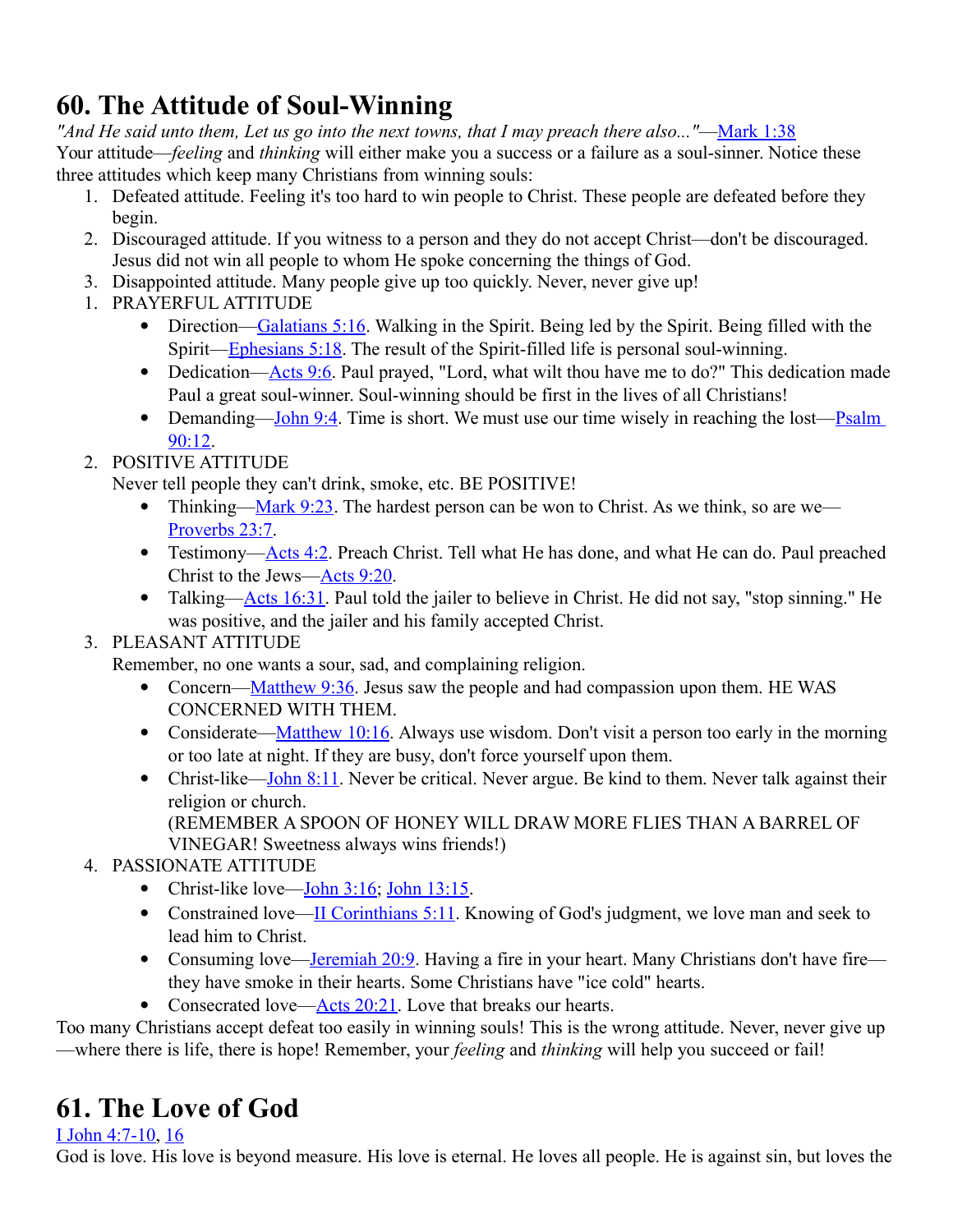sinner. He loved us before we even loved Him. He sent His Son to die upon the cross for His enemies. Man makes many changes, but God's love never changes. Let's look at three phases of His love:

- 1. DIVINE LOVE
	- $\bullet$  His Personality—"... for God is love..."—<u>I John 4:7b</u>. His love reaches to all people of all classes.
		- $\circ$  The high class[—John 3:1-16.](http://www.crossbooks.com/verse.asp?ref=Jn+3%3A1-16) Nicodemus was a rich man.
		- o The low class[—Mark 1:41.](http://www.crossbooks.com/verse.asp?ref=Mk+1%3A41) Jesus touches and heals a leper.
		- o The outcast[—John 8:3-11.](http://www.crossbooks.com/verse.asp?ref=Jn+8%3A3-11) Time for the lowest of sinners—note: "Go and sin no more."
	- $\bullet$  His Purpose[—II Peter 3:9.](http://www.crossbooks.com/verse.asp?ref=2Pe+3%3A9) It is His desire that all accept Him and His way of salvation. He doesn't want to see any lost.
	- His Patience[—Romans 5:8.](http://www.crossbooks.com/verse.asp?ref=Ro+5%3A8) He died for us while we were yet sinners. He loved us and died to save us. How many of us would die for an enemy?
- 2. DEDICATED LOVE
	- To the Salvation of Man. "But God, who is rich in mercy, for his great love wherewith he loved us, even when we were dead in sins, hath quickened us together with Christ..."[—Ephesians 2:4-](http://www.crossbooks.com/verse.asp?ref=Eph+2%3A4-5) [5.](http://www.crossbooks.com/verse.asp?ref=Eph+2%3A4-5) Man being lost is not God's fault, since He loves all!
	- To the Soul of Man—Jeremiah  $31:3$ . Here the Prophet says that God has loved man with an everlasting love. Though men may reject God, still He loves them. God loved the soul of man and sent Jesus into the world to save man's soul.
	- $\bullet$  To the Security of Man[—Isaiah 26:3.](http://www.crossbooks.com/verse.asp?ref=Isa+26%3A3) This peace God gives us as a result of God's love to man.
- 3. DYING LOVE
	- Enduring Love—John  $3:16$ . The greatest of all verses of the Bible.
		- o Loving—"For God so loved the world." The word "world" here means all mankind.
		- o Giving—"That he gave his only begotten Son." God's Son, who was with Him in heaven came into a sinful world to suffer and die! Real love always gives!
		- o Saving—"That whosoever believeth in him should not perish, but have everlasting life." All we must do is BELIEVE!
	- Eternal Love[—John 5:24.](http://www.crossbooks.com/verse.asp?ref=Jn+5%3A24) Note the steps: (1) Hearing His Word, (2) Believing on God who sent Him, and (3) Should not be judged, but have eternal life.
	- **Enjoyable Love[—John 15:13.](http://www.crossbooks.com/verse.asp?ref=Jn+15%3A13)** Because He laid down His life, we may have life, an enjoyable life.

Notice the words of John, "Hereby perceive we the love of God, because he laid down his life for us: and we ought to lay down our lives for the brethren"[—3:16.](http://www.crossbooks.com/verse.asp?ref=Jn+3%3A16) The answer to the world's problems is for us as Christians to love God[—Matthew 22:37.](http://www.crossbooks.com/verse.asp?ref=Mt+22%3A37) Then we will have a love for:

- 1. The church[—Psalm 122:1.](http://www.crossbooks.com/verse.asp?ref=Ps+122%3A1) Church will be enjoyable for us.
- 2. The Bible[—Psalm 119:11.](http://www.crossbooks.com/verse.asp?ref=Ps+119%3A11) We will long to hide it in our hearts.
- 3. Prayer—We will love to pray[—I Thessalonians 5:17.](http://www.crossbooks.com/verse.asp?ref=1Th+5%3A17)
- 4. Others[—Matthew 22:39.](http://www.crossbooks.com/verse.asp?ref=Mt+22%3A39) God first, neighbor as self.

# **62. The Holiness of God**

*"... Holy, holy, holy, Lord God almighty, which was, and is, and is to come."—*[Revelation 4:8.](http://www.crossbooks.com/verse.asp?ref=Rev+4%3A8) *"... Ye shall be holy: for I the Lord your God am holy."—*[Leviticus 19:2](http://www.crossbooks.com/verse.asp?ref=Lev+19%3A2)

God is holy! He is perfect! God could not look upon Jesus when He was dying on the cross. Christ had all the sins of the world upon Him. God cannot stand sin. Man tries to "bring God down to their level." But God wants people to "come up to His level" of holiness. Peter tells us, "Be ye holy; for I am holy"—[I Peter 1:16.](http://www.crossbooks.com/verse.asp?ref=1Pe+1%3A16)

- HIS PERSONALITY IS HOLY
- Perfect[—Hebrews 5:9.](http://www.crossbooks.com/verse.asp?ref=Heb+5%3A9) Christ was made perfect. Both God and Christ had no beginning and will have no end. Man has sought to find fault in Him and His Word, but can find none.
- Personality[—Isaiah 6:1-8.](http://www.crossbooks.com/verse.asp?ref=Isa+6%3A1-8) Isaiah saw the holiness of the Lord. Notice Isaiah's words, "I am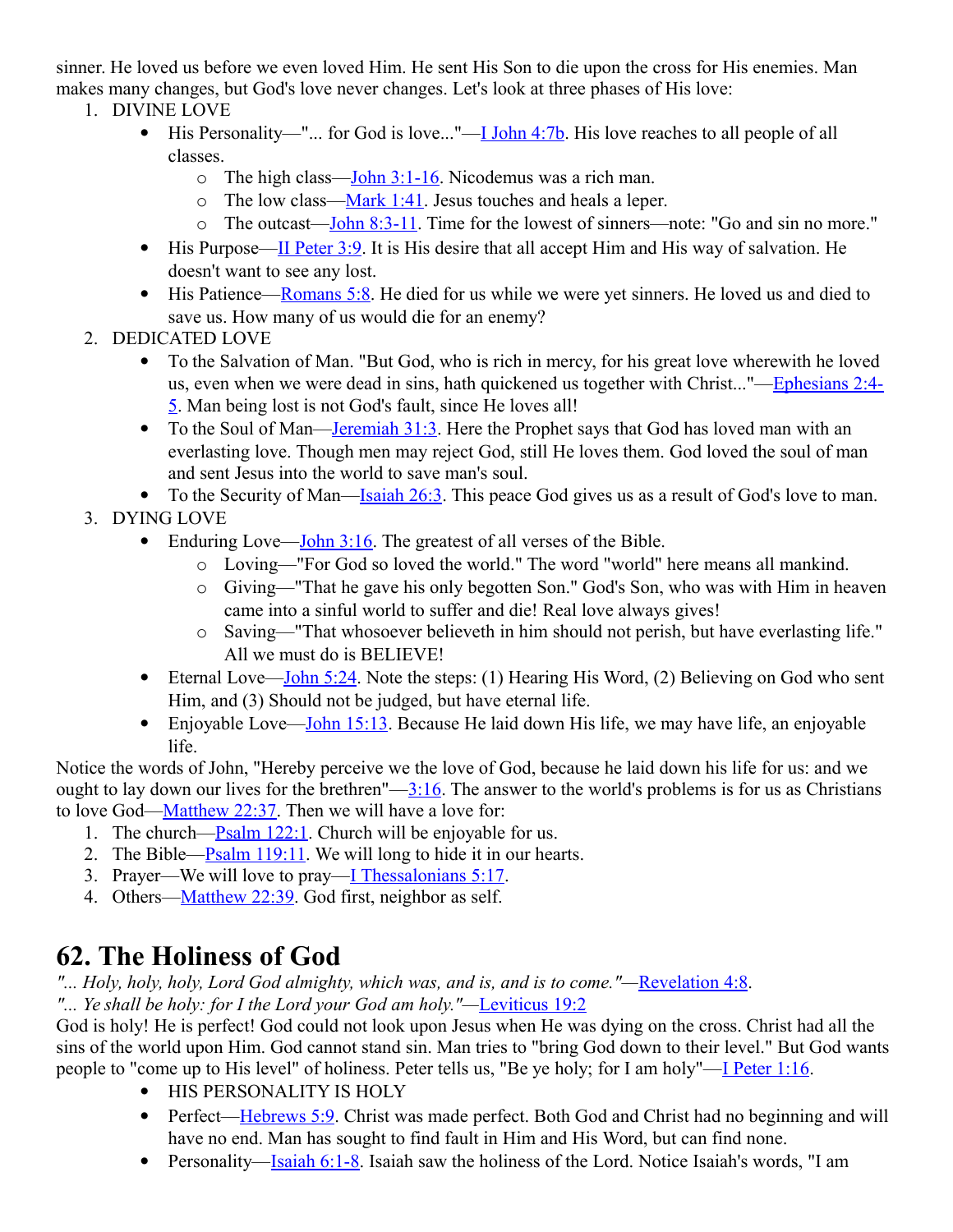undone." When we see how *holy* God is, we will see how *unholy* we are!

- Position[—Psalm 24:3.](http://www.crossbooks.com/verse.asp?ref=Ps+24%3A3) Notice here who shall stand in HIS HOLY PLACE. God is holy! Heaven is a holy place for holy people.
- Purity—Hebrews  $4:15$ . Christ was tempted as we are, yet without sin. He is pure and without spot.
- 2. 2.HIS PROMISES ARE HOLY
	- Surety—Numbers  $23:19$ . God is not a man. God does not change His mind. God will keep His Word. His Word is sure. "The grass withereth, the flower fadeth: but the word of our God shall stand for ever"[—Isaiah 40:8.](http://www.crossbooks.com/verse.asp?ref=Isa+40%3A8)
	- Sinless[—James 5:16.](http://www.crossbooks.com/verse.asp?ref=Jas+5%3A16) Notice we must confess our sins and be righteous, then the Lord will answer prayer and keep His promise.
	- Standard[—John 15:7.](http://www.crossbooks.com/verse.asp?ref=Jn+15%3A7) For every promise there are conditions which we must meet. Here we must "abide in him."
	- Settled[—Titus 1:2.](http://www.crossbooks.com/verse.asp?ref=Tit+1%3A2) God can't lie! God can do many things, but He cannot lie! He will keep His promises.

THERE ARE REQUIREMENTS WHICH WE MUST MEET IN ORDER FOR HIM TO ANSWER OUR PRAYERS—THESE REQUIREMENTS ARE HOLY!

### 3. 3.HIS PLAN IS HOLY

God's plan for His people is holy. Note these steps!

- The Plea[—II Corinthians 6:17.](http://www.crossbooks.com/verse.asp?ref=2Co+6%3A17) "Come out" and be separate, or live different than sinners and the world.
- The Purging[—II Corinthians 7:1.](http://www.crossbooks.com/verse.asp?ref=2Co+7%3A1) Notice here, "cleanse self" from all filthiness of the flesh.
- The Plan[—I John 2:15-17.](http://www.crossbooks.com/verse.asp?ref=1Jn+2%3A15-17) Loving and taking part in the world. The "world" means the pleasures and the sins of the world.
- The Purity[—Hebrews 12:14.](http://www.crossbooks.com/verse.asp?ref=Heb+12%3A14) Necessary to live a holy life if we expect to see God.
- The Persistence—I Timothy  $5:22$ . Abstain from all the appearance of evil and sin.
- The Practice— $5:22$ . Keep THYSELF pure!
- The Promise[—Matthew 5:8.](http://www.crossbooks.com/verse.asp?ref=Mt+5%3A8) Only the pure in heart will see God. If we can't live pure now, we would feel out of place in heaven.

Since God is holy, all Christians should live a holy life. Holy in: (1) Our Conduct[—Galatians 5:16;](http://www.crossbooks.com/verse.asp?ref=Gal+5%3A16) (2) Holy in our Character[—I Corinthians 9:27;](http://www.crossbooks.com/verse.asp?ref=1Co+9%3A27) and (3) Holy in our Conversation[—1 Peter 1:15-16.](http://www.crossbooks.com/verse.asp?ref=1Pe+1%3A15-16) Since God is holy HE DEMANDS THAT WE LIVE HOLY!

# **63. The Judgment of God**

[Hebrews 9:27.](http://www.crossbooks.com/verse.asp?ref=Heb+9%3A27) Death comes to all, then comes the judgment of God.

God is love. But God is also a God of judgment. God's judgment is the "pay day" for what we have done. God has appointed a day in which He will judge the world[—Acts 17:31.](http://www.crossbooks.com/verse.asp?ref=Ac+17%3A31) The Bible says that God will judge the secrets of men according to the gospel[—Romans 2:16.](http://www.crossbooks.com/verse.asp?ref=Ro+2%3A16) Also the Bible says that man will give account of himself before God[—Romans 14:12.](http://www.crossbooks.com/verse.asp?ref=Ro+14%3A12) You will be judged according to how you live. You must reap what you sow[—Galatians 6:7-8.](http://www.crossbooks.com/verse.asp?ref=Gal+6%3A7-8)

- 1. JUDGMENT UPON SELFISHNESS
	- Pride— $14:12$ . Notice the five "I will's" in these verses by Satan. Pride is sin and this sin put Satan (Lucifer) out of the glories of heaven.
	- Punishment[—Jude 6.](http://www.crossbooks.com/verse.asp?ref=Jude+1%3A6) One-third of the angels along with Satan were put out of heaven. Jesus said that hell was prepared for the devil and his angels[—Matthew 25:41.](http://www.crossbooks.com/verse.asp?ref=Mt+25%3A41) Also notice that the followers of Satan will be cast into hell[—Revelation 12:9.](http://www.crossbooks.com/verse.asp?ref=Rev+12%3A9) Peter tells us that God did not spare the angels who sinned[—II Peter 2:4.](http://www.crossbooks.com/verse.asp?ref=2Pe+2%3A4)
- 2. JUDGMENT UPON STUBBORNNESS
	- Deception[—Genesis 3:1.](http://www.crossbooks.com/verse.asp?ref=Ge+3%3A1) Satan comes in a form of a serpent to deceive Eve in the garden.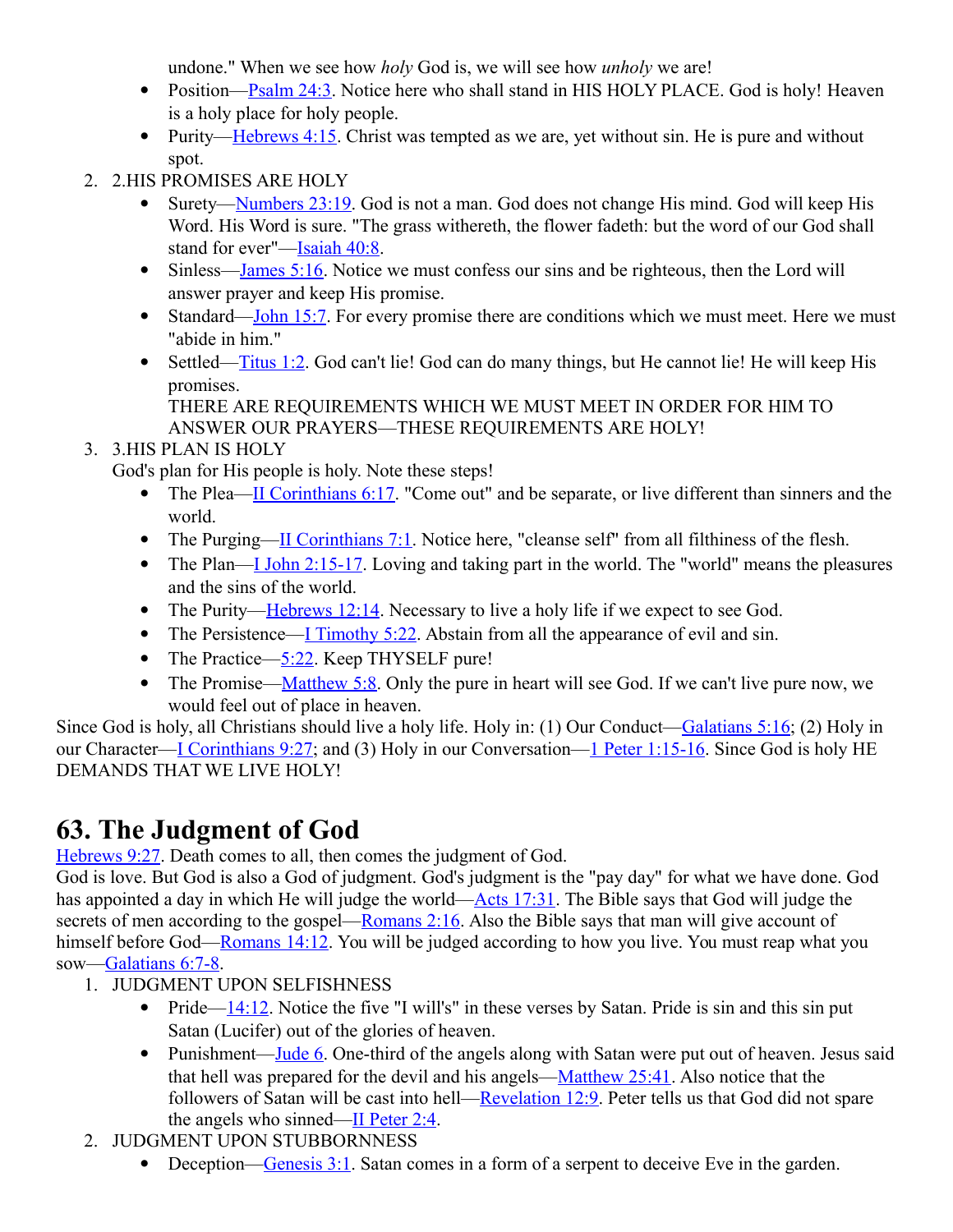- Doubt[—Genesis 3:4.](http://www.crossbooks.com/verse.asp?ref=Ge+3%3A4) Satan puts doubt in the mind of Eve saying, "Ye shall not die." Satan always brings doubt and unbelief.
- Decision[—Genesis 3:6.](http://www.crossbooks.com/verse.asp?ref=Ge+3%3A6) Eve saw the tree and wanted it. The Bible warns against lust—James [1:14-15.](http://www.crossbooks.com/verse.asp?ref=Jas+1%3A14-15) Eve knew better, but disobeyed!
- Degradation[—Genesis 3:7-12.](http://www.crossbooks.com/verse.asp?ref=Ge+3%3A7-12) Sin brought fear, so Adam and Eve hid from God. Sin always brings shame and sorrow.
- Destruction— $3:1$ . A curse upon the whole world because of sin!
- Denouncement[—Genesis 3:23-24.](http://www.crossbooks.com/verse.asp?ref=Ge+3%3A23-24) Adam and Eve are driven from the garden. SIN ALWAYS separates from God.
- Disobedience[—Romans 5:12.](http://www.crossbooks.com/verse.asp?ref=Ro+5%3A12) By Adam and Eve sin entered into the world. Because of this, all are sinners[—Romans 3:23.](http://www.crossbooks.com/verse.asp?ref=Ro+3%3A23)
- 3. JUDGMENT UPON SIN
	- The Sin[—Genesis 6:1-16.](http://www.crossbooks.com/verse.asp?ref=Ge+6%3A1-16) Notice how man was continually sinful  $(v, 5)$ . Also that God was sorry He made man  $(v, 6)!$
	- The Stubbornness—Genesis  $6:3$ . Noah preached for 120 years, still man refused to accept God's plan of escape.
	- The Surrender[—Genesis 7:14-15.](http://www.crossbooks.com/verse.asp?ref=Ge+7%3A14-15) All the animals obeyed, but man did not! An estimated 137 million people lived then, only eight saved!
	- The Separation[—Genesis 7:16-24.](http://www.crossbooks.com/verse.asp?ref=Ge+7%3A16-24) God closed the door and judgment came upon those who rejected God's plan.
- 4. JUDGMENT UPON THE SENSUAL

God sends judgment upon those who use sex in the wrong way!

- Adultery[—Exodus 20:14;](http://www.crossbooks.com/verse.asp?ref=Ex+20%3A14) [I Corinthians 6:9;](http://www.crossbooks.com/verse.asp?ref=1Co+6%3A9) [Matthew 5:28](http://www.crossbooks.com/verse.asp?ref=Mt+5%3A28)
- Fornication[—Ephesians 5:3;](http://www.crossbooks.com/verse.asp?ref=Eph+5%3A3) [Revelation 21:8;](http://www.crossbooks.com/verse.asp?ref=Rev+21%3A8) [I Corinthians 6:18](http://www.crossbooks.com/verse.asp?ref=1Co+6%3A18)
- Perversion[—Romans 1:24-27.](http://www.crossbooks.com/verse.asp?ref=Ro+1%3A24-27) Notice God "gave them up."
- 5. JUDGMENT UPON SLOTHFULNESS
	- Postponing—Now is the day of salvation— $\frac{P}{P}$  Proverbs 27:1. Seek the Lord while He is near— [Isaiah 55:6.](http://www.crossbooks.com/verse.asp?ref=Isa+55%3A6) Refusing warning shall be destroyed suddenly and without warning[—Proverbs 29:1.](http://www.crossbooks.com/verse.asp?ref=Pr+29%3A1)
	- Punishment[—Revelation 20:11-15.](http://www.crossbooks.com/verse.asp?ref=Rev+20%3A11-15) (1) The Judge[—v. 11.](http://www.crossbooks.com/verse.asp?ref=Rev+20%3A11) (2) The Judged[—vv. 12-13.](http://www.crossbooks.com/verse.asp?ref=Rev+20%3A12-13) (3) The Judgment[—vv. 14-15.](http://www.crossbooks.com/verse.asp?ref=Rev+20%3A14-15)

Judgment is coming. Notice Christ the righteous judge[—Psalm 96:13.](http://www.crossbooks.com/verse.asp?ref=Ps+96%3A13) Christ is the just judge. Many will be ashamed at Christ's coming[—I John 2:28.](http://www.crossbooks.com/verse.asp?ref=1Jn+2%3A28) They will be ashamed to face Him. God keeps good books—Malachi [3:16.](http://www.crossbooks.com/verse.asp?ref=Mal+3%3A16) Only those who live for God will not be ashamed to be judged! ARE YOU READY?

# **64. The Jealousy of God**

### [Exodus 20:3-5.](http://www.crossbooks.com/verse.asp?ref=Ex+20%3A3-5)

God is a jealous God. He wants *our best!* He wants *all we have!* He will not be satisfied with second place—He must be first[—Matthew 6:33.](http://www.crossbooks.com/verse.asp?ref=Mt+6%3A33) He wants to be King, Lord, and Master. If He is not LORD OF ALL, then He is NOT LORD AT ALL!

- 1. HE WANTS OUR TALENT
	- Divine Talent—Philippians  $4:13$ . God gives us ability to do all things. All talent comes from God. USE IT FOR GOD!
	- Dedicated Talent[—Ecclesiastes 9:10.](http://www.crossbooks.com/verse.asp?ref=Ecc+9%3A10) Whatever we do, we should put our whole heart into it. Indifference and half-hearted attitudes should have no place in the lives of Christians.
	- Demonstrated Talent—Judges  $7:21$ . Gideon's victory came about because "every man was in his place." It takes every person with his talent to make God's work a success.
	- Destroyed Talent[—Judges 14-16.](http://www.crossbooks.com/verse.asp?ref=Jdg+14-16) Samson was given a talent to save God's people. However, playing with sin caused him to lose it.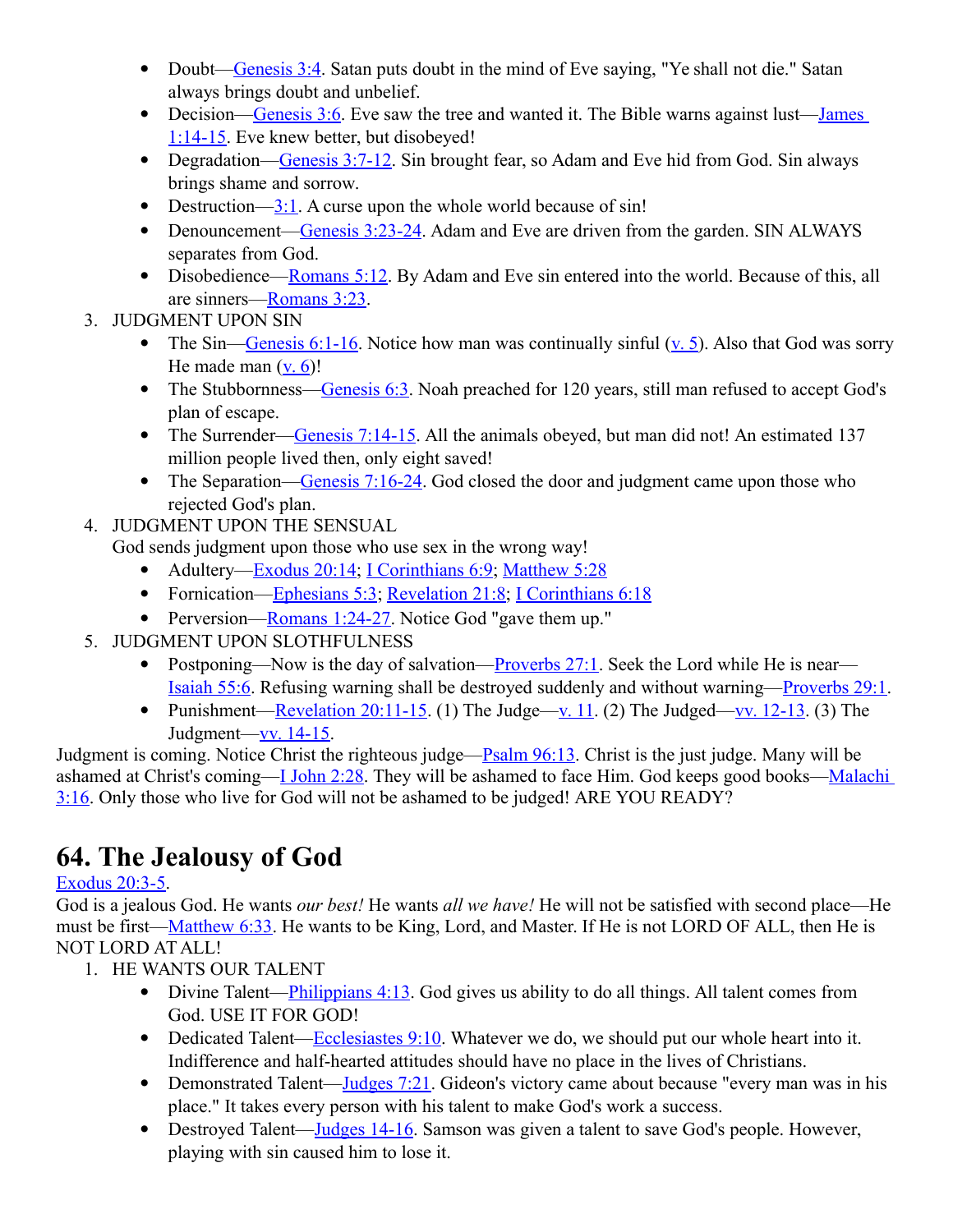- 2. HE WANTS OUR TIME
	- Time to Worship—John  $4:24$ . Both at home and in church.
	- Time to Wait[—Isaiah 40:31.](http://www.crossbooks.com/verse.asp?ref=Isa+40%3A31) Allowing God to speak to us. Too many people do all the talking when they pray.
	- Time to Work[—John 9:4.](http://www.crossbooks.com/verse.asp?ref=Jn+9%3A4) We cannot wait, we must work NOW!
	- Time to Warble[—I Thessalonians 5:16.](http://www.crossbooks.com/verse.asp?ref=1Th+5%3A16) Always rejoicing in the Lord. A sad Christian is a poor example of Christianity!
- 3. HE WANTS OUR TITHES
	- The Curse—"Ye are cursed with a curse: for ye have robbed me..."[—Malachi 3:9.](http://www.crossbooks.com/verse.asp?ref=Mal+3%3A9) God placed a curse because they did not pay tithes.
	- The Command—"Bring ye all the tithes into the storehouse..."— $Malachi 3:10$ . The storehouse is</u> the church. All needs are met when all people bring their tithes into the church.
	- The Compensation—"... and prove me now wherewith, saith the Lord of hosts, if I will not open you the windows of heaven, and pour you out a blessing, that there shall not be room enough to receive it"[—Malachi 3:10.](http://www.crossbooks.com/verse.asp?ref=Mal+3%3A10)
- 4. HE WANTS OUR TONGUE
	- Thinking[—Proverbs 23:7.](http://www.crossbooks.com/verse.asp?ref=Pr+23%3A7) We should have the mind of Christ.[—Philippians 2:5.](http://www.crossbooks.com/verse.asp?ref=Php+2%3A5) We may commit sin by thinking[—Matthew 5:28;](http://www.crossbooks.com/verse.asp?ref=Mt+5%3A28) [I John 3:15.](http://www.crossbooks.com/verse.asp?ref=1Jn+3%3A15)
	- Talking[—Psalm 19:14.](http://www.crossbooks.com/verse.asp?ref=Ps+19%3A14) Each word should be acceptable in the sight of the Lord. Notice the words of James, "Swift to hear, slow to speak..."[—James 1:19.](http://www.crossbooks.com/verse.asp?ref=Jas+1%3A19)
	- Testimony—Your testimony will be affected by how you think and speak.

The wisest man that ever lived said, "Trust in the Lord with all thine heart; and lean not unto thine own understanding. In all thy ways acknowledge him, and he shall direct thy paths"[—Proverbs 3:5-6.](http://www.crossbooks.com/verse.asp?ref=Pr+3%3A5-6) When Christ is first, you will have a happy life, but also will be pleasing the Lord. MAKE HIM FIRST IN YOUR LIFE, PLANS, AND AMBITIONS!

### **65. The Faithfulness of God**

*"Know therefore that the Lord thy God, he is God, the faithful God, which keepeth covenant and mercy with them that love him and keep his commandments to a thousand generations"—[Deuteronomy 7:9](http://www.crossbooks.com/verse.asp?ref=Dt+7%3A9) "I will sing of the mercies of the Lord for ever: with my mouth will I make known thy faithfulness to all* 

*generations."*[—Psalm 89:1](http://www.crossbooks.com/verse.asp?ref=Ps+89%3A1)

Notice the words of Paul, "God is faithful, by whom ye were called unto the fellowship of His Son Jesus Christ our Lord."

[—I Corinthians 1:9.](http://www.crossbooks.com/verse.asp?ref=1Co+1%3A9) Also, "If we believe not, yet he abideth faithful: he cannot deny himself."[—I Timothy 2:13.](http://www.crossbooks.com/verse.asp?ref=1Ti+2%3A13) Peter tells of "the faithful creator"[—I Peter 4:19.](http://www.crossbooks.com/verse.asp?ref=1Pe+4%3A19)

1. FAITHFUL IN SAVING

- Promise—John  $6:37$ . None will be turned away, who call upon Him.
- Pardon[—Psalm 103:3.](http://www.crossbooks.com/verse.asp?ref=Ps+103%3A3) Notice He forgives *all our iniquities!*
- Persons—"He is able to save completely all who come to God through Him. Since He will live forever, He will always be there to remind God that He has paid for their sins with His blood"— [Hebrews 7:25](http://www.crossbooks.com/verse.asp?ref=Heb+7%3A25) *Living New Testament.*
- Purging—Isaiah  $1:18$ . Sins made whiter than snow.
- Perfection[—I John 1:7.](http://www.crossbooks.com/verse.asp?ref=1Jn+1%3A7) Cleansing from all sin!
- 2. GOD IS STILL, AND ALWAYS WILL BE, IN THE SAVING BUSINESS!
- 3. FAITHFUL IN SECURING
	- Promise[—I Peter 1:5.](http://www.crossbooks.com/verse.asp?ref=1Pe+1%3A5) Kept by God's power until the end.
	- Perfection[—Jude 24.](http://www.crossbooks.com/verse.asp?ref=Jude+1%3A24) Present us perfect before the Father.
	- Persuaded[—II Timothy 1:12.](http://www.crossbooks.com/verse.asp?ref=2Ti+1%3A12) Keep us until we meet Him.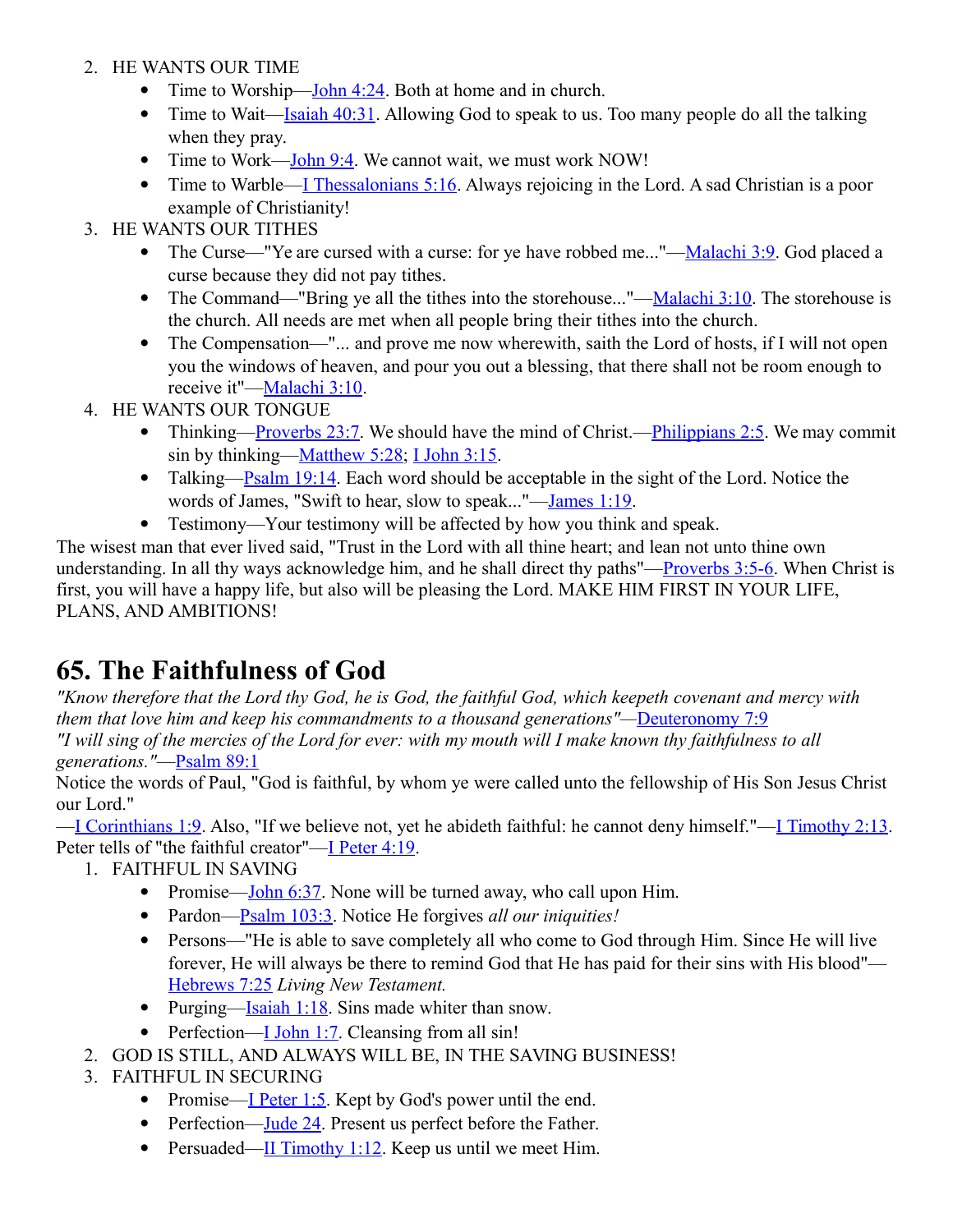- Power—Philippians  $4:13$ . Power to do all things for Him.
- Personal[—Hebrews 10:25.](http://www.crossbooks.com/verse.asp?ref=Heb+10%3A25) Faithful is God, who has promised.
- 4. HE WILL KEEP US IF WE REMAIN IN HIM. SOMETHING FOR US TO DO!
- 5. FAITHFUL IN SATISFYING

*He will satisfy, and meet our every need*.

- Physical Needs[—III John 3.](http://www.crossbooks.com/verse.asp?ref=3Jn+1%3A3) God wants us to be strong in body.
- Spiritual Needs[—Matthew 5:6.](http://www.crossbooks.com/verse.asp?ref=Mt+5%3A6) Will meet our needs if we are hungry.
- Material Needs[—Psalm 103:5.](http://www.crossbooks.com/verse.asp?ref=Ps+103%3A5) He satisfies our mouths with *good things!* Also see [Psalm 37:25.](http://www.crossbooks.com/verse.asp?ref=Ps+37%3A25)
- Financial Needs—**Philippians 4:19**. God does meet all needs, but He does not give us everything we want!
- 6. PERMIT HIM TO MEET ALL YOUR NEEDS!
- 7. FAITHFUL IN STRENGTHENING
	- Strength to Face Sin—Romans  $6:14$ . Sin has no power over us. Compare with I Corinthians [10:13.](http://www.crossbooks.com/verse.asp?ref=1Co+10%3A13)
	- Strength to Face Sorrow—Psalm  $46:1$ . God is always near to all the sorrowing and those who face trouble.
	- Strength to Face Sarcasm— $P$ salm 56:11. Not fearful what man may say or do to me.
	- Strength to Stablish—II Thessalonians  $3:3$ . He will stablish us and keep us from all evil.
	- HE WILL GIVE US STRENGTH TO FACE EVERY SITUATION IN LIFE!

You can depend upon the faithfulness of God. He does not lie![—1:5.](http://www.crossbooks.com/verse.asp?ref=Jn+1%3A5) God does not change His mind[—Numbers](http://www.crossbooks.com/verse.asp?ref=Nu+23%3A19) [23:19.](http://www.crossbooks.com/verse.asp?ref=Nu+23%3A19) He is faithful to us even if we are unfaithful to Him. Are we faithful to God? Suppose God were only as faithful to you as you are to Him?

# **66. The Justice of God**

*"For there is no difference between the Jew and the Greek: for the same Lord over all is rich unto all that call upon him."*[—Romans 10:12](http://www.crossbooks.com/verse.asp?ref=Ro+10%3A12)

*"Then Peter opened his mouth, and said, "Of a truth I perceive that God is no respecter of persons."—*[Acts](http://www.crossbooks.com/verse.asp?ref=Ac+10%3A34)  [10:34](http://www.crossbooks.com/verse.asp?ref=Ac+10%3A34)

God is just to all people. He has no pets—He treats all people the same. In [John 3:16](http://www.crossbooks.com/verse.asp?ref=Jn+3%3A16) notice the word "whosoever," which includes all people. The Psalmist says that God is faithful to all generations—Psalm [119:90.](http://www.crossbooks.com/verse.asp?ref=Ps+119%3A90) Some feel that God loves the Jew more than the Gentile. This is not true! The Psalmist says, "Though the Lord be high, yet hath he respect unto the lowly"[—Psalm 138:6.](http://www.crossbooks.com/verse.asp?ref=Ps+138%3A6)

- 1. HE IS JUST IN SALVATION
	- The Sinners[—Romans 3:23;](http://www.crossbooks.com/verse.asp?ref=Ro+3%3A23) [Isaiah 53:6.](http://www.crossbooks.com/verse.asp?ref=Isa+53%3A6) All men are sinners. There are no exceptions.
	- The Simplicity—Romans  $10:13$ . Anyone who calls upon Christ will be saved. The rich class, the poor class, the outcast!
	- The Saviour[—II Peter 3:9.](http://www.crossbooks.com/verse.asp?ref=2Pe+3%3A9) The Lord is not willing that *any* person should perish, or be lost without Christ.
	- The Saving[—John 3:1-8.](http://www.crossbooks.com/verse.asp?ref=Jn+3%3A1-8) Since *all* men are sinners, *all* must be born again by the power of God.
	- The Solace[—Matthew 11:28-30.](http://www.crossbooks.com/verse.asp?ref=Mt+11%3A28-30) Notice invitation is for *all* people.
- 2. HE IS JUST IN SUFFERING
	- The Purpose in Suffering—Romans  $8:28$ . God has a reason. We may not know why, but God is fair and works things for good for you.
	- The Plan[—Psalm 119:75.](http://www.crossbooks.com/verse.asp?ref=Ps+119%3A75) Through affliction, or sickness, the Psalmist learns more about God. Sickness sometimes can be a blessing to us.

• The Promise[—II Timothy 3:12.](http://www.crossbooks.com/verse.asp?ref=2Ti+3%3A12) Note: *All* who live godly shall suffer persecution. GOD MAY NOT REMOVE THE SUFFERING, BUT WILL BE WITH US IN THE TIME OF SUFFERING.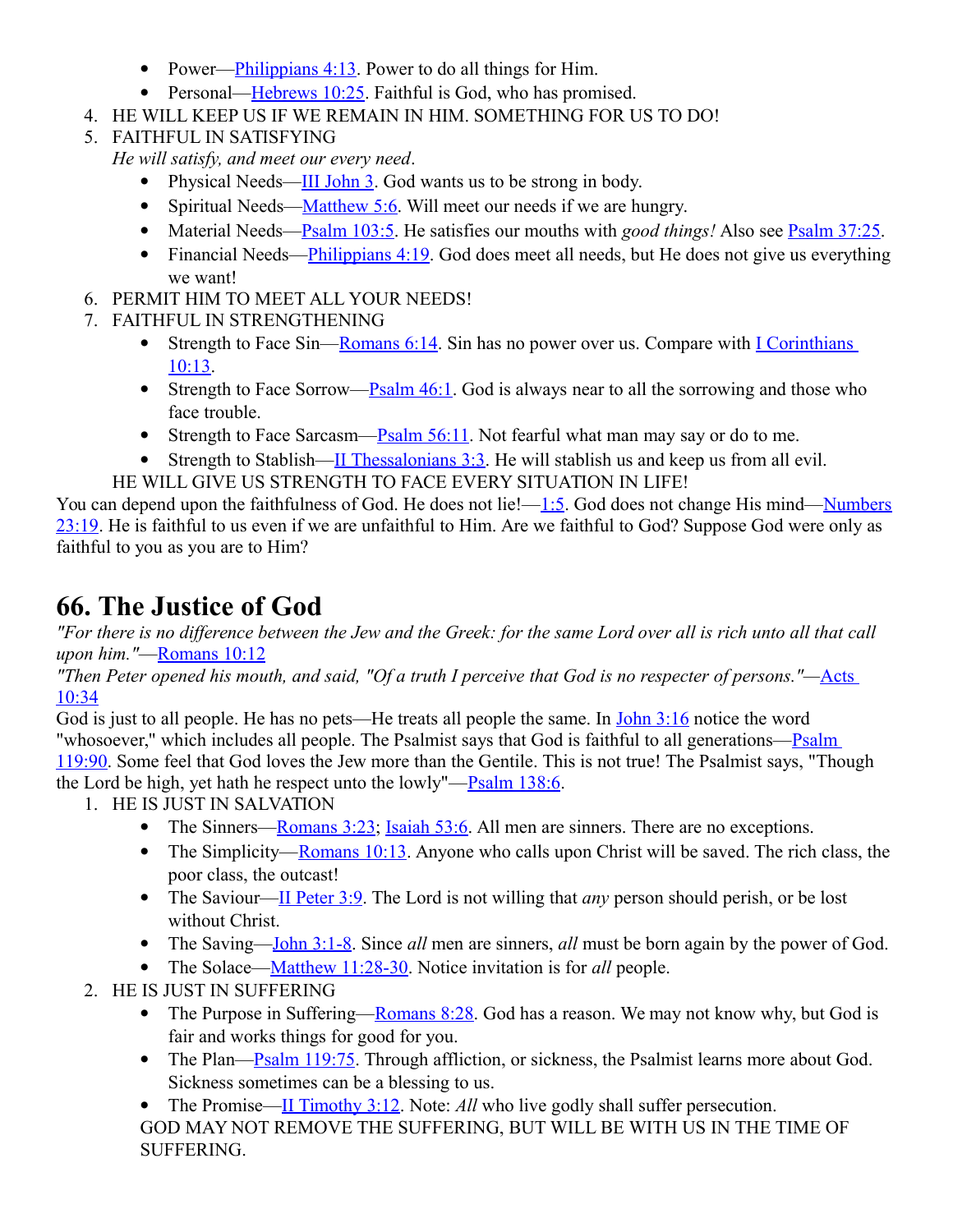#### 3. HE IS JUST IN SICKNESS

[II Corinthians 12:7.](http://www.crossbooks.com/verse.asp?ref=2Co+12%3A7) Paul proves God's justice in sickness.

- The Plan[—v. 7.](http://www.crossbooks.com/verse.asp?ref=2Co+12%3A7) Paul had a thorn in the flesh. This kept Paul humble before God.
- The Prayer[—v. 8.](http://www.crossbooks.com/verse.asp?ref=2Co+12%3A8) Paul prayed three times for the sickness to depart. However, it remained.
- The Purpose—v.  $9$ 
	- o Patience—"My grace is sufficient for thee."
	- o Perfection—"My strength is made perfect in weakness."
	- o Power—"Most gladly therefore will I rather glory in my infirmities, that the power of Christ may rest upon me."

The Psalmist said, "Before I was afflicted I went astray"—**Psalm 119:67**. Sickness draws people near to God.

4. HE IS JUST IN SEPARATION

Death comes and separates us from friends we love.

- Surety of death[—Hebrews 9:27;](http://www.crossbooks.com/verse.asp?ref=Heb+9%3A27) [Ecclesiastes 8:2.](http://www.crossbooks.com/verse.asp?ref=Ecc+8%3A2) Some day we must all face death.
- Sinner's death[—Romans 6:23;](http://www.crossbooks.com/verse.asp?ref=Ro+6%3A23) [Mark 8:36;](http://www.crossbooks.com/verse.asp?ref=Mk+8%3A36) [Revelation 20:15](http://www.crossbooks.com/verse.asp?ref=Rev+20%3A15)
- Saint's death[—II Corinthians 5:8;](http://www.crossbooks.com/verse.asp?ref=2Co+5%3A8) [Psalm 116:15](http://www.crossbooks.com/verse.asp?ref=Ps+116%3A15)
- Separation after death[—Revelation 20:11-15.](http://www.crossbooks.com/verse.asp?ref=Rev+20%3A11-15) Note the "small and the great." No one escapes God's judgment.

God gives all fair treatment. Man has a choice. He chooses to accept God or to reject God. If he refuses God's love, then there is no other hope! God's provisions are for all people. HE IS A JUST GOD!

# **67. Revival**

*"Oh that my head were waters, and mine eyes a fountain of tears, that I might weep day and night for the slain of the daughter of my people."[— Jeremiah](http://www.crossbooks.com/verse.asp?ref=Jer+9%3A1)* 9:1

*"But when he saw the multitudes, he was moved with compassion on them, because they fainted, and were scattered abroad, as sheep having no shepherd."—*[Matthew 9:36](http://www.crossbooks.com/verse.asp?ref=Mt+9%3A36)

*Revival brings us near to Christ!* We cannot be near to Christ without having a love and compassion for the lost! The closer we get to Christ, the greater our love will be for the lost. When people don't witness, it shows they are not living close to Christ!

- 1. SEEKING THE LOST
- The People[—John 3:1-8.](http://www.crossbooks.com/verse.asp?ref=Jn+3%3A1-8) Man must be born again. He must be changed by the power of God[—II](http://www.crossbooks.com/verse.asp?ref=2Co+5%3A17) [Corinthians 5:17.](http://www.crossbooks.com/verse.asp?ref=2Co+5%3A17) There is only one way for man to come to Christ[—John 14:6.](http://www.crossbooks.com/verse.asp?ref=Jn+14%3A6)
- The Problem[—Romans 10:14.](http://www.crossbooks.com/verse.asp?ref=Ro+10%3A14) Man must hear before he believes in Christ. Faith comes by hearing God's Word[—Romans 10:17.](http://www.crossbooks.com/verse.asp?ref=Ro+10%3A17) David said, "No man careth for my soul"[—Psalm 142:4.](http://www.crossbooks.com/verse.asp?ref=Ps+142%3A4)
- The Peril[—John 4:35.](http://www.crossbooks.com/verse.asp?ref=Jn+4%3A35) We should "lift up our eyes" and look upon the lost. Satan blinds many people's vision. Note the words of Solomon[—Proverbs 29:18.](http://www.crossbooks.com/verse.asp?ref=Pr+29%3A18)
- 2. SORROW FOR THE LOST
	- Concern[—Exodus 32:32.](http://www.crossbooks.com/verse.asp?ref=Ex+32%3A32) Moses willing to lose his own soul to see his friends forgiven of their sins.
	- Compassion[—Psalm 126:6.](http://www.crossbooks.com/verse.asp?ref=Ps+126%3A6) Shedding tears over the lost. Paul shed tears for three years night and day[—Acts 20:31.](http://www.crossbooks.com/verse.asp?ref=Ac+20%3A31)
	- Constrained[—Romans 9:3.](http://www.crossbooks.com/verse.asp?ref=Ro+9%3A3) Paul, willing to be accursed, so that others may be saved.
- 3. SEEKING THE LOST
	- The Command[—Mark 16:15.](http://www.crossbooks.com/verse.asp?ref=Mk+16%3A15) Though this command was given 2,000 years ago, is for all people today, we must put *GO* in the *GO*spel!
	- The Call—John  $15:16$ . Not all people are called to be ministers, or missionaries, but all are called to be soul-winners! Some do not hear the call. Others hear the call but fail to obey it!
	- The Compensation— $P_{\text{Salm}}$  126:6. God will reward us for our work! There is joy in heaven when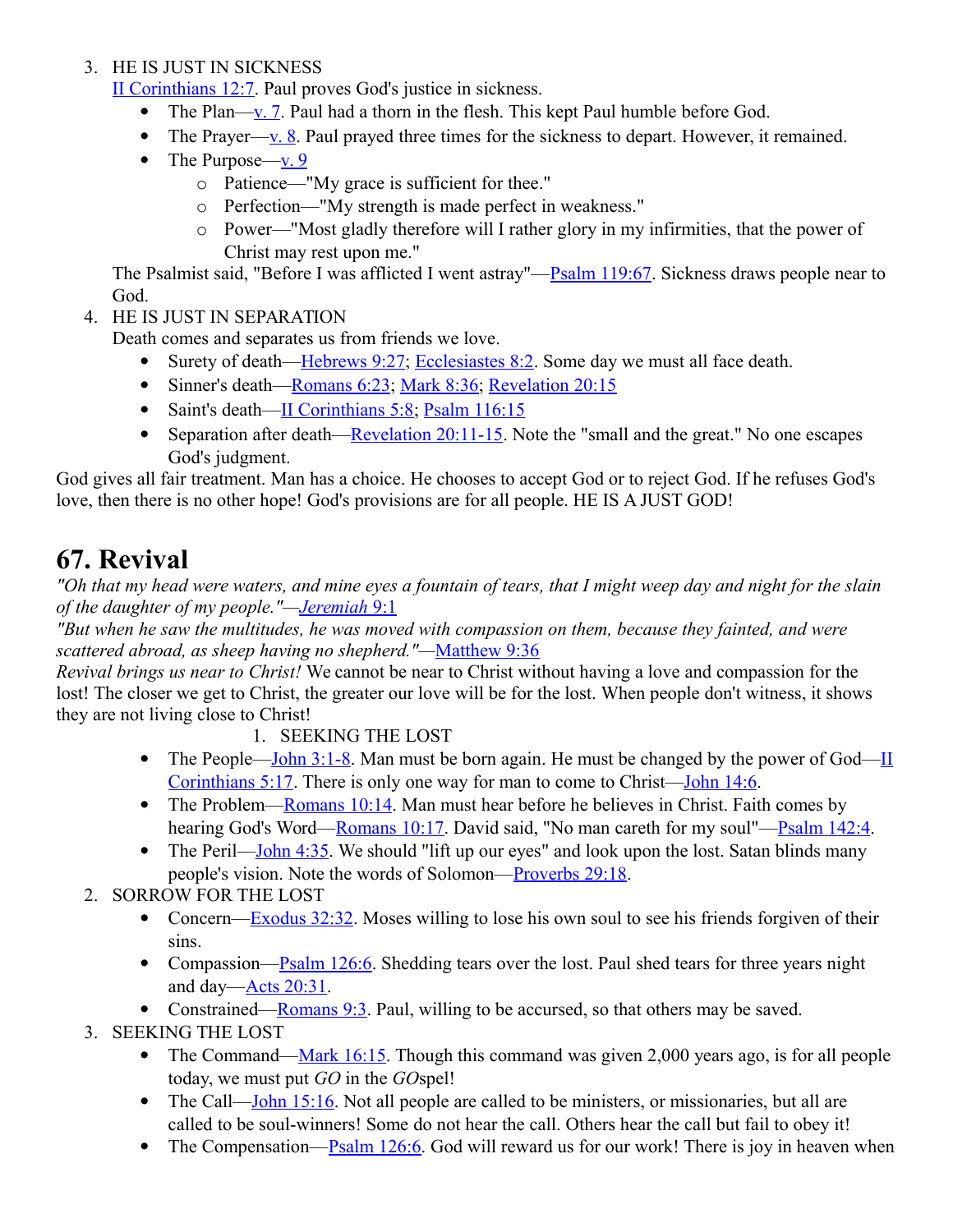someone is brought to Christ[—Luke 15:7.](http://www.crossbooks.com/verse.asp?ref=Lk+15%3A7) Also there is rejoicing on earth!

#### 4. SAVING THE LOST

- Saved from Sin[—II Corinthians 5:17.](http://www.crossbooks.com/verse.asp?ref=2Co+5%3A17) The new birth changes us from sinners into saints!
- Saved from Separation[—John 5:24.](http://www.crossbooks.com/verse.asp?ref=Jn+5%3A24) Though we face death, we have the hope of living eternally with Christ.
- Saved from Satan[—I John 4:4.](http://www.crossbooks.com/verse.asp?ref=1Jn+4%3A4) Greater is Christ, who is in us, than he (Satan) who is in the world.

If there is no love in your heart for the lost—you need revival! If we do not love the lost, then we need to get close to Christ, and He will put in our hearts a love and compassion, which will make us soul winners! The lost are depending upon us! Christ is depending upon us—we must work now—tomorrow may be too late!

# **68. Ephesus—the Church Without Love**

#### [Revelation 2:1-7](http://www.crossbooks.com/verse.asp?ref=Rev+2%3A1-7)

The Ephesian church was the Apostolic church[—Acts 18:9;](http://www.crossbooks.com/verse.asp?ref=Ac+18%3A9) [19:17.](http://www.crossbooks.com/verse.asp?ref=Ac+19%3A17) It was this church which "turned the world" upside down"[—Acts 17:16.](http://www.crossbooks.com/verse.asp?ref=Ac+17%3A16) This church was praised by Christ for its works, patience, faithfulness, its knowledge of God's Word, and separation from sin. However, it had lost God's love, or ITS FIRST LOVE! They were so busy doing good things that they had no time to love and worship Christ.

- 1. THE CHURCH[—vv. 1-3](http://www.crossbooks.com/verse.asp?ref=Ac+17%3A1-3)
	- Christian Church—<u>v. 1</u>. They were praised by Christ for all the good things they were doing. God remembers our good works[—Malachi 3:16.](http://www.crossbooks.com/verse.asp?ref=Mal+3%3A16)
	- Cleansed Church—They were cleansed by Christ's blood. They knew the meaning of II [Corinthians 5:17,](http://www.crossbooks.com/verse.asp?ref=2Co+5%3A17) and [I John 1:7.](http://www.crossbooks.com/verse.asp?ref=1Jn+1%3A7)
	- Consecrated Church[—v. 3.](http://www.crossbooks.com/verse.asp?ref=1Jn+1%3A3) They were living a dedicated Christian life. They were not willing to give up their faith. They knew the meaning of Paul's words in [Romans 12:1,](http://www.crossbooks.com/verse.asp?ref=Ro+12%3A1) [2.](http://www.crossbooks.com/verse.asp?ref=Ro+12%3A2)

### 2. THE CHARGE-v. 4

They lost their love for God. Doing this, they lacked love in:

- Praying. Love causes you to pray. If you love Him, speak to Him!
- People. Love for God will cause us to love people. When you lose your love for God, you lose your love for others.
- Perfection. Love for God will encourage us to be perfect in our living for Christ.
- Persistence. When we lost our love for God, we are not persistent in our daily Christian living.
- 3. THE COMMAND[—vv. 5-6](http://www.crossbooks.com/verse.asp?ref=Ro+12%3A5-6)
	- The Wrong—v.  $5$ .
		- o Sin—"Remember therefore from whence thou art fallen."
		- o Spirituality—"Repent, and do the first works."
		- o Sorrow—If not repent, "else I will come unto thee quickly, and remove thy candlestick out of his place, except thou repent." Meaning God's judgment upon the church.
	- The Warning[—v. 6.](http://www.crossbooks.com/verse.asp?ref=Ro+12%3A6) Nicolaitans, meaning, "Balaamites" who induced the Israelites to sin, through lust. See [2;](http://www.crossbooks.com/verse.asp?ref=Ro+12%3A2) [Numbers 31:15-16.](http://www.crossbooks.com/verse.asp?ref=Nu+31%3A15-16)

When Christians sin, they too need to repent! Too often, Christians think they can live the way they please!

- 4. THE CONSECRATION[—v. 7](http://www.crossbooks.com/verse.asp?ref=Nu+31%3A7)
	- Realization[—v. 7a.](http://www.crossbooks.com/verse.asp?ref=Nu+31%3A7) Listen as God, through the Spirit, speaks to you. Some people do not live close enough to God to hear His voice. However, remember, Satan has a voice and deceives many people. Be sure you know God's voice.
	- Reward[—v. 7b.](http://www.crossbooks.com/verse.asp?ref=Nu+31%3A7) This speaks of heaven. All who are faithfully living the Christian life will be rewarded with heaven as their home. Complete consecration always brings a reward.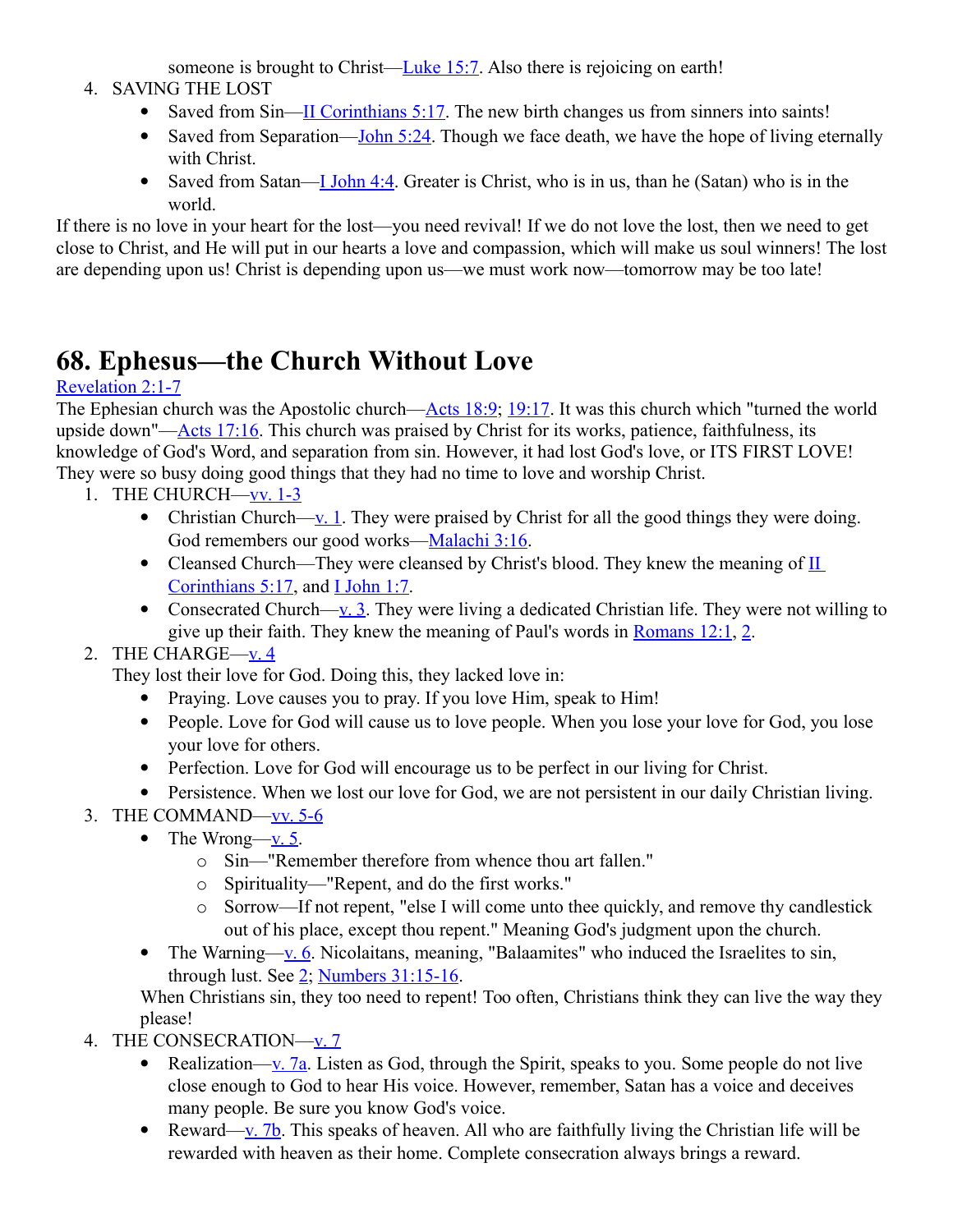The message to the Church of Ephesus is for all churches today! Many today know the teachings of the Bible, yet they have no love. Knowing the Bible is all vain, if we do not have love[—I Corinthians 13:1-3.](http://www.crossbooks.com/verse.asp?ref=1Co+13%3A1-3) The greatest need among Christians today is to have more love, because the greatest of all is love[—I Corinthians 13:13.](http://www.crossbooks.com/verse.asp?ref=1Co+13%3A13)

# **69. Smyrna—the Suffering Church**

### [Revelation 2:8-11](http://www.crossbooks.com/verse.asp?ref=Rev+2%3A8-11)

The word "Smyrna" means "myrrh" a sacred perfume. This was used in embalming, associated with death. This is a picture of Christians, who would have to suffer, and be willing to die for the Lord. Peter told us how important it was for Christians to be willing to suffer for Christ[—I Peter 4:12-16.](http://www.crossbooks.com/verse.asp?ref=1Pe+4%3A12-16) This suffering means persecution. Jesus spoke of this in <u>Matthew 5:10-12</u>. Also Paul spoke of this in <u>II Timothy 3:12</u>.

- 1. THE CHURCH $-\underline{v}$ . 8
	- Leader—"Unto the angel [leader] of the church." These words in [verses 8-11](http://www.crossbooks.com/verse.asp?ref=2Ti+3%3A8-11) were for the Christian people of the Smyrna church.
	- Lord—"These things saith the first and the last." This means the Lord, who is first and last, having no beginning, nor ending.
	- Life—"Which was dead and is alive." Christ is the life. He spoke of us sharing this life with Him [—John 11:25-26.](http://www.crossbooks.com/verse.asp?ref=Jn+11%3A25-26)
- 2. THE COMMENTS-V. 9
	- Suffering—"I know thy works and tribulation." God knew how they had suffered for the sake of the gospel.
	- Sorrow—"And thy poverty." Many of these suffered poverty because of their stand for the Lord. Sometimes the sinner has much more money than the Christian!
	- Slander—"And I know the blasphemy of them which say they are Jews." This means these people pretended they were Christians, yet persecuted those who stood for the Lord.
	- Satan—"But are the synagogue of Satan." This should be made in these words, "THEY SUPPORT THE CAUSE OF SATAN."
- 3. Christians are misunderstood, hated, and persecuted for the sake of Christ—however, Christ suffered for us, so we must suffer for Him.
- 4. THE CONSISTENCY[—v. 10.](http://www.crossbooks.com/verse.asp?ref=Jn+11%3A10)
	- Fearless—"Fear none of those things which thou shalt suffer." Don't be fearful. Don't worry. God will take care of you.
	- Fire—"Behold, the devil shall cast some of you into prison, that ye be tried; and ye shall have tribulation ten days." The Bible speaks of this as "BEING TRIED AS BY FIRE."
	- Faithfulness—"Be thou faithful unto death, and I will give thee a crown of life."
	- There is a great need for faithfulness in every Christian life!
- 5. THE CONSECRATION[—v. 11](http://www.crossbooks.com/verse.asp?ref=Jn+11%3A11)
	- Listen—"He that hath an ear." God has given us two ears—just one mouth. Listen twice as much as you speak. Also your mouth is made to close—but the ears should always remain open!
	- Learn—"Let him hear what the Spirit says unto the churches." Learn by listening to the Holy Spirit.
	- Liberation—"He that overs shall not be hurt by the second death." This means we are not separated from God.

Consecration always brings us near to Christ and brings satisfaction.

Let's consider some of these questions. (1) Are you willing to suffer for the Lord? (2) Have you overcome the world and sin? (3) Have you been living a faithful Christian life? (4) Does your faith make you stand for the Lord? SURRENDER YOUR LIFE *FULLY* UNTO THE LORD!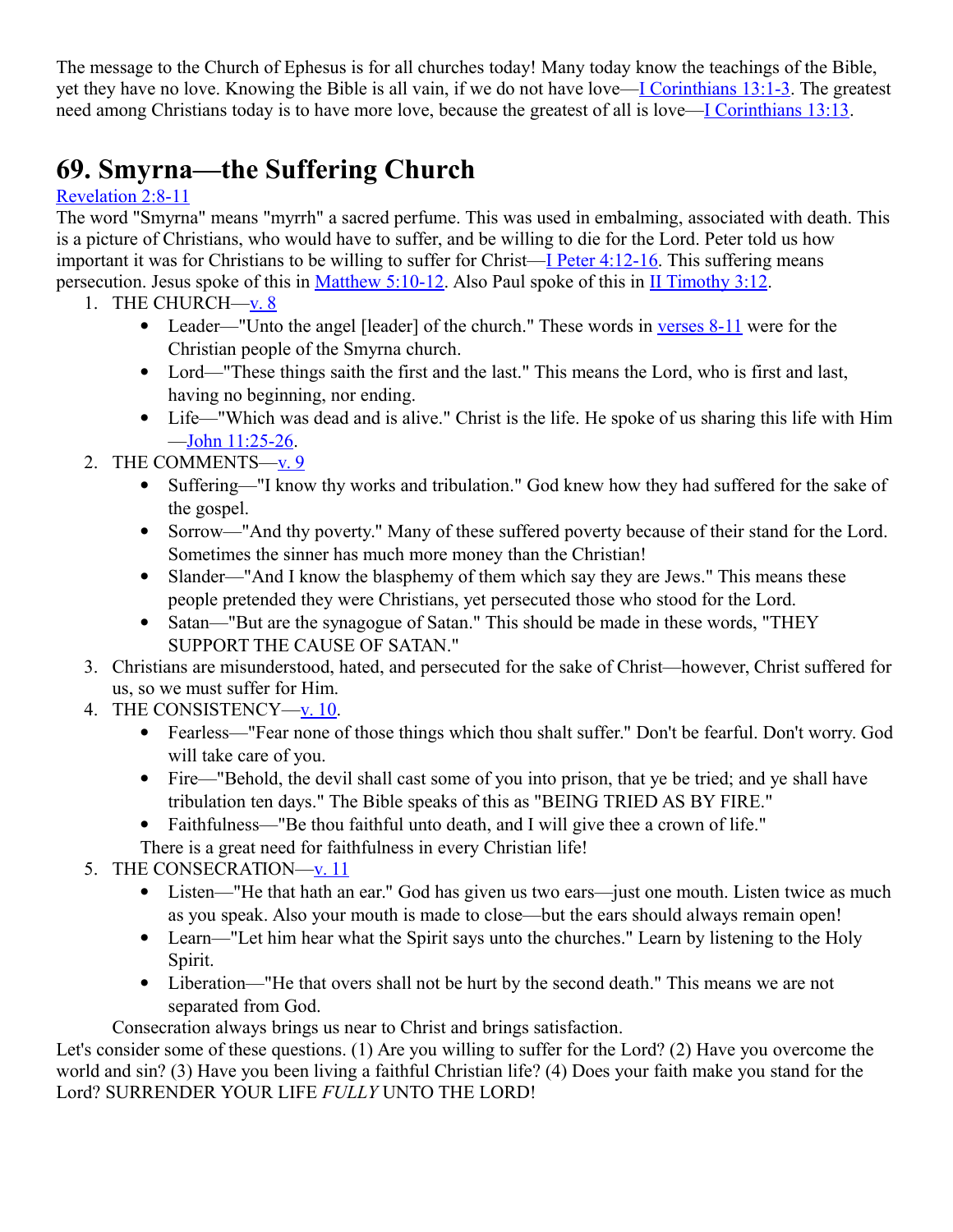# **70. Pergamos—the Compromised Church**

### [Revelation 2:12-17](http://www.crossbooks.com/verse.asp?ref=Rev+2%3A12-17)

Pergamos represents the Catholic Church. Much of its teachings are the teachings of man. They believe the words of the Pope to be equal to the Bible. In fact, some place the teachings of the church equal, and even to be above the teachings of the Bible. For 1,000 years it was a sin to eat meat on Friday, but in 1966, they said that it was no longer a sin! You will see that the Catholic Church is a CHANGING CHURCH! They believe the Pope to be infallible. *Yet, the Pope is just a man!*

- 1. THE CHURCH[—v. 12](http://www.crossbooks.com/verse.asp?ref=Rev+2%3A12)
	- Catholic Church. They did not start until about A.D. 300. Read the book of Acts and you'll see the Protestant Church was the first Church—not the Catholic Church!
	- Controlled Church. It is controlled by man's traditions. We will list some: (1) Prayers for the dead and the sign of the cross—A.D. 310 (2) Worship of Mary—A.D. 431 (3) Doctrine of Purgatory—A.D. 593 (4) Worship of the cross, images and relics—A.D. 788 (5) Rosary, or Prayer beads—A.D. 1090 (6) Church traditions declared of equal authority with Bible—A.D. 1545 (7) Apocryphal books placed in the Catholic (Douay Version) Bible—A.D. 1546 (8) Virgin Mary Immaculate Conception proclaimed A.D. 1854.
	- These are just a few of the changes in the CHANGING CHURCH!
- 2. THE CONSECRATION[—v. 13](http://www.crossbooks.com/verse.asp?ref=Rev+2%3A13)

As all churches, they *started good.* All churches start good, but time changes them and makes them modern!

- They Were Faithful to God in the Beginning.
- They Were Followers of God in the Beginning.
- They Were Firm unto God in the Beginning. However, starting good does not always mean you remain good!
- 3. THE COMPLAINT[—vv. 14-15](http://www.crossbooks.com/verse.asp?ref=Rev+2%3A14-15)

There have been many churches, which started true according to the Bible. But down through the years they have changed. There has been compromise, a changing of the truth to please people. When man begins to add, or take away from God's Word, it leads to trouble!

- $\bullet$  Sin[—v. 14.](http://www.crossbooks.com/verse.asp?ref=Rev+2%3A14) Those who followed Balaam were guilty of committing the sin of fornication. These people accepted this sin as being alright!
- Sensuality—y. 15. They followed Nicolaitans (Greek word for Balaam). God is against this sin! [—I Corinthians 6:9-10.](http://www.crossbooks.com/verse.asp?ref=1Co+6%3A9-10)

God demands holiness[—Hebrews 12:14;](http://www.crossbooks.com/verse.asp?ref=Heb+12%3A14) [Revelation 21:27.](http://www.crossbooks.com/verse.asp?ref=Rev+21%3A27) God cannot stand sin. Only the pure in heart will see God[—Matthew 5:8.](http://www.crossbooks.com/verse.asp?ref=Mt+5%3A8)

### 4. THE CHARGE[—v. 16](http://www.crossbooks.com/verse.asp?ref=Mt+5%3A16)

Here we see the word repent—meaning a need for a change!

- Change Your Attitude. Your feelings and thinking toward God.
- Change Your Action. Walk in the Spirit[—Galatians 5:16.](http://www.crossbooks.com/verse.asp?ref=Gal+5%3A16)
- Change Your Affections. Get in love with the Lord[—Matthew 22:37.](http://www.crossbooks.com/verse.asp?ref=Mt+22%3A37)
- Change Your Appetite. Seek after God[—Psalm 42:1, 2;](http://www.crossbooks.com/verse.asp?ref=Ps+42%3A1-2) [Matthew 5:6.](http://www.crossbooks.com/verse.asp?ref=Mt+5%3A6)

This church failed God by letting compromise change the church. We dare not compromise to please people we must always seek to please God! We must obey God's Word and his teaching, or we will become modernistic in our teaching and life. LET'S OBEY GOD'S TEACHING—NOT MAN'S TRADITIONS!

# **71. Thyatira—the Church in Sin**

### [Revelation 2:18-29](http://www.crossbooks.com/verse.asp?ref=Rev+2%3A18-29)

The church at Pergamos compromised their standards. The Church and State were united. This led to the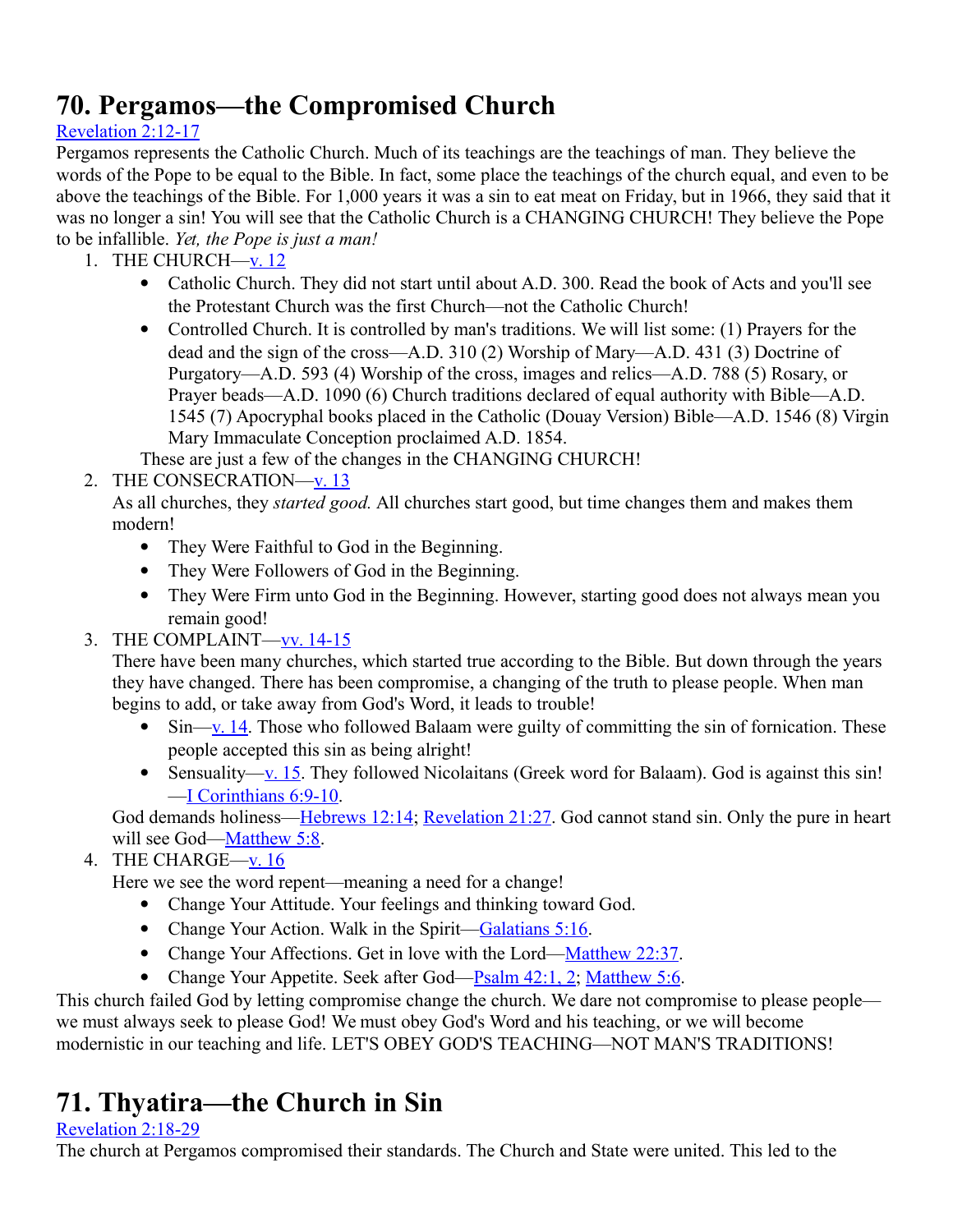Council at Sardica, which led to the establishing the Papacy (Pope and Catholic Church) in A.D. 327. The letter to Thyatira pictures a phase of the church which began with the first Pope in the sixth century and continued to the Great Tribulation under the Antichrist.

- 1. THE CHURCH[—vv. 18-19](http://www.crossbooks.com/verse.asp?ref=Rev+2%3A18-19)
	- The Christ[—v. 18.](http://www.crossbooks.com/verse.asp?ref=Rev+2%3A18) The letter to Thyatira is from Christ Jesus.
		- o Son of God. On earth He was Son of Man, now He is glorified.
		- o Eyes like flame of fire. Symbol of being all places.
		- o Feet like brass. Symbol that He has power to do all things.
	- The Commendation[—v. 19.](http://www.crossbooks.com/verse.asp?ref=Rev+2%3A19) They were filled with charity, service, faith, and patience. HOWEVER, ALL THESE GOOD WORKS DO NOT PRODUCE CHRISTIANITY—Salvation produces good works, but good works do not produce salvation!
- 2. THE COMPLAINT[—vv. 20-23](http://www.crossbooks.com/verse.asp?ref=Rev+2%3A20-23)
	- $\bullet$  Sin[—v. 20.](http://www.crossbooks.com/verse.asp?ref=Rev+2%3A20) Jezebel. She was a very wicked woman[—I Kings 16:28;](http://www.crossbooks.com/verse.asp?ref=1Ki+16%3A28) [II Kings 9:30-37.](http://www.crossbooks.com/verse.asp?ref=2Ki+9%3A30-37) She was the most wicked woman in the Bible. She encouraged people to commit fornication.
	- Sorrow[—v. 21.](http://www.crossbooks.com/verse.asp?ref=Rev+2%3A21) God gave her an opportunity to repent, but she refused to do so. She loved her sins more than God. In the end, this woman, who not only sinned, but persecuted God's Prophets, was killed, and the dogs ate her body—II Kings  $9:30-37$ . Compare this with [Romans 6:23;](http://www.crossbooks.com/verse.asp?ref=Ro+6%3A23) [Ezekiel 18:4;](http://www.crossbooks.com/verse.asp?ref=Eze+18%3A4) [Revelation 20:11-15.](http://www.crossbooks.com/verse.asp?ref=Rev+20%3A11-15)
	- Separation[—v. 22.](http://www.crossbooks.com/verse.asp?ref=Rev+2%3A22) All who took part of this immorality were put in the same class with Jezebel. Notice the people who are guilty of the sins in [Galatians 5:19-21](http://www.crossbooks.com/verse.asp?ref=Gal+5%3A19-21) and [Revelation 21:8](http://www.crossbooks.com/verse.asp?ref=Rev+21%3A8) cannot enter heaven.
- 3. THE CHARGE[—vv. 24-25](http://www.crossbooks.com/verse.asp?ref=Rev+2%3A24-25)
	- "Hold fast until I come."
		- Hold Fast to Your Faith in Christ[—Hebrews 11:6.](http://www.crossbooks.com/verse.asp?ref=Heb+11%3A6)
		- Hold Fast and Be Faithful unto Christ[—Revelation 2:10.](http://www.crossbooks.com/verse.asp?ref=Rev+2%3A10)
		- Hold Fast and Be Firm in Your Convictions[—James 4:7.](http://www.crossbooks.com/verse.asp?ref=Jas+4%3A7)
		- Hold Fast and Follow Christ[—Matthew 4:19.](http://www.crossbooks.com/verse.asp?ref=Mt+4%3A19)

Don't try to play church. Don't take the "indifferent attitude"—but mean business and serve God with all your heart!

- 4. THE CONTINUANCE[—vv. 26-29](http://www.crossbooks.com/verse.asp?ref=Rev+2%3A26-29)
	- Power[—v. 26.](http://www.crossbooks.com/verse.asp?ref=Rev+2%3A26) Those who overcome will be given power. This means we will reign with Christ forever.
	- Protection[—v. 27.](http://www.crossbooks.com/verse.asp?ref=Rev+2%3A27) This should be translated to read, "He shall be their shepherd." Meaning, He will lead, direct, and protect.
	- Promise[—v. 28.](http://www.crossbooks.com/verse.asp?ref=Rev+2%3A28) This means some special reward will be given to those who overcome and live a successful Christian life.
	- Personal—<u>v. 29</u>. Listen to what the Spirit has to say. Stay open unto Him, and be obedient!

This letter, though written to Thyatira is for all people TODAY! Perhaps this applies to our generation today more than any other, since we have looser living today than any other generation. So many today say, "We are broadminded"—However, this is an excuse for low moral and sinful living.

# **72. Sardis—the Dead Church**

### [Revelation 3:1-6](http://www.crossbooks.com/verse.asp?ref=Rev+3%3A1-6)

Sardis is a picture of the Protestant Church which came into view in the fifteenth century. After the early church, approximately A.D. 300, the Catholic Church came into existence. From then till about the fifteenth century is known as THE DARK AGES. Then we see Martin Luther taking his stand and the beginning of the Reformation. However, today there is a desire for the Protestant and the Catholic Church to unite into one. A live Protestant Church could not unite with the Catholic Church.

1. THE CHURCH—<u>v. 1</u>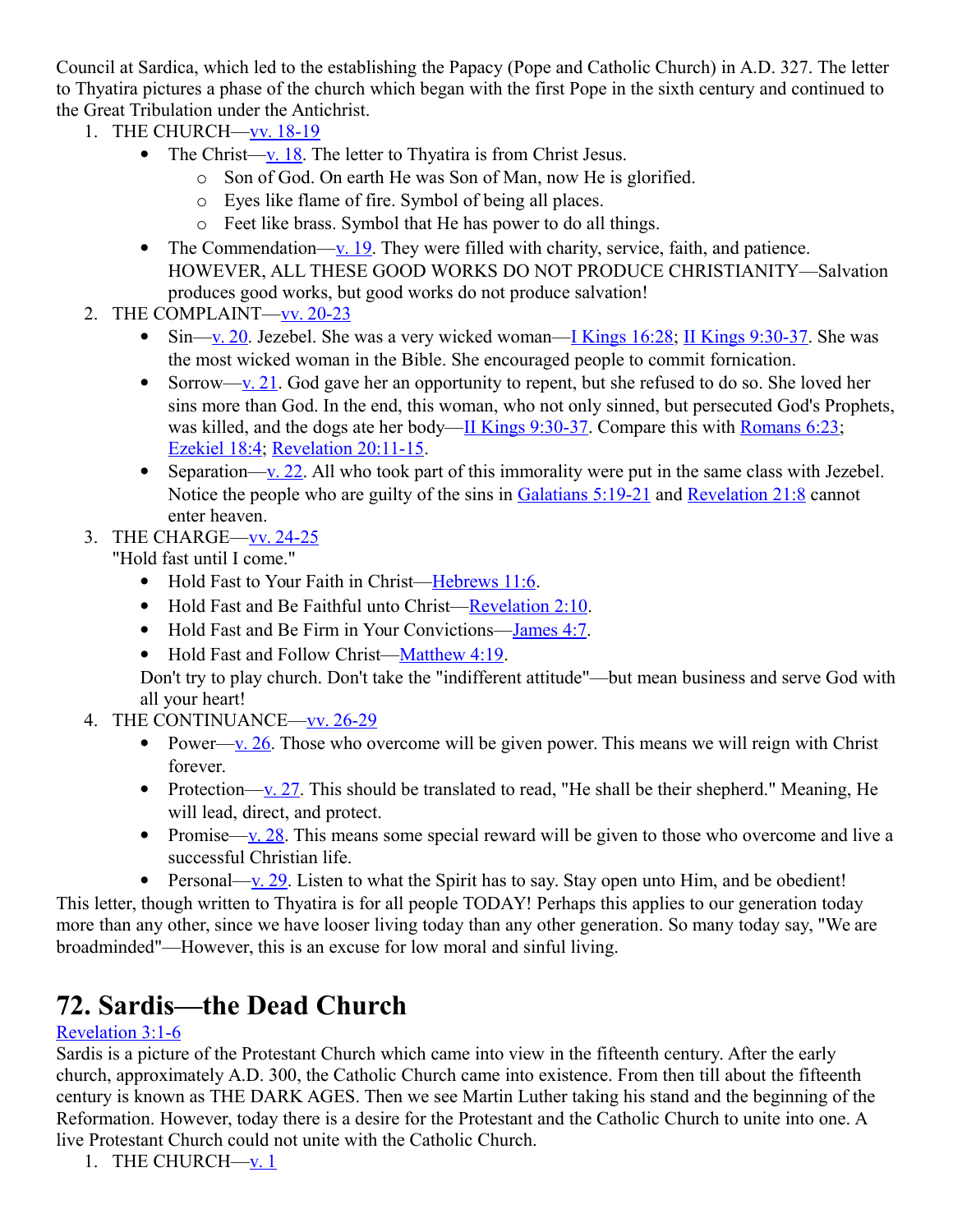This church was living on a name without any reality!

- Dead to Christ's Call.
	- o They were deaf in the Spirit.
	- o They were dead in the Spirit.
- Dead to Christ's Command.
	- $\circ$  The command to worship Christ[—John 4:34.](http://www.crossbooks.com/verse.asp?ref=Jn+4%3A34)
	- o The command to work for Christ[—Mark 16:15;](http://www.crossbooks.com/verse.asp?ref=Mk+16%3A15) [John 15:16.](http://www.crossbooks.com/verse.asp?ref=Jn+15%3A16)
- Dead to Christ's Compassion.
	- o Not looking upon the lost[—Matthew 9:36;](http://www.crossbooks.com/verse.asp?ref=Mt+9%3A36) [Proverbs 29:18.](http://www.crossbooks.com/verse.asp?ref=Pr+29%3A18)
	- o Not loving the lost[—Psalm 126:5-6;](http://www.crossbooks.com/verse.asp?ref=Ps+126%3A5-6) [Acts 20:31.](http://www.crossbooks.com/verse.asp?ref=Ac+20%3A31)
- 2. THE COMPLAINT[—vv. 2-3](http://www.crossbooks.com/verse.asp?ref=Rev+3%3A2-3)
	- Realization[—v. 2.](http://www.crossbooks.com/verse.asp?ref=Rev+3%3A2) Meaning "get right with God." Their works were not perfect before God. It's terrible to be dead spiritually, but worse to be *dead and not know it!*
	- Repentance[—v. 3.](http://www.crossbooks.com/verse.asp?ref=Rev+3%3A3) Repent means a change!
		- o Change your living—Live fully for Christ.
		- o Change your loving—Love Christ first above all things.
		- o Change your looking—Look unto Christ for help.
		- o Change your learning—Learn of Christ—not sin and evil.
- 3. THE CLEANSING[—v. 4](http://www.crossbooks.com/verse.asp?ref=Rev+3%3A4)
	- Cleansed Talking[—Psalm 19:14;](http://www.crossbooks.com/verse.asp?ref=Ps+19%3A14) [Proverbs 23:7.](http://www.crossbooks.com/verse.asp?ref=Pr+23%3A7) You are known by the way you speak. Cleanse your talking daily.
	- Cleansed Traits[—Galatians 5:16.](http://www.crossbooks.com/verse.asp?ref=Gal+5%3A16) If a person walks in the Spirit, he will not take part in sinful habits.
	- Cleansed Testimony—<u>I Corinthians 9:27</u>. Self-control is needed daily to make an effective testimony.
	- Cleansed Temper[—James 1:19.](http://www.crossbooks.com/verse.asp?ref=Jas+1%3A19) Think, think, before you speak!
- 4. THE COMPLETENESS[—vv. 5-6](http://www.crossbooks.com/verse.asp?ref=Rev+3%3A5-6)
	- Salvation[—v. 5.](http://www.crossbooks.com/verse.asp?ref=Rev+3%3A5) We will be in heaven. Christ will not blot our name out of the book. Notice Paul's words in [Philippians 2:12,](http://www.crossbooks.com/verse.asp?ref=Php+2%3A12) warning us to *work out our salvation.*
	- Spirit[—v. 6.](http://www.crossbooks.com/verse.asp?ref=Php+2%3A6) Listen to the Spirit. Stay open to Him Keep your heart and mind open to the Spirit. Allow Him to speak to you.

A church is dead because the members are dead! Many churches are becoming clubs. There is no spiritual life. There is no room for holiness. There are no high standards. There is a form of godliness, but no power. Paul tells us to avoid these kind of people[—II Timothy 3:5.](http://www.crossbooks.com/verse.asp?ref=2Ti+3%3A5) When the Spirit of God is present, there will be liberty and freedom[—II Corinthians 3:17.](http://www.crossbooks.com/verse.asp?ref=2Co+3%3A17)

# **73. Philadelphia—the True Church**

### [Revelation 3:7-13](http://www.crossbooks.com/verse.asp?ref=Rev+3%3A7-13)

Philadelphia means "brotherly love." Philadelphia was the true church. True to God's Word and God's teaching. This describes the church of past, present, and future. Of the seven churches, only two pleased God: Smyrna, The Suffering Church, and Philadelphia, The True Church. The Philadelphia Church is the church contending for the faith[—Jude 3.](http://www.crossbooks.com/verse.asp?ref=Jude+1%3A3)

- 1. THE CHURCH[—v. 7](http://www.crossbooks.com/verse.asp?ref=Jude+1%3A7)
	- The Cleansing—"These things saith he that is holy." Compare with  $I$  Peter 1:15, [16.](http://www.crossbooks.com/verse.asp?ref=1Pe+1%3A16) Live holy toward Christ daily.
	- The Character—"He that is true." Jesus said, "I am the way, the *TRUTH* and the life..."—John [14:6.](http://www.crossbooks.com/verse.asp?ref=Jn+14%3A6)
	- The Creator—"He hath the key of David." Christ the Creator with God—John  $1:3$ .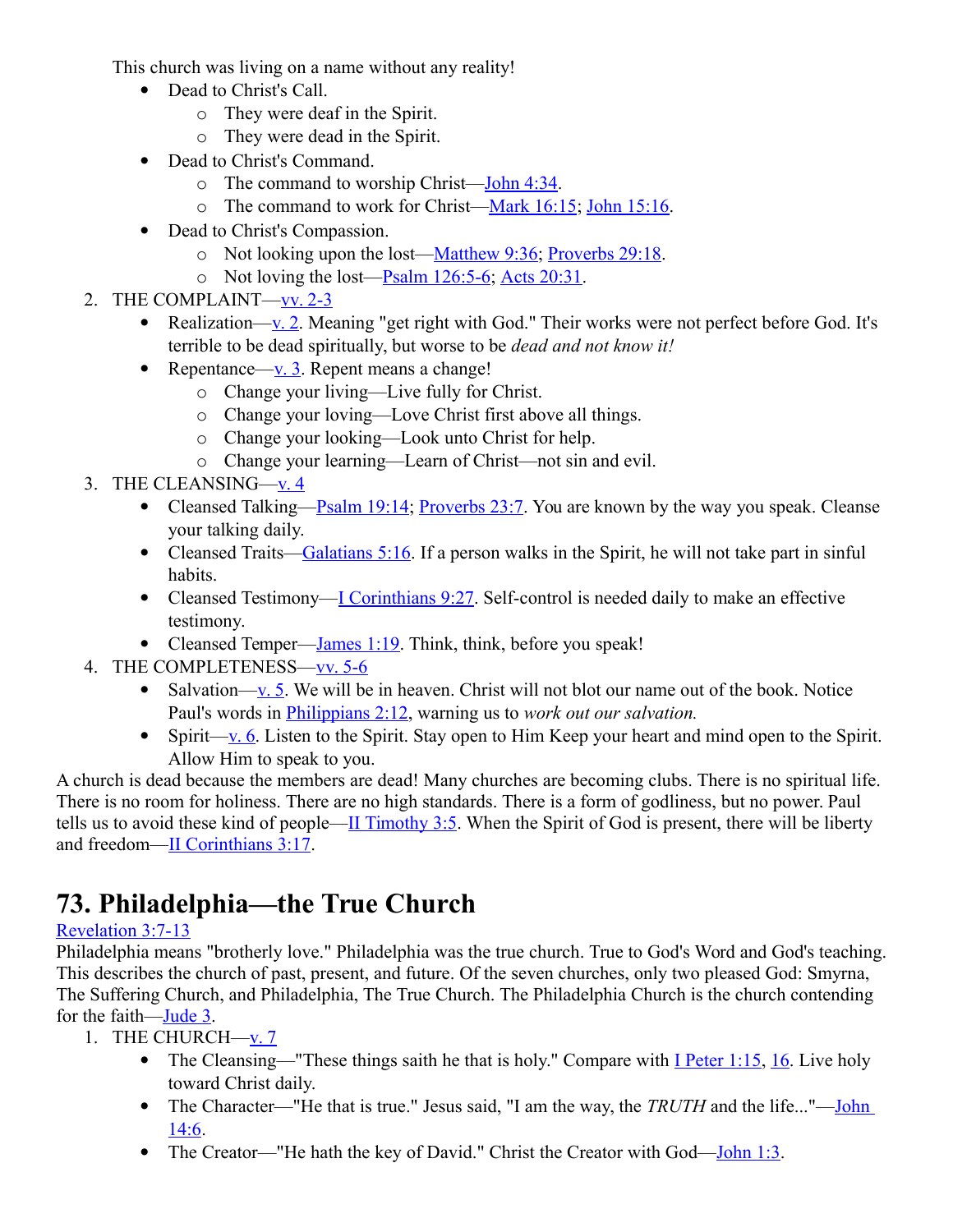- The Control—"He that openeth, and no man shutteth, and no man openeth." He controls all things.
- 2. THE COMMENDATION[—vv. 8-9](http://www.crossbooks.com/verse.asp?ref=Rev+3%3A8-9)
	- Praise—"I know thy works." They were GOOD works.
	- Promise—"I have set before thee an open door, and no man can shut it." The door of SALVATION!
	- Power—"Thou hast a little strength." Enough to live for God. This strength comes only from the Lord"[—Philippians 4:13.](http://www.crossbooks.com/verse.asp?ref=Php+4%3A13)
	- Purpose—"Hast kept my word, and hast not denied my name." Not ashamed of the Lord— $16$ .
	- Perish[—v. 9.](http://www.crossbooks.com/verse.asp?ref=Ro+1%3A9) Will make those, who profess to be Christians to fall down and admit they are wrong. See [Philippians 2:10-11.](http://www.crossbooks.com/verse.asp?ref=Php+2%3A10-11)
- 3. THE CONSECRATION[—v. 10](http://www.crossbooks.com/verse.asp?ref=Rev+3%3A10)
	- Protection in Temptation[—I Corinthians 10:13.](http://www.crossbooks.com/verse.asp?ref=1Co+10%3A13)
	- Protection from the Tribulation[—I Thessalonians 1:10;](http://www.crossbooks.com/verse.asp?ref=1Th+1%3A10) [5:9.](http://www.crossbooks.com/verse.asp?ref=1Th+5%3A9)
	- Peace in Trials[—I Peter 5:7.](http://www.crossbooks.com/verse.asp?ref=1Pe+5%3A7)
	- If we are faithful to Him, He will be faithful to us!
- 4. THE CHARGE[—v. 11](http://www.crossbooks.com/verse.asp?ref=Rev+3%3A11)
	- Christ is coming soon—hold fast (tight) to what you have!
		- $\bullet$  Hold Fast to Your Salvation. There is only one way[—14:6.](http://www.crossbooks.com/verse.asp?ref=1Pe+14%3A6) It is not of good works—it's a gift— [Ephesians 2:8-9.](http://www.crossbooks.com/verse.asp?ref=Eph+2%3A8-9)
		- Hold Fast to Your Surrender[—Genesis 15:10-11.](http://www.crossbooks.com/verse.asp?ref=Ge+15%3A10-11) The birds tried to steal Abraham's sacrifice, but Abraham drove the birds away.
		- $\bullet$  Hold Fast to the Standards[—II Timothy 3:5.](http://www.crossbooks.com/verse.asp?ref=2Ti+3%3A5) Having a form of holiness, but no power. Stay away from this type of people.
- 5. THE COMPENSATION[—v. 12](http://www.crossbooks.com/verse.asp?ref=Rev+3%3A12)
	- Success—"Him that overcometh will I make a pillar in the temple of God." See [Revelation 2:10.](http://www.crossbooks.com/verse.asp?ref=Rev+2%3A10)
	- Security—"And he shall go no more out." See [John 5:24.](http://www.crossbooks.com/verse.asp?ref=Jn+5%3A24)
	- Surety—"And I will write upon him the name of my God, and the name of the city of my God." Speaks of heaven. See [Revelation 20.](http://www.crossbooks.com/verse.asp?ref=Rev+20)
	- Satisfaction—"And I will write upon him my new name." We will become like Christ—*L John* [3:2,](http://www.crossbooks.com/verse.asp?ref=1Jn+3%3A2) [3.](http://www.crossbooks.com/verse.asp?ref=1Jn+3%3A3)

The message of this church is for us today! We need more Christians, who are true to the Bible. True Christians will produce true churches. As we have true churches, we will reach more people with the gospel.

# **74. Laodicea—the Modern Church**

### [Revelation 3:14-22](http://www.crossbooks.com/verse.asp?ref=Rev+3%3A14-22)

Laodicea is a picture of the modern, or apostate church. The modern church has a form of religion, but no power. Paul spoke of this in [II Timothy 3:5.](http://www.crossbooks.com/verse.asp?ref=2Ti+3%3A5) Laodicea is a picture of the church in the last day, just before Christ comes. Today in most churches, there is a drifting from God. There is a compromise to change the Bible to please people. However, keep in mind that MAN SHOULD RISE TO THE LEVEL OF THE BIBLE—NOT BRING THE BIBLE DOWN TO HIS LEVEL!

- 1. THE CHURCH $-\underline{v}$ . 14
	- Character—Laodicea represents the modern, or we could call it the "worldly church." The church should change the world instead of the world changing the church.
	- Comment—God is speaking, "These things saith the Amen, the faithful and true witness, the beginning of the creation of God." As God spoke to this church, so He wants to speak to all churches. He will speak through the Bible, Spirit, and Pastor—LISTEN!
- 2. THE COMPLAINT[—v. 5](http://www.crossbooks.com/verse.asp?ref=Rev+3%3A5)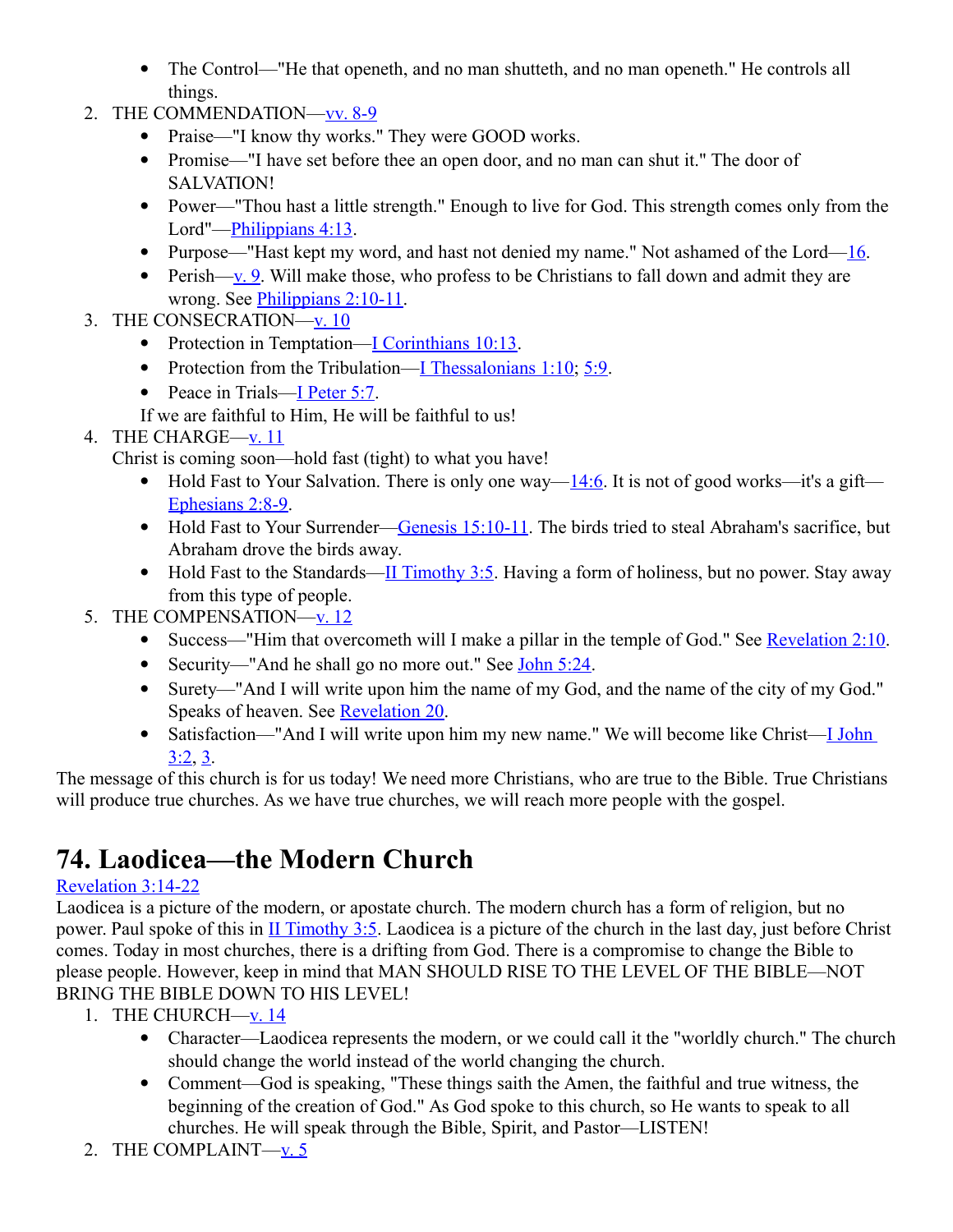"I know your works...."

- Looseness. They were modernistic. Notice  $II$  Timothy 3:1-5. When a church lowers its standards, they ask for trouble, and displease God.
- Lukewarm. They were neither hot nor cold. Jesus told us that if we are not for Him, we are against Him[—Mark 12:30.](http://www.crossbooks.com/verse.asp?ref=Mk+12%3A30)
- Lack. There was a lack of the fire of God in their lives. They were cold in their experience with God.
- 3. THE CHARGE[—vv. 16-19](http://www.crossbooks.com/verse.asp?ref=Rev+3%3A16-19)
	- Despised[—v. 16.](http://www.crossbooks.com/verse.asp?ref=Rev+3%3A16) Rejected by God. He would spue out of His mouth.
	- Destitute[—v. 17.](http://www.crossbooks.com/verse.asp?ref=Rev+3%3A17) Notice these people:
		- o Wretched. This means awful, or terrible in their condition.
		- o Miserable. They had no peace or security.
		- o Poor. They were poor in their experience to God.
		- o Naked. Not clothed in God's righteousness.
	- Dedication[—v. 18.](http://www.crossbooks.com/verse.asp?ref=Rev+3%3A18) Having God's touch upon the life will solve all the problems mentioned in [verse 17.](http://www.crossbooks.com/verse.asp?ref=Rev+3%3A17)
	- Discontent[—v. 19.](http://www.crossbooks.com/verse.asp?ref=Rev+3%3A19) Repent, or "get right with God." Jesus taught of repentance in Luke  $13:3$ .
- 4. THE COMMUNION[—v. 20](http://www.crossbooks.com/verse.asp?ref=Rev+3%3A20)
	- Intreating—"Behold I stand at the door and knock"[—Matthew 11:28.](http://www.crossbooks.com/verse.asp?ref=Mt+11%3A28)
	- Invitation—"If any man hear my voice, and open"—Romans  $10:13$ .
	- Influence—"I will come in to him, and will sup with him, and he with me"[—I John 1:7.](http://www.crossbooks.com/verse.asp?ref=1Jn+1%3A7)
- 5. THE CONSECRATION[—vv. 21-22](http://www.crossbooks.com/verse.asp?ref=Rev+3%3A21-22)
	- Success[—v. 21.](http://www.crossbooks.com/verse.asp?ref=Rev+3%3A21) As Christians, we must overcome. Overcome these things: (1)  $\sin$ , (2) Self, (3) Satan. MUST OVERCOME DAILY!
	- Spirit[—v. 22.](http://www.crossbooks.com/verse.asp?ref=Rev+3%3A22) Listen to the Spirit as He speaks! Keep your heart, Spirit, and mind open to God.

We have modern churches because we have modern Christians. The church can be no greater than its members. We need to stick to the "old time religion." It will change our character, churches, and nations!

# **75. The Normal Church**

### [Acts 2:41-47](http://www.crossbooks.com/verse.asp?ref=Ac+2%3A41-47)

God wants every church to be a "normal church." What is normal? The dictionary says, "conforming to a standard." God has given the standard of His church. When we compare the church in the book of Acts with our churches today, we fall so far short of God's standard. There are so few *normal* or *ideal* churches today! Since the church is not normal, it fails to grow and win the lost to Christ! So, Satan leads many astray! NOTE FOUR THINGS A NORMAL CHURCH WILL BE:

1. A GROWING CHURCH

"They were added daily"[—Acts 2:47.](http://www.crossbooks.com/verse.asp?ref=Ac+2%3A47)

- Growth in Attention[—Acts 2:42.](http://www.crossbooks.com/verse.asp?ref=Ac+2%3A42) They continued in the Apostles' doctrine! The Apostles' doctrine was true to God's Word!
- Growth in Attendance—Acts  $2:46$ . They were daily in the Temple. The church meant more to them than anything.
- Growth in Affection— $\frac{\text{Acts 2:45}}{\text{Aets 2:45}}$ . They sold what they had and shared it with others. This love came from God to do this!
- Growth in Attitude[—Acts 5:29.](http://www.crossbooks.com/verse.asp?ref=Ac+5%3A29) Rather obey God than obey man! They had one main desire— TO PLEASE GOD!
- 2. A GOING CHURCH

"They went every where"[—Acts 5:42.](http://www.crossbooks.com/verse.asp?ref=Ac+5%3A42)

• People Could Not Stop Them—Romans  $1:16$ . Paul was not ashamed of the gospel. He did not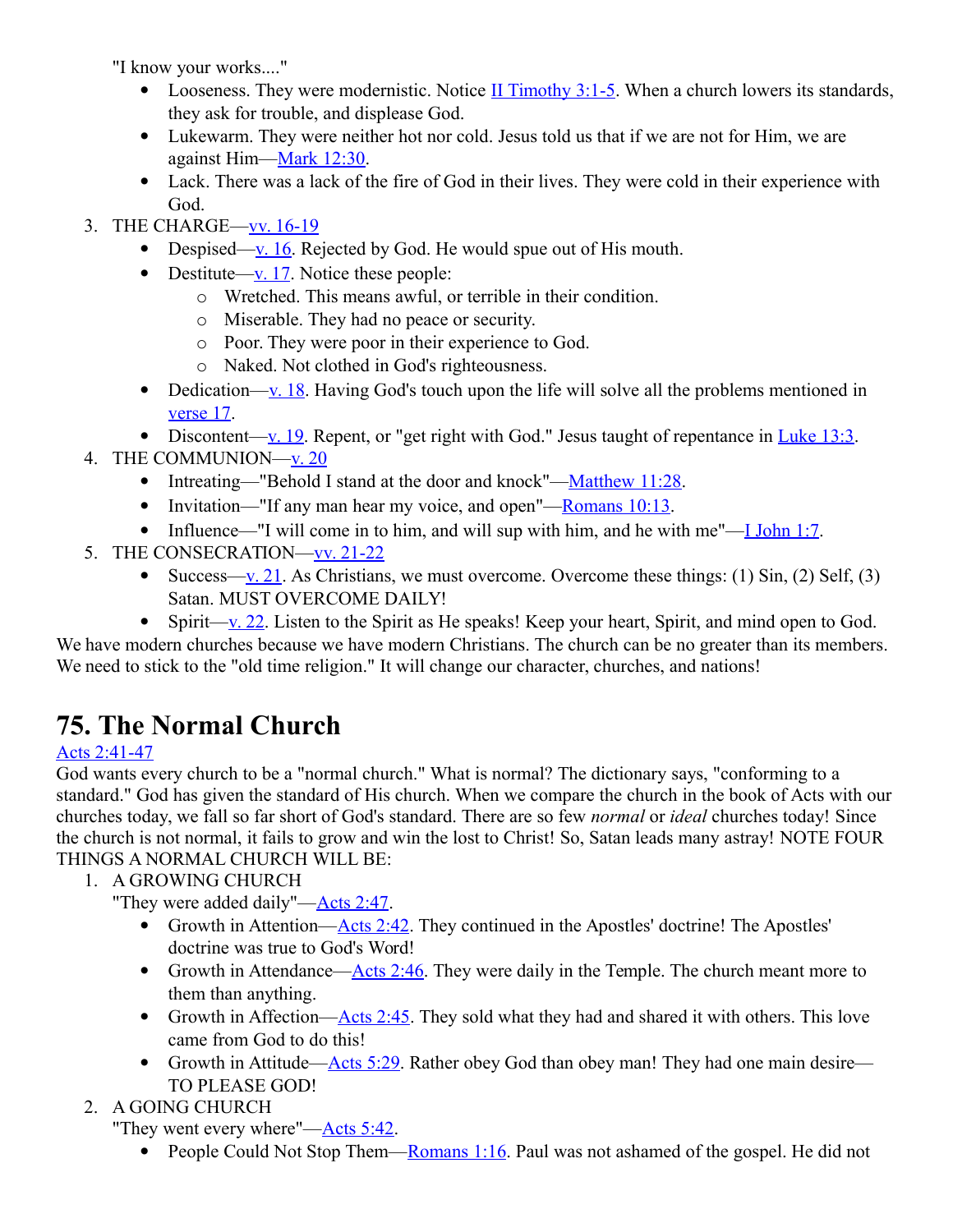allow criticism to stop him.

- Prisons Could Not Stop Them[—Philippians 4:11.](http://www.crossbooks.com/verse.asp?ref=Php+4%3A11) Wherever he was, Paul was content. Paul and Silas were happy in jail[—Acts 16:20-33.](http://www.crossbooks.com/verse.asp?ref=Ac+16%3A20-33)
- Persecution Could Not Stop Them— $\triangle$ cts 20:24. Paul could say that despite his sufferings, none of these discouraged him.
- Problems Could Not Stop Them[—Acts 6:1-15.](http://www.crossbooks.com/verse.asp?ref=Ac+6%3A1-15) All threats and even being murdered could not make Stephen give up serving Christ.
- 3. A GLOWING CHURCH

The early church had something—they changed their world[—Acts 17:6.](http://www.crossbooks.com/verse.asp?ref=Ac+17%3A6)

- The Power[—Acts 11:26.](http://www.crossbooks.com/verse.asp?ref=Ac+11%3A26) It was the world that called Christ's followers Christians. They saw Christ "in them."
- The Prayer— $\frac{\text{Acts }4:13}{\text{C}}$ . Peter and John, though ignorant snowed the beauty of Christ in their lives. This came because of prayer!
- The Persuasion—Acts  $26:28$ . They had power to make people think. The power they used was promised to all people[—Acts 1:8.](http://www.crossbooks.com/verse.asp?ref=Ac+1%3A8)
- 4. A GROANING CHURCH

The Prophet Isaiah tells of this groaning in **Isaiah 66:8**.

- Cry for the Lost— $\triangle$ cts 20:31. Paul had a love for lost souls, which made him weep daily!
- Concern for the Lost—Romans  $8:26$ . The best praying, and the most needed praying is to intercede for the lost. Standing between God and man in sincere, dedicated prayer.
- Compassion for the Lost[—II Corinthians 5:11.](http://www.crossbooks.com/verse.asp?ref=2Co+5%3A11) Knowing the judgment of God—Revelation [20:11-15—](http://www.crossbooks.com/verse.asp?ref=Rev+20%3A11-15)we work to lead men to Christ.

Only a "Normal Church" will reach the lost for Christ. Many of the world's problems today are to be blamed upon the church. Since we do not meet the standard of a "Normal Church" many churches are dying and even closing. To be a "Normal Church" we must have "normal Christians." Christians who live lives like those in the book of Acts. Normal Christians will make a normal church, and a NORMAL CHURCH WILL CHANGE ITS WORLD!

# **76. Helping Your Church**

### [Psalm 122:1;](http://www.crossbooks.com/verse.asp?ref=Ps+122%3A1) [Hebrews 10:25](http://www.crossbooks.com/verse.asp?ref=Heb+10%3A25)

Every church needs help. Every church needs helpers. Too many people are quick to criticize the church but not willing to help it. Many churches do not move forward because of the lack of helpers. There are many ways you may help your church. We will list just six ways.

- 1. CONGREGATE
	- The Importance of Attending—Hebrews  $10:25$ . Living in awful times. We need more of the church today than ever.
	- The Inspiration of Attending—Psalm  $122:1$ . Here we see David's inspiration and excitement of attending God's house.
	- The Influence of Attending— $\triangle$ cts 11:26. The followers of Christ by attending church were called Christians by the non-Christians.
- 2. COOPERATION
	- Importance of Cooperation— $\triangle$ cts 2:1. All with one accord. As the result, they were all filled with the Holy Spirit.
	- Influence of Cooperation— $P_{salm}$  133:1. Dwelling in unity brings fellowship and God's blessings.
	- Indifference Destroys Cooperation[—I Corinthians 12.](http://www.crossbooks.com/verse.asp?ref=1Co+12)
- 3. CONTRIBUTION
	- Giving Shows Spirituality[—Malachi 3:8-10.](http://www.crossbooks.com/verse.asp?ref=Mal+3%3A8-10) Those who fail to follow God's plan of giving rob God.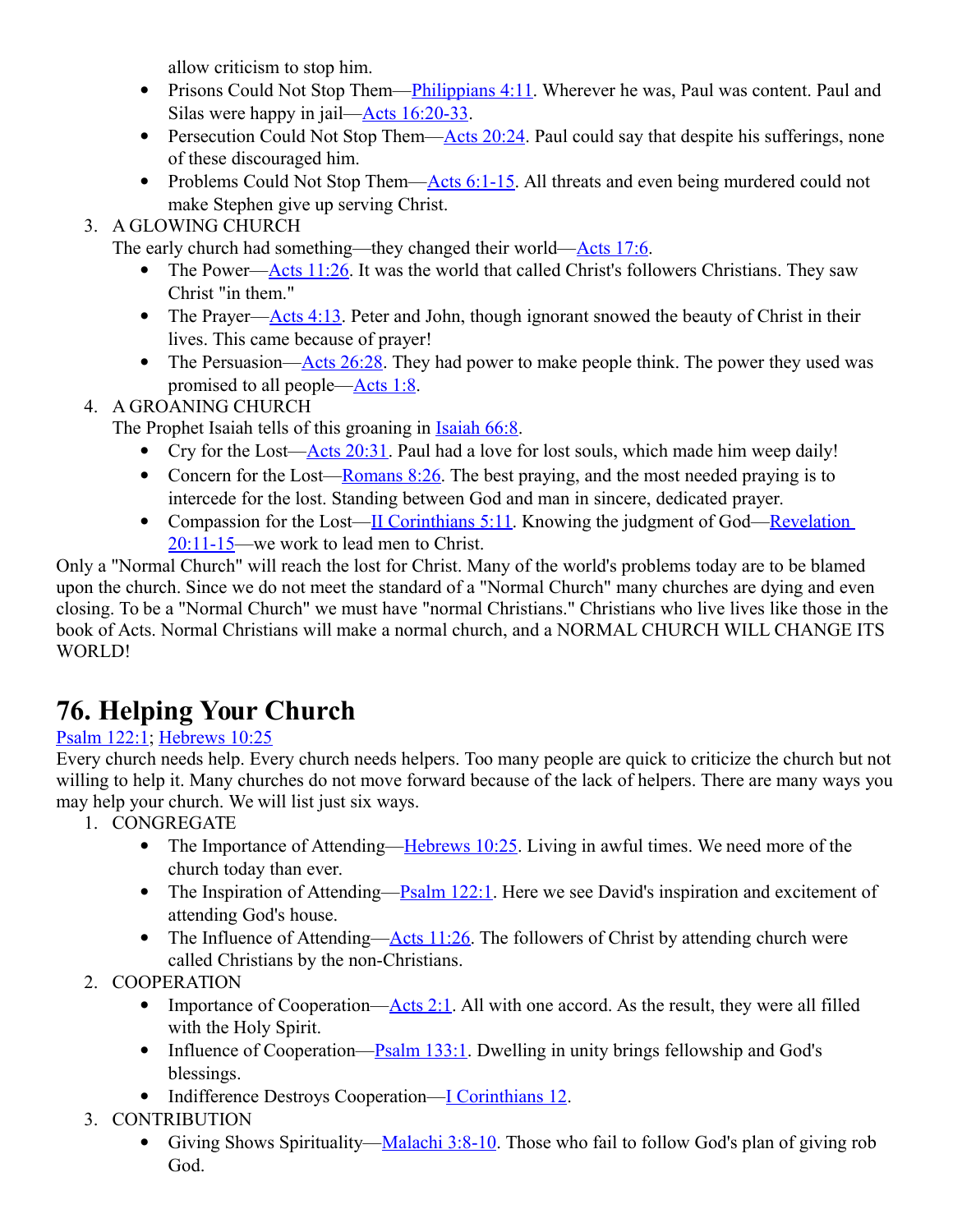- Giving Shows Surrender—<u>I Corinthians 16:2</u>. A surrendered person will give faithfully.
- Giving Shows Sincerity[—II Corinthians 9:7.](http://www.crossbooks.com/verse.asp?ref=2Co+9%3A7) God loves a cheerful giver—he who gives because he truly loves God.
- 4. CONCENTRATE
	- Divine Mind[—Philippians 2:5.](http://www.crossbooks.com/verse.asp?ref=Php+2%3A5) Having the mind of Christ in us. Only as we think upon the things of God will we have the mind of God.
	- Destroying Mind[—Romans 8:6b.](http://www.crossbooks.com/verse.asp?ref=Ro+8%3A6) To be carnally minded means death, or separation from God.
	- Dedicated Mind[—II Corinthians 10:5.](http://www.crossbooks.com/verse.asp?ref=2Co+10%3A5) Keeping your mind upon Christ while attending a church service.
- 5. CONSECRATE
	- Danger—Acts  $15:26$ . These men endangered their lives for the sake of the gospel.
	- Dedication[—Galatians 6:17.](http://www.crossbooks.com/verse.asp?ref=Gal+6%3A17) Paul had marks, or scars in his body because of living for Christ.
	- Determined[—Acts 20:24.](http://www.crossbooks.com/verse.asp?ref=Ac+20%3A24) All the sufferings and persecution could not keep Paul from giving up Christ.
- 6. COMPLIMENT
	- Promote the Church[—Acts 5:42.](http://www.crossbooks.com/verse.asp?ref=Ac+5%3A42) Notice they never stopped preaching and teaching about Jesus.
	- Praise Your Church[—Acts 8:4.](http://www.crossbooks.com/verse.asp?ref=Ac+8%3A4) They went everywhere and talked about Christ. They could not keep quiet.
	- Protect Your Church[—Matthew 5:9.](http://www.crossbooks.com/verse.asp?ref=Mt+5%3A9) Be a peacemaker. If you hear gossip or criticism, be a peacemaker and stop the misunderstanding.

The church is only what YOU MAKE IT! You are the church. The church can be no better than its members. To have a soul-winning church you must be a soul-winner. As Christians work together, God's church moves forward. Be a helper in your church. Help God's work to grow and overcome evil.

# **77. Christian Discipline**

*"Like an athlete I punish my body, treating it roughly, training it to do what it should, not what it wants to do. Otherwise I fear that after enlisting others for the race, I myself might be declared unfit and ordered to stand aside."*[—I Corinthians 9:27,](http://www.crossbooks.com/verse.asp?ref=1Co+9%3A27) *Living New Testament*

*"But the fruit of the Spirit is... temperance."*[—Galatians 5:22, 23](http://www.crossbooks.com/verse.asp?ref=Gal+5%3A22-23)

There is a great need for discipline in the Christian life. The dictionary has several meanings: (1) To obey; (2) Subjection to authority; (3) to educate; (4) to bring under control. The Christian must learn to bring self under control[—Galatians 2:20.](http://www.crossbooks.com/verse.asp?ref=Gal+2%3A20) There are several dangers in a Christian having discipline: (1) Selfish ambitions; (2) Selfish desires; (3) Selfish plans. LACK OF DISCIPLINE MEANS A LACK OF CONSECRATION TO GOD!

- 1. DISCIPLINED HEART
	- Cleansed Heart[—Matthew 5:8.](http://www.crossbooks.com/verse.asp?ref=Mt+5%3A8) The Prophet Jeremiah tells of the heart being wicked—Jeremiah [17:9.](http://www.crossbooks.com/verse.asp?ref=Jer+17%3A9) Therefore it must be cleansed, and brought under God's control!
	- Controlled Heart[—Psalm 139:23-24.](http://www.crossbooks.com/verse.asp?ref=Ps+139%3A23-24) David prays that God would search his heart. Allow the xray eyes of God to look into your heart. Allow him to show you what is in your heart and bring it under control.
	- Consecrated Heart—**Proverbs 4:23**. Unless the heart is cleansed and purified, it will be filled with evil and sin[—Matthew 15:19.](http://www.crossbooks.com/verse.asp?ref=Mt+15%3A19)
	- Christ-like heart—**Proverbs 3:5**. Trust in the Lord with all thine heart. Only Christ can change our hearts. Ezekiel tells of the change of heart[—Ezekiel 36:26.](http://www.crossbooks.com/verse.asp?ref=Eze+36%3A26)
- 2. DISCIPLINED HABITS
	- Daily Habits[—Galatians 5:16.](http://www.crossbooks.com/verse.asp?ref=Gal+5%3A16) The only way to have good habits is to walk in the Spirit.
	- Dedicated Habits—**Philippians 4:5.** "Let everyone see that you are unselfish and considerate in all you do. Remember that the Lord is coming soon"—*Living New Testament.*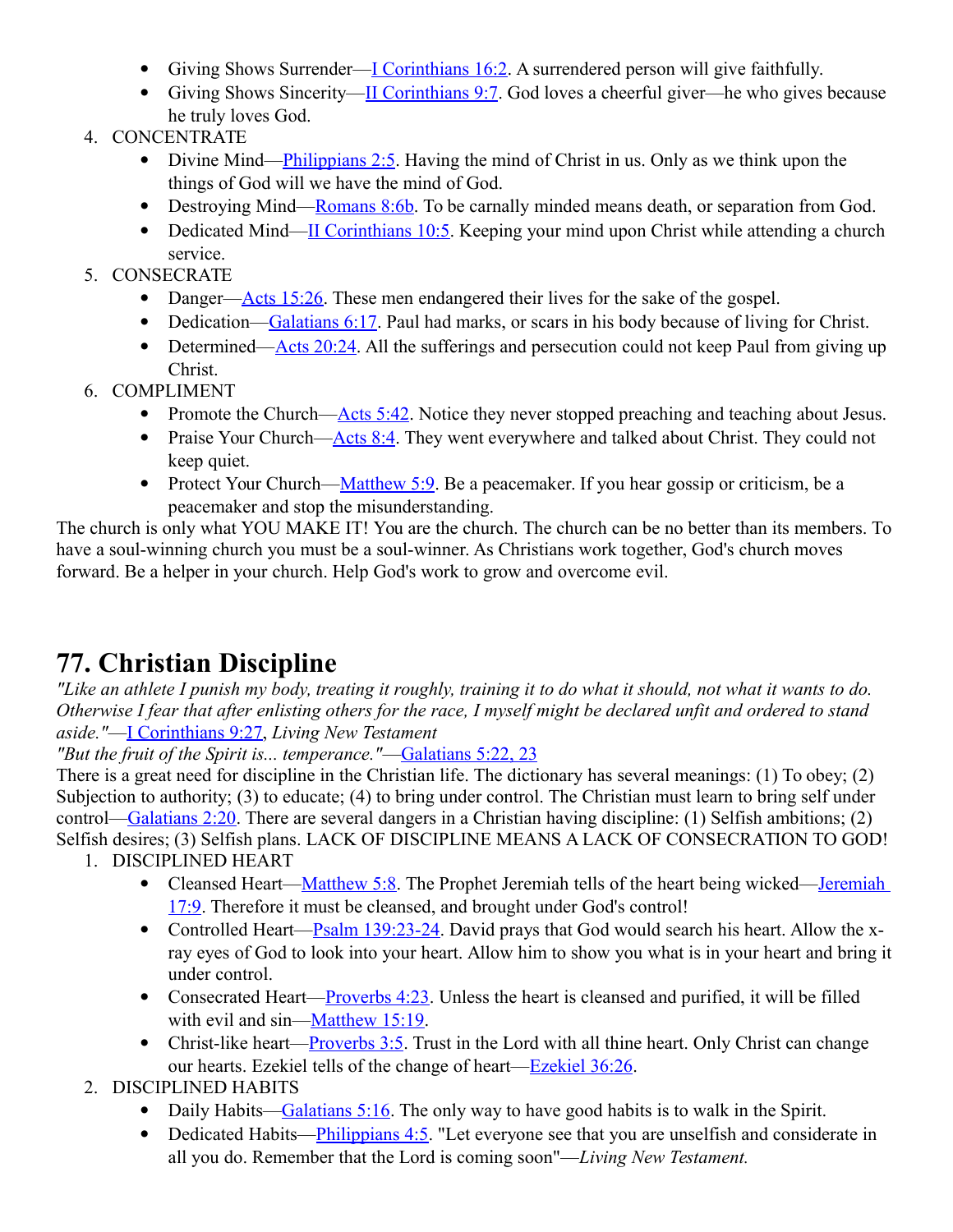- Divine Habits[—Matthew 5:16.](http://www.crossbooks.com/verse.asp?ref=Mt+5%3A16) All we as Christians should bring honor and glory to God. If our habits do not bring honor and glory to God, then they are not the right habits!
- Determined Habits[—Daniel 1:8.](http://www.crossbooks.com/verse.asp?ref=Da+1%3A8) Because Daniel determined not to defile himself, it changed his whole life. Our daily habits do affect our daily lives!

### 3. DISCIPLINED HEAD

If Satan controls the mind, he will control the person's life!

- Christ-like Mind[—Philippians 2:5.](http://www.crossbooks.com/verse.asp?ref=Php+2%3A5) All Christians should have the mind of Christ! Notice the words of Jesus, "For I have given you an example, that ye should do as I have done to you"— [John 13:15.](http://www.crossbooks.com/verse.asp?ref=Jn+13%3A15)
- Controlled Mind[—Proverbs 16:32.](http://www.crossbooks.com/verse.asp?ref=Pr+16%3A32) Ruling the Spirit, or controlling the mind is more important than the mighty man!
- Cleansed Mind[—Psalm 51:2.](http://www.crossbooks.com/verse.asp?ref=Ps+51%3A2) David asks the Lord to cleanse him. As a person thinks, so is he— [Proverbs 23:7.](http://www.crossbooks.com/verse.asp?ref=Pr+23%3A7)
- Consecrated Mind[—Psalm 19:14.](http://www.crossbooks.com/verse.asp?ref=Ps+19%3A14) Every word and thought should be acceptable unto the Lord.

Do you practice discipline daily? Discipline will lead you near to God. It will make you a better Christian. Discipline is demanding. Discipline may be hard to practice, but it will bring delightful results. The Bible teaches us that we should practice daily discipline. The Bible is filled with many examples of people who failed to discipline themselves, and as the result, they backslid and went into sin!

# **78. Commandments From Christ**

### *"If ye love me, keep my commandments."—*[John 14:15](http://www.crossbooks.com/verse.asp?ref=Jn+14%3A15)

When a person *loves* Christ he will *obey* Christ! The Bible is filled with commandments from our Lord. Only those who keep these commandments will be in heaven. His commandments are: (1) Simple; (2) Sure; (3) Safe; (4) Steadfast. God *demands* that we keep His commands! There are many commands, but let's look at just four of these commands.

- 1. COMMAND OF PRAYER[—Luke 24:49](http://www.crossbooks.com/verse.asp?ref=Lk+24%3A49)
	- The Purpose of Prayer. Prayer will give you power to live for God and to overcome sin! Prayer is not a duty nor responsibility, but a joy and pleasure.
	- The Persistence of Prayer. In other words, "Don't give up." Pray until you have power. The longer you pray, the more power you will have.
	- The Problem of Prayer. Perhaps the greatest problem is pleasure. Pleasure really means *self.* Time for self and pleasure, but not time for God!
- 2. THE COMMAND OF PATIENCE[—Matthew 18:21-22](http://www.crossbooks.com/verse.asp?ref=Mt+18%3A21-22)
	- The Meaning of Forgiveness. This is the *Spirit of Christ.* In the life of Christ, He never fought back. Even on the cross He forgave those who were killing Him!
	- The Method of Forgiveness. This is a Consecrated Spirit. It takes consecration to forgive those who persecute you! It takes consecration to "turn the cheek" to your enemies.
	- The Men of Forgiveness. This is the *Spirit of Christianity.* If a Christian can't be forgiving, how do we expect the world to see a difference in us?

(Do you have patience? Do you practice patience in your home? At your job? In your driving?)

- 3. THE COMMAND OF PERSISTENCE[—Matthew 24:13](http://www.crossbooks.com/verse.asp?ref=Mt+24%3A13)
	- Daily Decisions. There are daily decisions to make. There is no place for hoping, nor guessing, but you must *decide daily* to live for God.
	- Daily Dedication. Fully surrendered unto the Lord in all phases of our life.
	- Daily Denial. Our plans, ambitions, and desires should all be put aside and Christ should be first!
	- Daily Determination. Making up our minds daily that we will live for God. It will take determination to make it to heaven!
- 4. THE COMMAND OF PREACHING[—John 15:16](http://www.crossbooks.com/verse.asp?ref=Jn+15%3A16)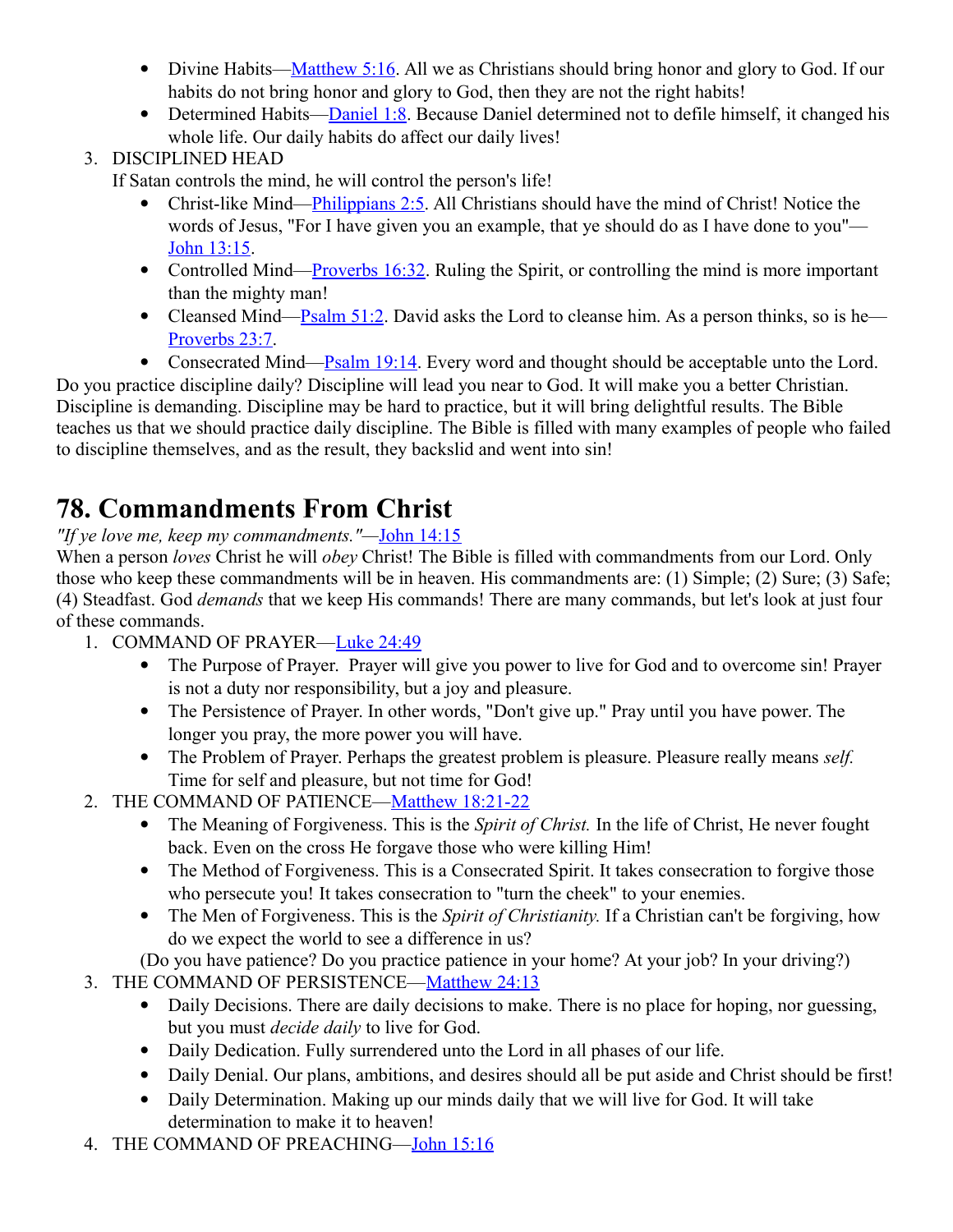- The Call to Preach. All born-again Christians are called to be preachers! The word "preach" means *to give forth good news.* All Christians should do this through witnessing.
- The Command to Preach. Christ's command is *to Go!* Though we may pray and give, these will not take the place of going!
- The Challenge of Preaching. Think of the many lost souls! EVERY SOUL WITHOUT CHRIST IS A MISSION FIELD—EVERY HEART WITH CHRIST IS A MISSIONARY!

Are you obeying the commands of Christ? Our love for Christ will be shown by how we obey Him! Words are not enough—it takes action. These are just four of His commands—there are many more. Search your Bible and see if you are obeying Him!

# **79. Christian Judgment**

### [II Corinthians 5:10](http://www.crossbooks.com/verse.asp?ref=2Co+5%3A10)

All Christians must stand before God and be judged. We will be judged for what we do, and what we fail to do. Paul warns us to examine ourselves[—I Corinthians 11:28.](http://www.crossbooks.com/verse.asp?ref=1Co+11%3A28) The more we examine ourselves, the less Christ will have to judge us. All want to go to heaven, but we must remember that we will be judged by Christ.

- 1. JUDGMENT OF OUR CHARACTER
	- Attitudes[—Proverbs 23:7.](http://www.crossbooks.com/verse.asp?ref=Pr+23%3A7) Our thoughts and feelings control us. Your attitudes will make you a success or a failure.
	- Actions[—Galatians 5:16.](http://www.crossbooks.com/verse.asp?ref=Gal+5%3A16) Living in the Spirit will make our actions different. We must live in the Spirit daily[—I John 1:7.](http://www.crossbooks.com/verse.asp?ref=1Jn+1%3A7)
	- Appetites[—Matthew 5:6.](http://www.crossbooks.com/verse.asp?ref=Mt+5%3A6) A hunger for God will change our character. He will fill us, if we are hungry for spiritual things.
	- Affections[—I John 2:15-17.](http://www.crossbooks.com/verse.asp?ref=1Jn+2%3A15-17) Loving the world shows a lack of love for the things of God.
	- Ambitions—Proverbs  $3:5-6$ . Solomon gave us the words of Jesus in [Matthew 6:33](http://www.crossbooks.com/verse.asp?ref=Mt+6%3A33) many years before Christ was born.
- 2. JUDGMENT OF OUR CONVERSATION
	- Thoughts[—Philippians 2:5.](http://www.crossbooks.com/verse.asp?ref=Php+2%3A5) As Christians, we should have the "mind of Christ." Thinking bad is just as evil as doing bad!
	- Talking[—Matthew 12:37.](http://www.crossbooks.com/verse.asp?ref=Mt+12%3A37) We will be judged as to how we use our words. We will be justified or condemned by our words.
	- Tongue—James  $1:26$ . If we do not control our tongue, then our religion is vain.

NOTE THE SINS OF THE TONGUE: Gossip, lying, slander, profanity, whispering, blasphemy, complaining, judging.

- 3. JUDGMENT OF OUR CONSECRATION
	- Time—Psalm  $90:12$ . Knowing the importance of time, and using it wisely! We give  $1/10$  of our money to God. Why not give 1/10 of our time to God? This would be almost 17 hours per week.
	- Testimony[—II Timothy 2:19.](http://www.crossbooks.com/verse.asp?ref=2Ti+2%3A19) Everyone who calls himself a Christian should leave all sin and live a different life. Talk is not enough! God wants all Christians to show what Christ has done.
	- Traits— $\frac{\text{Acts }4:13}{\text{The people knew that Peter and John had spent time with Jesus. Our lives}$ should always show Christ.
- 4. JUDGMENT OF OUR COMPASSION
	- Compassion That Stirs[—I Corinthians 9:16.](http://www.crossbooks.com/verse.asp?ref=1Co+9%3A16) Paul was so filled with compassion for the lost that he could not keep quiet.
	- Compassion That Serves[—Acts 5:42.](http://www.crossbooks.com/verse.asp?ref=Ac+5%3A42) The Christians went everywhere preaching the gospel.
	- Compassion That Surrenders[—Exodus 32:32.](http://www.crossbooks.com/verse.asp?ref=Ex+32%3A32) What compassion! What love. Willing to lose his soul to see his friends saved.
	- Compassion That Sacrifices[—Galatians 6:17.](http://www.crossbooks.com/verse.asp?ref=Gal+6%3A17) Paul had scars—marks in body, because he